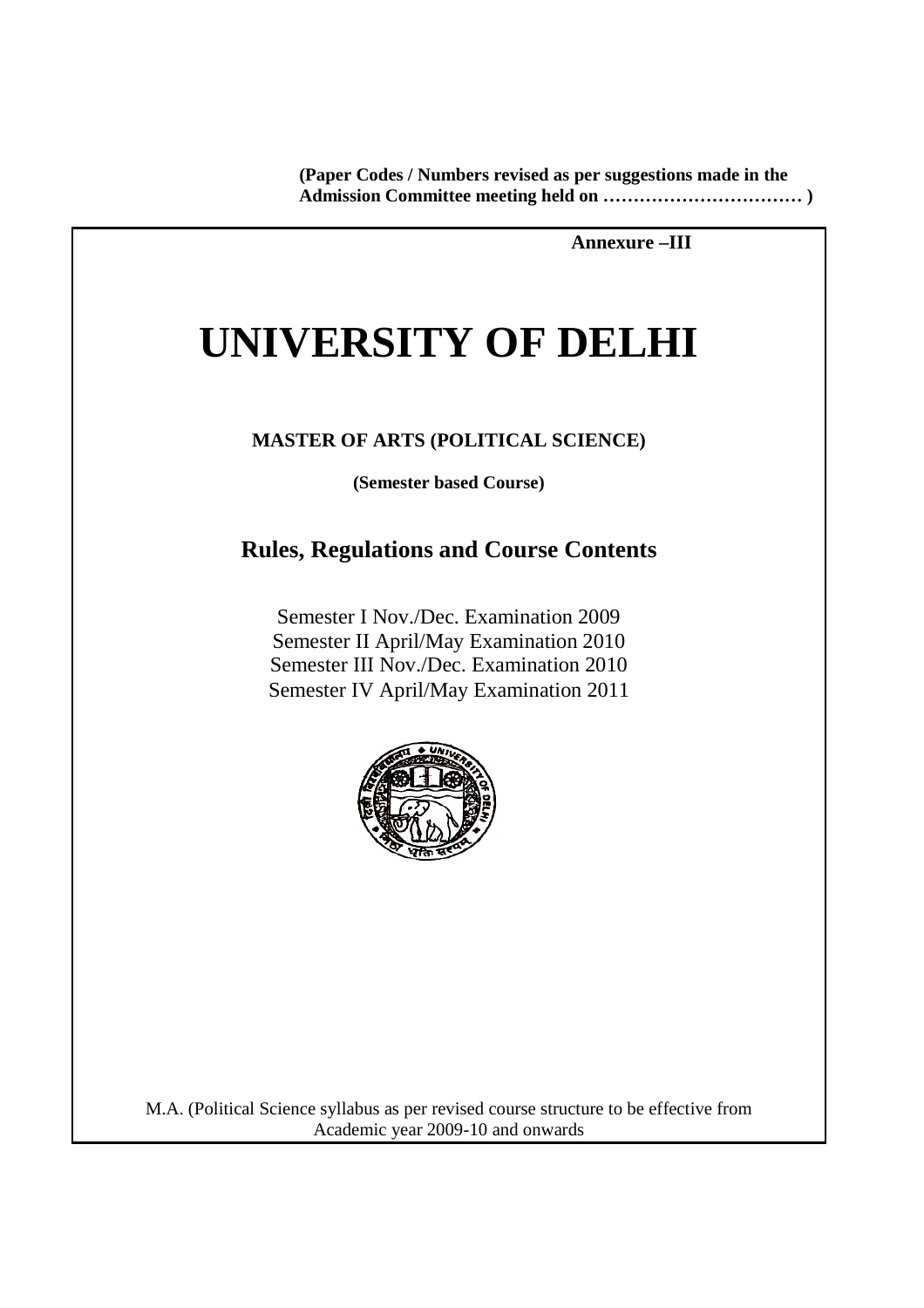## **CONTENTS**

|    |                                                         | <b>Pages</b> |
|----|---------------------------------------------------------|--------------|
|    | <b>M.A (Political Science) Structure</b>                | $1 - 2$      |
| П. | <b>Scheme of Examination, Pass Percentage,</b>          | $3 - 4$      |
|    | <b>Promotion Criteria etc.</b>                          |              |
|    | III. Course Contents and Reading Lists of M.A (Pol.Sc.) | 5 - 121      |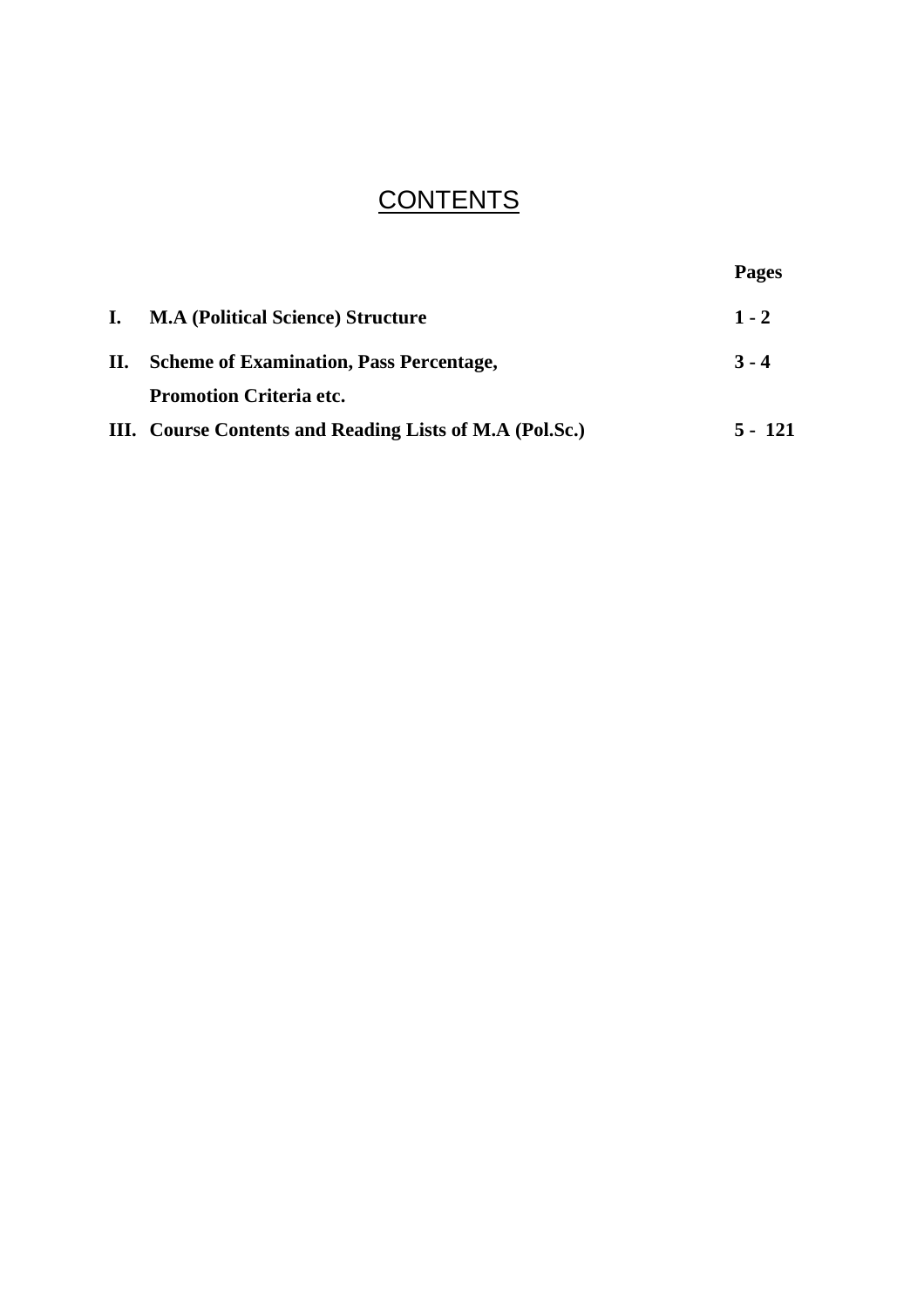## **I : Proposed M.A. (Pol. Sc.) Structure**

## **AFFILATION**

The proposed programme shall be governed by the Department of Political Science, Faculty of Social Sciences, University of Delhi, Delhi – 110007

#### **Programme Structure**

The M.A (Pol. Sc.) is divided into two parts as under. Each Part will consist of two Semesters.

|           |             | <i>Semester</i> | <i>Semester</i> |
|-----------|-------------|-----------------|-----------------|
| $Part -$  | First Year  | Semester I      | Semester II     |
| $Part-II$ | Second Year | Semester III    | Semester IV     |

The schedule of Papers prescribed for various semesters shall be as follows:

| <b>Papers</b>                                  | <b>Marks</b> |                   | <b>Total</b> | <b>Duration</b> |
|------------------------------------------------|--------------|-------------------|--------------|-----------------|
|                                                | Written      | <b>Internal</b>   | <b>Marks</b> | (Hrs.)          |
|                                                |              | <b>Assessment</b> |              |                 |
|                                                |              |                   |              |                 |
| Part I : Semester I                            |              |                   |              |                 |
| Paper 101 : Contemporary Political Theory      | 75           | 25                | 100          | $\mathfrak{Z}$  |
| Paper 201 : Comparative Political Analysis     | 75           | 25                | 100          | 3               |
| Paper 301 : Politics in India                  | 75           | 25                | 100          | $\overline{3}$  |
| Paper 401 : Theory of International Relations  | 75           | 25                | 100          | $\overline{3}$  |
| <b>Total</b>                                   |              |                   | 400          |                 |
|                                                |              |                   |              |                 |
| <b>Part I: Semester II</b>                     |              |                   |              |                 |
| Paper 102 : Western Political Thought          | 75           | 25                | 100          | $\mathfrak{Z}$  |
| Paper 202 : Administrative Theory              | 75           | 25                | 100          | 3               |
| Paper 302 : Themes in Indian Political Thought | 75           | 25                | 100          | 3               |
| Paper 402 : Research Methods in Social Science | 75           | 25                | 100          | $\overline{3}$  |
| <b>Total</b>                                   |              |                   | 400          |                 |
|                                                |              |                   |              |                 |
| <b>Part II : Semester III</b>                  |              |                   |              |                 |
| Paper 103 : Interpreting India                 | 75           | 25                | 100          | 3               |
| Paper 203 : Theory and Practice of Democracy   | 75           | 25                | 100          | 3               |
| Paper: Optional Paper (courses marked a)       | 75           | 25                | 100          | 3               |
| Paper: Optional Paper (courses marked c)       | 75           | 25                | 100          | $\overline{3}$  |
| <b>Total</b>                                   |              |                   | 400          |                 |
|                                                |              |                   |              |                 |
| <b>Part II : Semester IV</b>                   |              |                   |              |                 |
| Paper 104 : Modern Indian Political Thinkers   | 75           | 25                | 100          | 3               |
| Paper 204 : International Political Economy    | 75           | 25                | 100          | 3               |
| Paper: Optional Paper (courses marked b)       | 75           | 25                | 100          | 3               |
| Paper: Optional Paper (courses marked d)       | 75           | 25                | 100          | 3               |
| <b>Total</b>                                   |              |                   | 400          |                 |
| <b>Grand Total</b>                             |              |                   | 1600         |                 |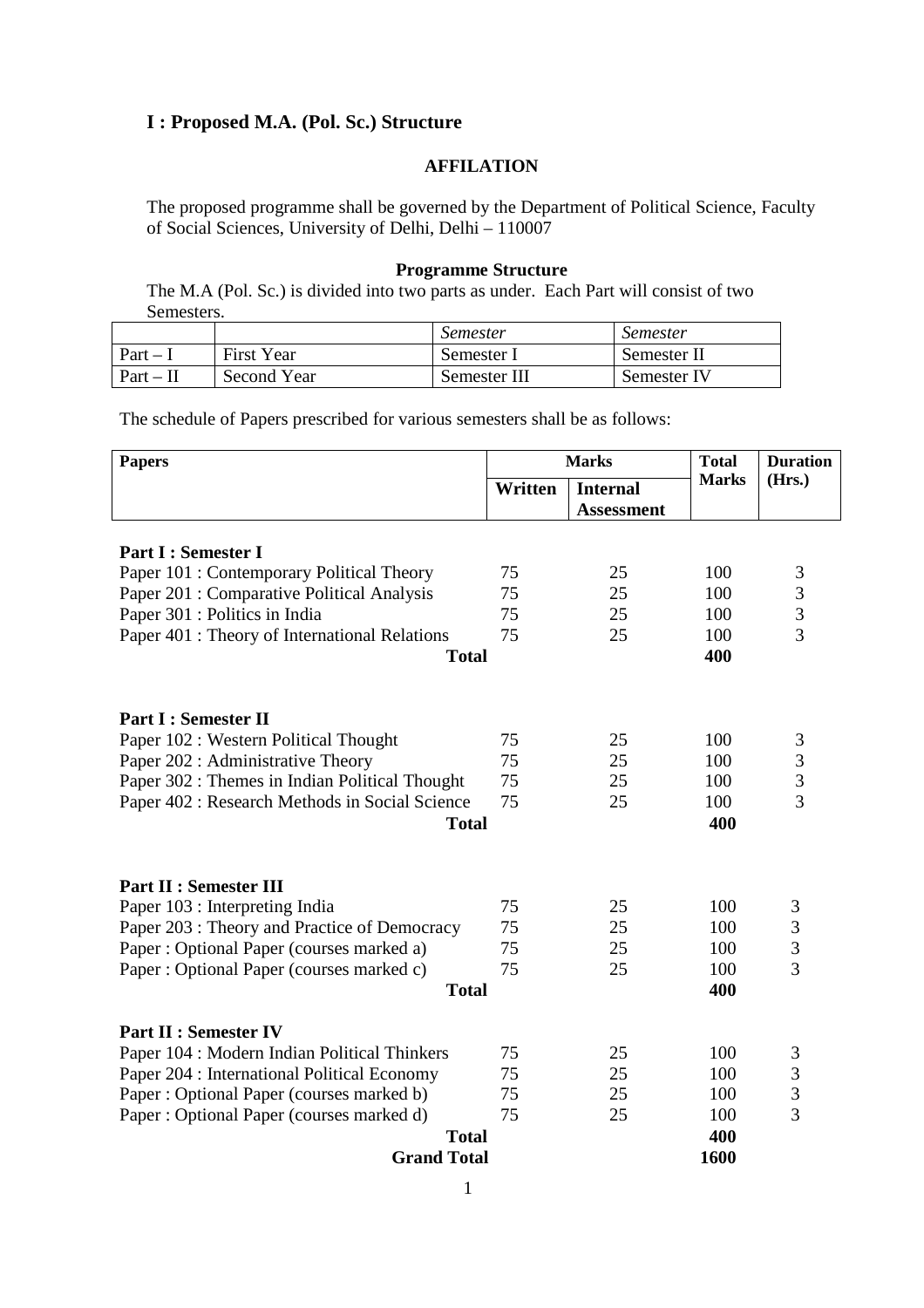## **Optional Papers:**

Students can select any two papers from groups a) and c) from the available optional to be selected at the commencement of M.A. Part II – Semester III. In Semester IV they will have to take the related papers in b) and d).

## **List of Optional Papers**

- 13c Ethics and Politics
- 13d Critical Traditions in Political Theory
- 14a The Modern State in Comparative Perspective
- 14b Social Movements and Revolutions
- 15a Indian Constitution: Theory & Practice
- 15b Parties, Elections and Political Process in India
- 15c Development Process and Politics in India
- 15d Democracy and Human Rights in India
- 16a Public Policy
- 16b Public Institutions and Governance
- 16c Rural- Urban Development and Local Government in India
- 16d Environment and Development: Policy and Politics
- 17a Contemporary International Politics
- 17b Peace and Security
- 17c India and the World
- 17d Foreign Policy of Major Powers
- 18a State and Society in South Asia
- 18b South Asia and the World
- 19a State and Society in Pakistan
- 19b Pakistan and the World
- 20a State and Society in Africa
- 20b Africa and the World
- 21a State and Society in China
- 21b China and the World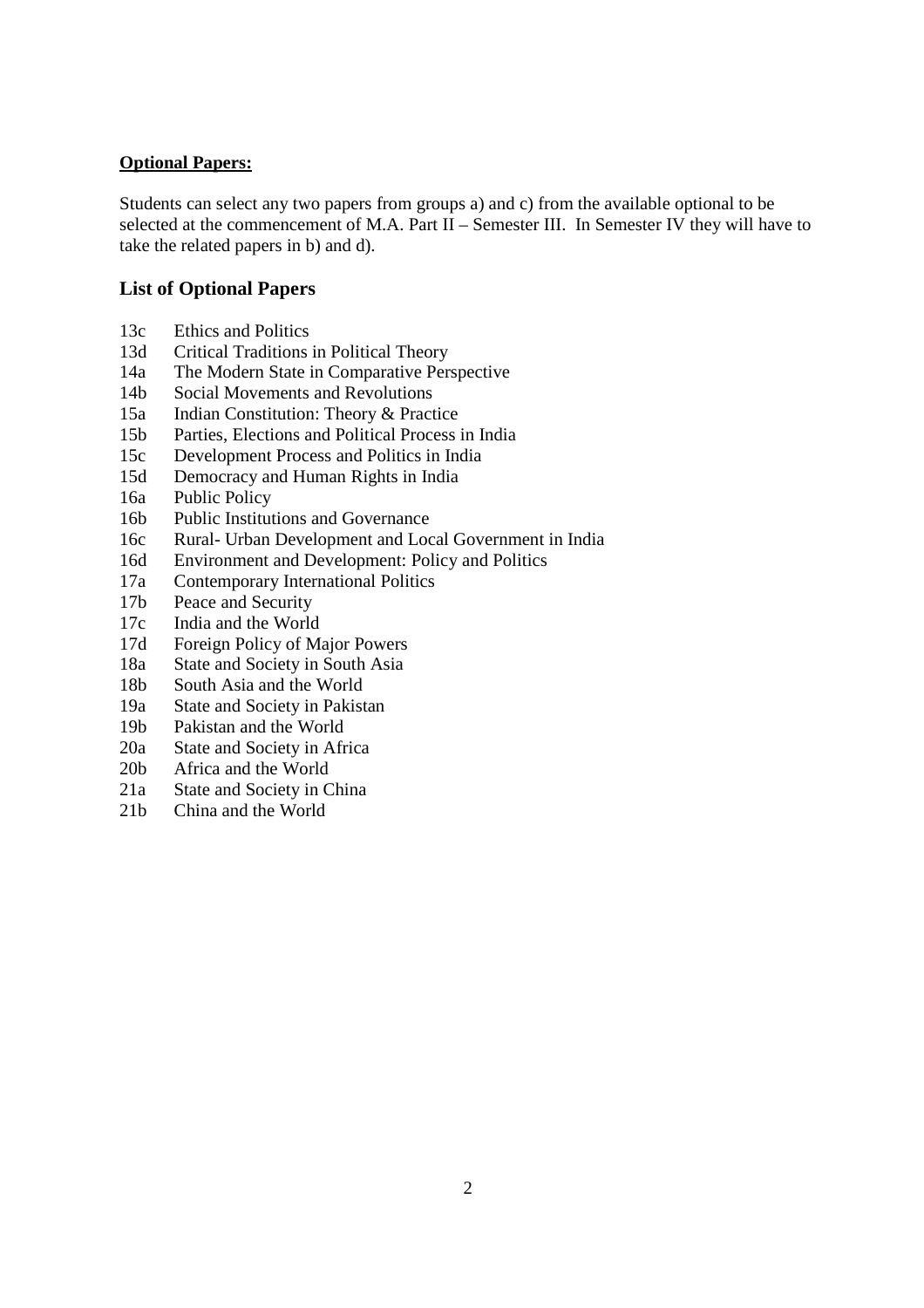## **II : SCHEME OF EXAMINATIONS**

- 1. English shall be the medium of instruction. Students can write their individual exam papers in English or Hindi medium but not both.
- 2. Examinations shall be conducted at the end of each Semester as per the Academic Calendar notified by the University of Delhi.
- 3. The system of evaluation shall be as follows:
	- 3.1 Each course will carry 100 marks, of which 25 marks shall be reserved for internal assessment as determined by the faculty member teaching the respective papers.
	- 3.2 The remaining 75 marks in each paper shall be awarded on the basis of a written examination at the end of each semester. The duration of written examination for each paper shall be three hours.
- 4. Examinations for courses shall be conducted only in the respective Odd and Even Semesters as per the Scheme of Examinations. Regular as well as ex-students shall be permitted to appear/reappear/improve in courses of Odd Semesters only at the end of Odd Semester and courses of Even Semesters only at the end of Even Semesters.

## **PASS PERCENTAGE**

Minimum marks for passing the examination in each semester shall be 40% in each paper.

No student would be allowed to avail of more than 3 chances to pass any paper inclusive of the first attempt.

## **PROMOTION CRITERIA**

**Semester to Semester:** Students shall be required to fulfill the Part to Part Promotion Criteria. Within the same Part, students shall be allowed to be promoted from a Semester to the next Semester, provided s/he has passed at least half of the courses of the current semester.

**Part I to Part II:** Admission to Part-II of the Programme shall be open to only those students who have successfully passed at least 50% papers out of papers offered for the Part-I courses comprising of Semester-I and Semester-II taken together. However, s/he will have to clear the remaining papers while studying in Part-II of the Programme.

## **DIVISION CRITERIA**

Successful candidates will be classified on the basis of the combined results of Part-I and Part-II examination as follows:

| Candidates securing 60% and above            | I Division   |
|----------------------------------------------|--------------|
| Candidates securing 50% and above, up to 60% | II Division  |
| Candidates securing 40% and above, up to 50% | III Division |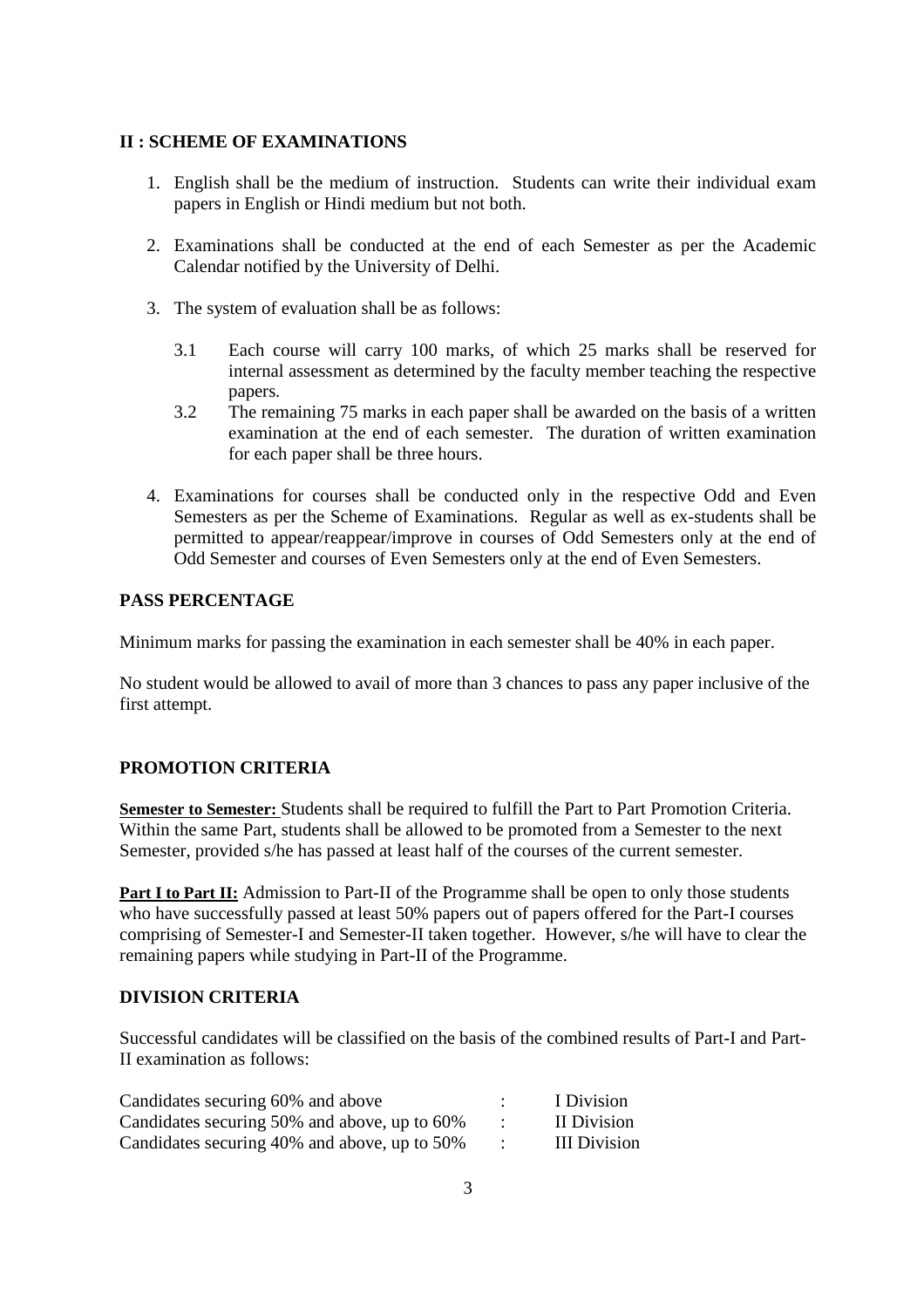## **SPAN PERIOD**

No student shall be admitted as a candidate for the examination for any of the Parts/Semesters after

 the lapse of **four** years from the date of admission to the Part-I/Semester-I of the M.A (Pol. Sc.).

## **ATTENDANCE REQUIREMENT**

The student are required to attend tutorials, seminars etc. arranged by the Department/College from time to time.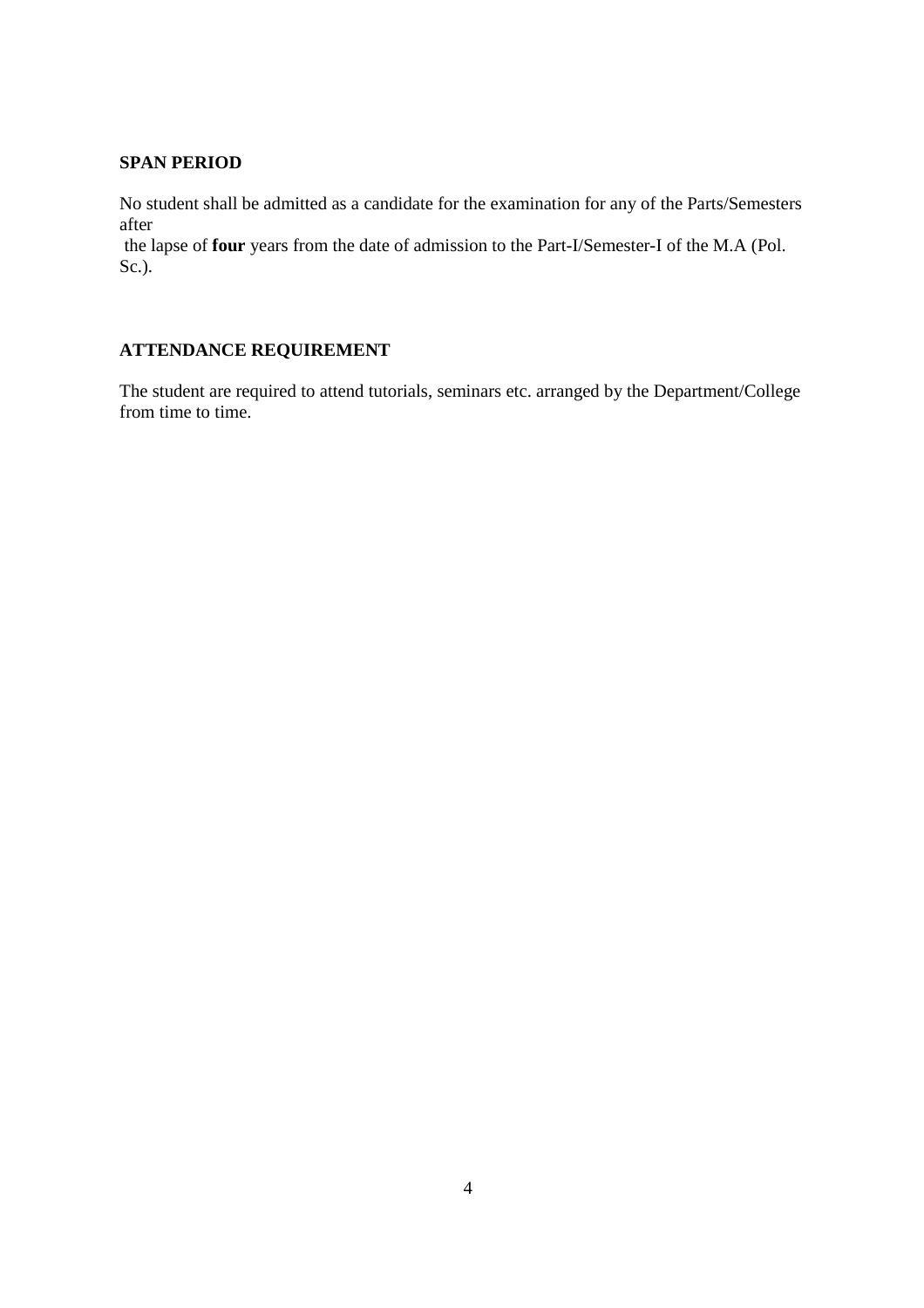## DEPARTMENT OF POLITICAL SCIENCE, UNIVERSITY OF DELHI M.A POLITICAL SCIENCE

 Students will take sixteen courses in all, eight in the previous and eight in the final year. Each course carries 100 marks. Four courses will be taken per semester.

## **M.A PREVIOUS**

| <b>Second Semester</b>                 |  |
|----------------------------------------|--|
| 5. Western Political Thought.          |  |
| 6. Administrative theory.              |  |
| 7. Themes in Indian Political Thought. |  |
| 8. Research Methods in Social Science. |  |
|                                        |  |

## **M.A Final**

In the final year students will take four compulsory courses and all four courses from one of the optional groups 13 to 17 (two courses per semester) or a set of two courses in the Area Studies group from courses 18 to 23 and c and d from any of the other optional groups.

## **COMPULSORY COURSES**

| <b>Third Semester</b>                 | Fourth Semester                   |  |
|---------------------------------------|-----------------------------------|--|
| Interpreting India.                   | Modern Indian Political Thinkers. |  |
| 10. Theory and Practice of Democracy. | International Political Economy.  |  |

**Optional Groups:** Course a and c of each group will be offered in the 3<sup>rd</sup> semester. Course b and d of each group will be offered in the 4<sup>th</sup> semester.

| POLITICAL THEORY COURSE 13                                 | <b>COMPARATIVE POLITICS COURSE 14</b>                          |
|------------------------------------------------------------|----------------------------------------------------------------|
| 13a Debates in Political Philosophy.                       | 14a The Modern State in Comparative Perspective.               |
| 13b Interpreting Texts.                                    | 14b Social Movements and Revolutions.                          |
| 13c Ethics and Politics.                                   | 14C Comparative Political Economy.                             |
| 13d Critical Traditions in Political Theory                | 14d Nationalism, Culture and Identity.                         |
| <b>INDIAN POLITICS COURSE 15</b>                           | PUBLIC ADMINISTRATION COURSE 16                                |
| 15a Indian Constitution: Theory and Practice.              | 16a Public Policy.                                             |
| 15b Parties, Elections and the Political process in India. | 16b Public institutions and Governance.                        |
| 15c Development Process and Politics in India.             | 16c Rural-Urban Development and Local Government in India.     |
| 15d Democracy and Human Rights in India.                   | 16d Environment and Development: Policy and Politics.          |
|                                                            |                                                                |
| <b>INTERNATIONAL POLITICS COURSE 17</b>                    | AREA STUDIES COURSE 18-23, Course a will be offered in the 3rd |
| 17a Contemporary International Politics.                   | semester. Course b will be offered in the 4th semester.        |
| 17b Peace and Security.                                    | 18a State and Society in South Asia                            |
| 17c India and the World.                                   | 18b South Asia and the World.                                  |
| 17d Foreign Policies of Major Powers.                      | 19a State and Society in Pakistan                              |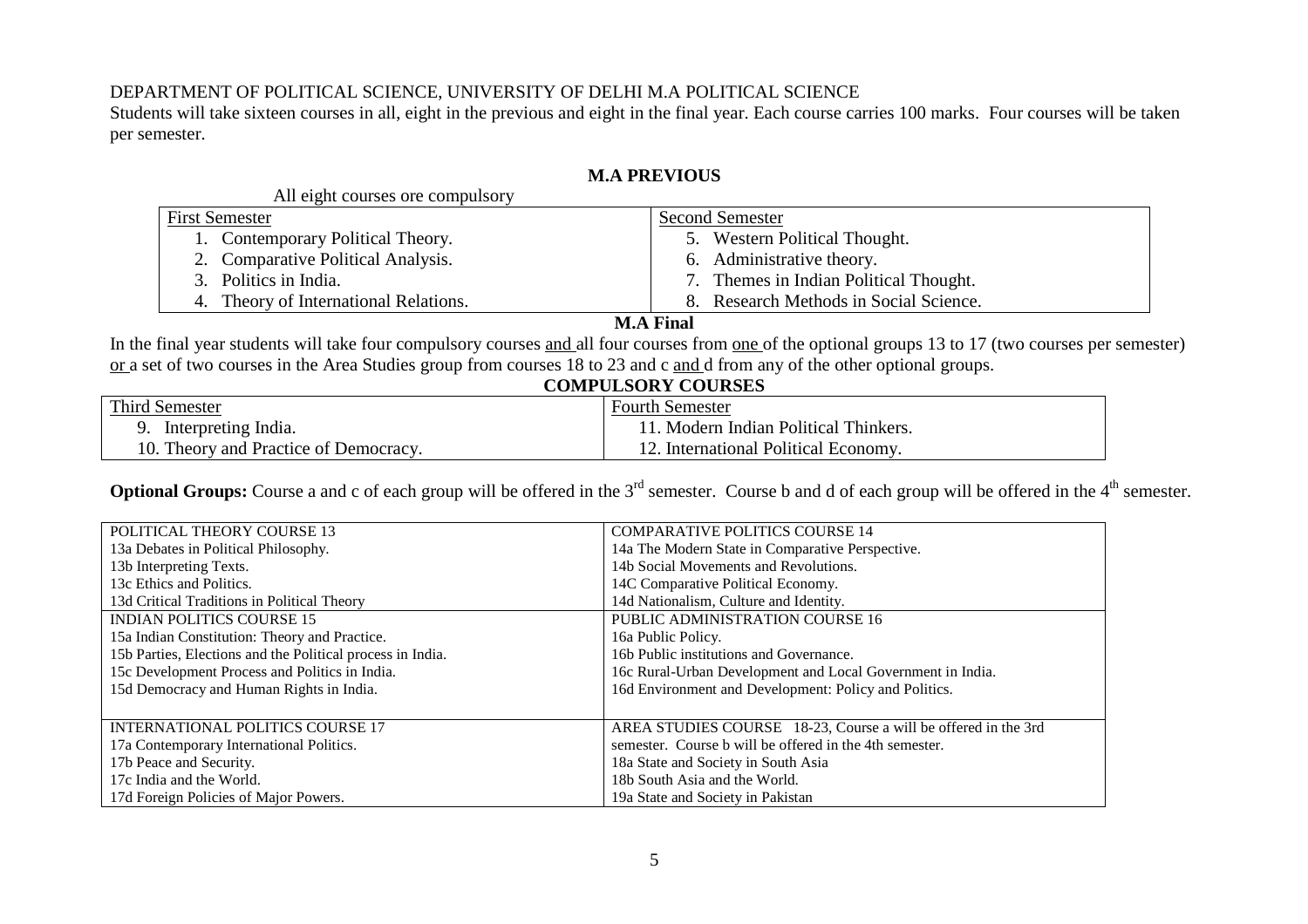| 19b Pakistan and the World             |
|----------------------------------------|
| 20a State and Society in Africa.       |
| 20b Africa and the World.              |
| 21a Slate and Society in China.        |
| 21b China and the World                |
| 22a State and Society in Modern Japan. |
| 22b Japan and the World                |
| 23a State and Society in Canada        |
| 23b State and Society in the U.S.      |
|                                        |
|                                        |

The Department may permit students who have secured 55% (440) and above in M.A. Previous to opt for a dissertation of 200 marks in M.A Final in lieu of a set of two courses a/b or c/d of any optional group.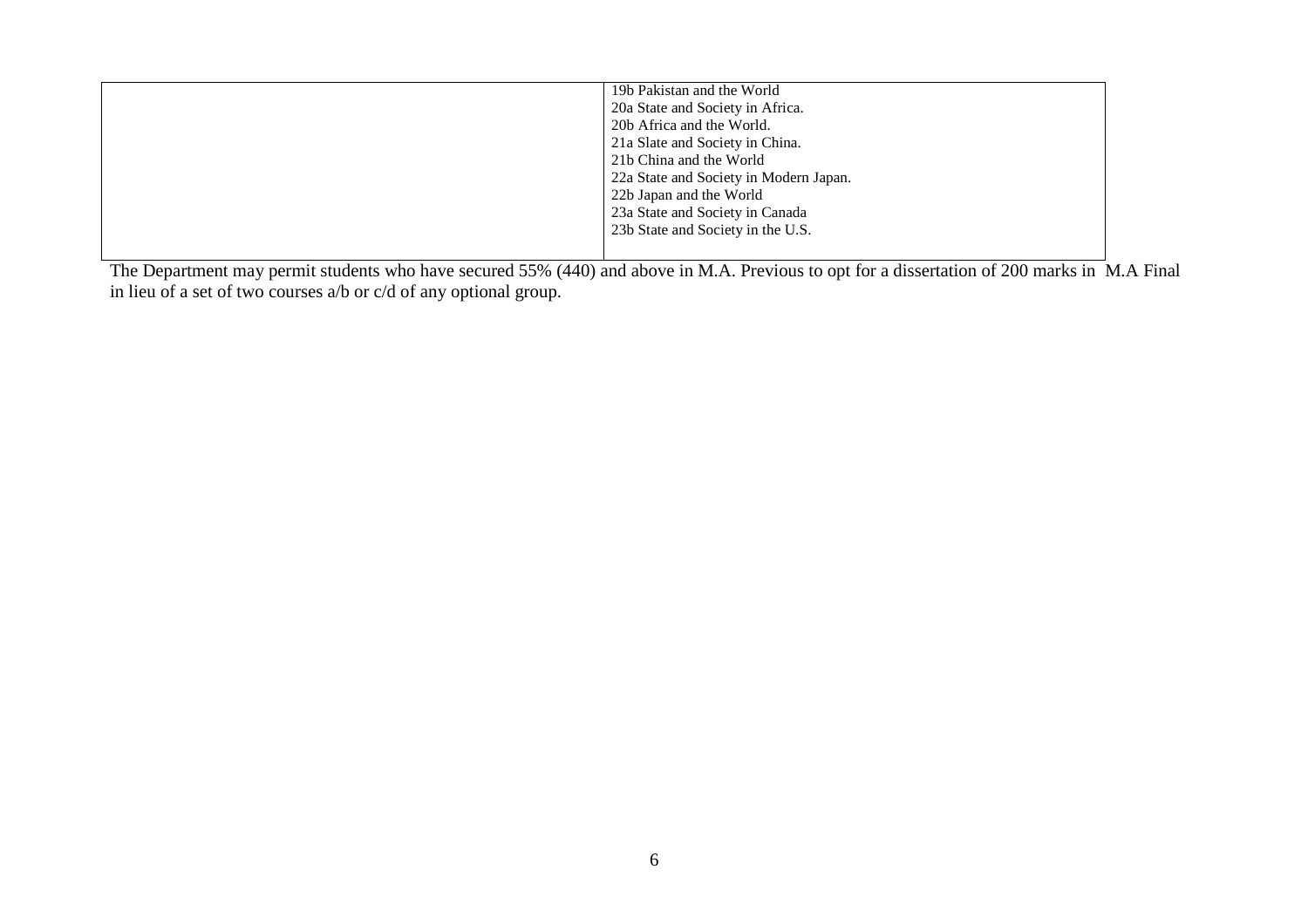## **Course- I**

## **CONTEMPORARY POLITICAL THEORY**

## **Part I**

## **1) What is Political Theory?**

- a) What is Theory?
- b) Thinking and Theorising
- c) Theory, empirical inquiry and Ideology
- d) Classical, Explanatory, and Normative Theories
- e) Different Tradition of Political Theory
- f) Why do we need social and political theory?

## **Part II**

## **2) Explanatory Theories: Approaches.**

- a) Behaviouralism.
- b) Hermeneutics.
- c) Political Anthropology.
- d) Historical Sociology.
- e) Political Economy.
- f) Historical Materialism.
- g) Rational Choice.
- h) Institutionalism.
- i) Structuralism.
- j) Post-structuralism, Deconstruction.

## **3) Explanatory Theories: Concepts**

- a) State, Class, Gender, Caste, and Community.
- b) Power, Hegemony, Exploitation, and Authority.

## **Part III**

## **Normative Concepts and Theories:** The course deals with six concepts and theories thereof.

## **4) Democracy.**

- a) Conceptions of Democracy.
- b) Democracy and Representation
- c) Democracy and Constitutionalism
- d) Substantive and Procedural Aspects of Democracy.
- e) Democracy and Citizenship.
- f) Radical Democracy: The Feminist, Environmental, and Subaltern perspectives.
- **5) Justice**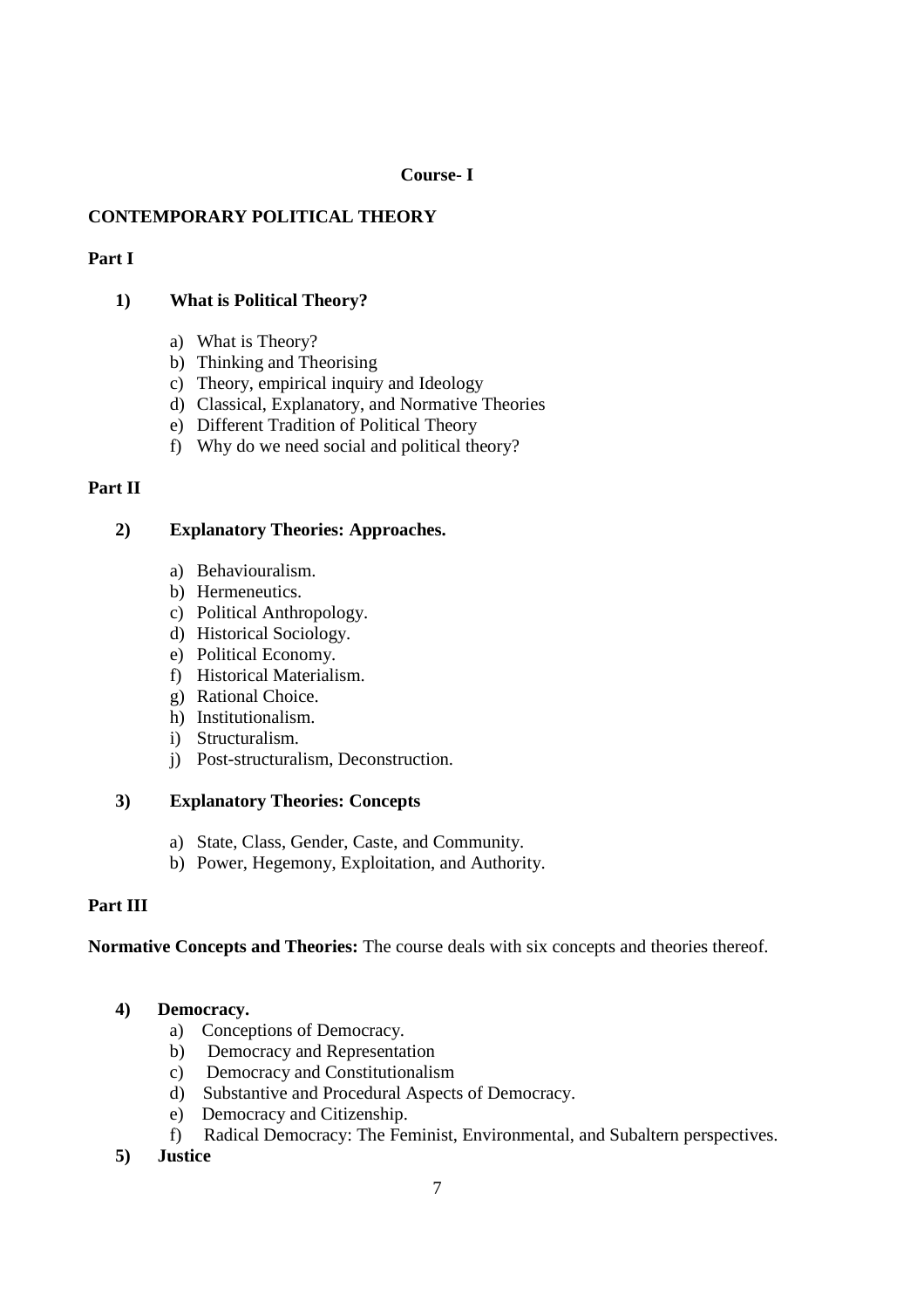- a) Conceptions of Justice.
- b) Justice as Reciprocity and Justice as Impartiality.
- c) Rawls's Theory of Justice.
- d) The Limits of Justice

## **6) Equality.**

- a) Equality of What?
- b) Justifying Equality.
- c) Complex Equality.
- **7) Liberty** 
	- a) Republican concept of liberty.
	- b) Negative and Positive liberty.
	- c) Freedom, Empowerment and Emancipation
	- d) The concept of Swaraj

## **8) Rights**

- a) What are Rights and Duties?
- b) Choice and Interest Theories of Rights.
- c) Civil, Political, Socio-economic and Cultural Rights.
- d) Problems in the Idea of Rights.

## **9) Recognition**

- a) Identity and Recognition.
- b) Social and Political Recognition.
- c) Problems of Mis-recognition.
- d) Struggles for Recognition.

## **READINGS**

Berlin, Isaiah, *Four Essay on Concepts of Liberty*, Oxford, Oxford University Press, 1969.

Dworkin, Ronald, Taking Rights Seriously. London, Duckworth, 1978. Goodin, Robert E. and Hans-Dieter Klingemann edited, *A New Handbook of Political Science*. Oxford, Oxford University Press, 1996.

Goodin, Robert E. and Philip Pettit edited, *A Companion to Contemporary Political Philosophy,* Oxford, Oxford-University Press, 1993.

Goodin, Robert E. and Philip Pettit edited *Contemporary Political Philosophy*. Oxford, Blackwell Publishers, 1997.

Gutman, Amy edited, *Multicultvralism: Examining the Politics of Recognition,* Princeton N.J, Princeton University Press. 1994.

Hampton, Jean, *Political Philosophy: An Introduction,* Delhi, Oxford University Press, 1998.

Harrison, Ross, *Democracy,* London, Routledge, 1993.

Miller, David and Larry Siedentop edited, *The Nature of Political Theory,* Oxford, Clarendon Press, 1983.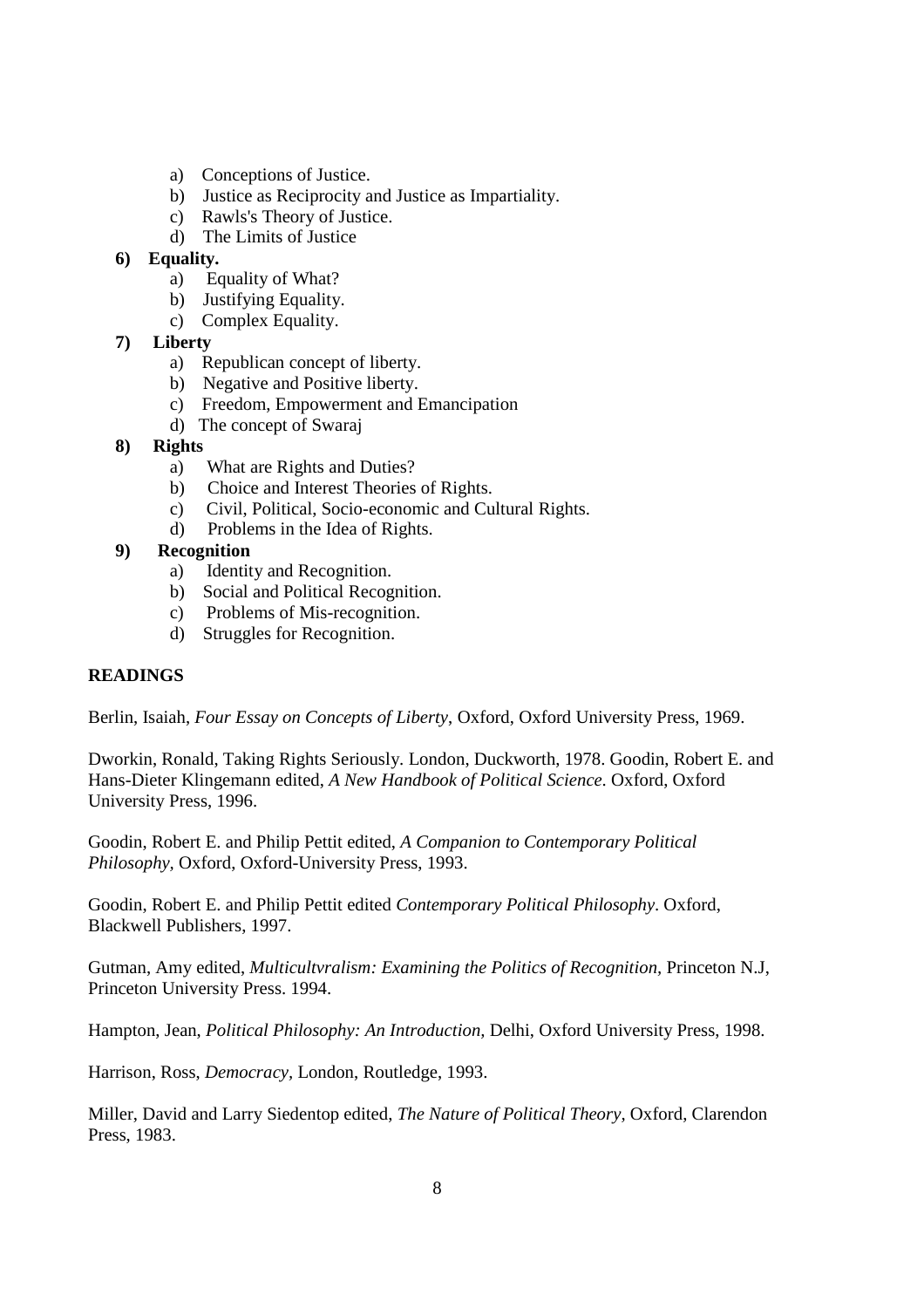Okin, Susan Moller, Justice, *Gender and the Family,* New York, Basic Books, 1989.

Rawls, John, *A Theory of Justice,*Oxford, Oxford University Press, 1971).

Rawls, John, *Political Liberalism,* New York, Columbia University Press, 1993.

Sandel, Michael, *Liberalism and The Limits of Justice,* Cambridge Mass, Cambridge University Press, 1982.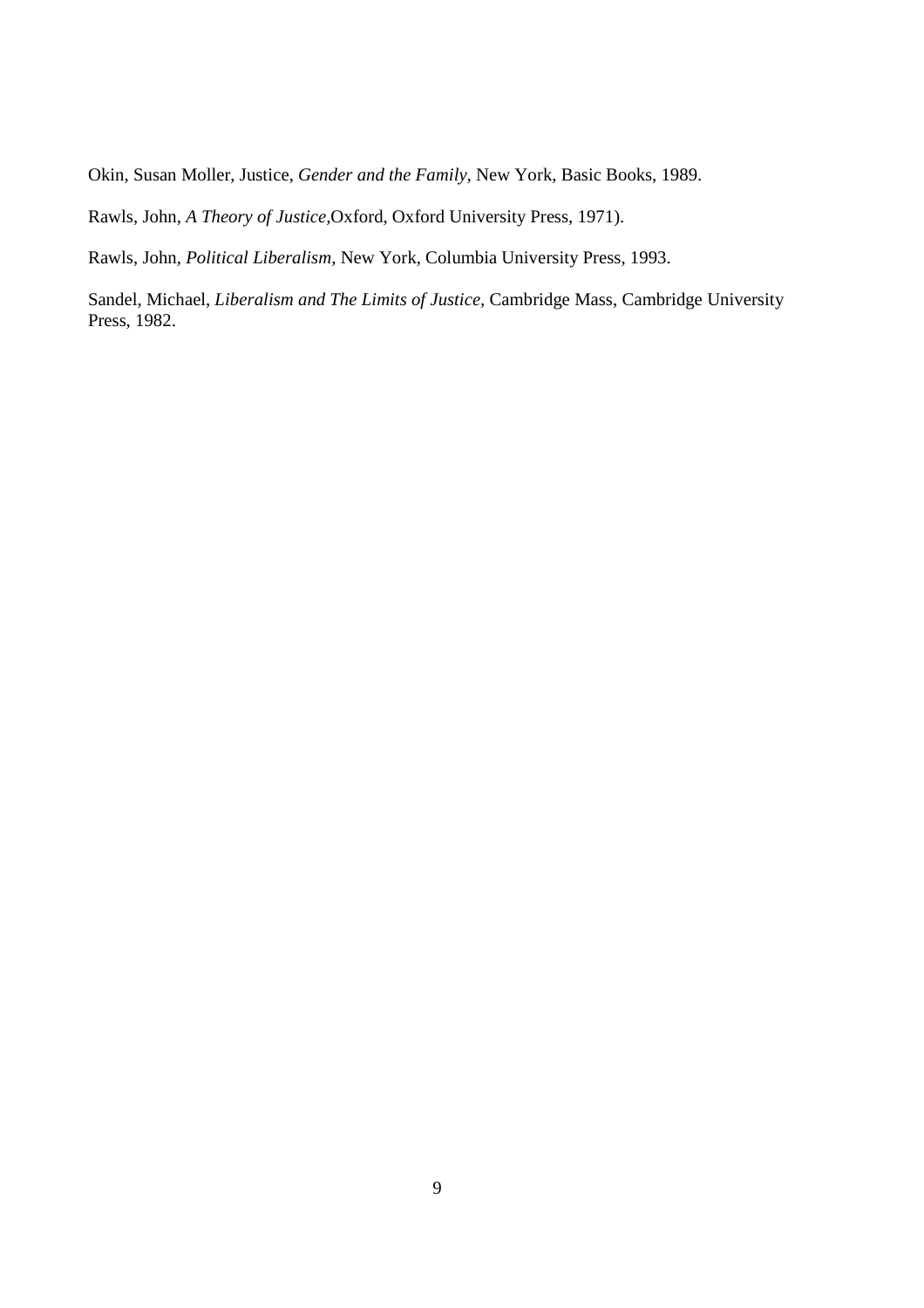## **Course- 2**

## **COMPARATIVE POLITICAL ANALYSIS**

Each topic is to be studied with reference to both theories and the historical experiences of the developing countries as well as the advanced industrialized countries.

## **1) (I) Significance of Comparative Political Analysis**

- a) Why Compare?
- b) Comparative Politics: A Historical Overview

## **(II) The Comparative Method**

- a) The Formal-Institutional approach
- b) Political Systems Approach, Structural-functionalism
- c) Political Economy Approach
- d) Culture-centric and Historical approaches.

## **(III) Problems in Comparative Analysis.**

- a) Cultural specificity and universal values
- b) Comparability of units
- c) Choice of criterion

## **2) The State in Comparative Perspective**

- a) Theories of the State'
- b) The Advanced Capitalist State
- c) Socialist Slate
- d) The Postcolonial Stale
- e) Globalisation and the Contemporary State

## **3) Forms of State**

- a) Constitutionalism and Democratic States
- b) Democratic States
- c) Authoritarian and Fascist States
- d) Corporatist States

## **4) Theories of Development**

- a) Development and Underdevelopment
- b) Developmentalism: The debate
- c) Impact of Liberalisation and Globalisation on Development

## **5) (I) Structures of Power in Society**

- a) Class
- b) Race
- c) Gender
- d) Caste

## **(II) Theories of Ruling Elites**

- a) Ruling class
- b) Power Elites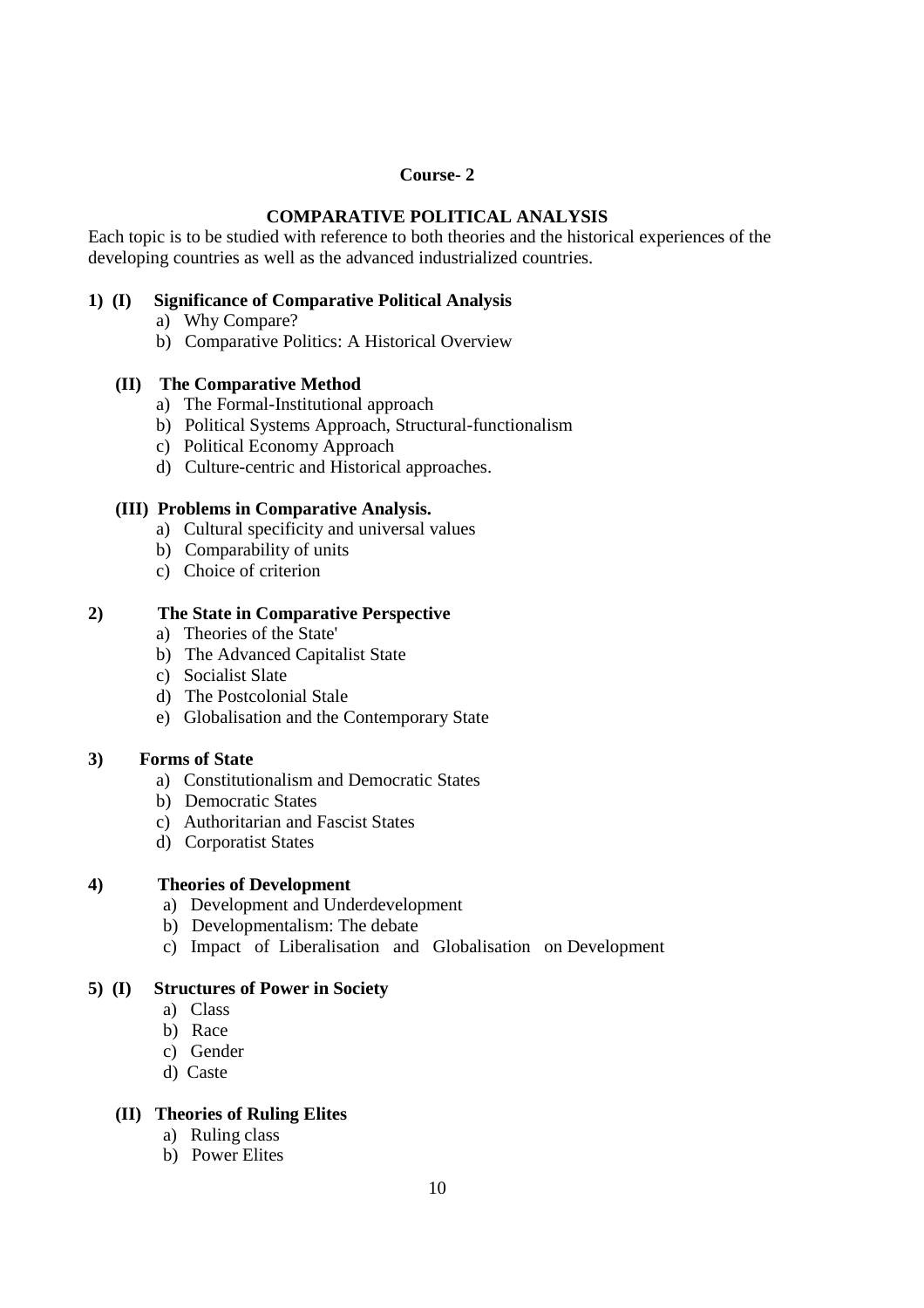c) Democratic Elitism

## **6) (I) Citizenship, Participation and Representation**

- a) Theories of Citizenship
- b) Debates on Participation
- c) Modes of Representation
- d) Civil Society and the State

#### **(II) Comparative Study of:**

- a) Party Systems
- b) Pressure Groups
- c) Social Associations
- d) The Voluntary Sector

## **7) Nationalism, Ethnic Identity, and Cultural Pluralism.**

- a) Concepts and Theories of Identity
- b) Federalism

## **8) Comparative theories of Revolutions and Social Movements**

- a) Peasants
- b) Workers
- c) Women
- d) Environmental Movements
- e) Nationality Movements

## **READINGS**

Alavi, H. and T. Shanin, *Sociology of Developing Societies,* London, Macmillan, 1982.

Alford, Robert A. and Roger Friedland, *Powers of Theory,* Cambridge, Cambridge University Press, 1985.

Bottomore, T.B, *Elites and Society,* Harmondsworth, Penguin, 1985.

Cantori, L.J and A. H. Ziegler edited, *Comparative Politics in the Post-Behaviouralist Era,* London, Lynne Rienner, 1988.

Chilcote, Ronald, *Theories of Comparative Politics: The Search for a Paradigm Reconsidered,* Boulder, Westview Press, 1994.

Hardtm, Michael and Antonio Negri, *Empire,* Cambridge, Harvard University Press, 2000.

Manor, James edited, *Rethinking Third World Politics,* London, Longman, 1991.

Moore, B. *The Social Origins of Dictatorship and Democracy,* Harmondsworth, Pelican, 1966.

Sartori,G., *Parties and Party Systems: A Framework for Analysis.*, Cambridge, Cambridge University Press, 1976.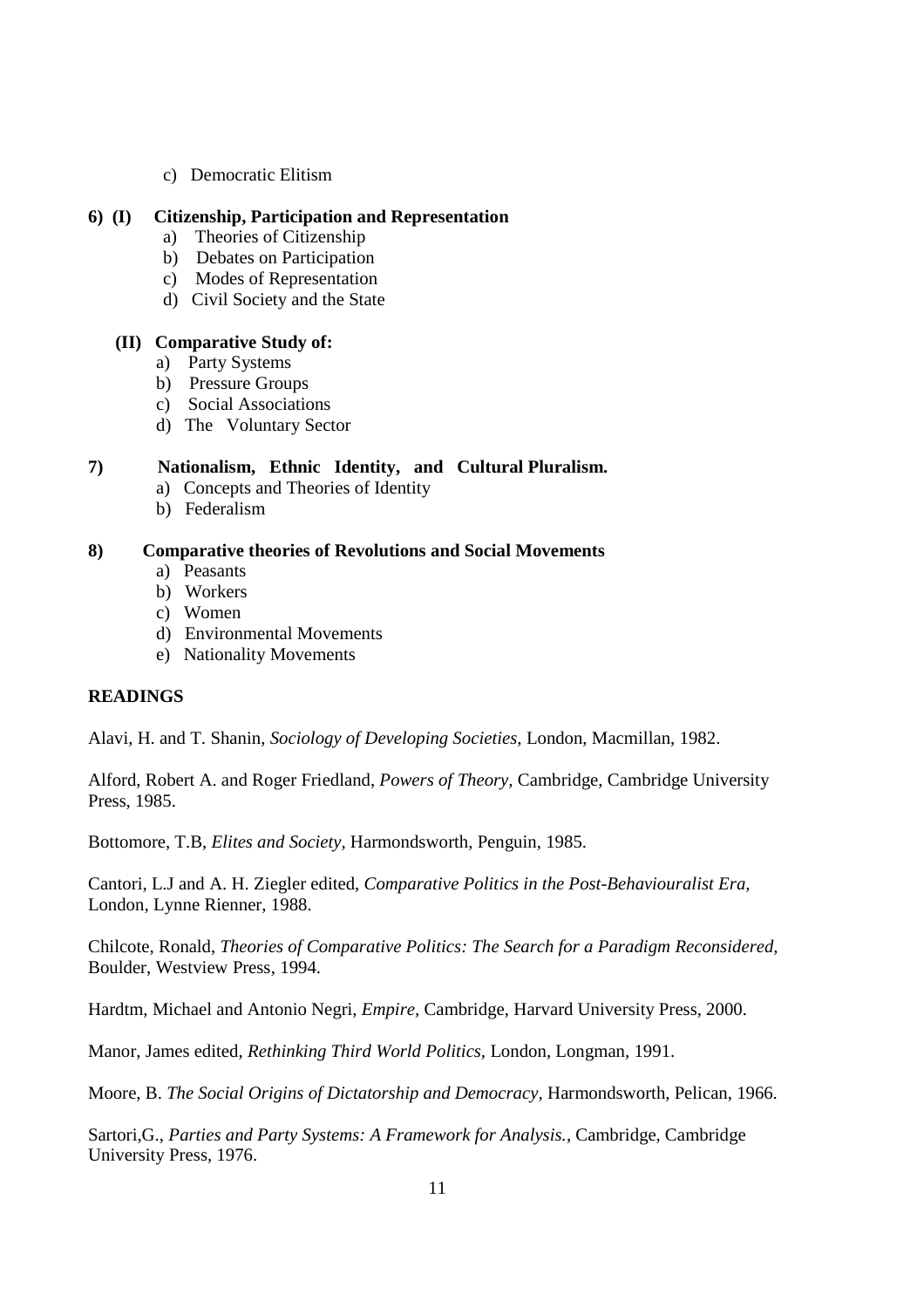Stephan, Alfred, *Arguing Comparative Politics,* Oxford, Oxford University Press, 2001.

Tornquist, Olle, *Politics and Development,* Delhi. Sage, 1999.

Wayne, Ellwood, *The No-Nonsense guide to Globalisation,* London, Verso, 2001.

Wright, Mills C. *The Power Elite,* New York, John Wiley, 1959.

Rahnema, Majid edited. *The Post-Development Reader,* Dhaka: The University Press, 1997.

Wiarda, H. J. edited, *New Developments in Comparative Politics,* Boulder. Colorado, Westview, 1986.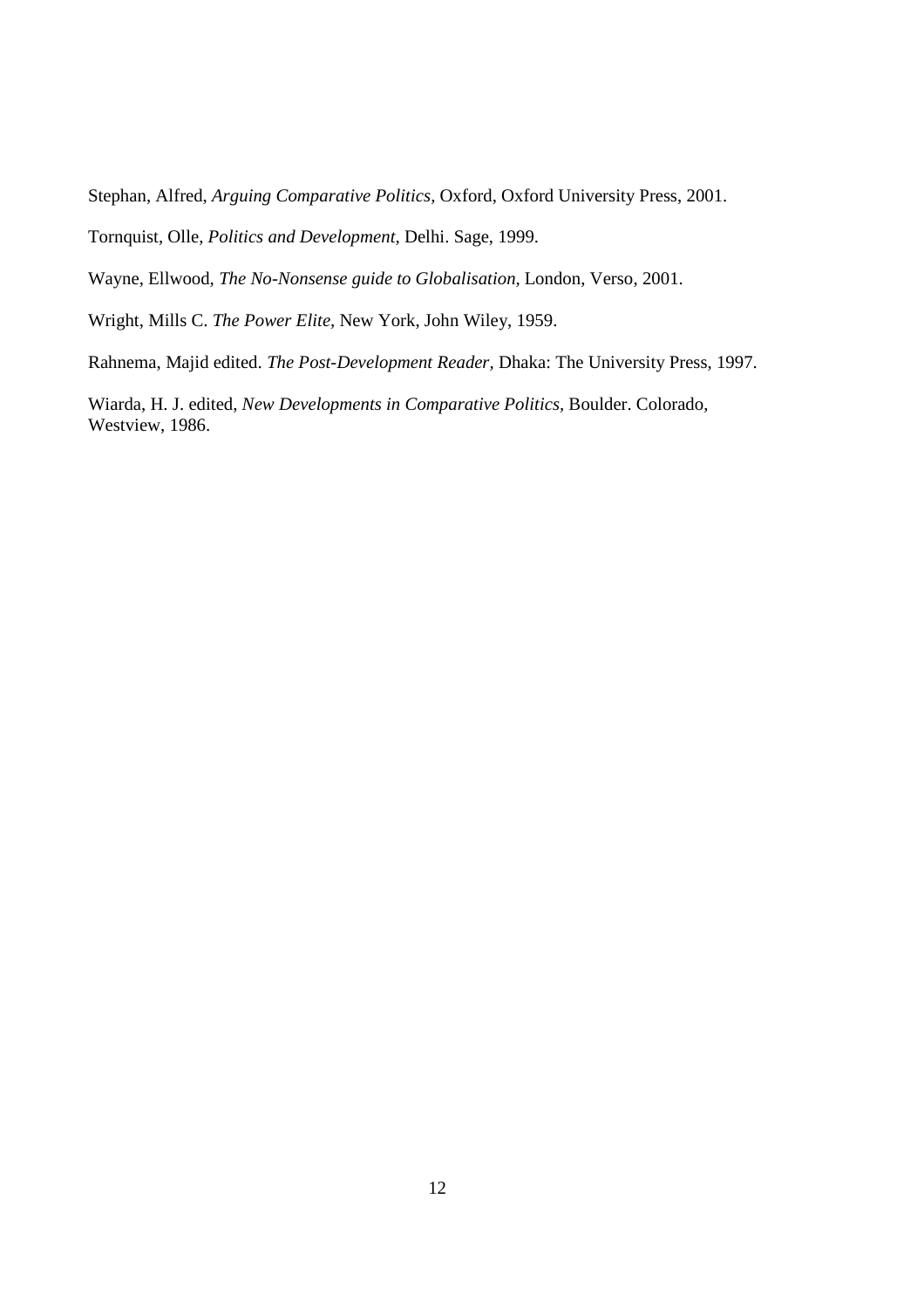## **Course- 3**

## **POLITICS IN INDIA**

## **1) Analysis of the Indian Political System: Perspectives and Approaches**

- a) Legal
- b) Historical
- c) Cultural
- d) Political Economy

## **2) Philosophy and The Basic Structure of the Indian Constitution**

#### **3) Perspectives on the Nature of the Indian State**

- a) Democratic Dimensions
- b) Class, Caste, Religion, Gender and Nationality

#### **4) Governmental Institutions**

- a) Changing Nature of, and the Role of Institutions
- b) Functioning
- c) Inter-relationships
- d) Judicial Activism

## **5) Decentralisation and Devolution**

## **(I) Indian Federalism**

- (a) Centre-State Relations
- (b) Regional Autonomy

(c) Integration: Mechanisms: National Development Council, Inter-state Council, Sarkaria Commission Report, NCRWC Report

## **(II) Local Self Government**

- (a) Politics of Decentralisation
- (b) Grassroots Democracy

## **6) Political Parties and Elections**

- a) Nature of the Party System
- b) Elections and funding
- c) Role of Big Business and other Lobbies
- d) Election Commission
- e) Electoral and Party Reforms

#### **7) Development Process**

- a) Concept, Strategies, Policies, and Critique
- b) Poverty Alleviation Programmes
- c) Affirmative Action and Reservations
- d) Globalisation and Impact on the Weaker Sections
- e) Alternate Models of Development

## **8) Social Movements and the Democratic Process**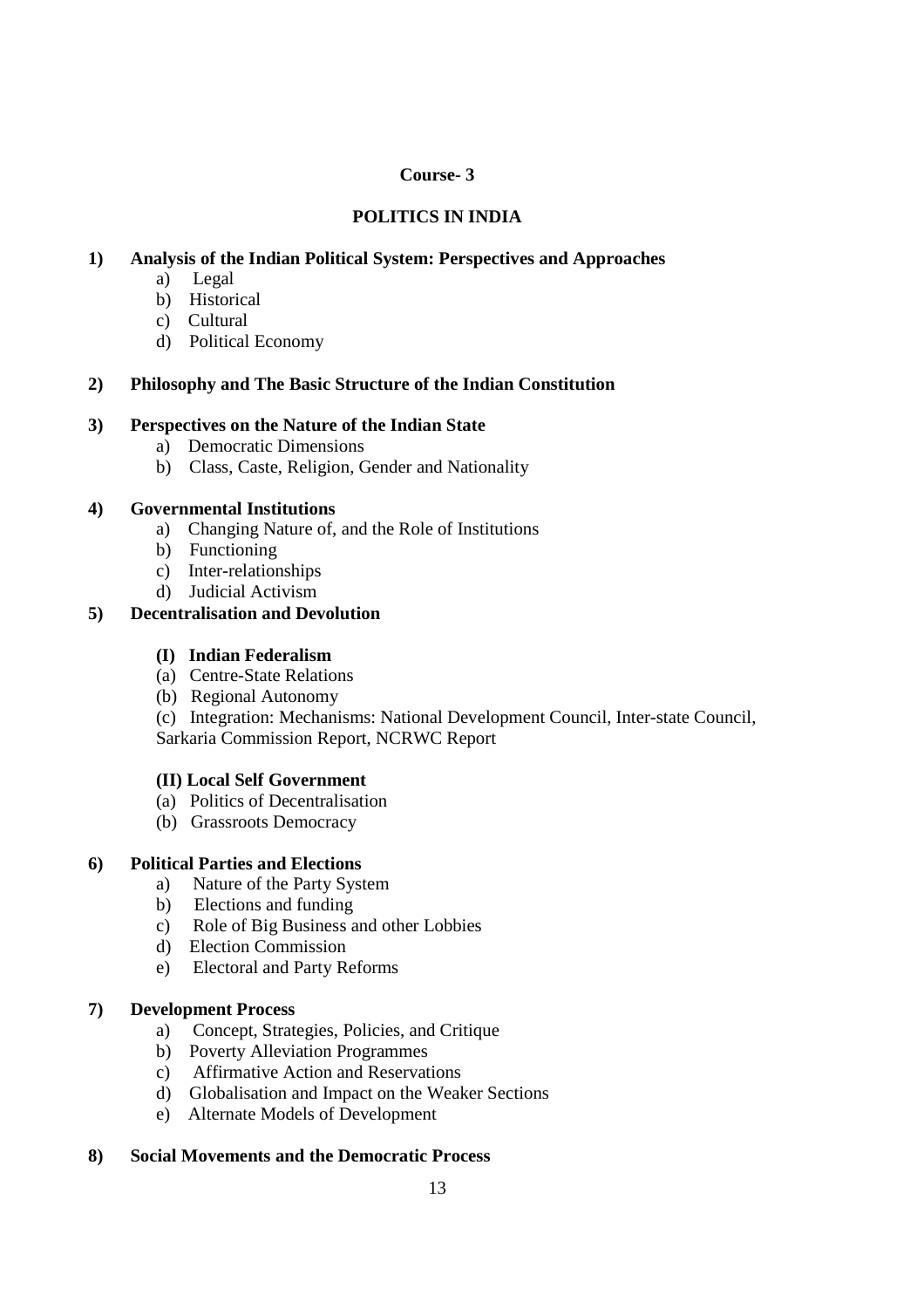- a) Labour
- b) Peasant, Caste, Gender, Tribe, Religion and Nationality
- c) Objectives, Methods, Impact and Recent Trends
- d) Role of CSOs and NGOs
- e) Violence and Politics

#### **9) Democracy, Rights and Accountability**

- a) Rule of Law
- b) Civil and Political Rights
- c) Corruption and Accountability
- d) Institutional Mechanisms
- e) Role of Mass Media in Politics

#### **10) The Indian Democratic Experience: An Assessment**

#### **READINGS**

Arora, Balveer and Verney, Douglas edited, *Multiple Identities in a Single Stale: Indian Federalism in Comparative Perspective,* Delhi, Konark, 1995.

Austin, Granville, *Working of a Democratic Constitution,* New Delhi, Oxford, 2000.

Brass, Paul edited, *Ethnic Groups and the State.* London, Croom Helm, 1985.

Corbridge, Stuart and John Harris, *Reinventing India: Liberalization, Hindu Nationalism and Popular Democracy,* New Delhi, Oxford, 2000.

Frankel, Francine et. al edited. *Transforming India,* Delhi, Oxford, 2000.

Jayal, Niraja Gopal edited, *Democracy in India,* New Delhi, Oxford, 2001.

Kohli, Atul edited, *The Success of India's Democracy,* Cambridge, Cambridge University Press, 2001.

Kothari, Rajni, *Politics in India,* New Delhi, Orient Longman, 1971.

Kothari, Smitu, *Social Movements and the Redefinition of Democracy,* Boulder, Westview, 1993.

Omvedt, Gail, *Reinventing Revolution,* M.E., Sharpe, 1993.

Rudolph, L. I. And Sussane H. Rudolph, *In Pursuit of Lakshmi: The Political Economy of the Indian State,* Delhi, Orient Longman, 1987.

Sathyamurthy, T.V. edited, *Social Change and Political Discourse in India: Structures of Power,* Movements of Resistance. Delhi, Oxford, 1996, 4 volumes.

Sen, Amartya, *Development as Freedom,* New Delhi, Oxford University Press, 1995.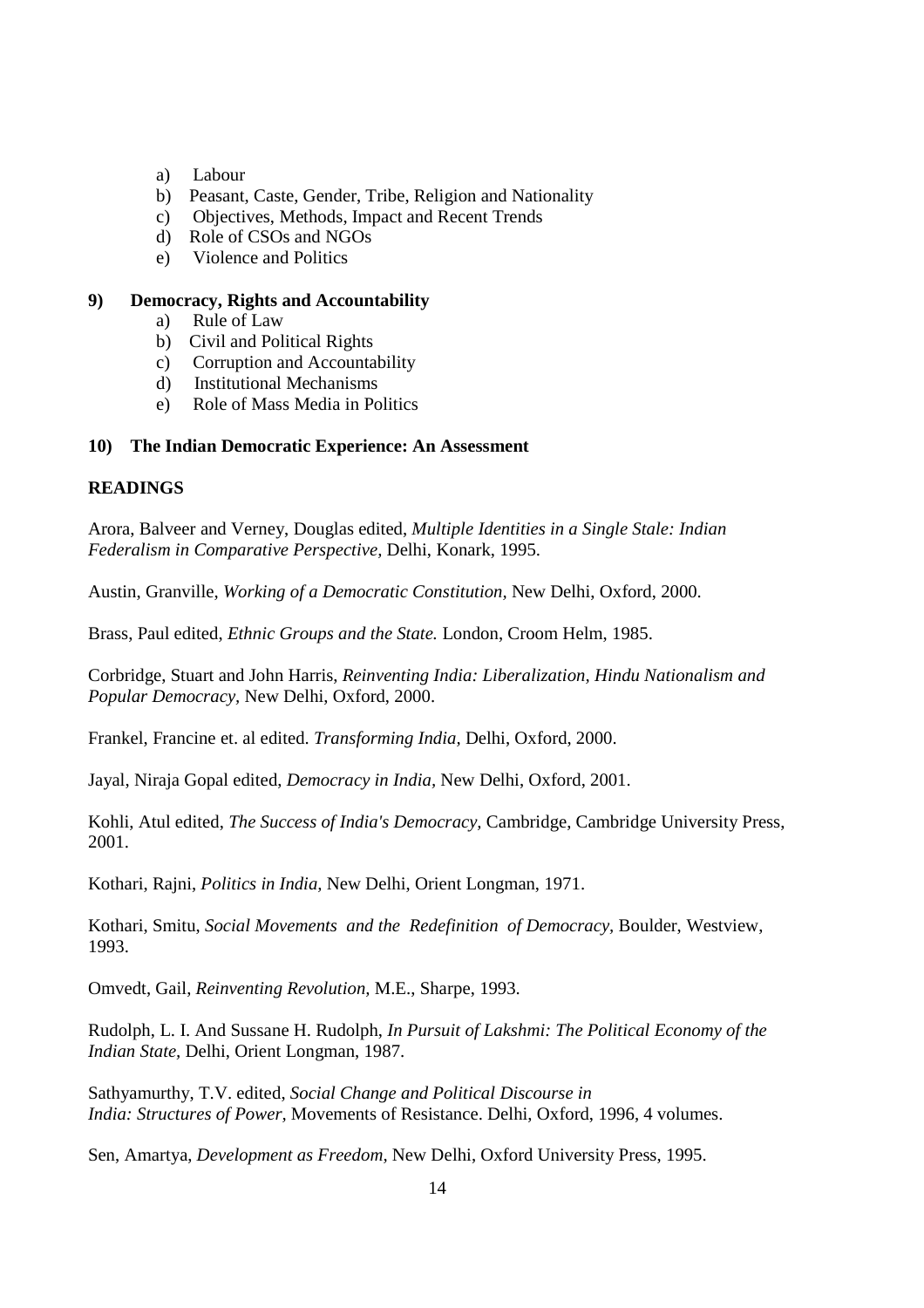#### **Course- 4**

## **THEORY OF INTERNATIONAL RELATIONS**

## **Course Outline**

## **1. Introduction: Why Study International Relations Theory**

## **2. Approaches and Theories**

- 2.a. Classical School of Realism
- 2.b. Neo-Realism/ Structural Realism
- 2.c. The English School
- 2.d. Neo-Liberalism
- 2.e. Constructivism
- 2.f. Post-Modernism\*
- 2.g. Feminism
- 2.h. Critical Theory
- 2.i. Structural/Marxist Approach
- 2.j. Normative Turn

## **3. The Great Debates**

- 3.a. Idealist/Realist
- 3.b. Traditional versus Scientific Approach (Realism/ Behaviouralism)
- 3.c. Inter-Paradigm Debate: Realism/Pluralism/Marxism
- 3.d. Rationalism/Reflectivism

## **4. Concepts/ Themes**

- 4.a. Power
- 4.b. Anarchy
- 4.c. National Interest
- 4.d. Balance of Power

## **5. Southern Perspectives**

- 5.a. Nationalism
- 5.b. State
- 5.c. Non-Alignment

## **6. Problematic of the 'International'**

## **READINGS**

## **1. Introduction: Why Study International Relations Theory**

Martin Wight, *"Why is There No International Theory?"* in H. Butterfield and Martin Wight, eds., Diplomatic Investigations, (Cambridge: Harvard University Press, 1966), pp. I 7-34.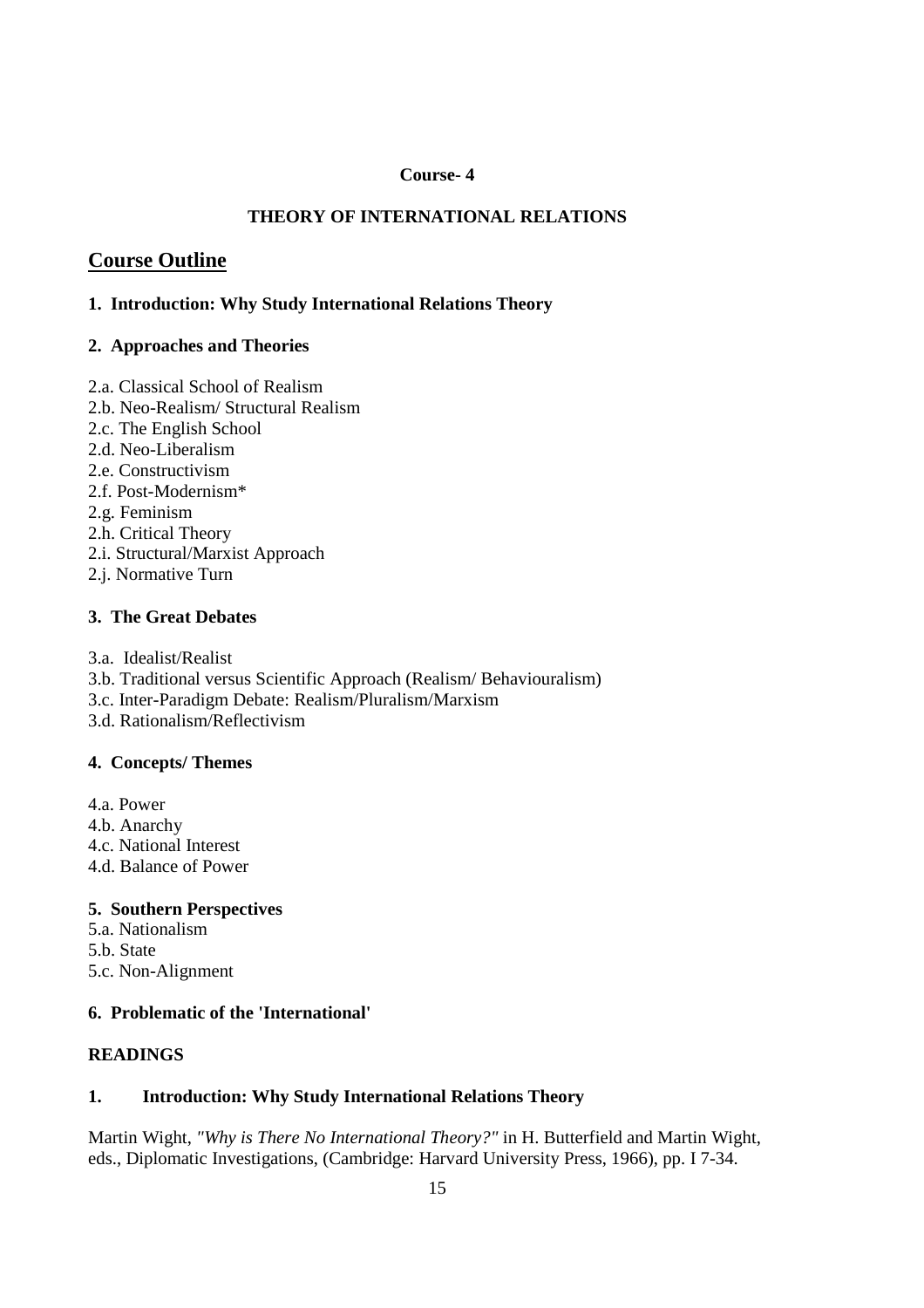Michael Banks, *"The Evolution of International Theory,"* in Michael Banks, ed., *Conflict in World Society,* New York: Wheat Sheaf, 1984, pp. 3-21.

Vivienne Jabri, "Reflections on the Study of International Relations," in Trevor C. Salmon, ed., *Issues in International Relations,* London: Routledge, 1999, pp. 289-313.

Stephen M. Walt, *"International Relations: One World: Many Theories,"* in Karen Mingst and Jack Snyder, eds., *Essential Readings in World Politics* (New York: W.W. Norton Co., 1991)

Scott Burchill, *"Introduction"* in Scott Burchill and Andrew Linklater, eds., *Theories of International Relations,* New York: St Martin Press, I 996, pp. 1 -27.

#### **2. Approaches and Theories**

#### **2,a. Classical School of Realism**

Hans J. Morgenthau, *"Six Principles of Political Realism",* (pp. 34-3S): and E.H. Carr, "*The Realist Critique and the Limitations of Realism"* in Phil Williams. Donald M. Goldstein and Jay M. Shafritz, eds*., Classic Readings of International Relations* (Belmont: Wadsworth Publishing Co.), pp. 31-34.

Hans Morgenthau, *Politics Among Nations* (New Delhi: Kalyani, 1 997), chapters 1, 2. pp.1 - 27.

E.H. Carr, *The Twenty Years Crisis: 1919-1939,* London: Macmillan, 1939/ 1981 edition, pp. 63- 94.

Barry Buzan, "The Timeless Wisdom of Realism?" in Steve Smith. Ken Booth and Marysia Zalewski, eds.,*' International Theory: Positivism and Beyond* (Cambridge: Cambridge University Press, 1996), pp. 47-65.

Robert Jervis, "Realism in the Study of World Politics," in Peter J. Katazenstein, Robert 0. Keohnne and Stephen D. Krasner, eds., *Exploration and Contestation in the Study of Worlds Politics,* (Cambridge: MIT Press, 1999), pp. 331-351.

Richard Ashley, "Political Realism and Human Interests", *International Studies Quarterly,* vol. 25, 1981.

Ann Tickner, "A Critique of Morgenthau's Principles of Political Realism," in Robert J. Art and Robert Jervis*. "International Politics, eds., International Politics; Enduring Concepts and Contemporary Issues 5th* edition, (New York: Longman, 1999), pp. 17-29.

William Bain, "Reconfusing Morgenthau: Moral Inquiry and Classical Realism Reconsidered," *Review of International Studies,* 26: 2000, pp. 445-464.

#### **2.b, Neo-Realism/ Structural Realism**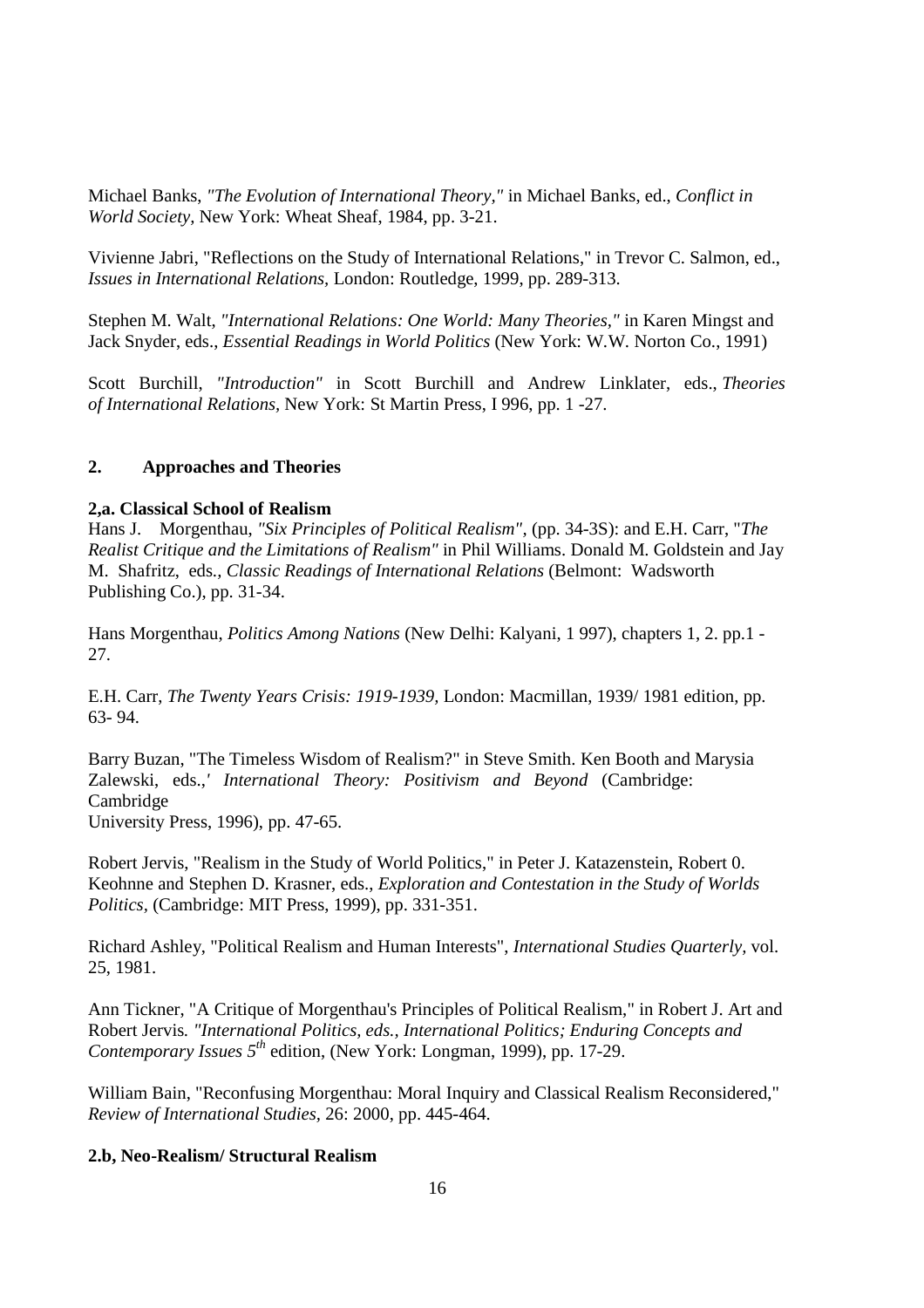Scott Burchill, "Realism and Neo-Realism," in Scott Burchill and Andrew Linklater, eds., *Theories of International Relations,* New York: St Martin Press. 1996, pp. 67-92.

Chapters 2 & 3, Kenneth N. Waltz, *Theory of International Politics* (London: Addison-Wesley Publishing, 1979).

Kenneth Waltz, "Laws and Theories", in Robert O. Keohane, ed., *Neorealism and Its Critics* (New York: Columbia University Press, 1986), pp. 27-16.

Kenneth Waltz, *"Reductionist and Systemic Theories"*, in Robert O. Keohane, ed., *Neorealism and Its Critics,* pp. 47-69.

Kenneth Waltz, "Political Structures", in Robert 0. Keohane, ed., *Neorealism and Its Critics,* pp.  $70-97.$ 

Richard K. Ashley, "The Poverty of Neorealism", and Robert 0. Keohane, "Theory of World Politics: Structural Realism and Beyond," in Robert O. Keohane, ed., *Neorealism and Its Critics* (New York: Columbia University Press, 1986).

Kenneth N. Waltz, "The Anarchic Structures of World Politics", in Robert J. Art and Robert Jervis, "International Politics, eds., *International Politics: Enduring Concepts and Contemporary Issues* 5th edition, (New York: Longman, 1999), pp. 49-69.

Kenneth N. Waltz, "The Origins of War in Neorealist Theory", in Phil Williams, Donald M. Goldstein and Jay M. Shafritz, eds., *Classic Readings of International Relations* (Belmont: Wadsworth Publishing Co.), pp. 39-47.

John Ruggie, "Continuity and Transformation in the World Polity: Towards a Neo-realist Synthesis," in Robert O. Keohane (ed), *Neorealism and Its Critics* (New York: Columbia University Press, 1986).

Robert O. Keohane, "Realism, Neo-Realism and the Study of World Politics," in Robert O. Keohane (ed), *Neorealism and Its Critics (*New York: Columbia University Press, 1986).

John Lewis Gaddis, "The Long Peace: Elements of Stability in the Postwar International System," in Phil Williams, Donald M. Goldstein and Jay M. Shafritz, eds., *Classic Readings of International Relations* (Belmont: Wadsworth Publishing Co.), pp. 412-424.

Robert G. Gilpin, "The Richness of the Tradition of Political Realism", in Robert O. Keohane (ed), *Neorealism and Its Critics* (New York: Columbia University Press, 1986), pp. 301-321.

## **2. c. The English School**

Roger Epp, "The English School on the Frontiers of International Relations," in Tim Dunne, Michael Cox and Ken Booth, eds., The Eighty Years Crisis: International Relations - 1919- 1999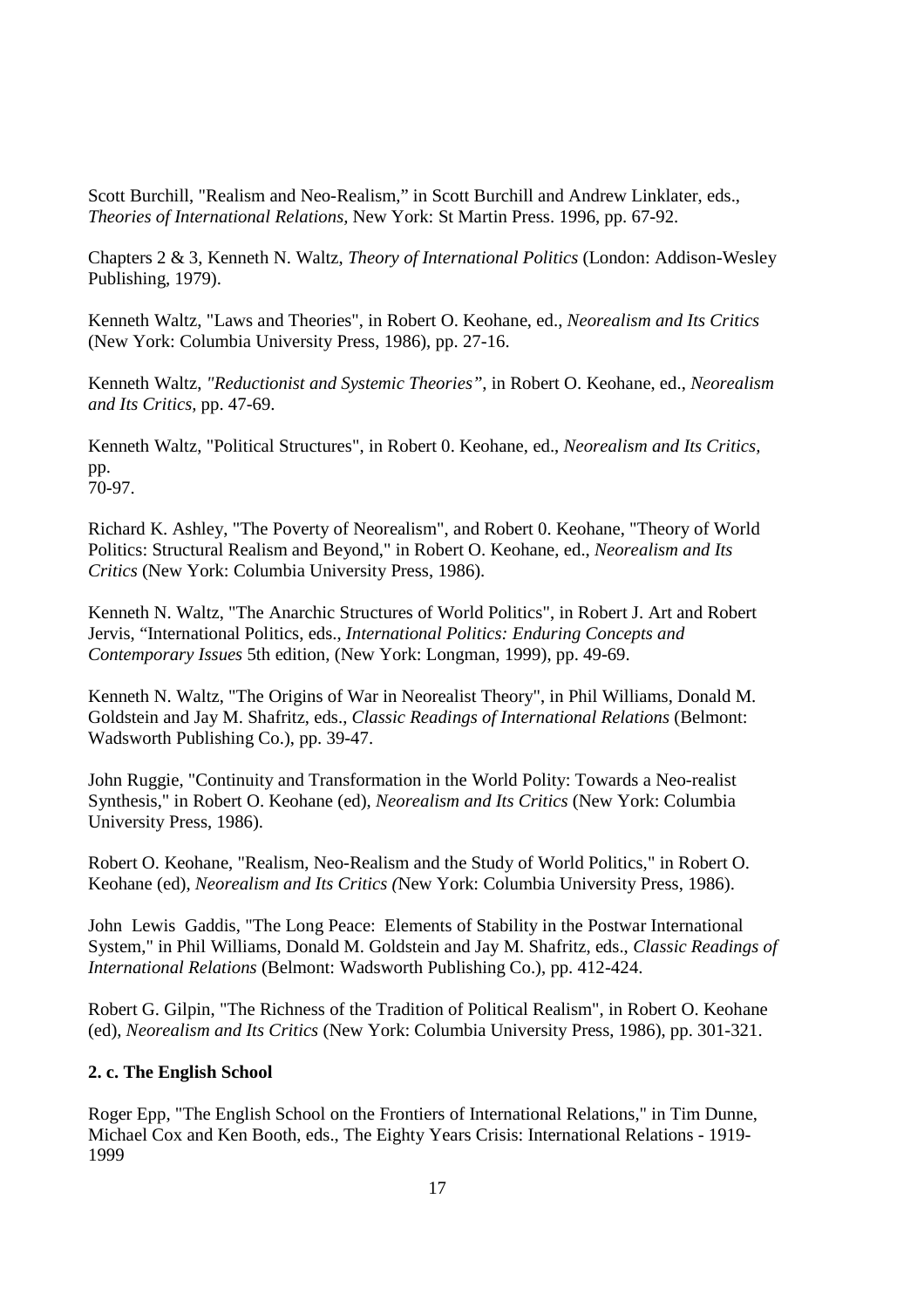(Cambridge: Cambridge University Press, 1998), pp. 47-64.

Robert H. Jackson, "The Political Theory of International Society," Ken Booth and Steve Smith, eds., *International Relations: Theory Today,* Pennsylvania: Pennsylvania State University Press, 1995, pp. 1 10-128.

Chapter Nine, *"World Society Approaches,"* in William C. Olson and A.J.R. Groom, *International Relations 'Then and Now,* London: Harper Collins, 1992, pp. 183-221.

World Society Approach," Contributions by John Burton, C.R. Mitchell and R. Pettman in Evan Luard, ed., *Basic Texts in International Relations* (London: Macmillan 1992) pp 559- 574.

Adda Bozeman, "International Order in a Multicultural World," in Headley Bull and Adam Watson, eds., *The Expansion of International Society,* Oxford: Clarendon Press 1989 pp. 387- 406.

Hedley Bull, *The Anarchical Society,* New York: Columbia University Press, 1995.

#### **2.d. Neo-Liberalism**

Kenneth Oye, "Cooperation Under Anarchy," World Politics, Summer 1985.

Joseph Grieco, "Anarchy and the Limits of Cooperation: A Realist Critique of the Newest Liberal Institutionalism", *International Organization,* 42 (3), 1988, pp. 485-507.

Scott Burchill, "Liberal Internationalism," in Scott Burchill and Andrew Linklater, eds.. *Theories of International Relations,* New York: St Martin Press, 1996, pp. 28-66.

Chapter Eight, "Liberalism," by Tim Dunne and Chapter Nine, "Contemporary Mainstream Approaches: Neo-Realism and Neo-Liberalism," by Steven L. Lamy, in John Bayiis and Sieve Smith, eds., *The Globalization of World Politics,* 2nd edition, (Oxford: Oxford University Press, 2001), pp. 182-199.

David A. Baldwin, "Neo-liberalism, Neo-Realism and World Politics", in David A. Baldwin, ed., Neo-*Realism and Neo-liberalism: The Contemporary Debate* (New York: Columbia University Press, 1993), pp. 3-28.

Robert Jervis, "Realism, Neo-liberalism and Cooperation: Understanding the Debate",

*International Security,* Summer 1999.

Stephen D. Krasner, ed., *International Regimes* (Ithaca: Cornell University Press, 1983), pp. 1- 21.

Robert Jervis, "Security Regimes", in Krasner, ed., *International Regimes*, pp. 173-194.

John Gerard Ruggie, "International Regimes, Transactions, and Embedded Liberalism in the Postwar Economic Order", in Krasner, ed., *International Regimes,* pp. 195-232.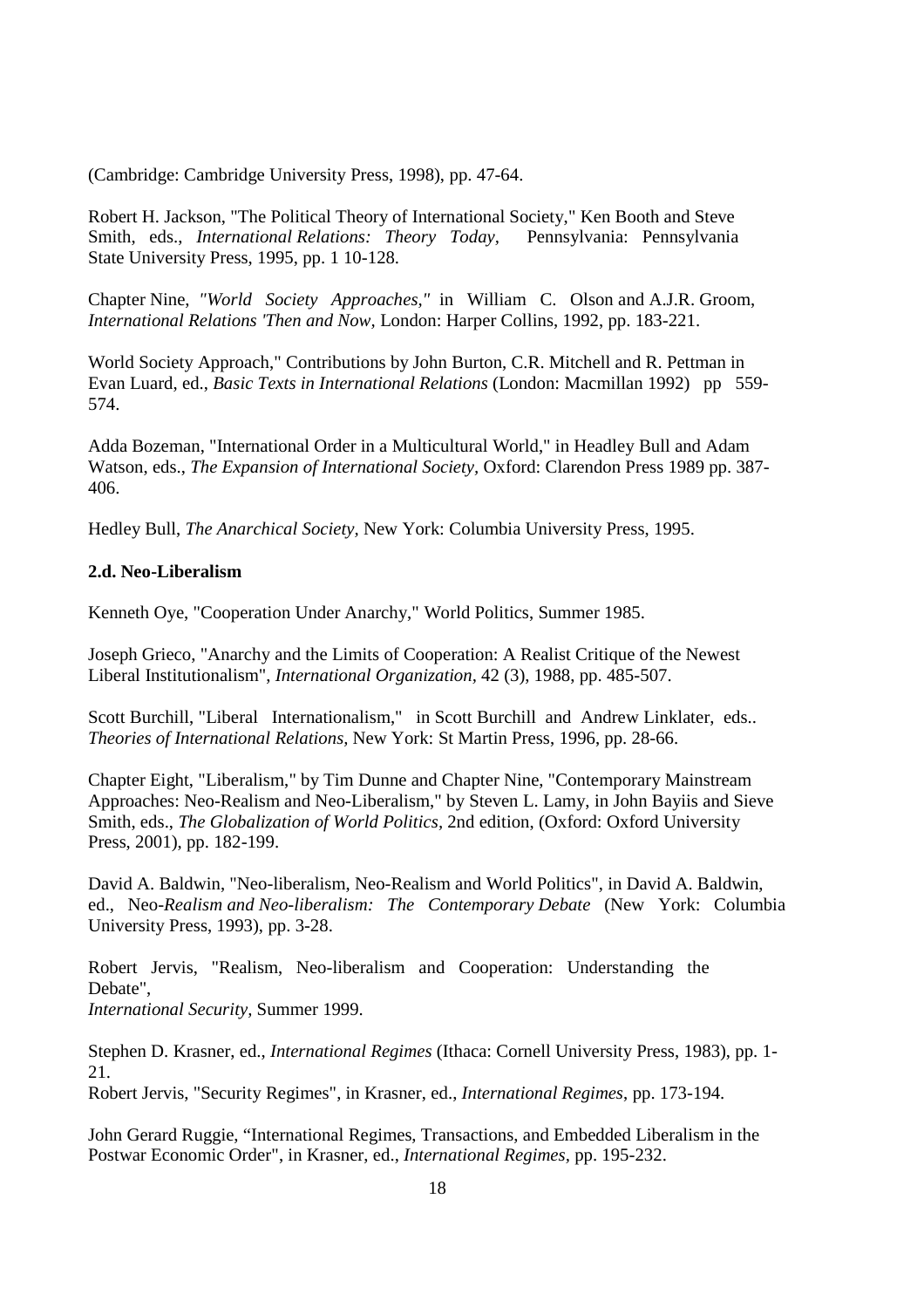#### **2.e. Constructivism**

Alexander Wendt, "Anarchy is What States Make of It; The Social Construction of World Politics". *International Organization*, vol. 46, no. 2, 1992, pp. 391-425.

Alexander Wendt, "Constructing International Politics," *International Security,* Summer 1995, pp. 71-81.

Emmanuel Adler, "Seizing the Middle Ground: Constructivism in World Politics," *European Journal of International Relations,* September 1997.

Jeffrey Checkel, "The Constructivist Turn in International Relations Theory." *World Politics*. January 1998, pp. 324-348.

Michael Deseh, "Culture Clash: Assessing the importance of Ideas in Security Studies", International Security, vol. 23, no. 1, Summer 1998. pp. 141-170

Ken Booth, "Security and Self: Confessions of a fallen Realist", in Keith Krause and Michael C. Williams, eds., *Critical Security Studies: Concepts and Cases* (London: UCL Press, 1 997), pp, 83-120.

Ole Waever, "The Sociology of a Not so International Discipline: American and European Developments in International Relations," in Peter J. katazenstein, Robert O. Keohane and Stephen D. Krasner, eds., *Exploration and Contestation in the Study of Worlds Politics*, (Cambridge: MIT Press, 1999), pp. 47-87.

John Gerard Ruggie, "What Makes the World Hang Together? Neo-Utilitarianism and the Social Constructivist Challenge," in Peter J. Katazenstein, et al., *Exploration and Contestation in the Study of Worlds Politics,* (Cambridge: MIT Press, 1999), pp. 215-246.

#### **2.f. Post-Modernism**

Richard Devetak, "Post-Modernism," in Scott Burchill and Andrew Linklater, eds., *Theories of International Relations,* New York: St Martin Press, 1996, pp. 1 79-209.

Pauline Marie Rosenau, "Post-Modernism and the Social Sciences: Insights, Inroads and Intrusions," Princeton, NJ: Princeton University Press, 1992, pp. 3-41.

Anthony Giddens, *The Consequences of Modernity,* London: Polity Press, 1991, pp. 1-54.

#### **2.g. Feminism**

J. Ann Tickner in Rebecca Grant and Newland, eds., *Gender and International Relations* (Buckingham: Open University Press and Millennium Press, 1991).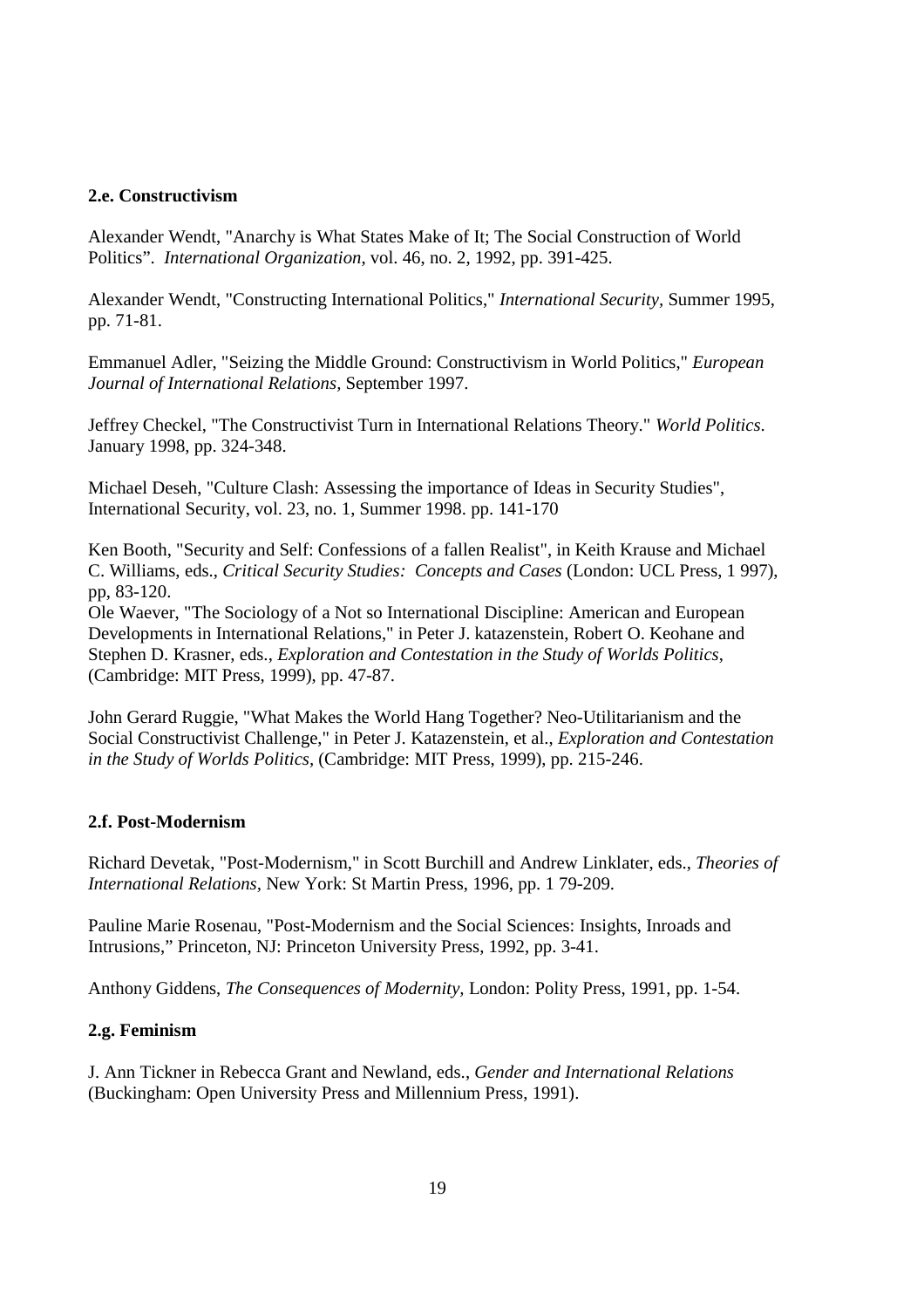Jacqui True, "Feminism", in Scott Burchill and Andrew Linklater, eds., *Theories of International Relations* (London: Macmillan Press, 1996), pp. 210-251.

J. Ann Tickner, "Man, the State and War: Gendered Perspectives on National Security", in Karen Mingst and Jack Snyder, eds., *Essential Readings in World Politics* (New York; W.W. Norton Co., 1991)

Jean B. Elshtain, "Feminist Inquiry in International Relations," in Michael W. Doyle and G. John lkenberry, eds., *New Thinking in International Relations* (Colorado: Westview Press, 1997), pp. 77-90.

V. Spike Peterson, "A 'Gendered Global Heirarchy'," in Grey Fry and S. O' Hagan, eds., *Contending Images of World Politics* (London: McMillan Press, 2000), pp. 199-213.

Margot Light and Fred Halliday, "Gender in International Relations," in AJR Groom and Margot Light, eds*., Contemporary International Relations: A Guide to Theory*\_ (London: Pinter Publishers, 1994), pp. 45-55.

Carol Cohn, "Sex and Death in the Rational World of the Defense Intellectuals," *Signs,* 12(4), 1987, pp. 687-718.

#### **2.h. Critical Theory**

Richard Devetak, "Critical Theory", in Scott Burchill and Andrew Linklater, eds., *'Theories of International Relations* (London: Macmillan Press, 1996), pp. 145-178.

Richard K. Ashley, "The Geopolitics of Geopolitical Space: Towards a Critical Social Theory of

International Politics", *Alternatives,* vol. XII, 1987, pp. 403-434.

Andrew Linklater, "The Achievements of Critical Theory," in Steve Smith, Ken Booth and Marysia Zalewski, eds., *International Theory: Positivism and Beyond* (Cambridge: Cambridge University Press, 1996), pp. 279-300.

Robert Cox, "Social Forces, States and World Orders: Beyond International Relations Theory," in Robert O. Keohane, ed., *Neorealism and its Critics,* New York; Columbia University Press, 1986,

#### **2.i Structural/Marxist Approach**

Stephen Hobden and Richard Wyn Jones, "Marxist Theories of International Relations," in John Baylis and Steve Smith, eds., 'The Globalization of World Politics, 2nd! edition, (Oxford: Oxford University Press, 2001), pp. 200-223.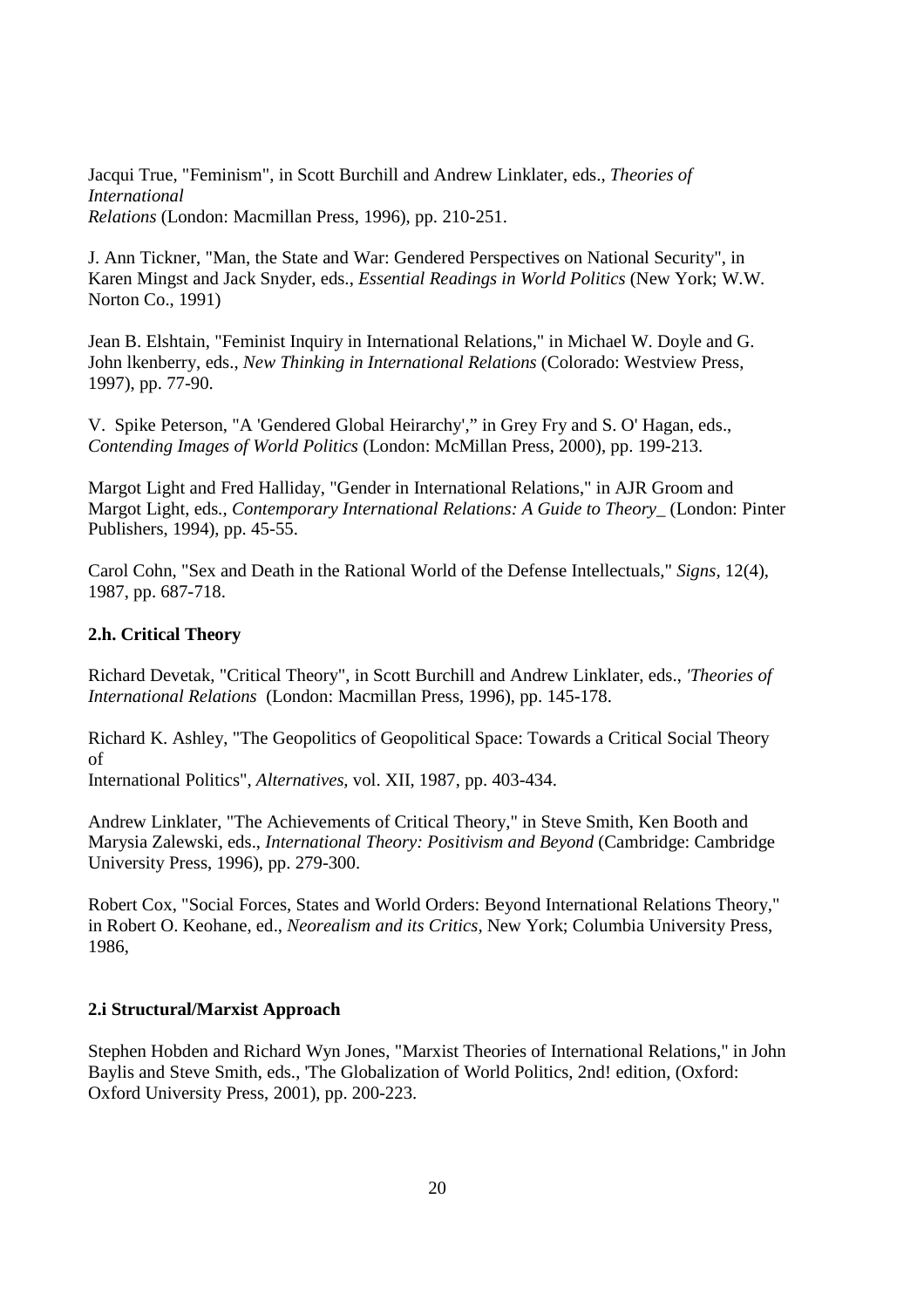ChapterTen, "Structural Approaches to International Relations," in William C. Olson and A.J.R. Groom, International Relations Then and Now, London: Harper Collins 1992 pp 222- 261.

Immanuel Wallerstein, "The Inter-State Structure of the Modern World-System," in Steve Smith, Ken Booth and Marysia Zalewski, eds., International Theory: Positivism and Beyond (Cambridge: Cambridge University Press, 1996), pp. 87-107.

Randall D. Germain and Michael Kenny, "Engaging Gramsci: International Relations Theory and the New Gramscians," in *Review of International Studies,* 24: 1998, pp. 3-21.

Christopher Chase-Dunn, "International System and Capitalist World Economy,*" International Studies Quarterly,* 25:1, March 1981.

## **2.j. Normative Turn**

Martha Finne More and Katherine Sikkink, "International Norms: Dynamics and Political Change," in Peter J. Katazenstein, et al., *Exploration and Contestation in the Study of Worlds Politics,* (Cambridge: MIT Press, 1999), pp. 247-278.

Marvyn Frost, "A Turn Not Taken: Ethics in IR at the Millennium/' in Tim Dunne, Michael Cox and Ken Booth, eds., The Eighty Years Crisis: International Relations - 1919-1999 (Cambridge: Cambridge University Press, 1998), pp. 119-132.

Frederick V. Kratochwil, "Politics, Norms and Peaceful Change," in Tim Dunne, Michael Cox and Ken Booth, eds., The Eighty Years Crisis: International Relations - 1919-1999 (Cambridge: Cambridge University Press, 1998), pp. 193-218.

Chris Brown, *International Relations Theory: New Normative Approaches,* Hamel Hamstead: Harvester Wheatsheaf, 1992.

## **3. The Great Debates**

## **3.a. Idealist/Realist**

Peter Wilson, "The Myth of the 'First Great Debate,'" in Tim Dunne, Michael Cox and Ken Booth, eds., The Eighty Years Crisis: International Relations - 1919-1999 (Cambridge: Cambridge University Press, 1998), pp. 1-16.

#### **3.b. Traditional versus Scientific Approach (Realism/ Behaviouralism)**

J. David Singer, "The Incomplete Theorist: Insight Without Evidence", in Contending *Approaches to International Politics.* 

Hedley Bull, "International Theory: The Case for a Classical Approach", in Contending *Approaches to International Politics.*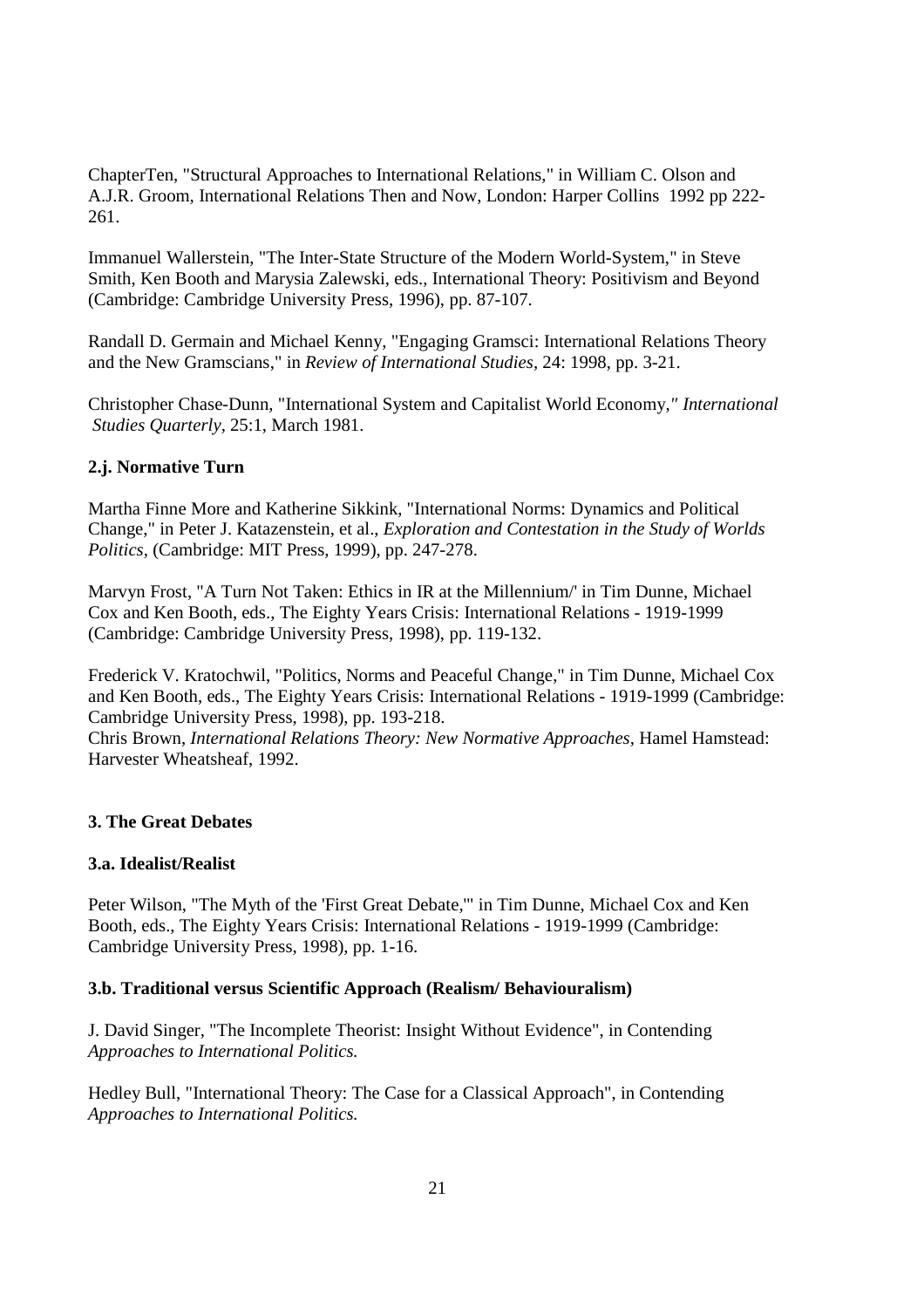Chapter One, in John L. Casti, *Paradigms Lost: Images of Man in the Mirror of Science,* NewYork: William Morrow, 1989, pp. 1-67.

## **3.c. Inter-Paradigm Debate: Realism/Pluralism/Marxism**

Ole Waever, "The Rise and the Fall of Inter-Paradigm Debate," in Steve Smith, Ken Booth and Marysia Zalewski, eds., *International Theory: Positivism and Beyond* (Cambridge: Cambridge University Press, 1996), pp. 149-185.

## **3.d. Rationalism/Reflectivism**

Andrew Linklater, "Rationalism," in Scott Burchill and Andrew Linklater, eds., *Theories of International Relations;* New York: St. Martin Press, 1900, pp. 93-118..

John A. Vasquez, "The Post-Positivist Debate: Reconstructing Scientific Inquiry and IR Theory after Enlightenment's Fall," in Ken Booth and Steve Smith, eds., *International Relations: Theory Today,* Pennsylvania: Pennsylvania State University Press, 1995, pp. 217-240.

Steve Smith, "Reflectivist and Constructivist Approaches to IR Theory," in John Baylis and Steve Smith, eds., *The Globalization of World Politics*, 2<sup>nd</sup> edition, (Oxford: Oxford University Press, 2001), pp. 224-252.

## **4. Concepts/ Themes**

## **4.a. Power**

Klaus Knorr, *Power and Wealth: The Political Economy of International Order,* London: Macmillan, 1973, Chapter 1, pp. 3-30

Marvin E Olsen, *Power in Societies,* New York: Macmillan, 1970, pp. 70-78 , Nicos Populantzas, "On Social Classes," in Anthony Giddens and David Held, eds., *Classes, Power and Conflict,* Los Angeles: University of California Press, 1982, pp. 101 111.

Paul Hirst, "Power", in Tim Dunne, Michael Cox and Ken Booth, eds., The Eighty Years Crisis: International Relations - 1919-1999 (Cambridge: Cambridge University Press, 1998), pp. 133-148.

Steven Lukes, *Power: A Radical Review,* London: The Macmillan Press, 1982.

Skolimowski, "Power: Myth and Reality," *Alternatives,* Vol. IX, 1983, pp. 25-49.

## **4.b. Anarchy**

Kenneth N. Waltz, "International Conflict and International Anarchy: The Third Image," in Phil Williams, Donald M. Goldstein and Jay M. Shafritz, eds., Classic Readings of International Relations (Belmont; Wadsworth Publishing Co.), pp. 231-233.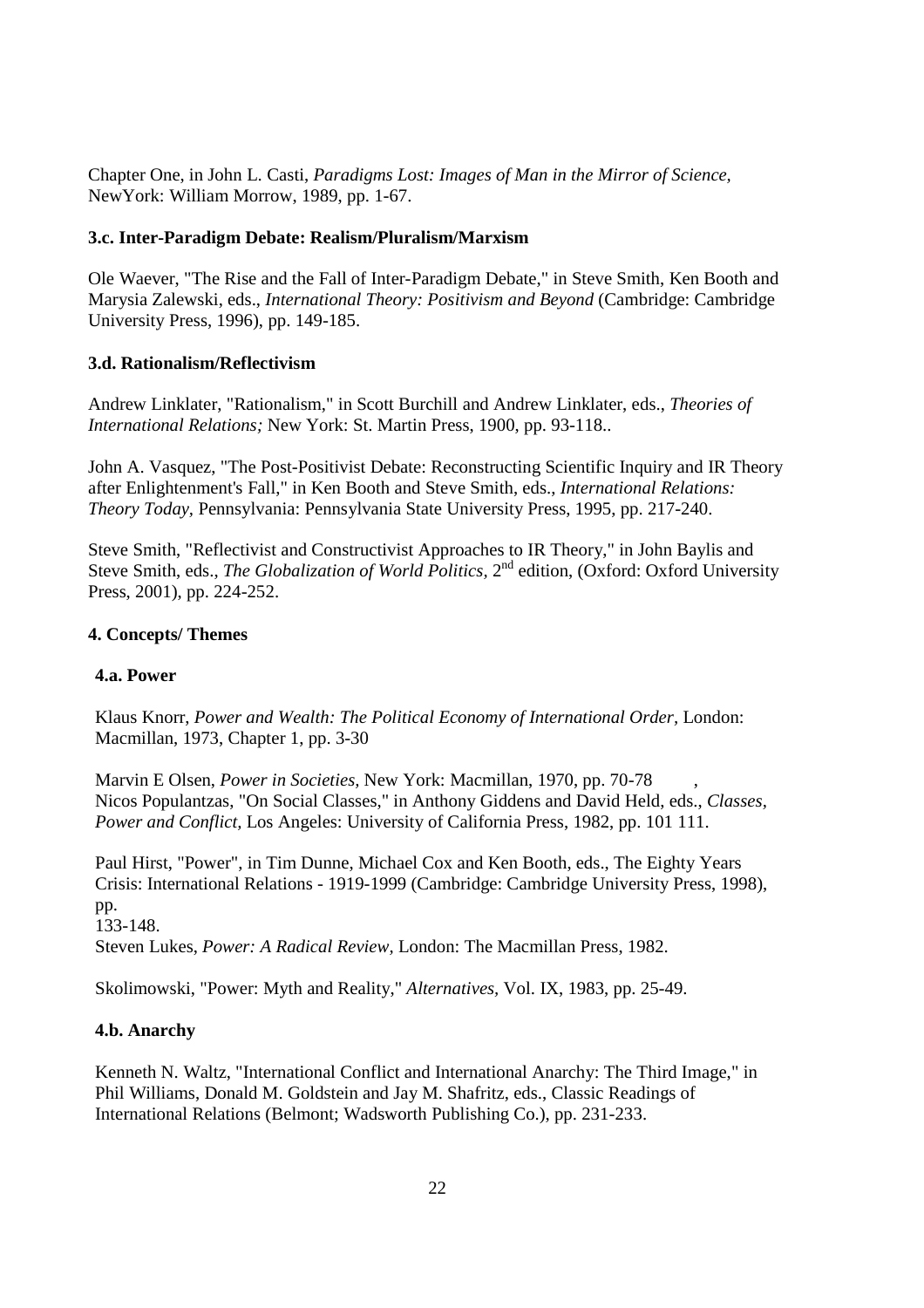Robert Jervis, "Cooperation Under the Security Dilemma," in Phil Williams et al., Classic Readings of International Relations,, pp. 237-245.

Robert Powell, "Anarchy in International Relations Theory: The Neo-Realist, Neo-Liberal Debates", International Organization, Spring 1994, pp. 313-344.

Helen Milner, "The Assumption of Anarchy in International Relations Theory: A Critique," in David A. Baldwin, ed., Neo-Realism and Neo-liberalism: The Contemporary Debate (New York: Columbia University Press, 1993), pp. 143-169.

#### **4.c. National Interest**

#### **4.d. Balance of Power**

Chris Brown, "Balance of Power and War", in Chris Brown, *Understanding International Relations* (New York: St. Martin Press, 1997), pp. 103-124.

Stephen Walt, "Alliances and Bandwagoning", in Robert J. Art and Robert Jervis, "International Politics, eds., *International Politics: Enduring Concepts and Contemporary Issues* 5<sup>th</sup> edition, (New York: Longman, 1999), pp. 110-117.

Hans J. Morgenthau, "Balance of Power", in Phil Williams, Donald M. Goldstein and Jay M. Shafritz, eds., *Classic Readings of International Relations* (Belmont. Wadsworth Publishing Co.), pp. 203- 206; A.F.K. Organski, "Criticism of Balance of Power Theory", in the same book, pp. 206-209.

Kenneth Waltz, "International Staictures, National Force and the Balance of Power", in David S. McLellan, William C. Olson and Fred A. Sondermann, eds., *The Theory and Practice of International Relations* (Englewoods: Prentice Hall, 1974), pp. **5. Southern Perspectives** 

## **5.a. Nationalism**

Ashis Nandy, *The Illegitimacy of Nationalism: Rabindranath Tagore and the Politics of Self,* in Ashis Nandy Ombinus, *Return from Exile.* 

Amena Mohsin, "Gender, Nationalism and Security," in Navnita Chadha Behera, ed., *State, People and Security: The South Asian Context,* New Delhi: Haranand, 2002, pp. 202-219.

#### **5.b. State**

Imtiaz Ahmed, *The Efficacy of the Nation-State in India: A Post-Nationalist Critique,*  Colombo: ICES Monograph, 1998.

Jayadevn Uyangoda, "Ethnicity, Nation and State Formation in Sri Lanka," ...

## **5.c. Non-Alignment**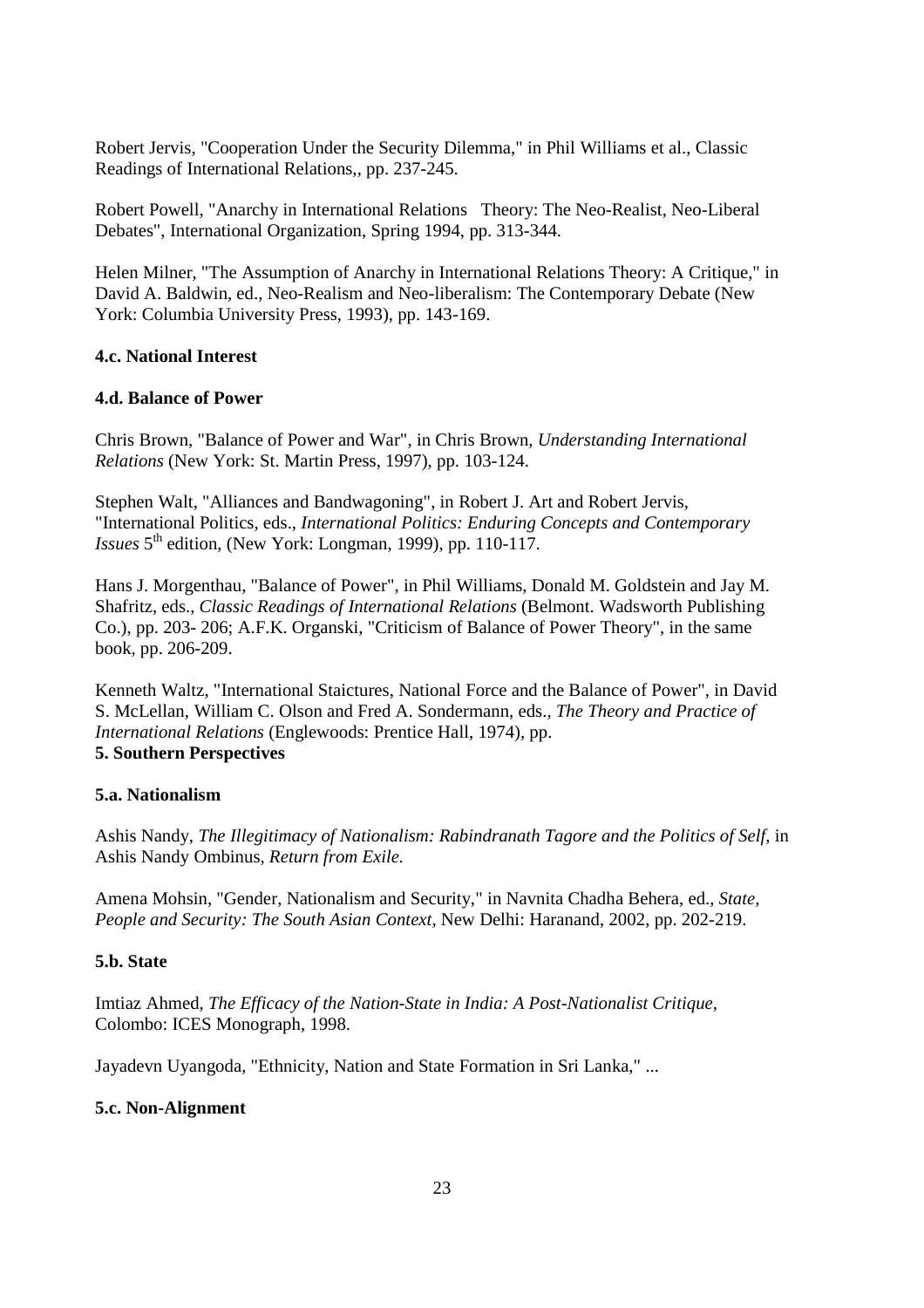A.P. Rana, *The Imperatives of Non-Alignment: A Conceptual Study of India's Foreign Policy Strategy in the Nehru Period,* New Delhi: Macmillan, 1979.

A.P. Rana, "The Non-Hegemonial Imperative: The Non-Aligned Regulation of India's Security Problematic and the Universalization of International Society," *Indian Journal of Social Science,* January-March 1991.

#### **6. Problematic of the 'International'**

George Sorenson, "IR Theory After the Cold War," in Tim Dunne, Michael Cox and Ken Booth, eds., The Eighty Years Crisis: International Relations - 1919-1999 (Cambridge: Cambridge University Press, 1998), pp. 83-100,

Jenny Edkins and Maja Zehfuss, "Generalizing the International," *Review of International Studies,* 31: 2005, pp. 451-472.

Ian Clark, "Beyond the Great Divide: Globalization and the Theory of IR," *Review of International Studies,* 24: 1998, pp. 474-498.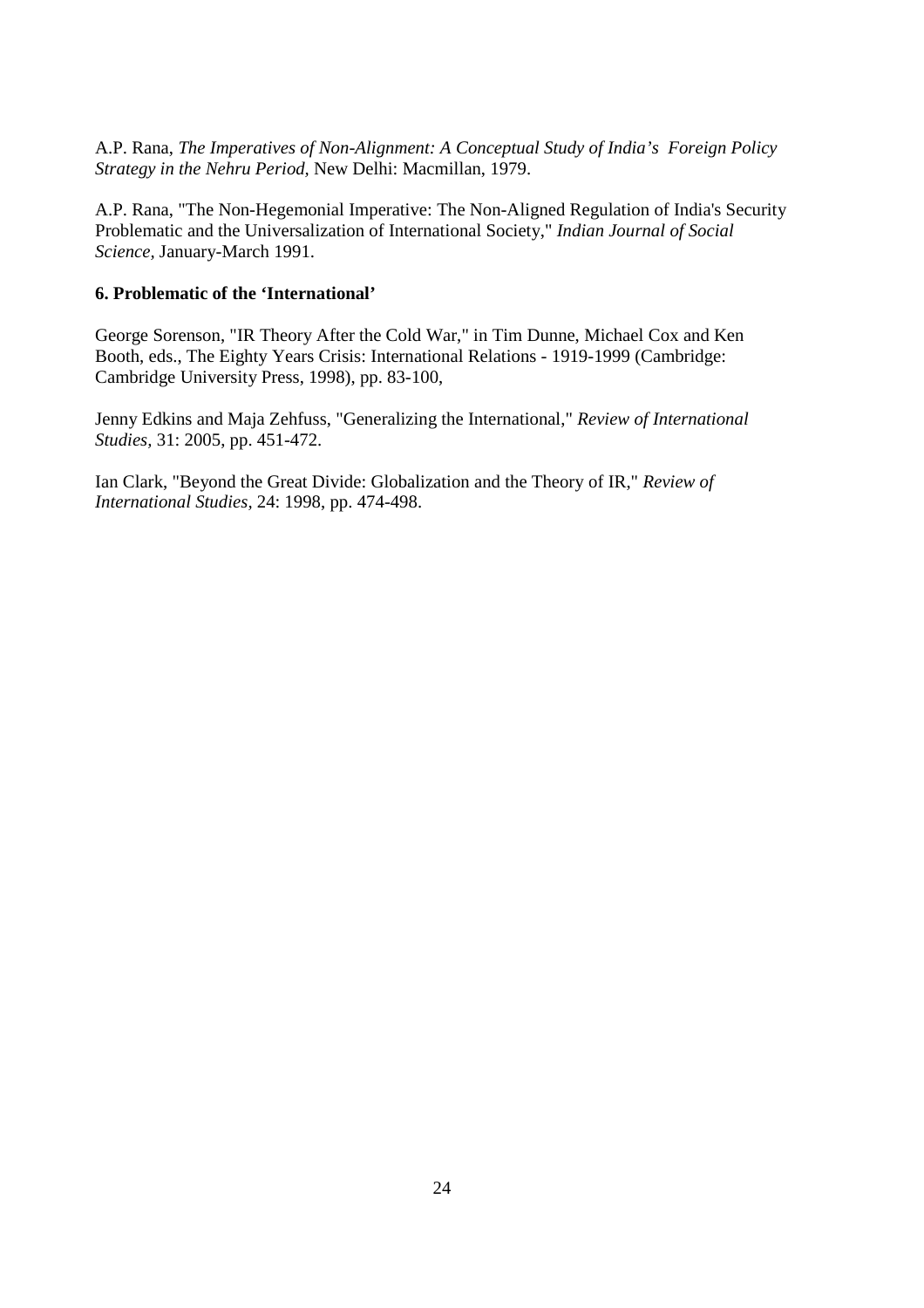## **Course- 5**

## **WESTERN POLITICAL THOUGHT.**

- 1) Why study Political Thought?
- 2) Why study history of Western Political Thought?
- 3) Approaches to the study of Political Thought
- 4) Problems of Interpreting Western Political Thought

The student is expected to study the key Ideas of the following six political theorists

#### **1) Aristotle**

- a) Aristotle's conception of Man
- b) The Idea of the Good.
- c) Practical Reason in Aristotle's Thought
- d) Virtue in Aristotelian Ethics
- e) Neo-Aristotelianism

## **2) Machiavelli**

- a) Machiavelli as a Modern Thinker
- b) Maciiiavelli's Humanism
- c) Power and Virtue in Machiavelli's Political Thought
- d) Machiavelli's Statecraft

#### **3) Hobbes**

- a) Hobbes's Metaphysics
- b) Hobbes: Morality and Politics
- c) Hobbes as a Contractarian Thinker
- d) Hobbes's Method

## **4) Kant**

- a) Kant's Moral Thinking : The Right and The Good
- b) Kant's Conception of Politics
- c) Kant on War and Peace
- d) Kant on the Enlightenment

#### **5) Hegel**

- a) Hegel's Conception of Geist
- b) Hegel on Morality and Ethical Life
- c) Hegel on Family, Civil Society and State
- d) The Master-Slave dialectic
- e) Hegel's Method

## **6) Marx**

a) Marx on Alienation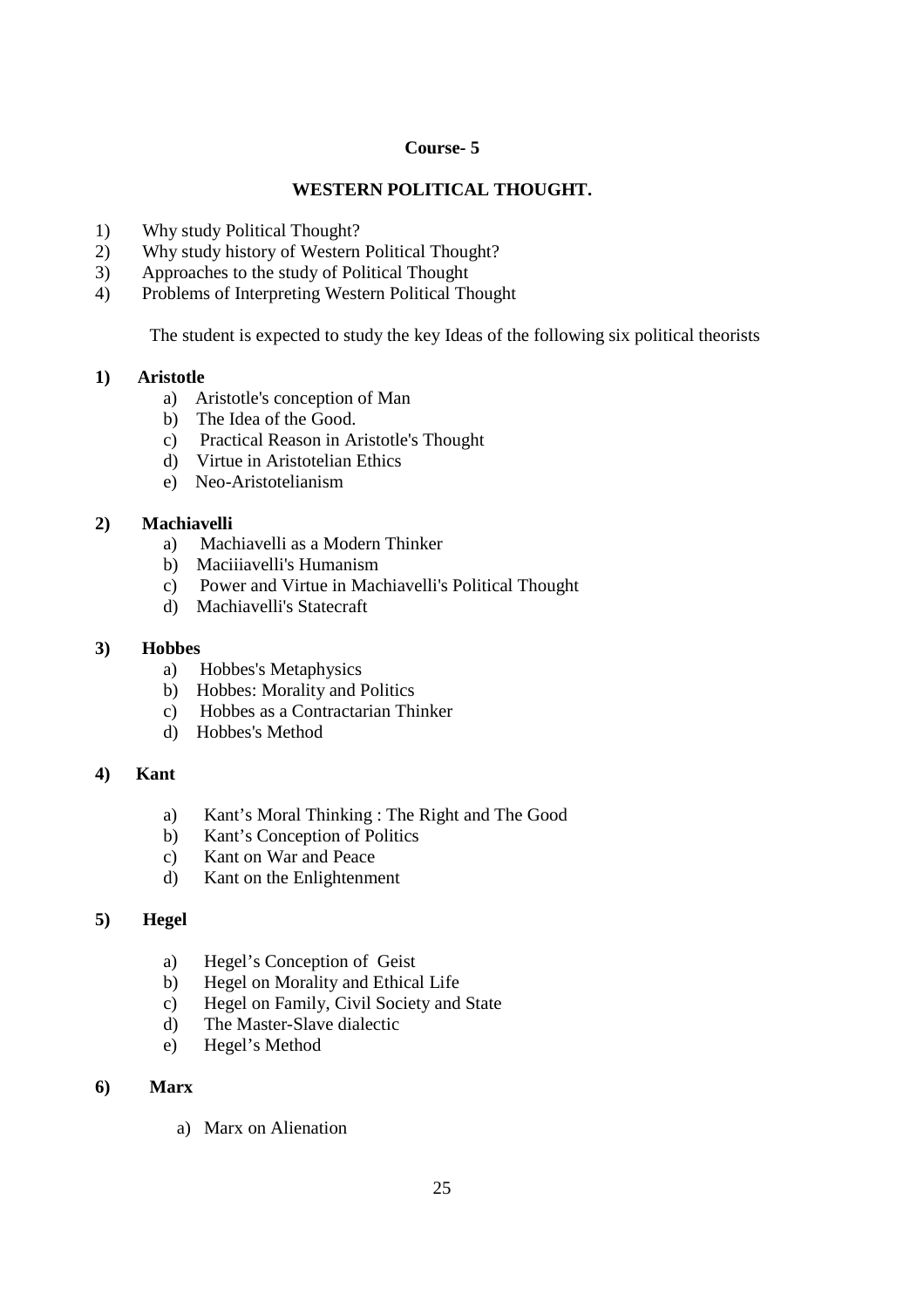- b) Marx on Thesis on Feuerbach
- c) Marx on Historical Materialism
- d) Marx on Class, civil Society and the State
- e) Contemporary Marxism: an Assessment

## **READING**

#### **Basic Texts**

Aristotle, *The Politics,* Translated Ernest Braker, Oxford, Oxford University Press, 1998 edn.

Hobbes, Thomas, *The Leviathan,* Amherst New York, Prometheus Books, 1988.

Hegel, Georg Wilhelm Fredrik, *The Philosophy of Right,* Translated by T.M. Knox Oxford, Oxford University Press, 1942.

Machiavalli, Niccolo, *The Prince and The Discourses,* translated L. Ricci, New York, Modern Library, 1950.

Kant, *Political Writing,* Translated by H.B Nisbet, edited by Hans Reiss, Cambridge, Cambridge University Press, 1991.

Marx Karl 'Economic and Philosophical Manuscripts' 1844. Translated by Lloyd G Easton and Kurt H Guddat in *Marx Selections* edited by Allen W Wood. New York, Macmillan, 1988 pp 40-79.

Marx Karl, *Capital volume 1,* Moscow Progress, 1977.

## **Secondary Texts**

Avineri Shlomo, Hegel's *Theory of the Modern State,* Cambridge, Cambridge University Press, 1972.

Beiner, Ronald and William James Booth, *Kant and Political Philosophy* New Haven, Yale University Press, 1993.

Cohen, G.A, Karl Marx's *Theory of History,* Oxford, Oxford University Press, 1978.

Lukacs, G., *History and Class Consciousness,* Merlin, 1978.

'Machiavelli' by Quentin Skinner, 'Hobbes' by Richard Tuck, 'Mill' by William Thomas, 'Marx' by Peter Singer in *Great Political Thinkers.* Oxford, Oxford University Press, 1992.

Maclntyre, Alasdair, *A Short History of Ethics,* Oxford, Aldern Press, 1967.

Macpherson, C.B., *The Political Theory of Possessive Individualism,* Oxford, Oxford University Press, 1962.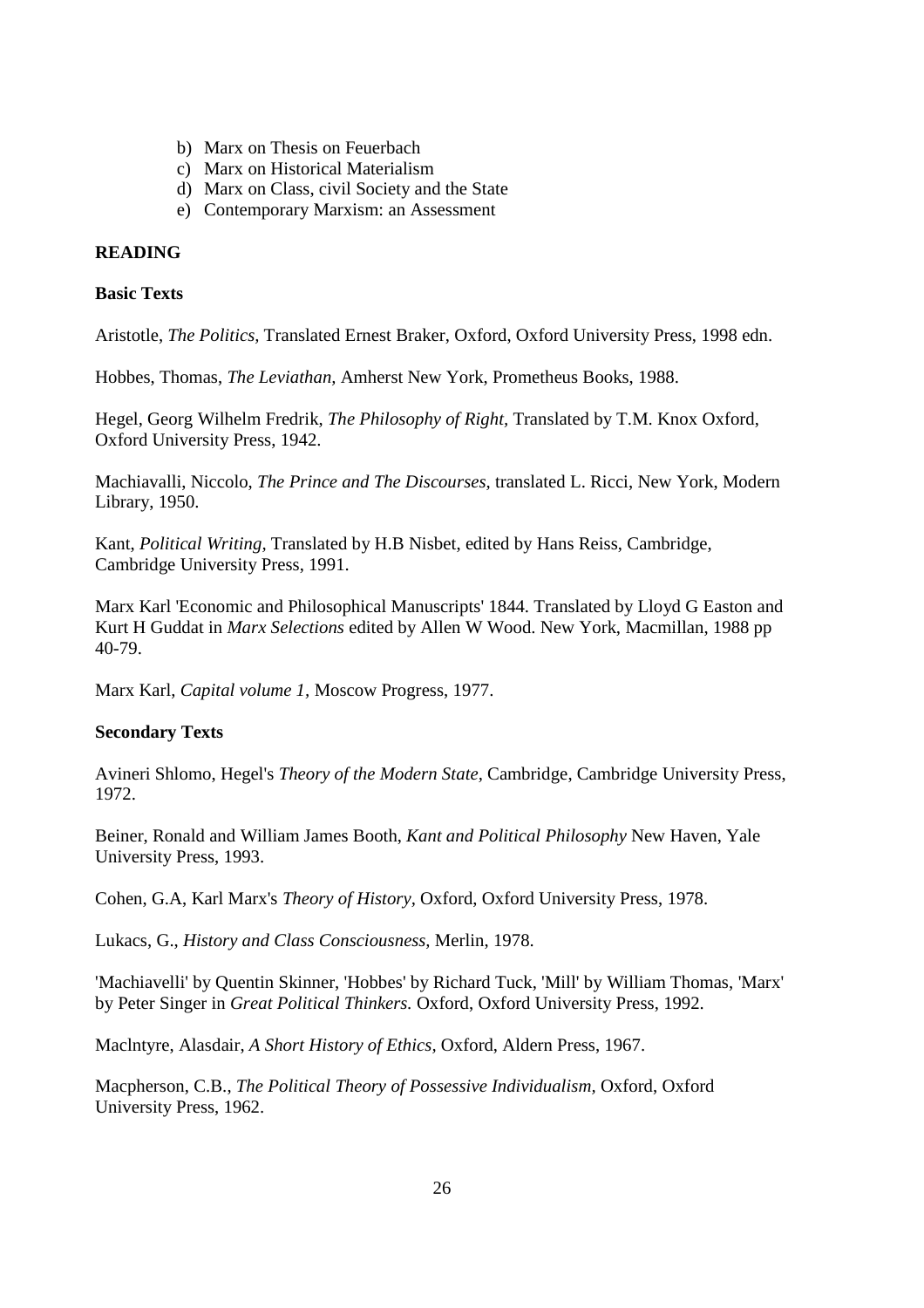O'Neil, Onora, *Constructions of Reason: Explorations of Kant's Practical Philosophy,* Cambridge, Cambridge University Press, 1989.

Pocock J.G. A., *The Machiavellian Moment,* Princeton, N.J., Princeton University Press, 1975.

Raphael D.D., Hobbes: *Morals and Politics,* Great Britain, Cambridge •University Press, 1977.

Rawls, John, Lectures on the *History of Moral Philosophy,* Cambridge, Harvard University Press, 2000.

Reiss, Hans, Kant *Political Writings*, Cambridge, Cambridge University Press, 1970.

Strauss, Leo and Joseph Cropsey edited. *History of Political Philosophy.* Chicago, University of Chicago Press, 1973.

Taylor, Charles, *Hegel,* Cambridge, Cambridge University Press, 1975.

Wolin, Sheldon S., *Politics and Vision,* Boston, 1960.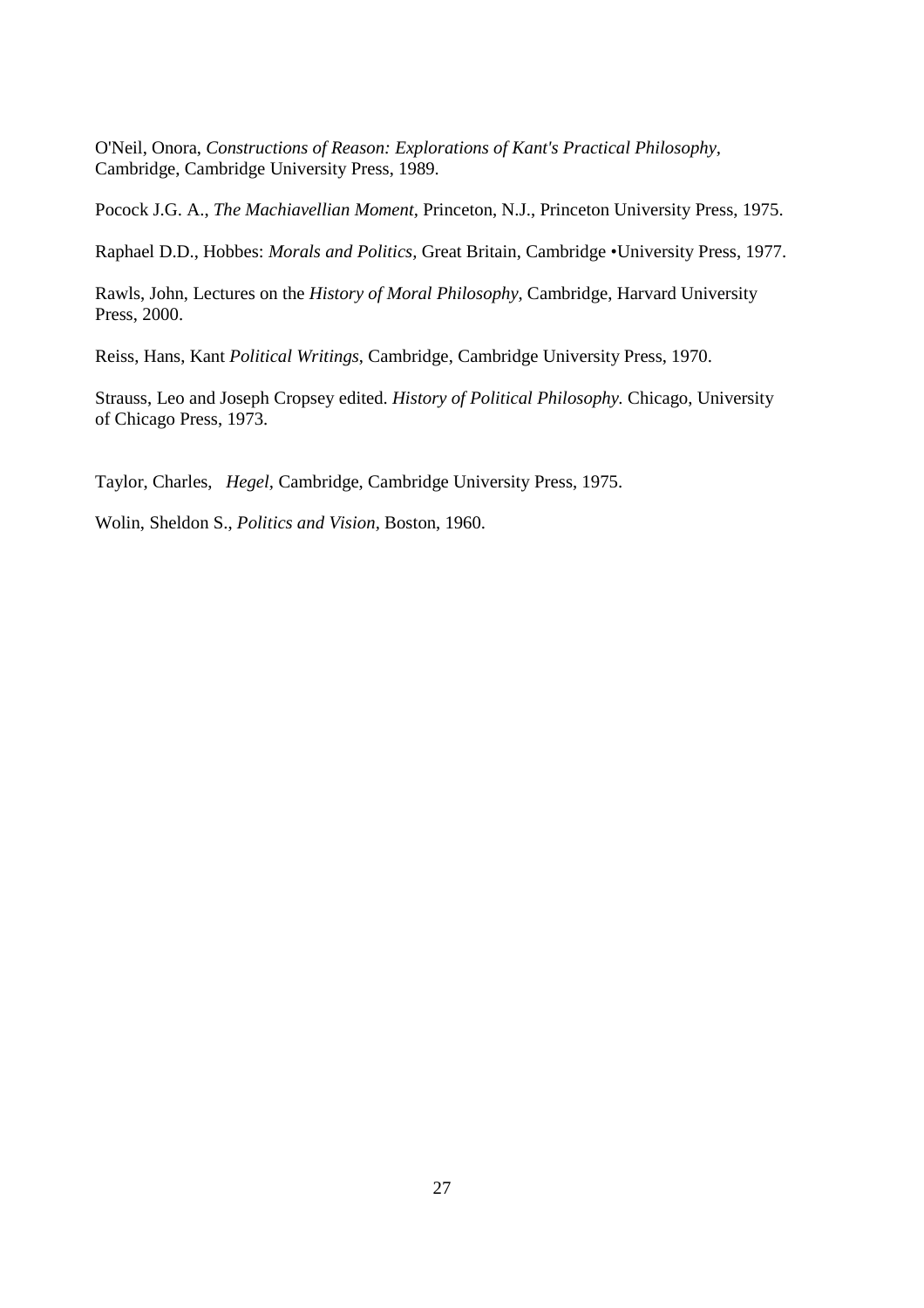## **Course- 6**

## **ADMINISTRATIVE THEORY**

## **1. Theories and Approaches to the Study of Public Administration**

Evolution of the Discipline of Public Administration:

- a) Western Traditions
- b) Non-Western Traditions

## **II Classical Schools**

- a) The Scientific Management School
- b) The Classical Theory of Management/Administrative Management Theory
- c) The Ideal organization: Max Weber.
- d) Human Relations: Elton Mayo.
- e) Behavioural and Systems approaches
- (i) Argyris, Maslow, McGregor: the behavioural approach
- (ii) System Approaches: open/closed systems

## **2) Contextual Public Administration**

- a) Ecological Approach: Fred Riggs
- b) Rational Decision-Making Approach: Herbert Simon
- c) Development Administration Approach
- (i) Political Economy Approach
- (ii) Marxist Approach

## **3) Contemporary Developments**

## **a) New Public Administration**

- (i) Non-Weberian perspectives
- (ii) Value questions
- (iii) Clientele perspective

## **b) New Public Management**

- (i) Good Governance and Development
- (ii) Feminist Perspectives on Public Administration

## **4) Grassroots governance: alternative perspectives**

- a) Gandhi
- b) J.Nyerere
- c) Mao

## **READINGS**

Albrow, Martin, *Bureaucracy,* London, Macmillan, 1978.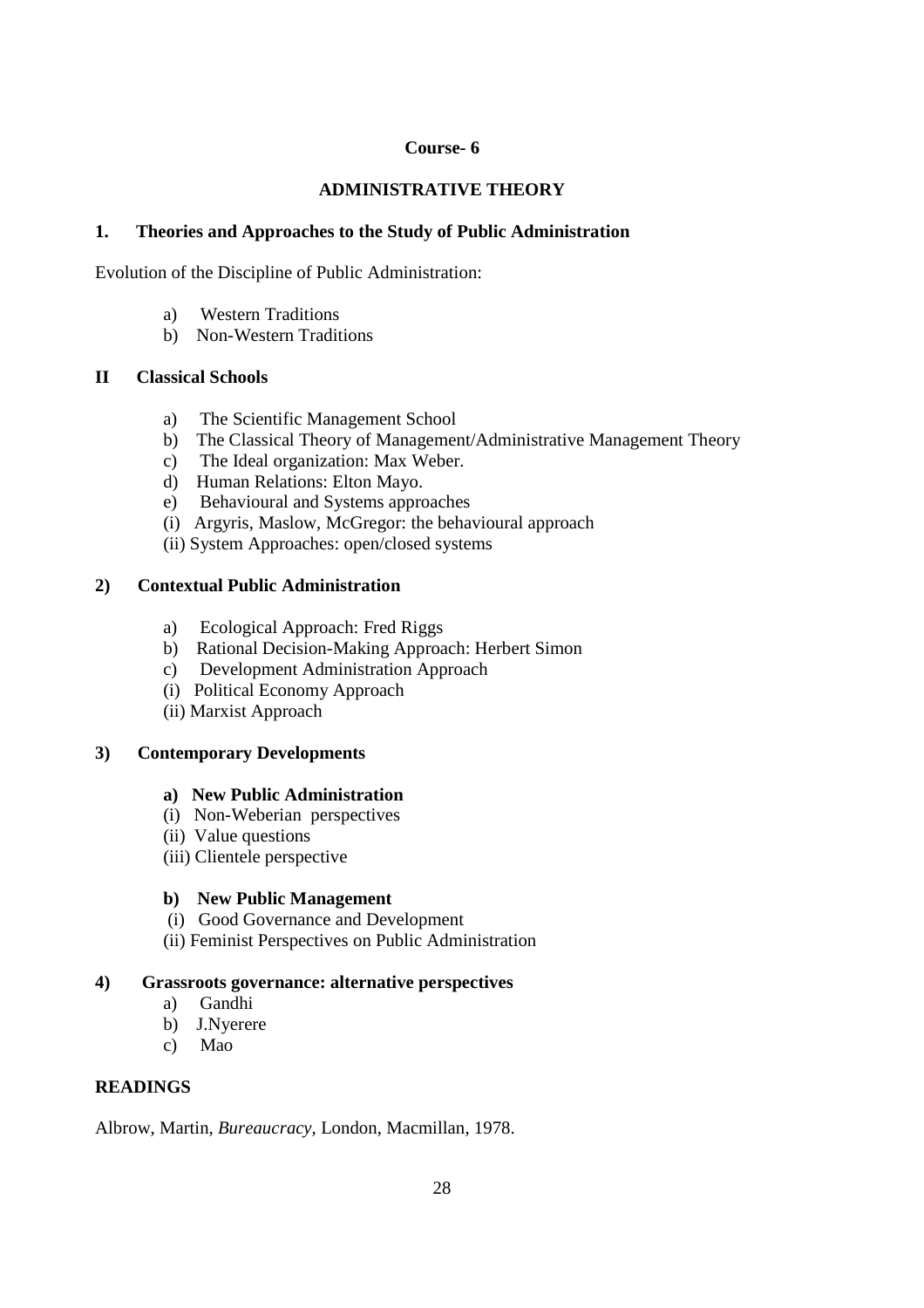Arora, Ramesh K, *Comparative Public Administration: An Ecological Perspective,* New Delhi, Associated Publishing House, 1979.

Bhattacharya, Mohit, *Restructuring Public Administration Essays in Rehabilitation,* New Delhi, Jawahar, 1999.

Gant, George F., *Development Administration: Concepts, Goals, Methods,* Madison, University of Wisconsin Press, 1979.

Henry, Nicholas, *Public Administration and Public Affairs,* Delhi, Prentice-Hall of India, 1999.

Leftwich, A., 'Governance, in the State and the Politics of Development', Development and Change, Vol. 25r 1994.

Minogue, Martin, *'The Internationalization of New Public Management'* in *The Internationalization of Public Management: Reinventing the Third World State* edited, McCourt W and M. Minogue. U.K., Edward, Elgar, 2001.

Self, Peter, *Administrative Theories and Politics: An Inquiry into the Structure and process* of Modern Government. New Delhi, S. Chand and Co, 1984.

Stivers, Camilla, *'Towards a Feminist Theory of Public Administration in Gender'* in Images in Public Administration: Legitimacy and the Administrative Slate. New Delhi, Sage, 1993

Trembley, Chaudhary and Prema Kumtakar, *Governance and Representation: A Study of Women and Local Self Government,* in Indian Journal of Public Administration, 44(3), Jul.- September 1995 : pp 54-67.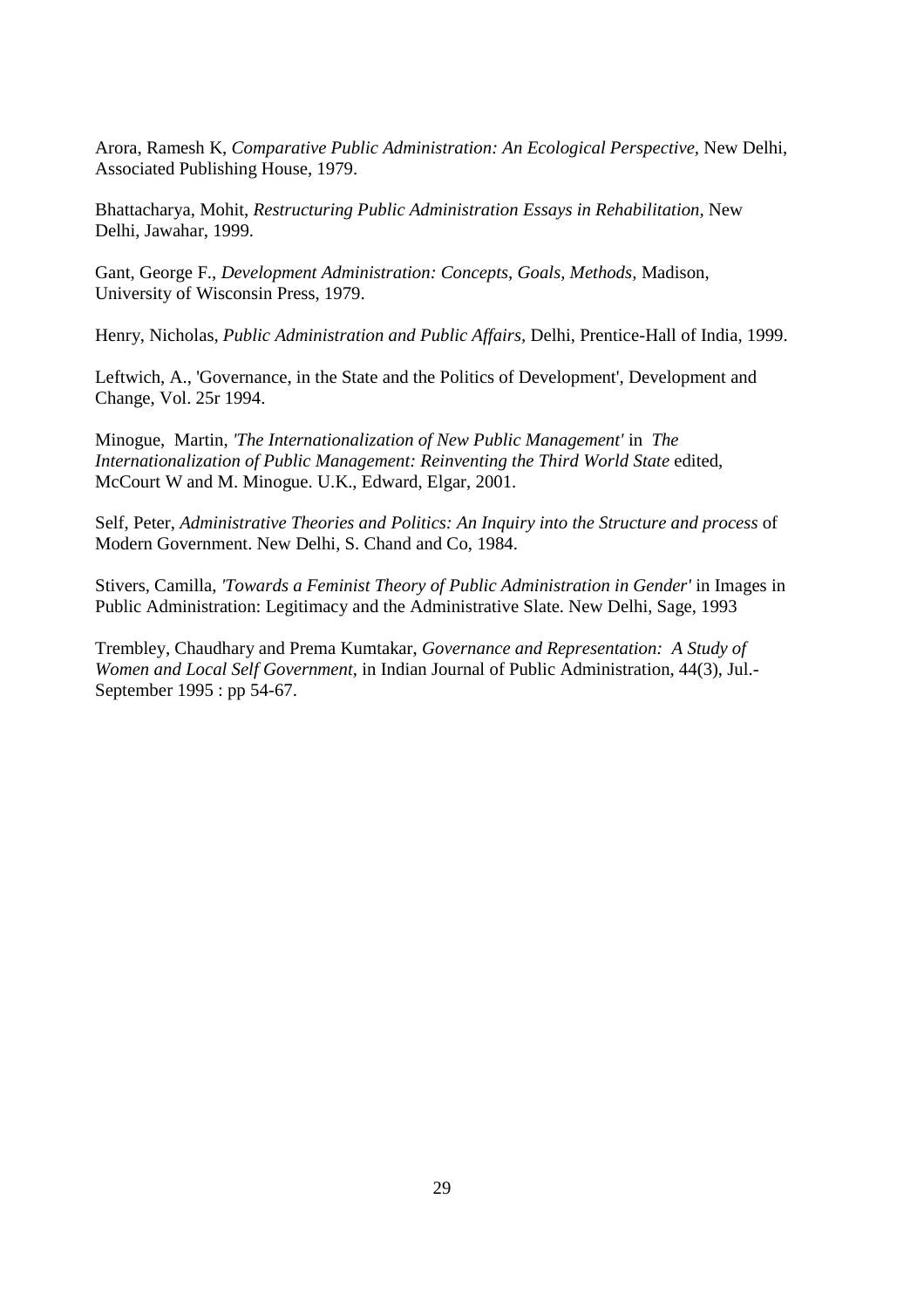## **Course 7**

## **THEMES IN INDIAN POLITICAL THOUGHT**

## **1) Approaches to the Study of Indian Political Thought Interpretations**

- a) Classical
- b) Radical
- c) Syncretic

## **2) Epislemology and Ontology in Indian Political Thought**

- a) Theories of Knowledge
- b) Notions of Self

#### **3) State, Subject, Citizen**

- a) State in India: Ancient, Medieval, and Modern, with special reference to
- Kautilya's theory of the State, Asoka's Dhamma, and Akbar's Ain-e-Akbari
- b) Subject and Citizen in Pre and Postcolonial India

#### **4) Conceptions of the Political**

- a) Power and Authority
- b) Legitimacy and Obligation

## **5) Conceptions of the Community**

- a) Rashtra/Janapada
- b) Qaum/Millat
- c) Samaj
- d) Varna
- e) Jati
- f) Sangha

## **6) Perspectives on Indian Society**

- a) Brahmanical
- b) Buddhist
- c) Indo-Islamic
- d) Bhakti/Sufi
- e) Dalit-Bahujan
- f) Feminist

## **7) The Nation in Indian Thought**

#### **8) Religion and Politics:**

- a) Tolerance
- b) Pluralism
- c) Secularism/Communalism
- d) Accommodation

#### **9) Morality and Politics**

a) Ethics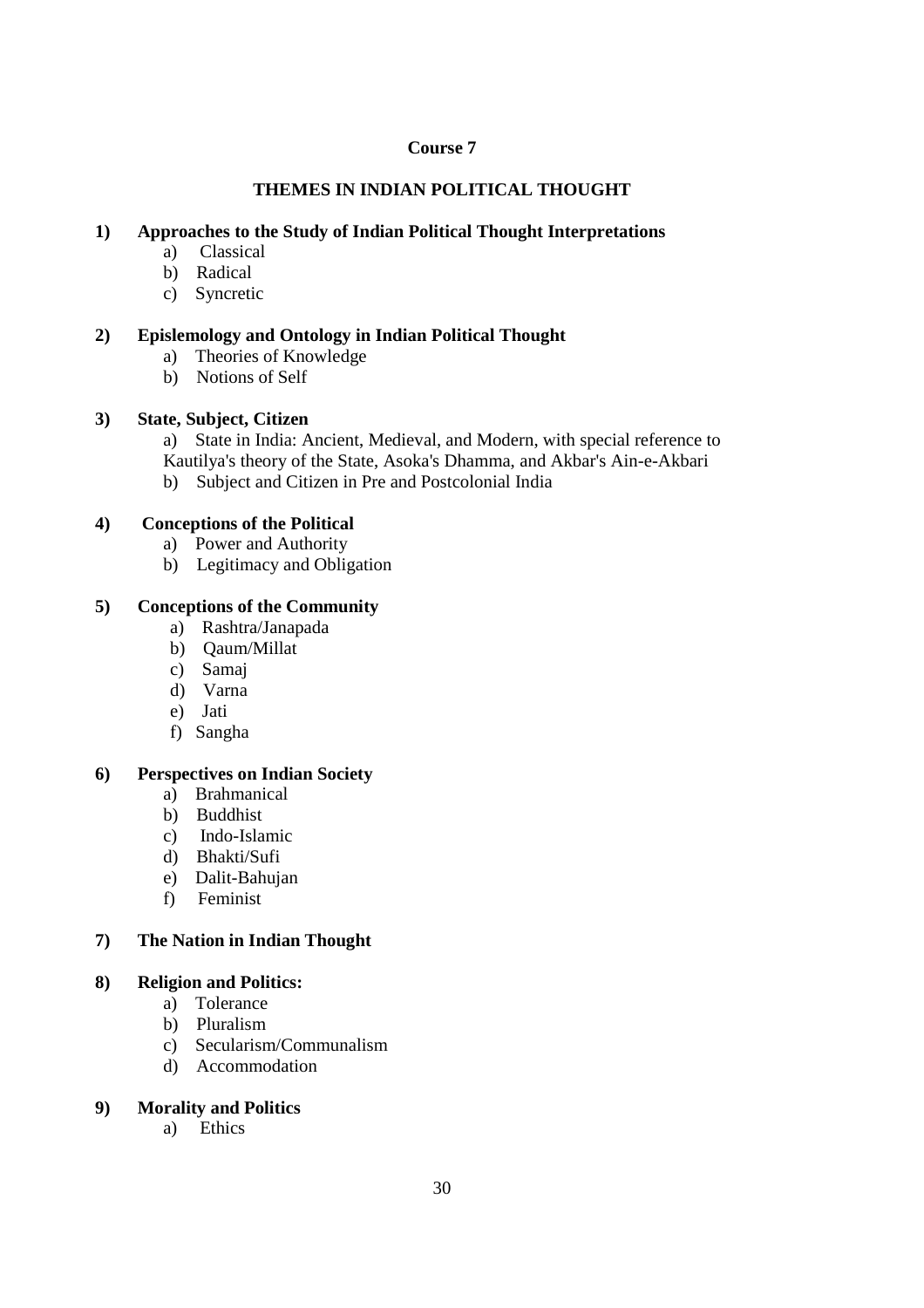b) Just and Unjust wars

#### **READINGS**

Basham, A.L., *The Wonder That Was India,* Delhi, Rupa, 1982.

Chatterjee, P., *Nationalist Thought and the Colonial World: A Derivative Discourse?,* London, Zed Publication, 1986.

Jha, D.N., *Ancient India: An Introductory Outline.* Deihi, People's Publishing House, 1993.

Kosambi, D.D., *Culture and Civilizations in Ancient India,* Delhi, Vikas, 1980.

Masih, Y., *Introduction to Religious Philosophy,* Delhi, Motilal Banarsidas. 1971.

Prasad, Beni, Theory of Government in Ancient India, Allahabad. Central Book Depot, 1968.

Raju, P.T., *Structural Depths of Indian though,* Delhi, South Asian Publishers, 1985.

Sharma, R. S., *Aspects of Political Ideas and institutions in Ancient India*, Delhi, Moti Lal Banarasi Das, 1959.

Sharma, Arvind, *Classical Hindu Thought: An Introduction,* New Delhi, Oxford University Press, 2000.

Thapar, Romila, *From Lineage to State: Social Formations in the Mid-first Millennium B.C. in the Ganga Valley,* Delhi, Oxford University Press, 1993.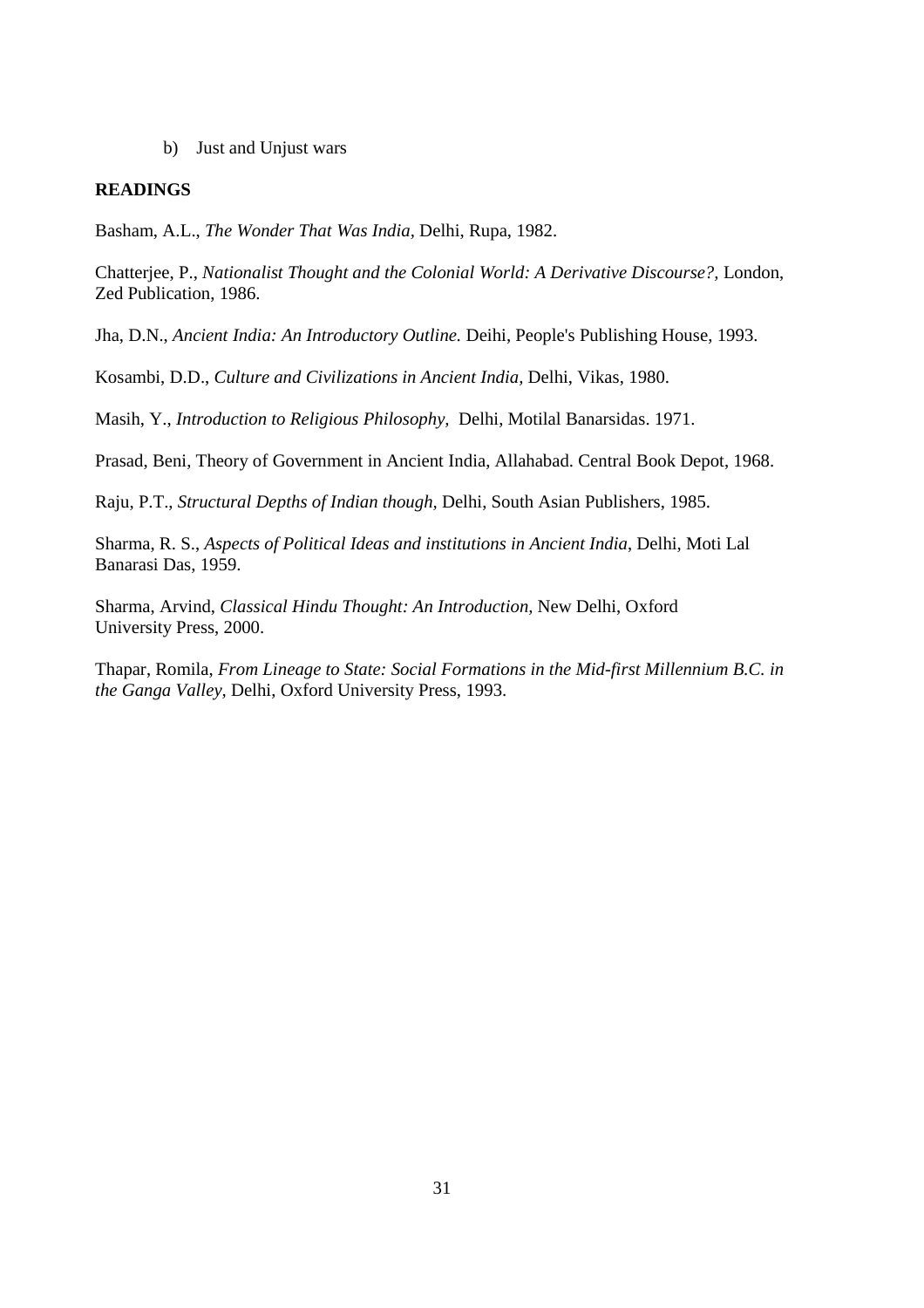## **Course- 8**

## **RESEARCH METHODS IN SOCIAL SCIENCE**

## **1) Philosophy of Social Science**

- a) Is the Study of Politics a Science?
- b) Explanation in Social Science
- c) Are Explanations Sufficient? The question of Understanding and Interpretation
- d) Truth and Validation in Social Science
- e) Objectivity in Social Science
- f) Nature of Social Theory
- g) Facts and Values
- h) Linguistics construction of Social Reality

## **2) Conducting**

- a) Research Design
- b) Preparation of a Research Proposal: Central question, Hypothesis, and Thesis
- c) Techniques of Data Collection, Analysis and Interpretation
- d) Field Research and its Challenges

## **3) Research Tools**

- a) Sampling and Survey research
- b) Analysis of Data: descriptive, inferential, and co-relational.
- c) Factor Analysis, Regressional models,
- d) Qualitative data analysis: case studies, ethnographic studies, socio-metric studies.
- e) Internet as a Research Tool

## **READINGS**

Blackburn, R. Edited, *Ideology and Social Science,* London, Fontana, 1972.

Blablock, H.M., *An Introduction to Social Research,* Englewood Cliffs, N. J., Prentice Hall, 1970.

Blondel, J., *Thinking Politically,* London, Wildwood House, 1976.

Bryman, A., *Quantity and Quality in Social Research,* London, Unwin Hyman. 1988.

Chalmers, A.F., *Science and Its Fabrication,* Milton Keynes, Open University Press, 1990.

Crick, B., *In Defence of Politics* (4th Edn.), Harmondsworth, Penguin, 1993.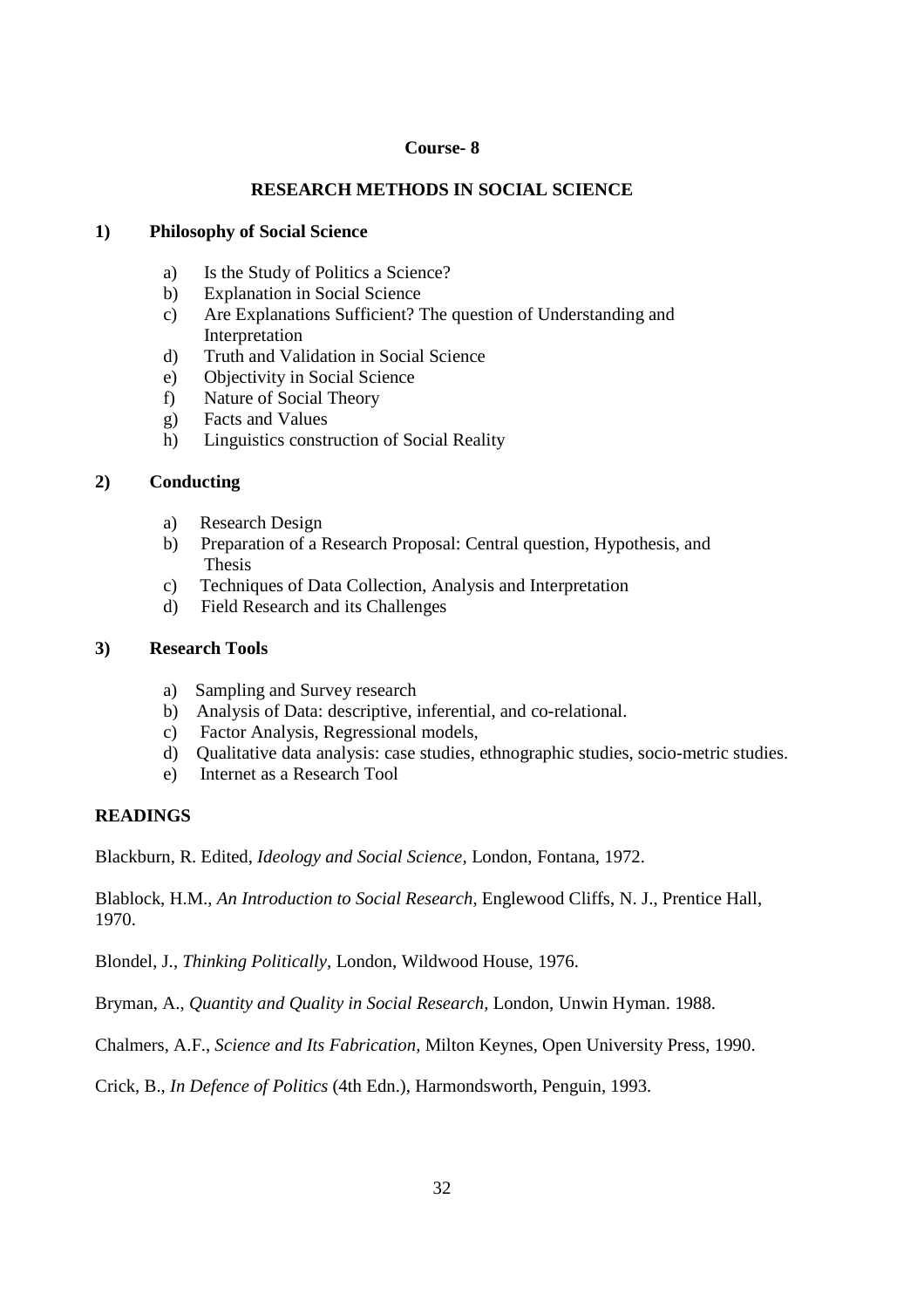Evera, Stephen Van, *Guide to Methods for Students of Political Science,* Ithaca, Cornell University Press, 1997.

Gellner, E. *Relativism and the Social Science,* Cambridge, Cambridge University Press, 1985.

Giddens, A. *Profiles and Critiques in Social Theory,* London. Macmillan,1982.

Pitl, J. edited. *Theories of Explanation.* Oxford, Oxford University Press, 1988.

Ryan, A., *The Philosophy of Social Sciences,* London, Macmillan, 1970.

Ryan, A., edited, *The Philosophy of Social Explanation.* Oxford, Oxford University Press, 1973.

Warwick, Donald P., and M. Bulmer edited, *Social Research in Developing Countries: Surveys and Consciousness* in the Third World, Delhi, Research Press, 1993.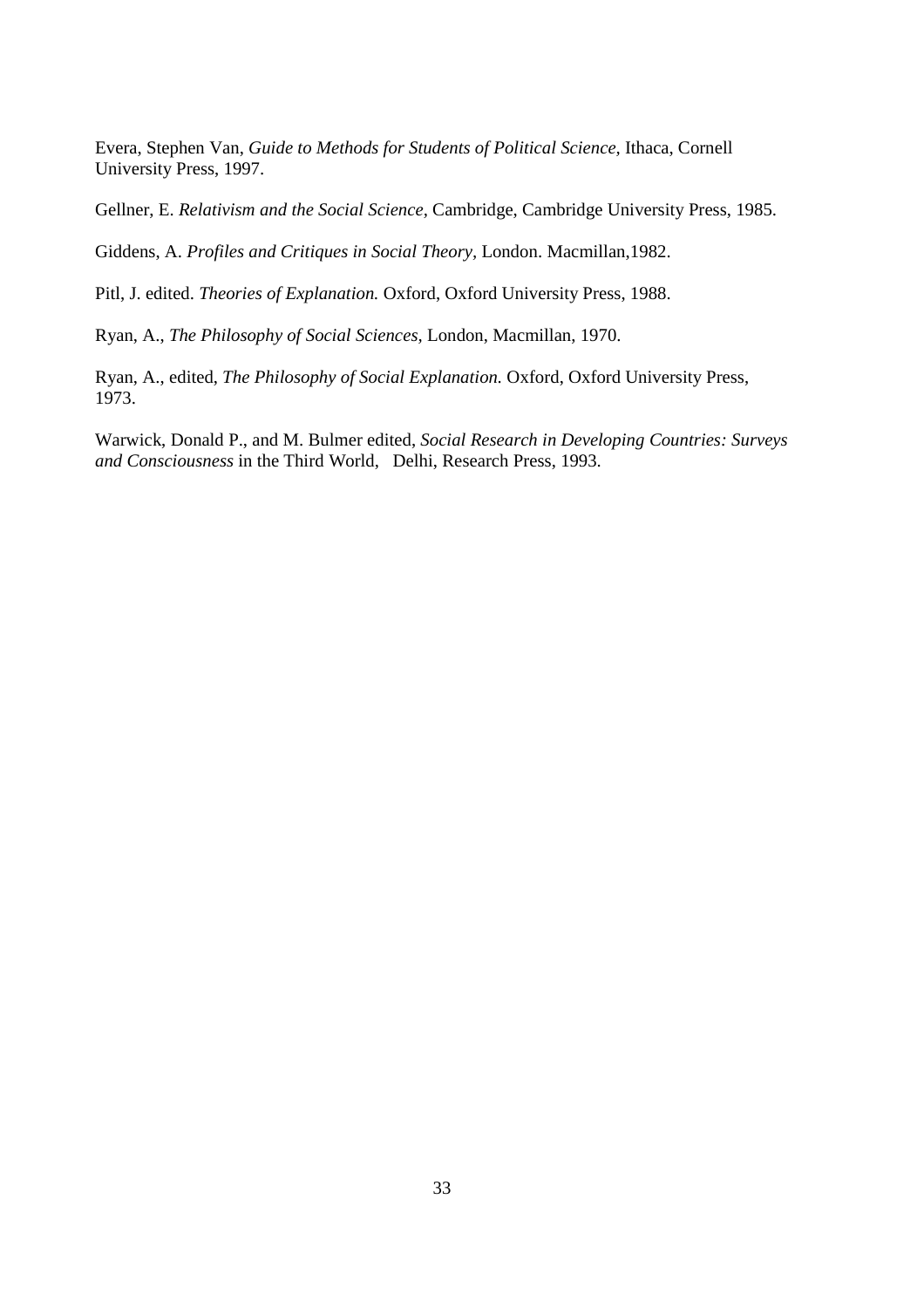## **Course- 9**

## **INTERPRETING INDIA**

## **1) Approaches to and Problems of Interpreting India**

- a) Indology
- b) Orientalism
- c) Marxian
- d) Gandhian
- e) Cultural Interpretation

## **2) Authority and Political Obligation in India: Perspectives**

- a) Feudal
- b) Colonial
- c) Gandhian and Revolutionary Traditions
- d) Protest and Subaltern Traditions

## **3) Perspectives on social forms**

- a) Community
- b) Civil Society and State
- c) Communitarianism
- II Traditions of Dissent

#### **4) Debates on the Nation**

- a) Nation
- b) Nationalities
- c) Cultural Nationalism
- d) National Integration
- e) State Autonomy
- f) Separatism

## **5) Religion and Politics**

- a) Pluralism, Secularism, Toleration, and Communalism.
- b) Fundamentalism and Religious Reformism

#### **6) Issues of Caste, Class, Family and Gender**

- a) issues of Social Transformation and Social Justice
- b) Dalit Perspective
- c) Gender Justice Perspective

## **7) Tradition-Modernity Debates**

#### **8) Debates on Development**

- a) Socialism
- b) Swadeshi
- c) Environment
- d) Globalisation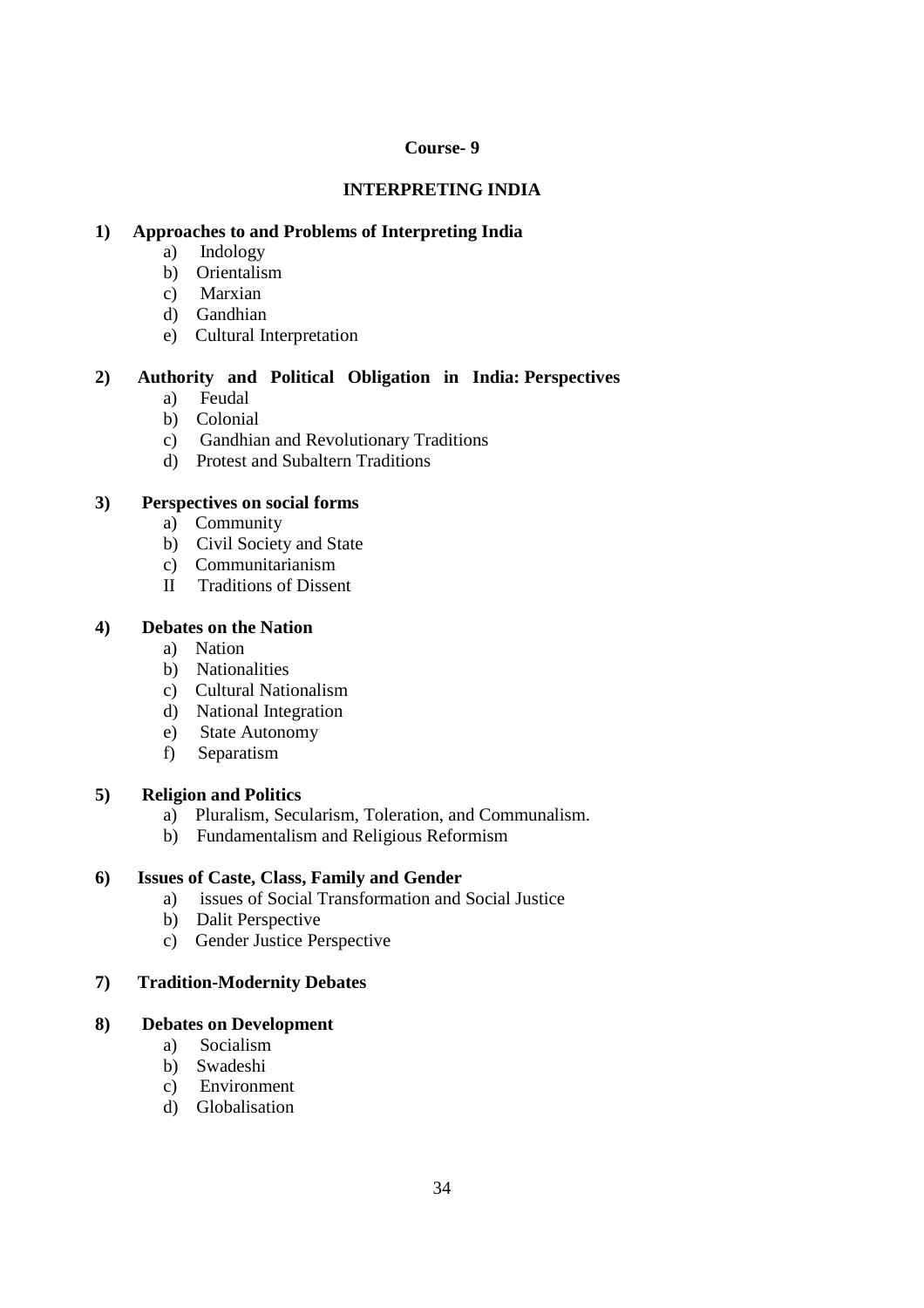#### **9) Democracy and the Market**

#### **READINGS**

Ahmad, Aijaz. *'Between Orientalism and Historicism: Anthropological Knowledge of India' in Studies in History,* Vol. 7, No. I, 1991.

Bhabha, Homi J. edited, *Notion and Narration,* London, Routledge, 1990.

Chakrabarty, Dipesh, *Provincializing Europe: Postcolonial Thought and Historical Difference,* N.J Princeton University Press, 2000.

Chatterjee, Partha, *Nationalist thought in The Colonial World: A Derivative Discourse,* London, Zed, 1986.

Chaturvedi, Vinayak, edited, *Mapping Subaltern Studies and the Post Colonial,* London. Verso, 2000.

Guha, Ranjit edited, *Selected Subaltern Studies,* New York, Oxford University Press, 1988.

Guha, Ranaj it edited, *Subaltern Studies: Studies in Indian Society and History.* Delhi, Oxford University Press, 1983-1993 (vol. 1-12).

lnden, Ronald, '*Orientalist Constructions of India' in Modern Asian Studies,* Vol. 20, no. 3, 1986.

Khilnani, Sunil, *The Idea of India.* London, Hamish Hamilton, 1997.

Mehta, Uday, *Liberalism and Empire: A Study in Nineteenth Century British Liberal Thought.* Delhi, Oxford University Press. 2000.

Parekh, Bhikhu, *Colonialism, Tradition and Reform.* Delhi, Sage, 1989.

Prakash, Gyan edited. *After Colonialism: Empirical Histories and Post-Colonial Displacements,* Princeton University Press, 1995.

Prakash, Gyan, *'Writing Post Orientalist Histories of the Third World: Perspectives from Indian Historiography',* Comparative Studies in Society and History, Vol. 32, No. 2, April, 1990.

Said, Edward, *Orientalism,* London, Routledge and Kegan Paul, 1979.

Sharma, R.S., *Aspects of Political Ideas and Institution in Ancient India,* 4th Edition, Delhi, Motilal Banrashi Das.

Sarkar, Sumit, *Modern India 1885-1947*, Delhi, Macmillan, 1983.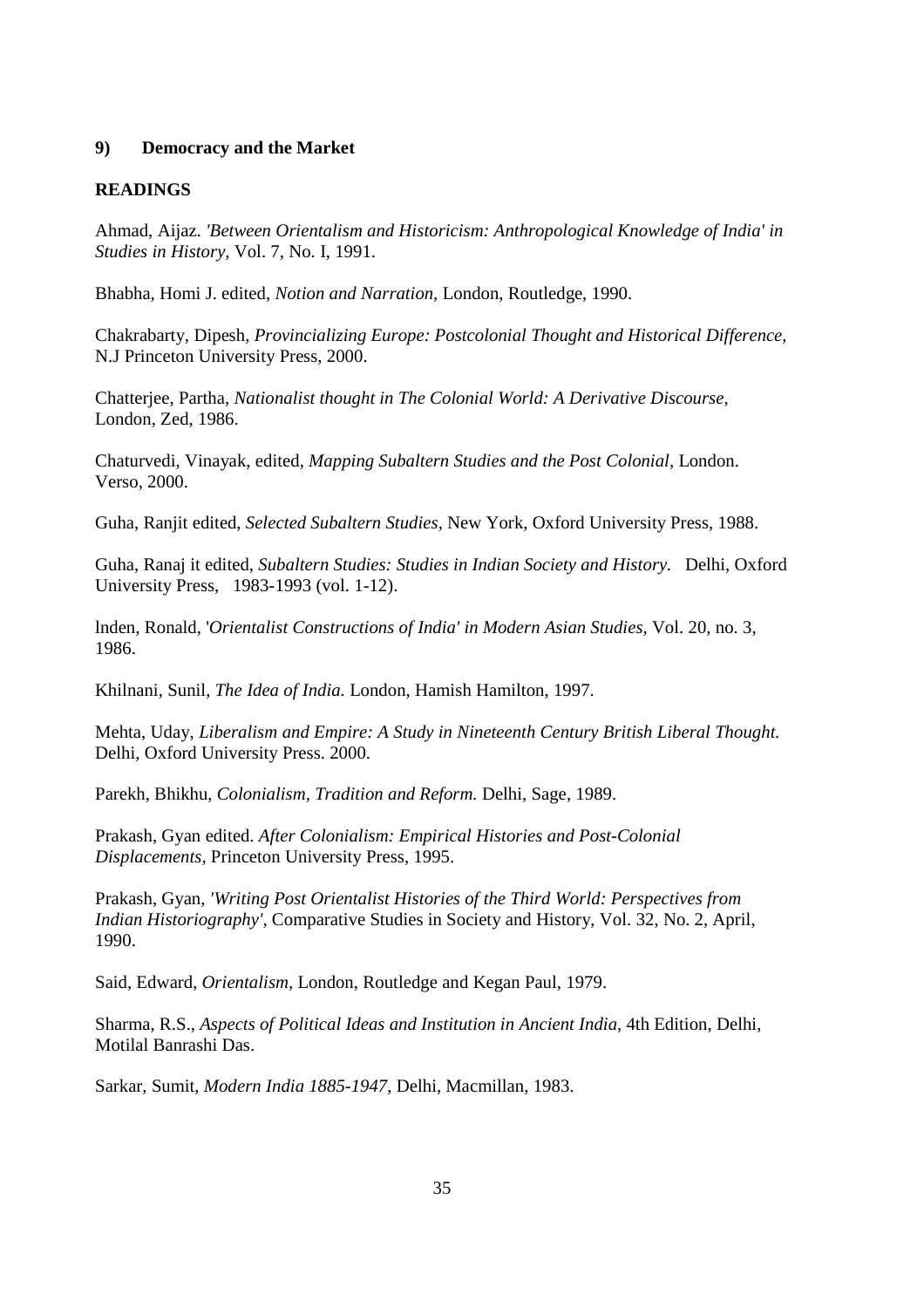Viswanathan, Gauri, *The Masks of Conquest: Literary Study and British Rule in India,* New York, Columbia University Press, 1989.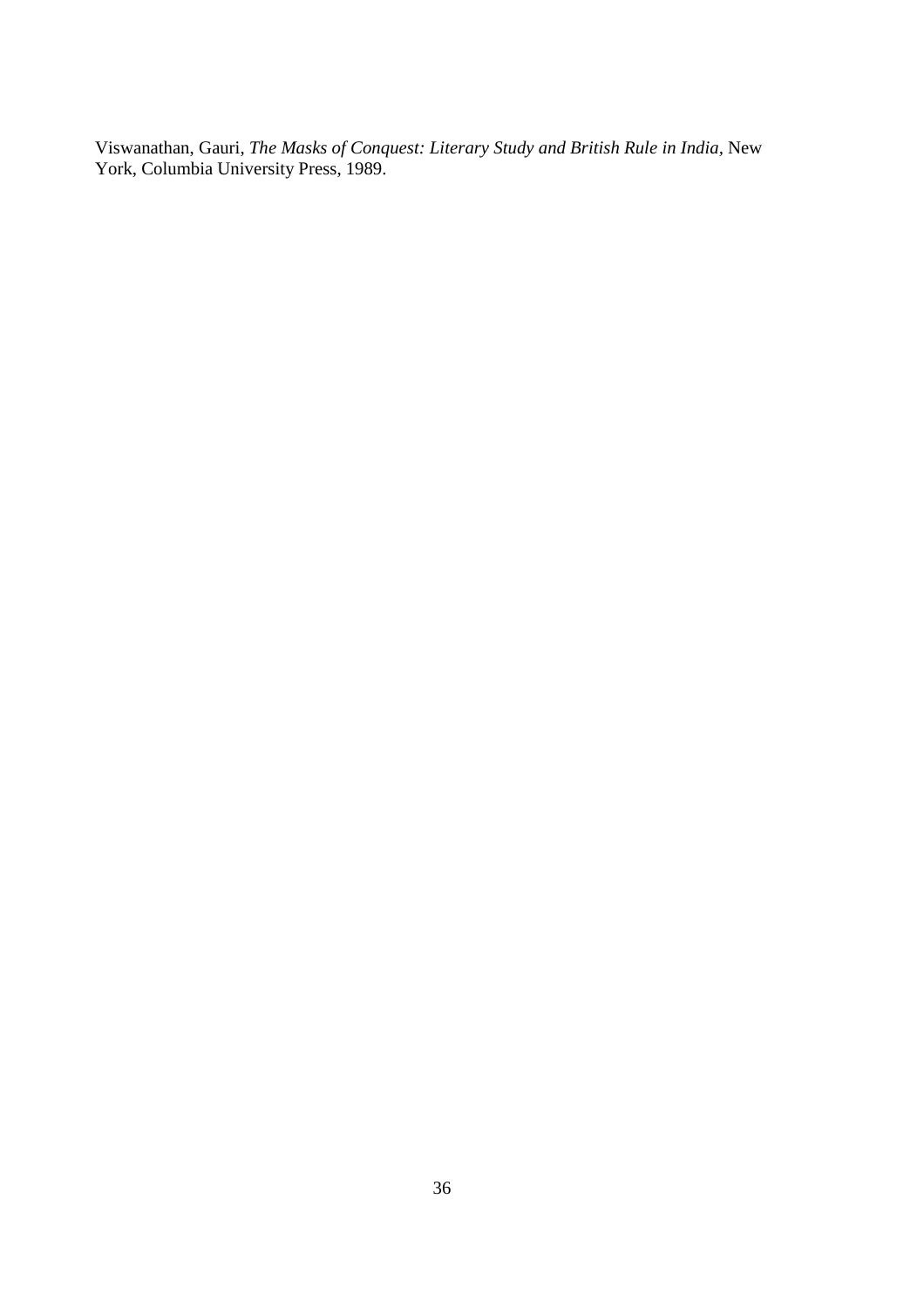#### **Course- 10**

## **THEORY AND PRACTICE OF DEMOCRACY**

### **1) The Idea of Democracy**

- a) The Historical and Spatial Evolution of the Idea
- b) Democracy: Plural traditions
- c) Theories of Democracy: Classical, Pluralist, Elitist, Socialist, Participatory and Deliberative
- d) Modern Representative Democracy: Institutions; Electoral Systems.
- e) Radical Democracy
- f) Democracy and Post-colonialism

### **2) Democracy and Political Community**

a) Boundaries of Political Community: the Politics of Nationalism and the Nationstate

- b) Membership in Political Community: Who belongs?
- c) Citizenship and Rights: Common vs. Differentiated
- d) Democratic education and the idea of civic virtues

### **3) Democracy and Representation**

- a) Majority Rule and Majoritarian systems
- b) Political Equality and Proportional Representation
- c) The Idea of Group Representation
- d) Democratic Recognition of Marginalised Groups

### **4) Democracy and Liberal Constitutionalism**

- a) Foundations of Modern Democracy
- b) Rights as Trumps
- c) Institutions of Power sharing: Federalism; Conso-ciationalism
- d) Challenges of Plural Societies

### **5) Democratic Politics**

- a) Interest Group Pluralism
- b) Competitive Politics and Voting Behaviour
- c) Politics of class and identity
- d) Social Movements

### **6) Democracy and Development**

# **I Challenges of Democratic Governance in Developing Countries**

- a) Access to Justice and Human Rights
- b) Devolution and Decentralization
- c) Institutional Transparency and Accountability
- d) Political Integration
- e) Civil Society and Democratic Empowerment

# **II) Problems of Democratic Transition and Consolidation**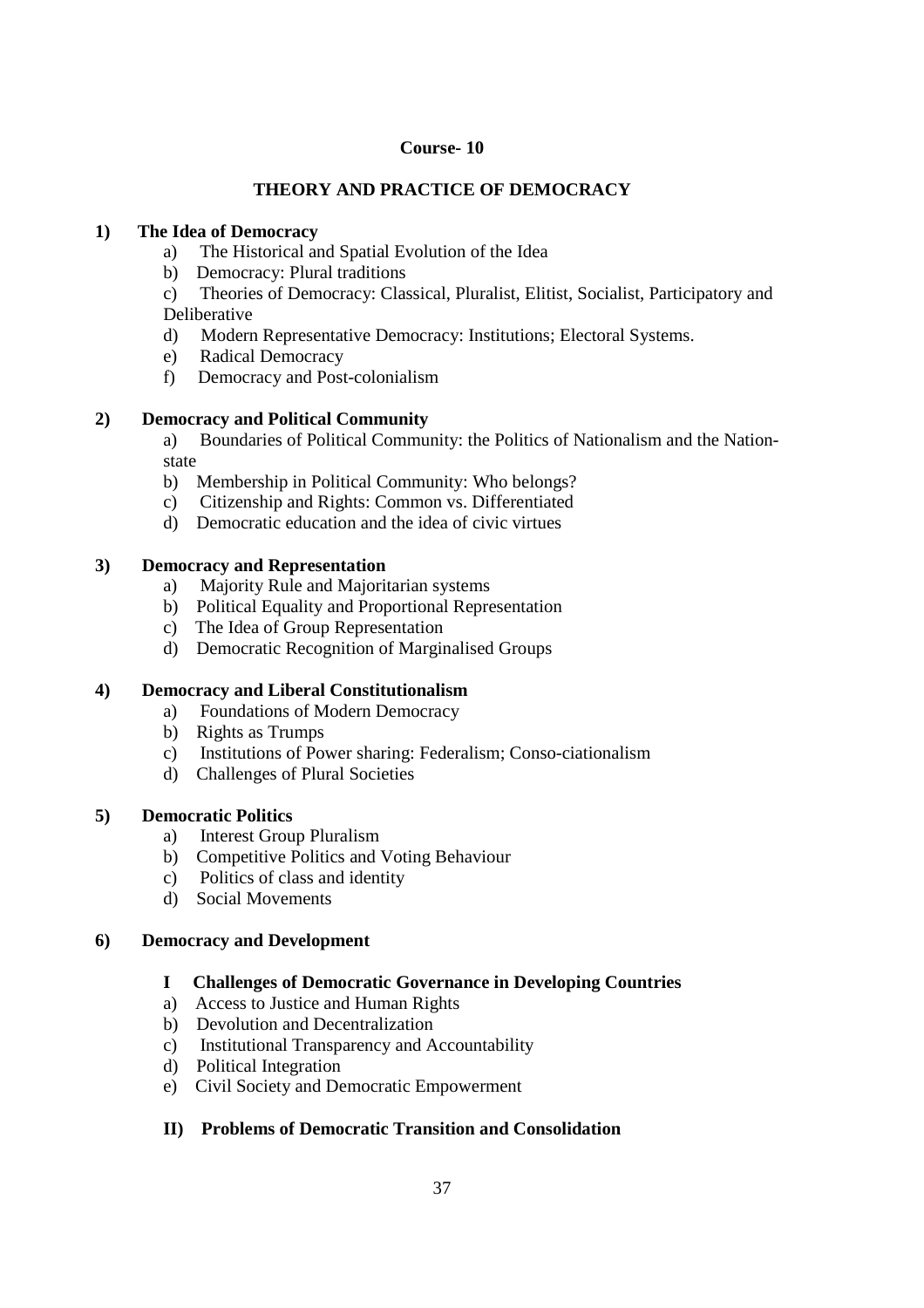#### **III) Democracy and Globalization**

#### **READINGS**

Arblaster, Anthony, *Democracy*, 2nd Edition, Milton Keynes, Open University Press, 1994.

Barber, Benjamin R., *Strong Democracy: Participatory Politics for a New Age,* L A, University of California Press, 1984.

Benhabib, Seyla edited, *Democracy and Difference,* New Jersey, Princeton University Press, 1996.

Dahl, Robert A.. *On Democracy,* New Haven, Yale University Press, 1998.

Diamond, Larry et al. edited, *Consolidating the Third Wave Democracies,* Baltimore, Johns Hopkins University Press, 1997.

Gutmann, Amy, *Democratic Education,* Princeton, New Jersey. Princeton University Press, 1987.

Jalal Ayesha. *Democracy and Authoritarianism in South Asia,* Cambridge. Cambridge University Press, 1995.

Jayal, Niraja G., edited, *Democracy in India.* Delhi, Oxford University Press.

Held David. *Models of Democracy,* 2nd Edition, Stanford, Stanford University Press, 1996.

Kohli, Atul edited, *India's Democracy,* Delhi, Orient Longman. 1991.

Linz, Juan J., and Alfred Stepan, *Problems of Democratic Transition and Consolidation, Baltimore*. Johns Hopkins University Press, 1996.

Macpherson, C. B., *The Life and Times of Liberal Democracy,* Oxford, Oxford University Press, 1977.

Schumpeter, Joseph, *Capitalism, Socialism, and Democracy,* New York, Harper and Row, 1942.

Vanaik, Achin, *The Painful Transition: India's Bourgeois Democracy,* Delhi, Vistaar, 1990.

Young, Iris Marion, *Inclusion and Democracy,* Oxford. Oxford University Press, 2000.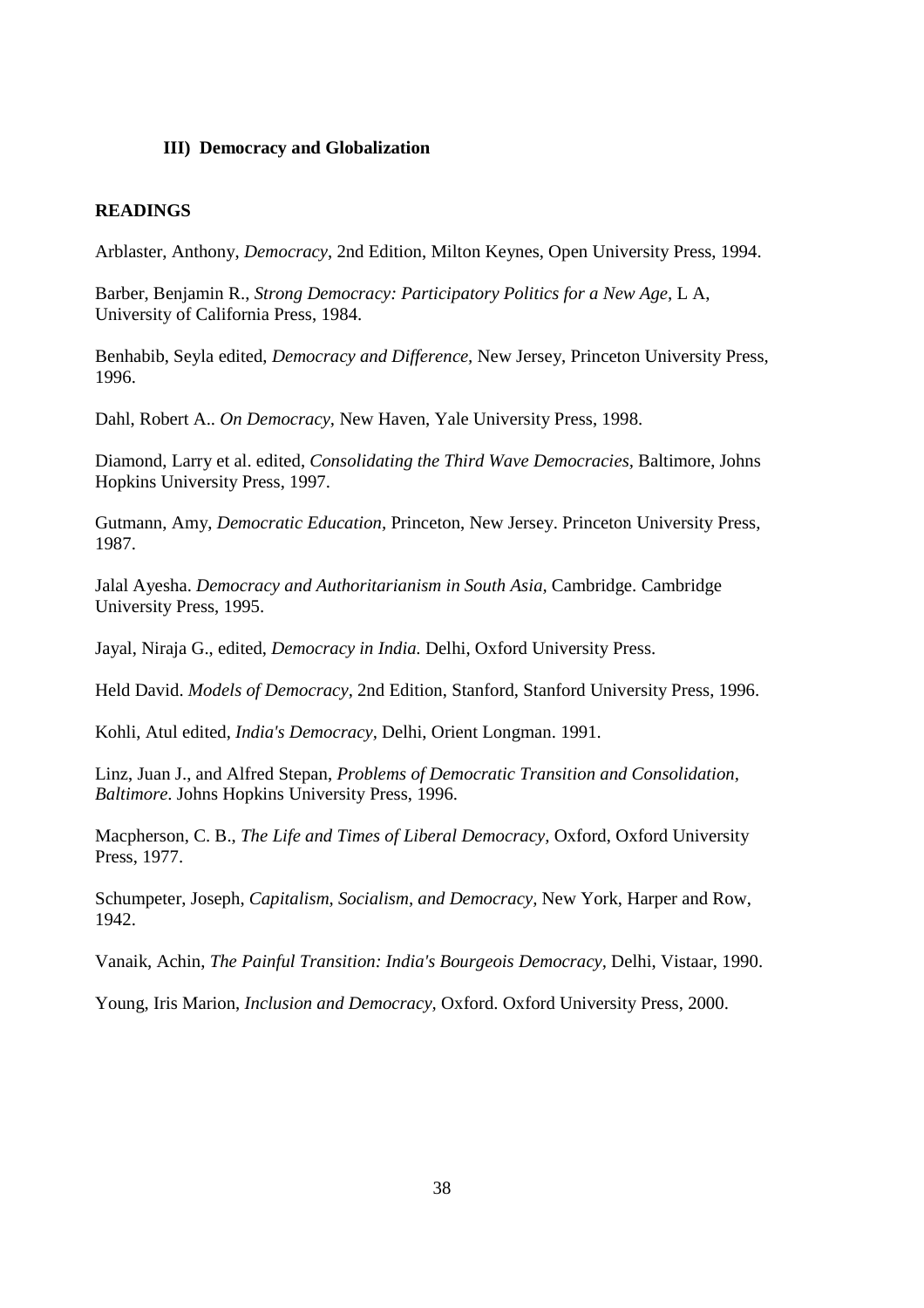### **Course- 11**

# **MODERN INDIAN POLITICAL THINKERS**

### **Section I**

- a) Epistemological Foundations of Modern Indian Political Thought
- b) Influences and Sources: Growth of Different Ideologies
- c) Context of Modern Indian Political Thought

### **Section II**

### **1) Raja Ram Mohan Roy**

- a) Rationalist foundation of Reform and projections of Universal Society
- b) Constitutionalism: Rights and Justice

## **2) Aurobindo Ghosh**

- a) Idea of Freedom
- b) Doctrine of Passive Resistance

# **3) V. D. Savarkar**

- a) On Indian identity
- b) Concept of Hindutva

## **4) Rabindranath Tagore**

- a) Idea of Freedom (Mukti)
- b) Critique of Nationalism

# **5) Mohamed Iqbal**

- a) Philosophy of Self
- b) Nationalism, Modernity and Islam

### **6) M.N. Roy**

- a) Critique of and Contribution to Communism
- b) Radical Humanism

### **7) M.K.Gandhi**

- a) Satyagraha and Swaraj
- b) Politics of Non-violence

# **8) Jawaharlal Nehru**

- a) Democratic Liberalism
- b) Secularism, Nationalism and internationalism

### **9) B.R.Ambedkar**

- a) Critique of Bralimanical Hinduism
- b) Class, Caste and Democracy

### **10) Ram Manohar Lohia**

a) Idea of State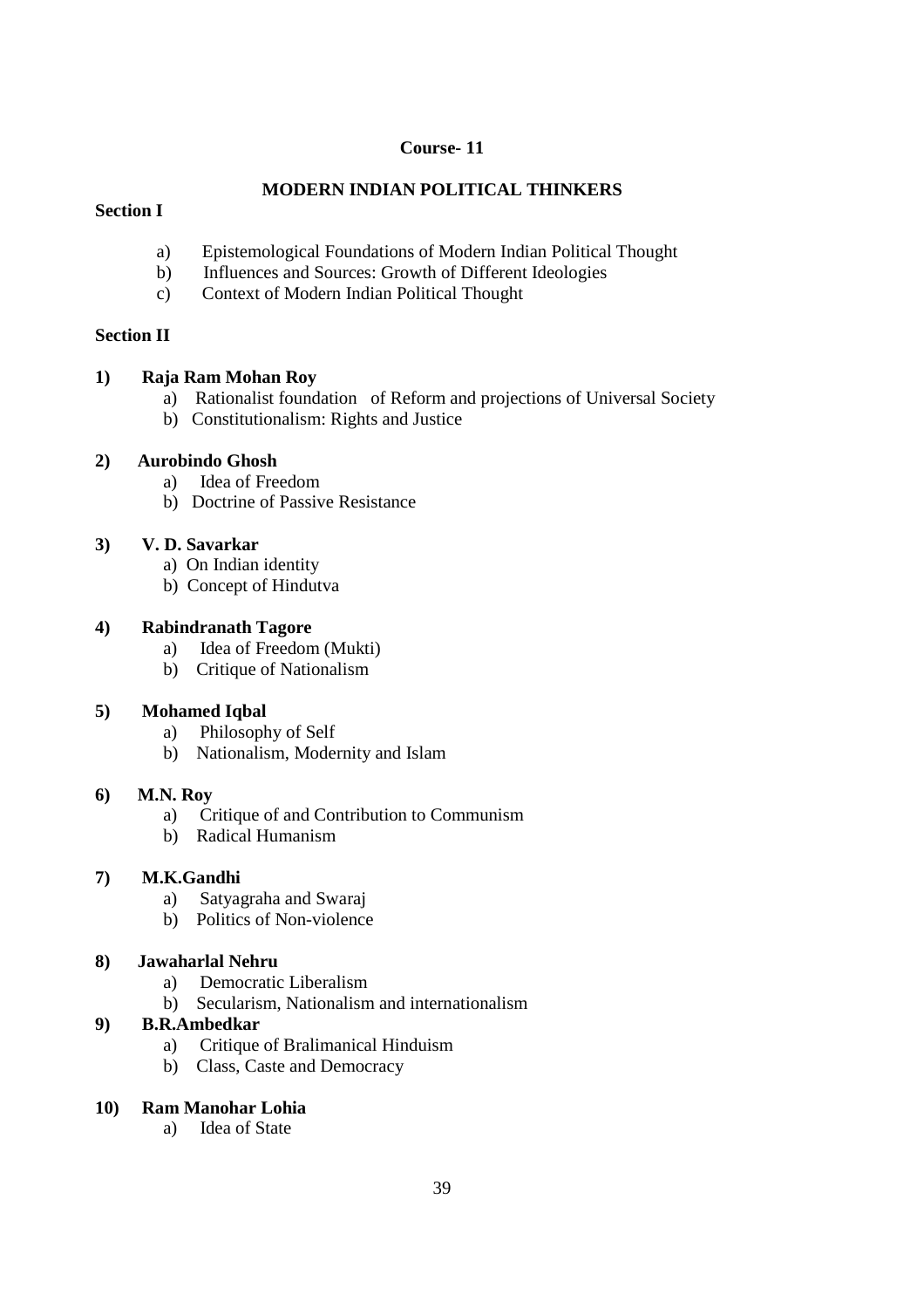b) Idea of Democracy

#### **READINGS**

Ambedkar, B.R., *Annihilation of Caste,* edited by Mulk Raj Anand, Delhi, Arnold Publisher, 1979.

Appadorai, A., *Indian Political Thinking Through the Ages,* Delhi, Khama, 1992.

Appadorai, A., *Political Thought in India,* Delhi, Khama, 2002.

Dalton, D.G., *Indian Idea of Freedom.* Gurgaon, Academy Press, 1984.

Gandhi, M.K., *Hind Swaraj,* Ahmadabad, Navjeevan, 1938.

Karunakaran, K.P., *Indian Politics from Dadabhai Nauroji to Gandhi,* Delhi, Asia 1967.

Khatana, M. Mauzoor, *Iqbul and Foundations of Pakistani Nationalism: (1857-1947),* Lahore, Book Traders, 1990.

Mehta, V.R., *Foundations of Indian Political Thought,* Delhi, Manohar Publisher, 1992.

Narvane, V.S. *Modern Indian Thought,* New Delhi, Orient Longman, 1978.

Pantham, T. and Deutsch, K.L. edited, *Modern Indian Political Thought,* Delhi, Sage, 1986.

Parekh, B., *Colonialism, Tradition and Reform,* Delhi, Sage, 1989.

Savarkar, VD. *Hindutva,* Delhi, Bharti Shitya Sadan, 1989.

Sinari, R.A., *The Structureof Indian Thought,* Delhi, Oxford University Press, 1984.

Varma, V.P., *Modern Indian Political Thought,* Agra, Lakshami Narayan Aggarwal, 1974.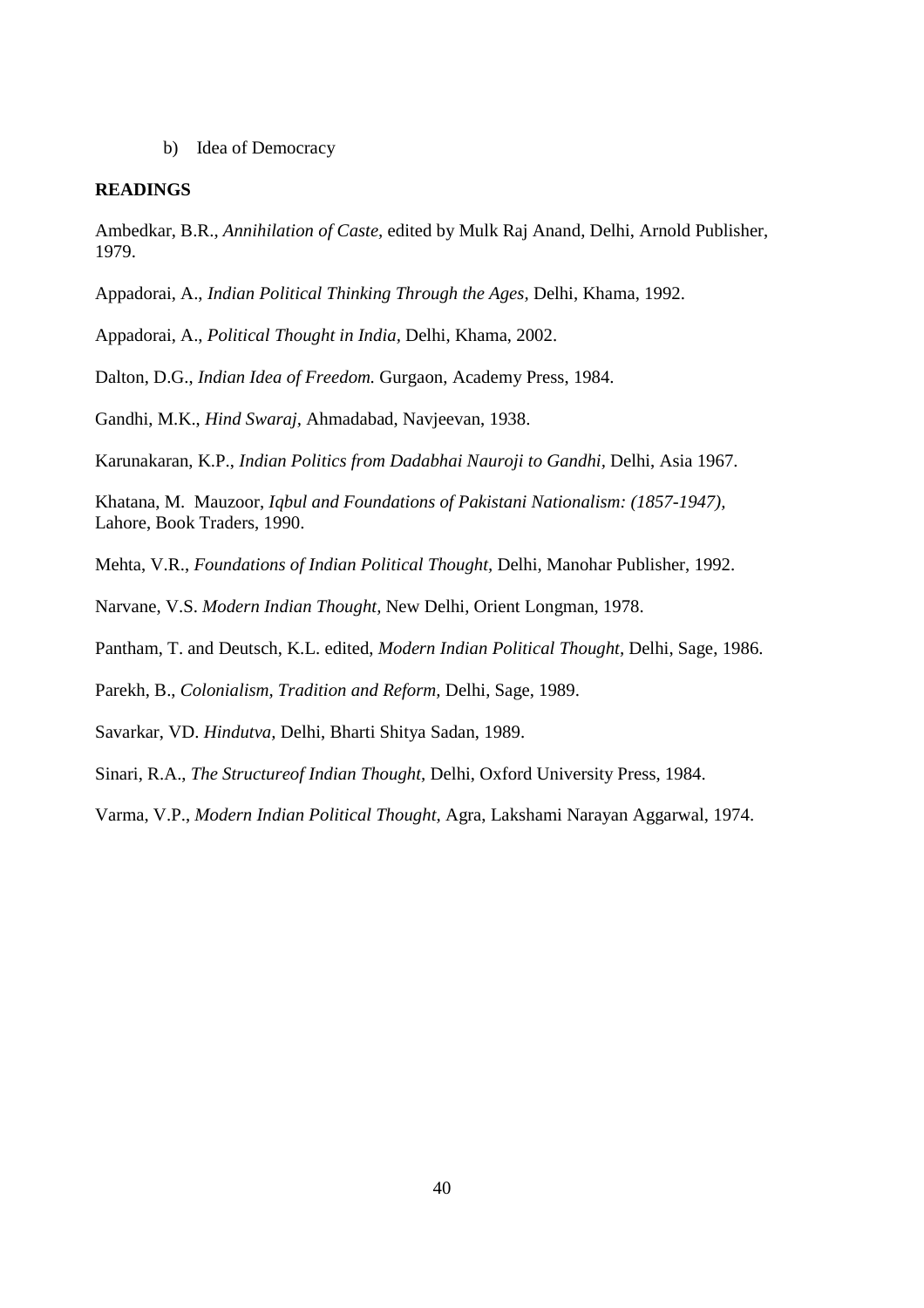### **Course- 12**

## **International Political Economy**

### **1) Introduction to IPE**

## **2) Theoretical Anchors**

- a. Economic Nationalism
- b. The Liberal Perspective
- c. Structural Approaches: Marxist Perspectives and Dependency School

### **3) Critical Perspectives on IPE**

- a. Rational Choice Critique
- b. Green Critique
- c. Feminist Critique
- d. Post-Modernism

## **4) International Monetary System, Trade and Finance**

- a. Bretton Woods System (World Bank, IMF and GATT)
- b. North-South Issues (UNCTAD, NIEO and Aid)
- c. WTO and Emergence of Neo-Liberal Regime

## **5) Globalisation and IPE**

a. Transnational Corporations and Globalisation of Production: Relations and Processes

- b. Globalisation of Trade and Finance
- c. Regionalisation and Globalisation

# **6) Knowledge and Technology**

- a. The Knowledge-based Economy
- b. Science and Technology as Sources of Change

### **7) Global Resources and Environmental Governance**

- a. Evolution of Environmental Regimes
- b. Global Environmental Governance

# **8) Challenges to the International Regimes: New Social Actors**

# **READINGS**

David N. Balaam and Michael Veseth, "What is IPE" in *Introduction to International Political Economy,* New Jersey, Pretice Hall, 2001.

Susan Strange, "Political Economy and International Relations" in Ken Booth and Steve Smith, eds. *International Relations Theory Today,* Pennsylvania, Pennsylvania State University Press, 1995.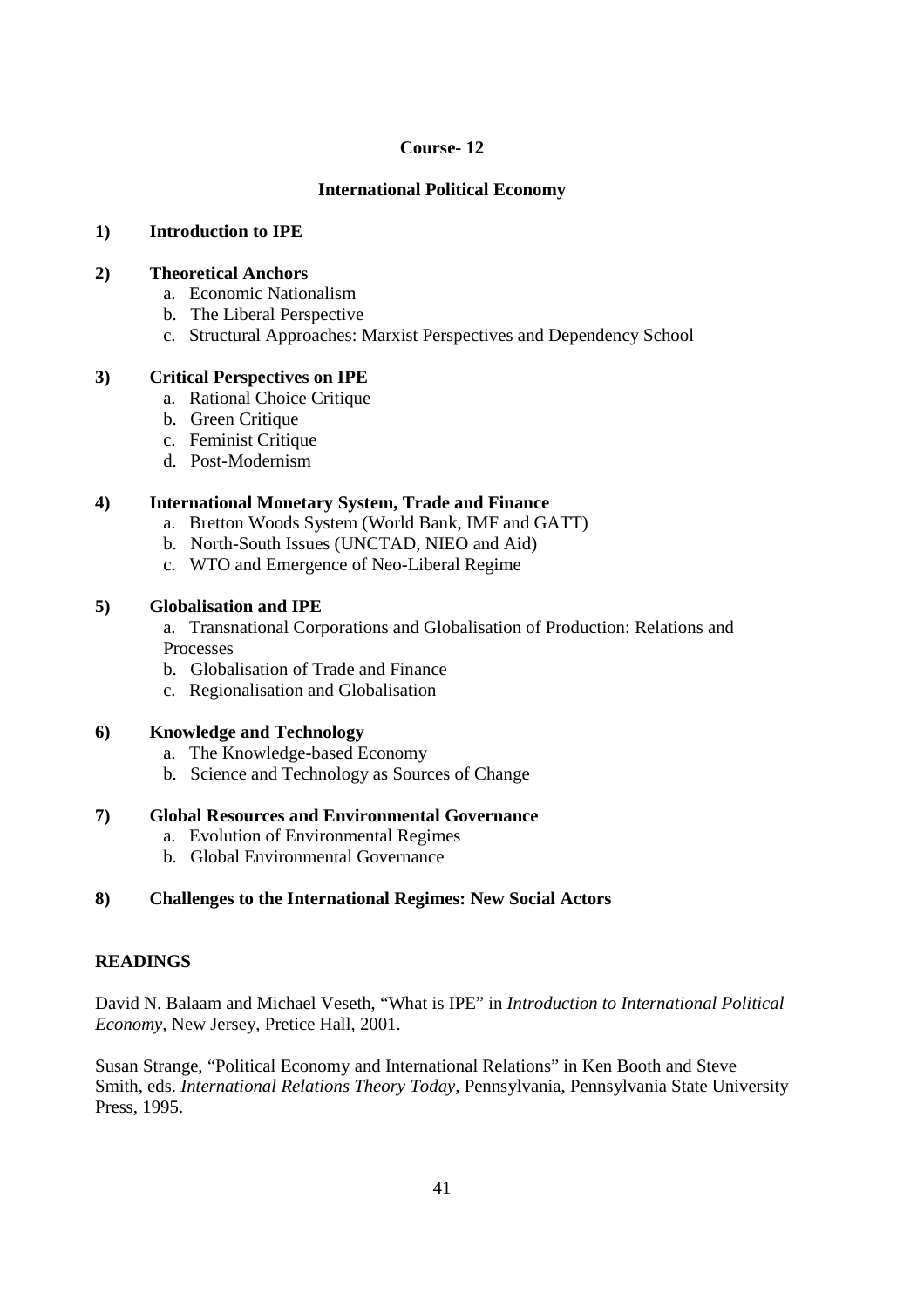Robert Gilpin, "Three Ideologies of Political Economy" in *The Political Economy of International Relations,* Princeton University Press, Princeton, 1987.

Balaam and Veseth, Chapters 2, 3, 4, 5 in *Op cit.* 

John Baylis and Steve Smith, eds., *The Globalization of World Politics*. 4<sup>th</sup> edition. Oxford: Oxford University Press, 2007.

David Held and Anthony McGrew (eds.), "The Great Globalization Debate" in D. Held and A. McGrew (eds.) *The Global Transformations Reader,* 2nd edition, Cambridge UK, Polity Press, 2002.

Richard Stubbs and Geoffrey R.d. Underhill (eds.) *Political Economy and the Changing Global Order,* st. Martin's Press, New York, 1994.

Amit Bhaduri, Nationalism and Economic Policy in the Era of Globalization" in Deepak Nayyar (ed.) *Governing Globalization: Issues and Institutions,* OUP, Delhi, 2000; pp. 19-50.

Robert Keohane, "The Theory of Hegemonic Stability and Changes in International Economic Rgimes, 1967-77" in Ole R. Holsti, Randolph M. Severson and Alexander L. George (eds.) *Change in the International System,* Boulder, Westview Press, 1980.

Bruno Frey, "Public Choice View of International Political Economy" in Peter Katzenstein, Robert Keohane and Stephen Krasner (eds.) *Exploration and Contestation in the study of World Politics,* MIT press, Cambridge, Mass. 1999.

Chapter 8 in George Crane and Abla Amawi, *The Theoretical Evolution of international Political Economy,* OUP, Oxford, 1997.

Bina Agarwal, *A Field of One's Own: Gender and Land Rights in South Asia,* Cambridge, CUP, 1995.

Sunanda Sen, "On Methods and Analysis in Feminist Economics" in *Asian Women,* pp. 17-29.

Adrian Wood, "North-South trade and Female Labour in Manufacturing: An Asymmetry" in *Journal of Development Studies,* Vol. 27 No.2.

Balaam and Veseth, chapter 7 in *Op cit.* 

C. Roe Goddard, Patric Cronin and Kishore C. dash (eds.) *International Political Economy: State-Market Relations in a Changing World Order,* Boulder, Lyne Reinner, 2003.

John H. Jackson, Chapters 1, 2, 3, 4 in *The World Trade Organization: Constitution and Jurisprudence,* London, Royal Institute of International Affairs, 1998.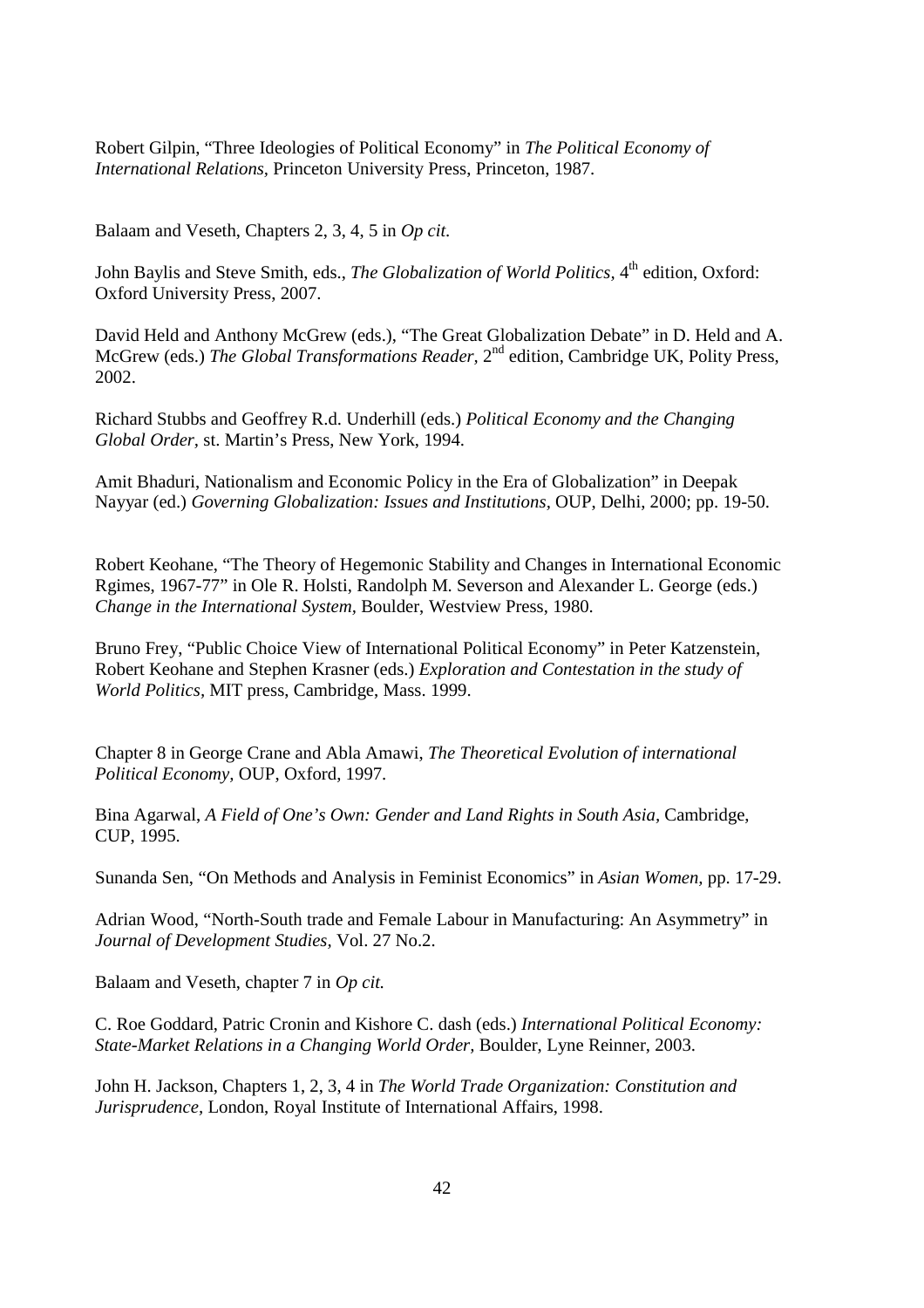Scholte, "Global Trade and Finance" in Baylis and Smith, *The Globalization of World Politics,*   $4<sup>th</sup>$  edition, 2007.

Robert Gilpin, chapter 8 in *The Political Economy of International Relations,* Princeton University Press, Princeton, 1987.

Joseph Stiglitz, *Globalization and its Discontents,* Allen lane, London, 2002.

Jagdish Bhagwati, *InDefense of Globalization,* OUP, Delhi, 2004.

Ha-Joon Chang, *Kicking away the ladder: Development Strategy in Historical perspective*, Anthem Press, London, 2002.

Robert Z. Lawrence, "Regionalism, Multilateralism, and Deeper Integration: Changing Paradigms for Developing Countries" in C. Roe Goddard et al, *Op cit.*

Thomas Christiasen, "European and Regional Integration" in Baylis and Smith (eds.) *Op cit.*

Sanjaya Lall, "Transnational Corporations and Technology flows" in Deepak Nayyar, *Governing Globalization: Issues and Institutions,* OUP, Delhi, 2000

Avinash Jha, *Background to Globalization,* Centre for Education, Bangalore, 2000; Chapters 4 and 6.

Robert O'Brien and Marc Williams, Chapter 10 in *Global Political Economy Evolution and Dynamics,* Hampshire, Palgrave Macmillan, 2004.

Caroline Thomas, "Poverty, Development and Hunger" in Baylis and Smith, *Op cit.*

Balaam and Veseth, Chapter 18 in *Op cit.* 

Anil Agarwal, Sunita Narian and Anju sharma (eds.), *Green Politics: Global Environment Negotiation,* Vol. 1 and 2, New Delhi, Centre for Science and Environment, 1999 and 2001.

John W. Meyer, J.F. David, A. Horonaka, et al "The structuring of a World Environment Regime 1870-1990" in *International Organization,* Vol. 5, No. 4, 1997; pp. 623-651.

Robert O'Brien et al, *Contesting Global Governance: Multilateral Economic Institutions and Global Social Movements,* Cambridge, CUP, 2000.

Michael Edwards and John Gaventa (eds.), *Global Citizen Action,* Boulder, Lynne Rienner, 2001.

T. Princen and M. Finger (eds.), *Environmental NGOs in World Politics: Linking the Global and the Local,* London, Routledge, 1994.

Samir Amin, *Delinking: Towards a Polycentric World,* London, Zed Books, 1990.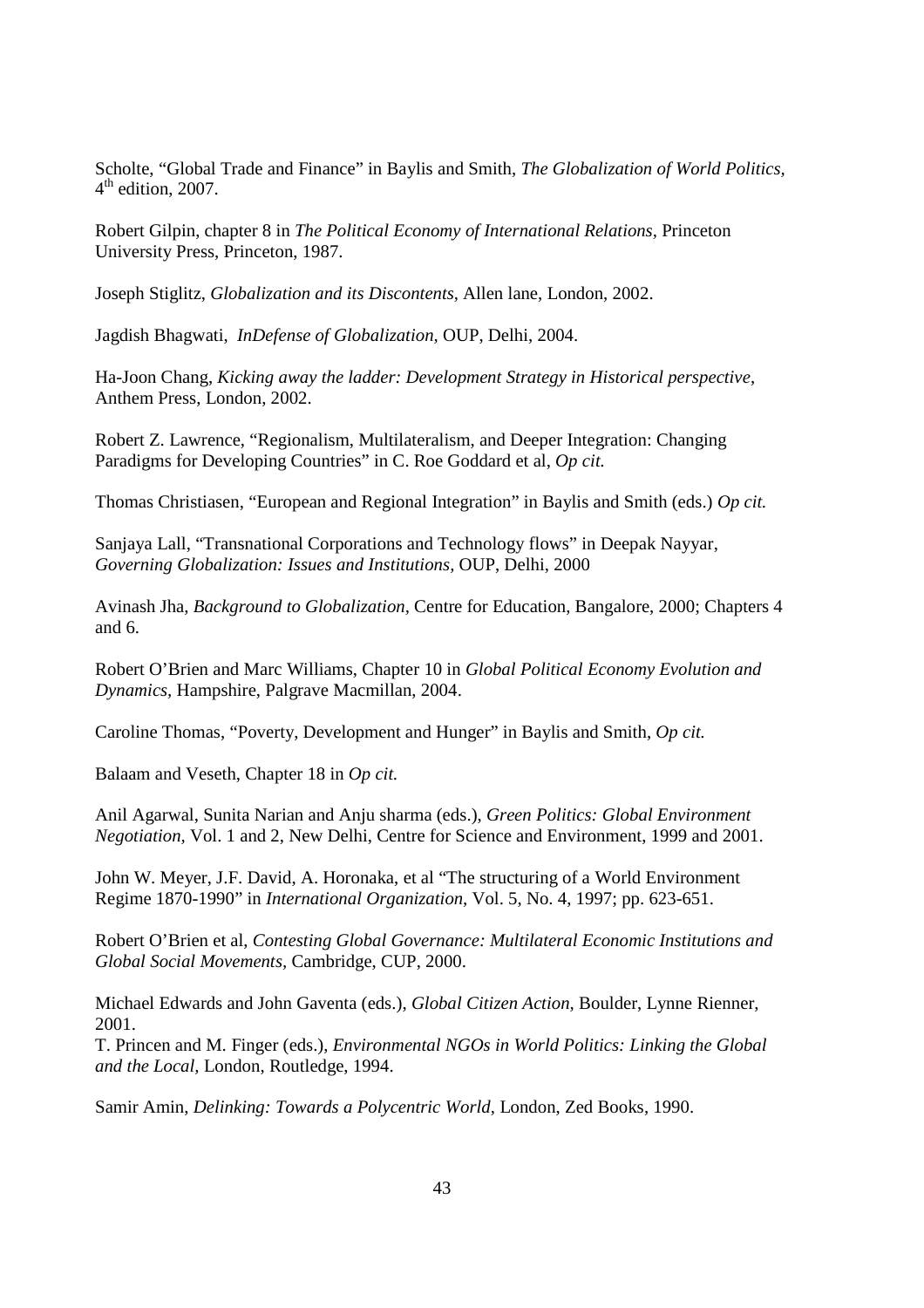Walden Bello, *Deglobalization: Ideas for a New World Economy,* London, Zed Books. 2002.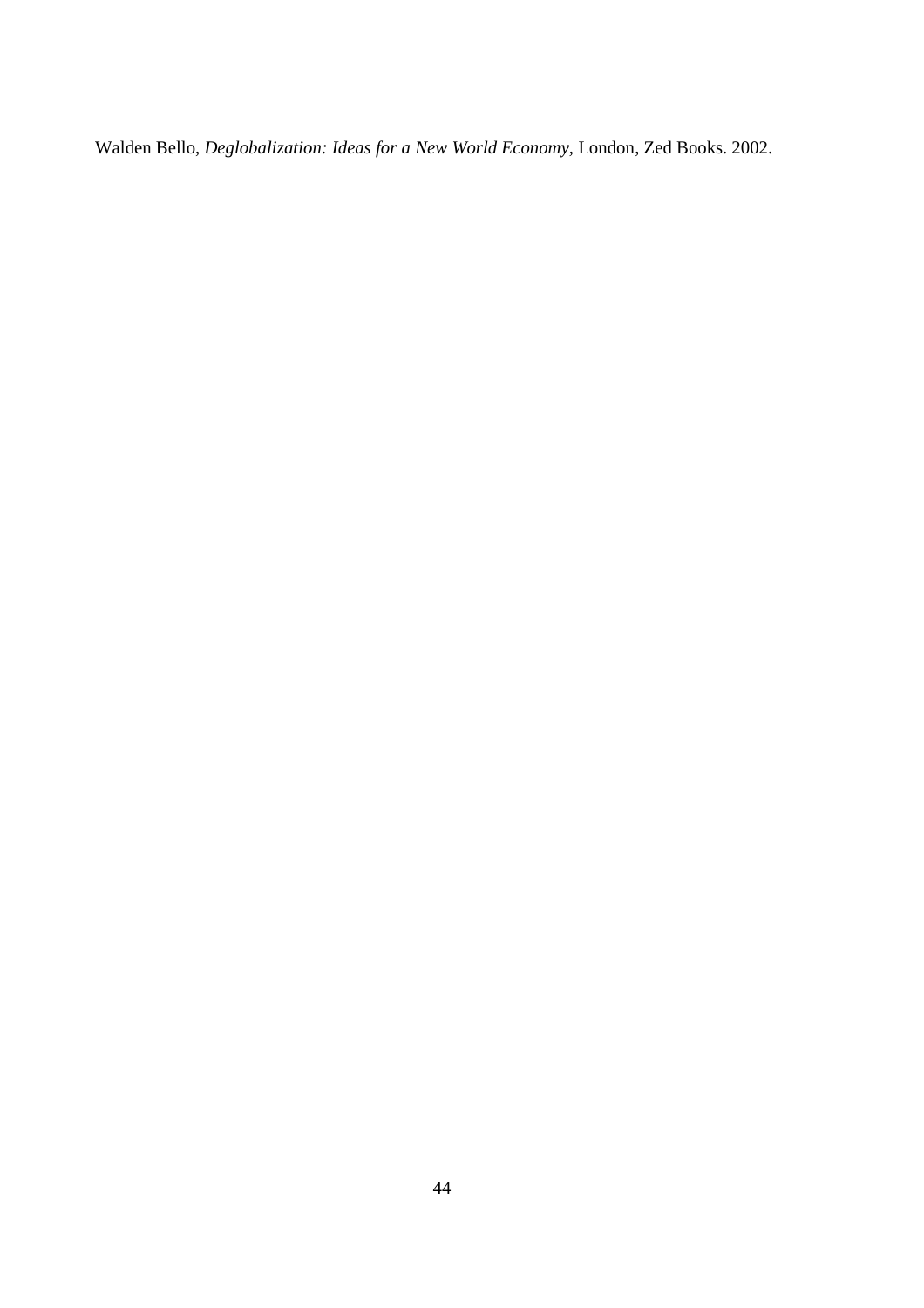## **Optional Groups**

# **Political Theory. Course 13.**

## **Course 13 a DEBATES IN POLITICAL PHILOSOPHY**

### **1) The Idea of a Debate**

- a) Language and Human Nature
- b) Why Debate?
- c) Debate, Dialogue and Deliberation
- d) Understanding Debates: Historical and Intellectual Contexts
- e) The Essential Contestability of Concepts

## **2) Understanding the Self**

- a) Individualism
- b) The socially situated self
- c) The self and other
- d) Indian notions of the self

## **3) Is Metaphysics Presupposed by Political Philosophy?**

- a) Ontology, Philosophical Anthropology and Politics
- b) Why the Political must be freed from Metaphysics?
- c) Can the Political be freed from Metaphysics?

### **4) Reason and Emotion in Political Philosophy**

- a) Conceptions of Reason
- b) The Ultra-Rationalist presuppositions of Politic Philosophy
- c) The Anti-Rationalist assumptions of Contemporary Political Philosophy
- d) The place of Emotions in Politics
- e) Rationality and Reasonableness

# **5) Universalism, Communitarianism, and Particularism**

- a) Forms of Universalism
- b) Universalim and Reason
- c) The significance of Universalism
- d) The critique of Universalism

### **6) How to Accommodate Diversity?**

- a) Diversity and Enlightenment Liberalism
- b) Social, Political and Legal Pluralism
- c) Democracy, Difference and Diversity
- d) Deep Diversity

### **7) The Right, the Good, and the Virtuous**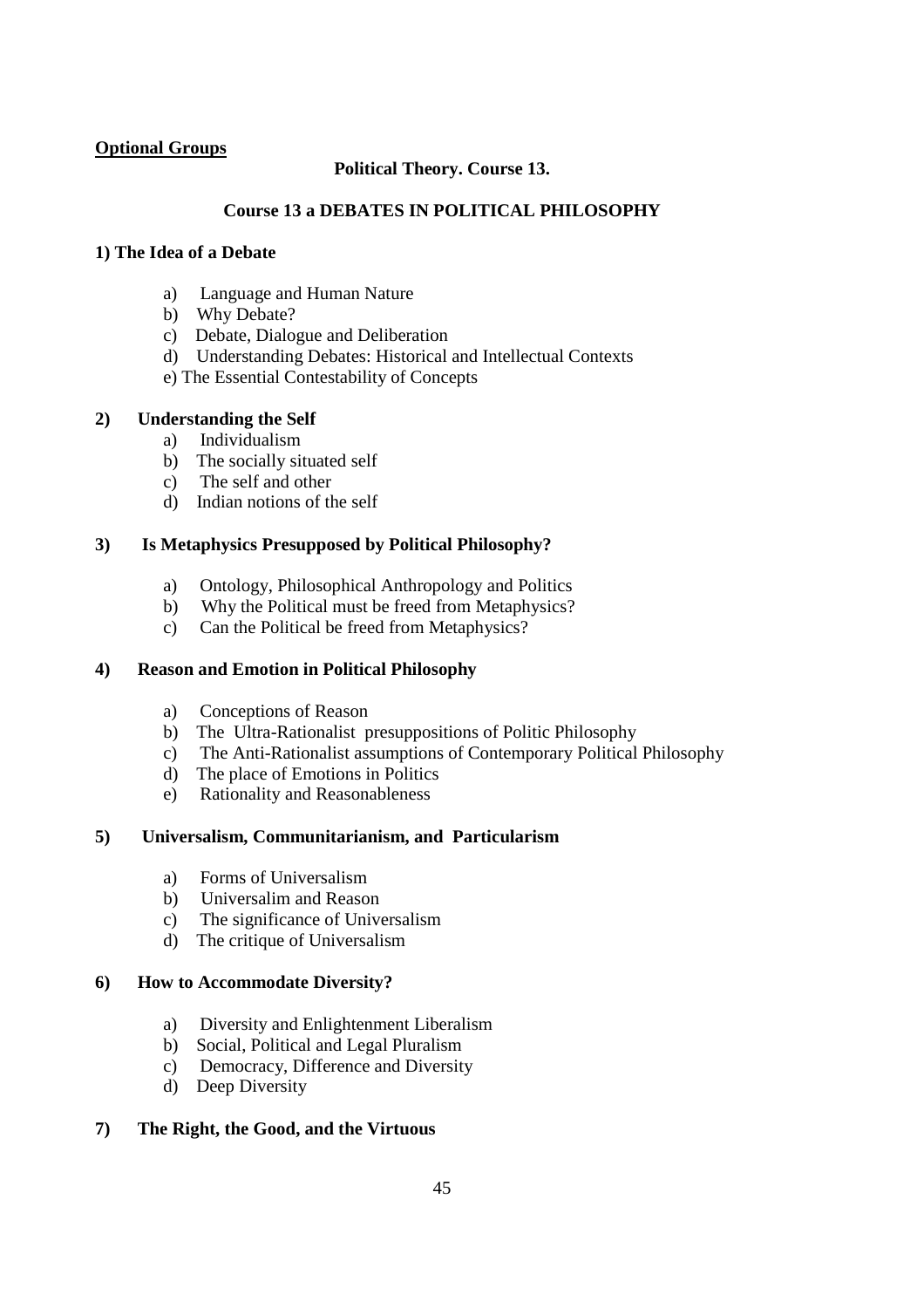- a) The Right and the Good
- b) The Idea of a Procedural Ethics
- c) What can we agree on under the conditions of Modernity?
- d) Virtue Ethics: Why are Virtues important?

#### **8) Neutrality and Perfectionism**

- a) Forms of Neutrality
	- b) The point of Neutrality
	- c) The critique of Neutrality
	- d) What is wrong with Perfectionism?

#### **9) Foundationalism and Anti-Foundationalism**

- a) What is Foundationalism?
- b) Foundalionalism and Epistemology
- c) What is valuable in Anti-Foundationalism?
- d) Is there anything valuable in the Post-Modernist Critique of Foundationalism?

## **READINGS**

Elster, Jon, *Political Psychology,* Cambridge, Cambridge University Press, 1993.

Hampton, Jean, *Political Philosophy,* Oxford, Oxford University Press, 1997.

Kymlicka, Will*, Liberalism, Community, and Culture,* Oxford, Clarendon, 1989.

Kymlicka, Will and Norman Wayne (eds.), *Citizenship in Diverse Societies,* Oxford, Oxford University Press, 2000.

Larmore, Charles, *The Morals of Modernity,* Cambridge, Cambridge University Press, 1996.

Mulhall, Stephen and Adam Swift, *Liberals & Communitarians*, 2<sup>nd</sup> Ed. Oxford, Oxford University Press, 1992.

Putnam, Hilary, Reason, *Truth and History*. Cambridge, Cambridge University Press. 1981.

Rasmussen, David, edited, *Universalism vs. Communitarianism.* Cambridge Mass, The MIT Press, 1990.

Rawls, John, *Political Liberalism,* New York. Columbia University Press, 1993.

Taylor, Charles, *'Liberalism and the Moral Life In Cross-Purposes: The Liberal Communitarian Debate'* in Nancy L Rosenblum edited Harvard Mass, Harvard University Press, 1989.

Taylor, Charles, *Philosophy and the Human Sciences,* Cambridge, Cambridge University Press, 1985. 2 Vols.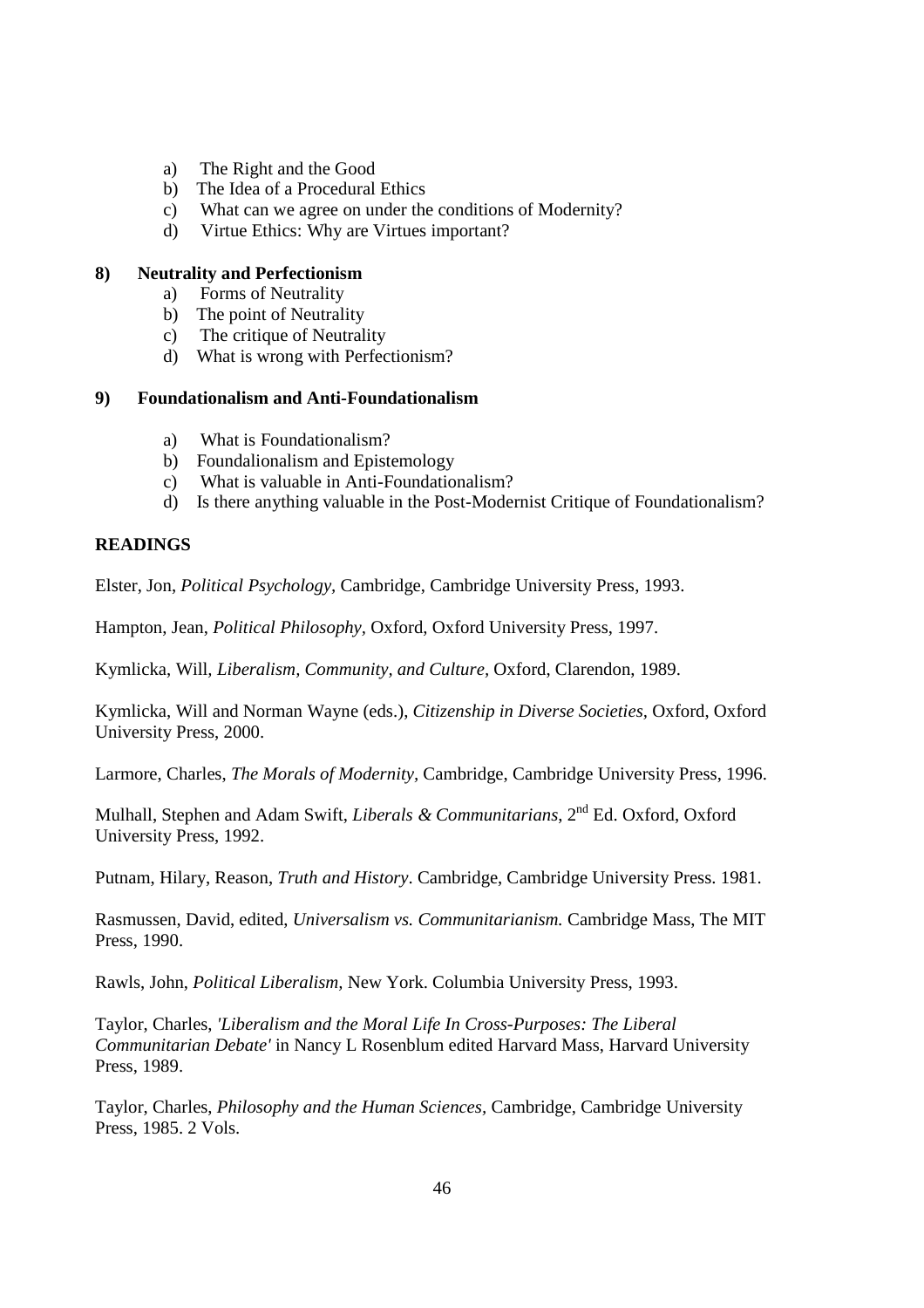### **Course 13 b**

#### **INTERPRETING TEXTS**

- 1. What is interpretation?
- 2. Problems in interpreting texts
- 3. Theories of interpretation
- 4. Meaning and Context

The Student is to study each of the five texts mentioned below

- 1. Kautiiya's Arthashastra
- 2. Plato's The Republic
- 3. ' Rousseau's The Social Contract
- 4. Gandhi's Hind Swaraj
- 5. Frantz Fanon's The Wretched of the Earth

### **READINGS**

Benhabib, Seyla, *Critique, Norm and Utopia: A Study of the Formations of Critical Theory,* New York, Columbia's University Press, 1986

Carr. David, *Time Narrative and History,* Bloomington, Indiana: Indiana University Press. 1986.

Danto, Arthur, *Narration and Knowledge,* New York, Columbia University Press, 1985.

Derrida, Jacques, *Writing and Difference,* Chicago, University of Chicago Press, 1973.

Eagleton, Terry, *Literary Theory,* Minneapolis, Minnesota, University of Minnesota Press, 1983.

Gadamer, Hans- Georg, *Truth and Method,* New York, Crossroad, 1992.

Hall, Stuart edited, *Culture, Media, Language,* London, Hutchinson,1980.

Heidegger, Martin, *Being and Time,* Translated by Macquerrie and Edward Robinson, New York, Harper and Row, 1926.

Mitchell, W.J.T., *On Narrative,* Chicago, Chicago University Press. 1981.

Pocock, J.G.A., *Politics, Language and Time: Essays on Political Thought and History,* New York, Atheneum, 1971.

Ricoeur, Paul. *Time and Narrative,* Vol. I, Translated by Kathleen MacLaughlin and D. Pellauer, Chicago, University of Chicago Press, 1984.

Roth, Paul, *'Narrative Exploration: the Case of History',* in History and Theory, Vol. 27, no. 1, pp. 1-13, Summer 1989.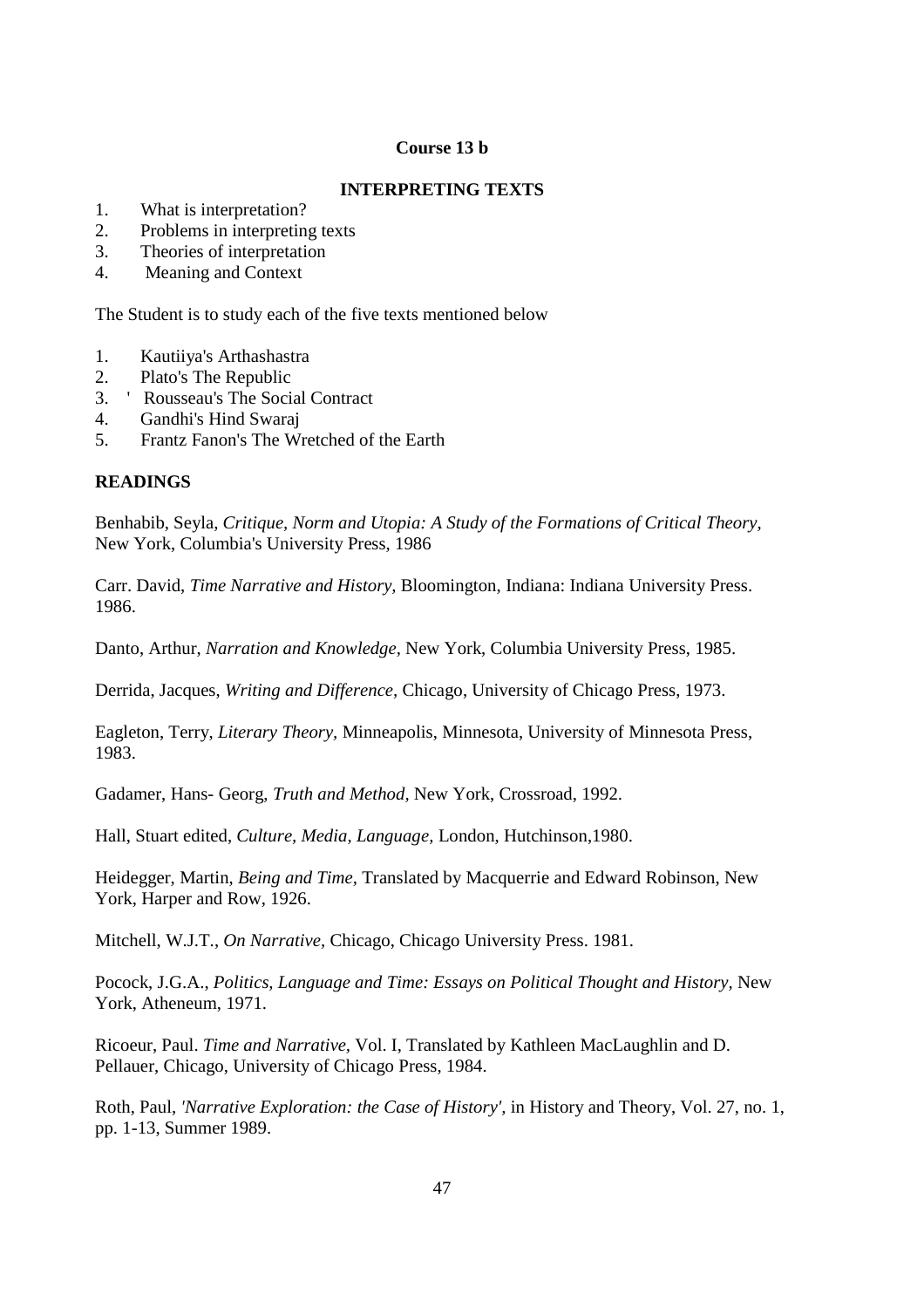Roth, Paul, *'How Narratives Explain'* Social Research, Vol. 56, pp.449-78.

Shusterman (eds.), *The Interpretative Turn,* Ithaca, New York, Cornell University Press, 1991.

Skinner, Quentin., *'Meaning and Understanding in the History of Ideas',* History and Theory, Vol. 8, no. 3, pp. 3-53., 1968.

Skinner, Quentin, *'Motives, Intentions and the Interpretation of Texts',* New Literary History, Vol. 3, pp. 393-408., 1972.

Taylor, Charles, *'Interpretation and the Sciences of Man'* in Review of Metaphysics, Vol. 5., Jan-1971. Reprinted in Charles Taylor, Philosophy and the Human Sciences, Cambridge, Cambridge University Press, 1985.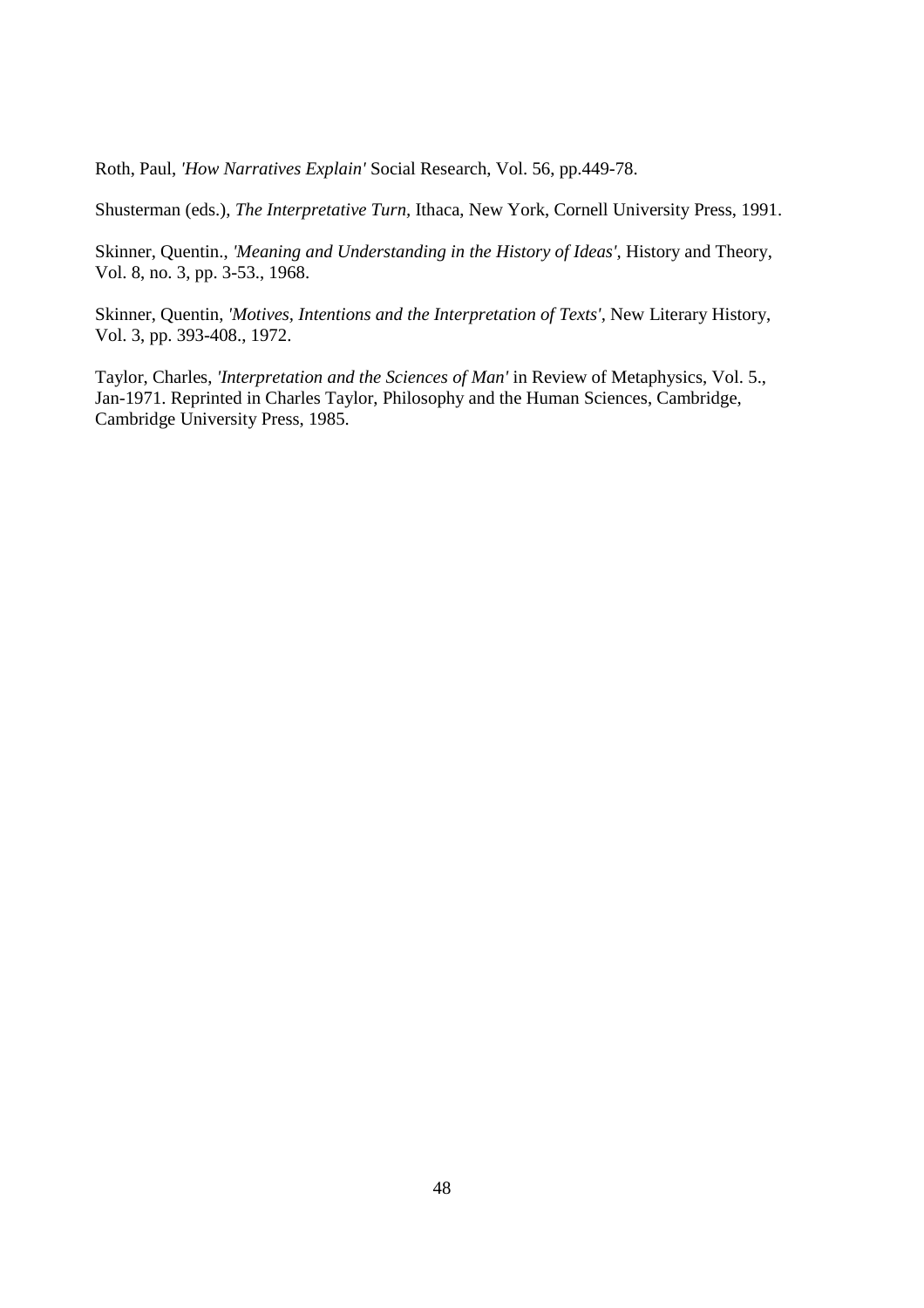# **Course 13 C**

# **ETHICS AND POLITICS**

### **1) The nature of Ethical Reasoning**

- a) The Domain of Ethics
- b) Rationality and objectivity in Ethics
- c) How not to solve Ethical problems
- d) Ethical Reasoning in politics

## **2) Sexual, Racial and Caste Discrimination**

- a) What is wrong with discrimination?
- b) Affirmative action: Right or Wrong?

## **3) Poverty and Hunger**

- a) Hunger, Homelessness and Freedom
- b) Hunger and Capabilities
- c) Is there anything wrong with Charity?
- d) International obligation to remove poverty
- e) Feeding people versus saving nature

### **4) Environment.**

- a) The moral limits on the use of nature
- b) Environment and Equality
- c) Environment, Displacement and Culture
- d) Environment and the question of animal rights

### **5) Militarization**

- a) Just and unjust wars
- b) Militarization, Women and Children
- c) What is wrong with nuclearisation?
- d) Terrorism

### **6) Corruption**

- a) Public ethics and private morality
- b) Corruption as the intrusion of inappropriate principles
- c) Corruption in public life
- d) Corruption in private life

# **7) The Problem of Dirty Hands**

- a) Must politicians always dirty their hands?
- b) Morally defensible ways of dealing with dirty hands
- c) Dirty hands and Democracy

### **8) Free Speech**

- a) Values of Free Speech
- b) Free Speech and Democracy
- c) The moral limits of Free Speech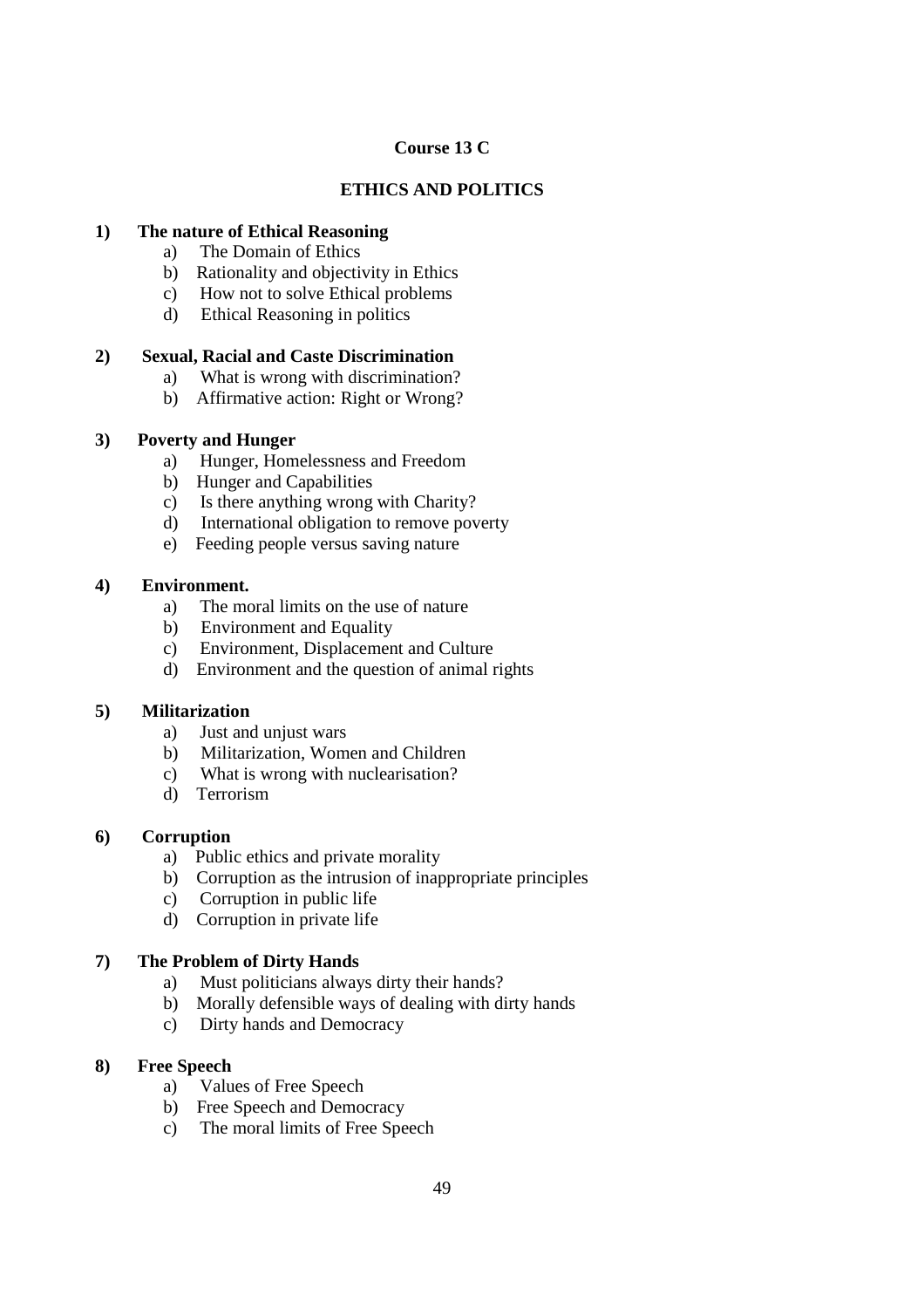d) Hate Speech: Gender and Religious community

### **9) Morally Defensible Education**

- a) Education and values
- b) Religious education or Religious instruction
- c) Education and Democracy
- d) The values of university education

#### **10) Secularism, Tolerance and Minority Rights**

- a) Traditions of Tolerance in India
- b) Values of Secularism
- c) Secularism and Minority rights
- d) Secularism and Legal pluralism
- e) Fundamentalism

#### **11) The Morality of Representation**

- a) When is representation justified?
- b) Who should represent me/us?
- c) Representation and the value of privacy
- d) Non-Political representation

#### **12) Humiliation**

- a) Emotions and Politics
- b) Self respect, Identity and Recognition
- c) Loss of recognition, Misrecognition and Humiliation
- d) Humiliation and Emancipation; Dalits and Women

#### **13) Ethics and the Politics of the Family**

- a) Politics and the private-public distinction
- b) Justice within the family
- c) Family and the Ethics of Care
- d) Ethics and Intimacy

#### **14) Ethics and the Professions**

- a) Medical ethics
- b) Legal ethics
- c) Business ethics
- d) Ethical relation between Teachers and Students
- e) The Ethics of Research

#### **READINGS**

Beitz, Charles, R. Marshall Cohen, Thomas Scanlon and A. John Simmons, *International Ethics,* New Jersey, Princeton University Press, 1985.

Cohen, Marshall, Thomas Nagel and Thomas Scanlon (eds.), *Equality and Preferential Treatment,* New Jersey, Princeton University Press, 1977..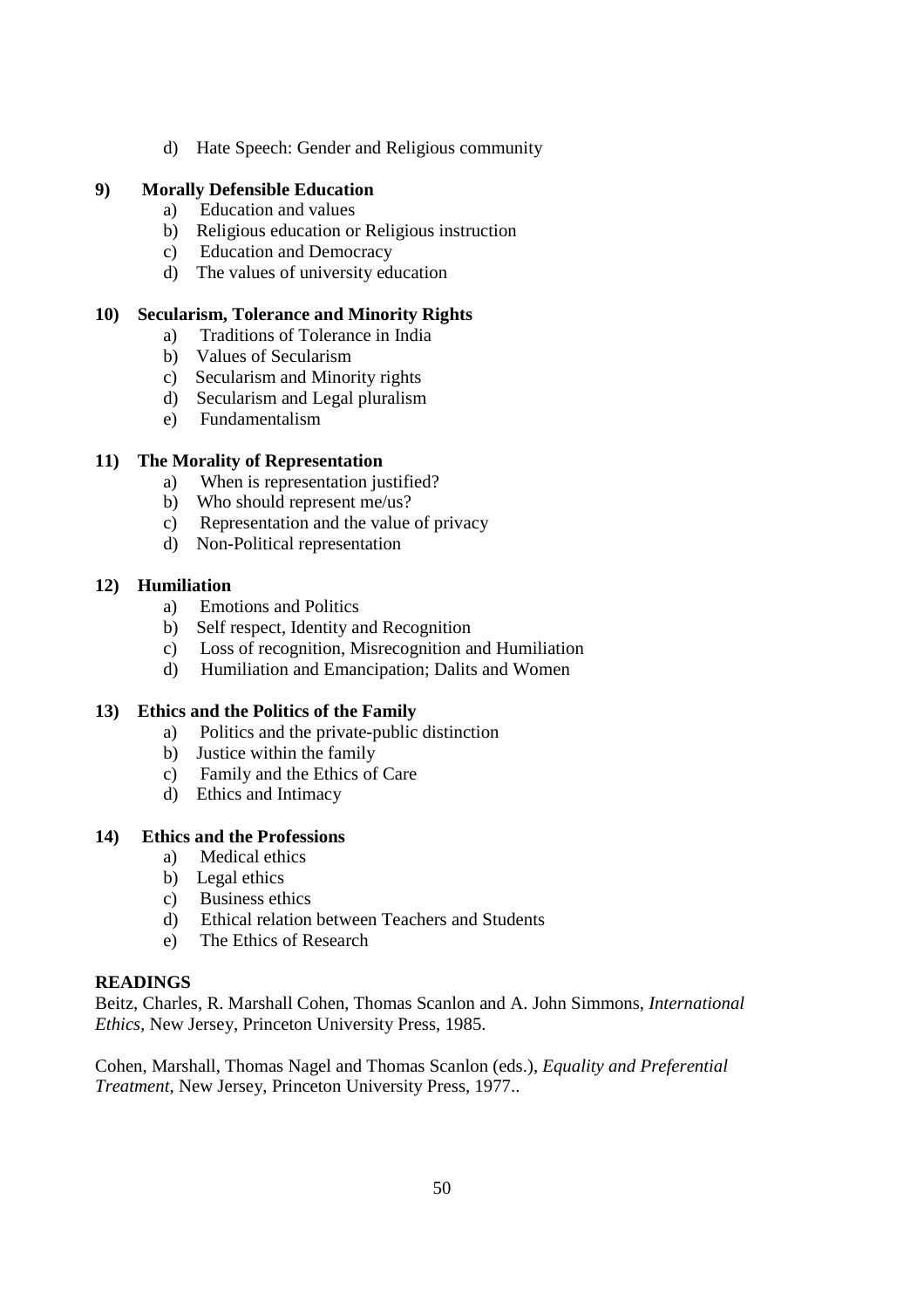Emanuel, Ezekiel J., *The Ends of Human Life: Medical Ethics in a Liberal Polity,* Harvard Mass, Harvard University Press, 1994.

Gutmann, Amy, *Democratic Education*, New Jersey, Princeton University Press, 1987.

Honneth, Axel. *The Struggle for Recognition,* Cambridge Mass, MIT Press, 1996.

LaFollette, Hugh, *Ethics in Practice,* Massachusetts, 1997.

Luban, David, *Lawyers and Justice an Ethical Study,* New Jersey, Princeton University Press, 1988.

Nussbaum, Martha, *Cultivating Humanity,* Harvard Mass, Harvard University Press, 1997.

Sagoff Mark, *The Economy of the Earth,* Cambridge, Cambridge University Press, 1988.

Sen, Amartya, *Development as Freedom,* Oxford, Oxford University Press, 2000.

Shue, Henry, *Basic Rights,* New Jersey, Princeton University Press, 1980.

Singer, Peter, *Practical Ethics,* Cambridge, Cambridge University Press, 1979.

Taylor, Charles, *Philosophical Arguments,* Harvard Mass, Harvard University Press, 1997.

Thompson, Dennis F., *Political Ethics and Public Office,* Harvard Mass, Harvard University Press, 1987.

Walzer, Michael, *On Toleration,* New Haven, Yale University Press, 1997.

Walzer, Michael, *Spheres of Justice: A Defence of Pluralism & Equality,* Great Britain, Pitman Press, 1983.

Young, Iris Marion, *Justice and the Politics of Difference,* New Jersey, Princeton University Press,1990.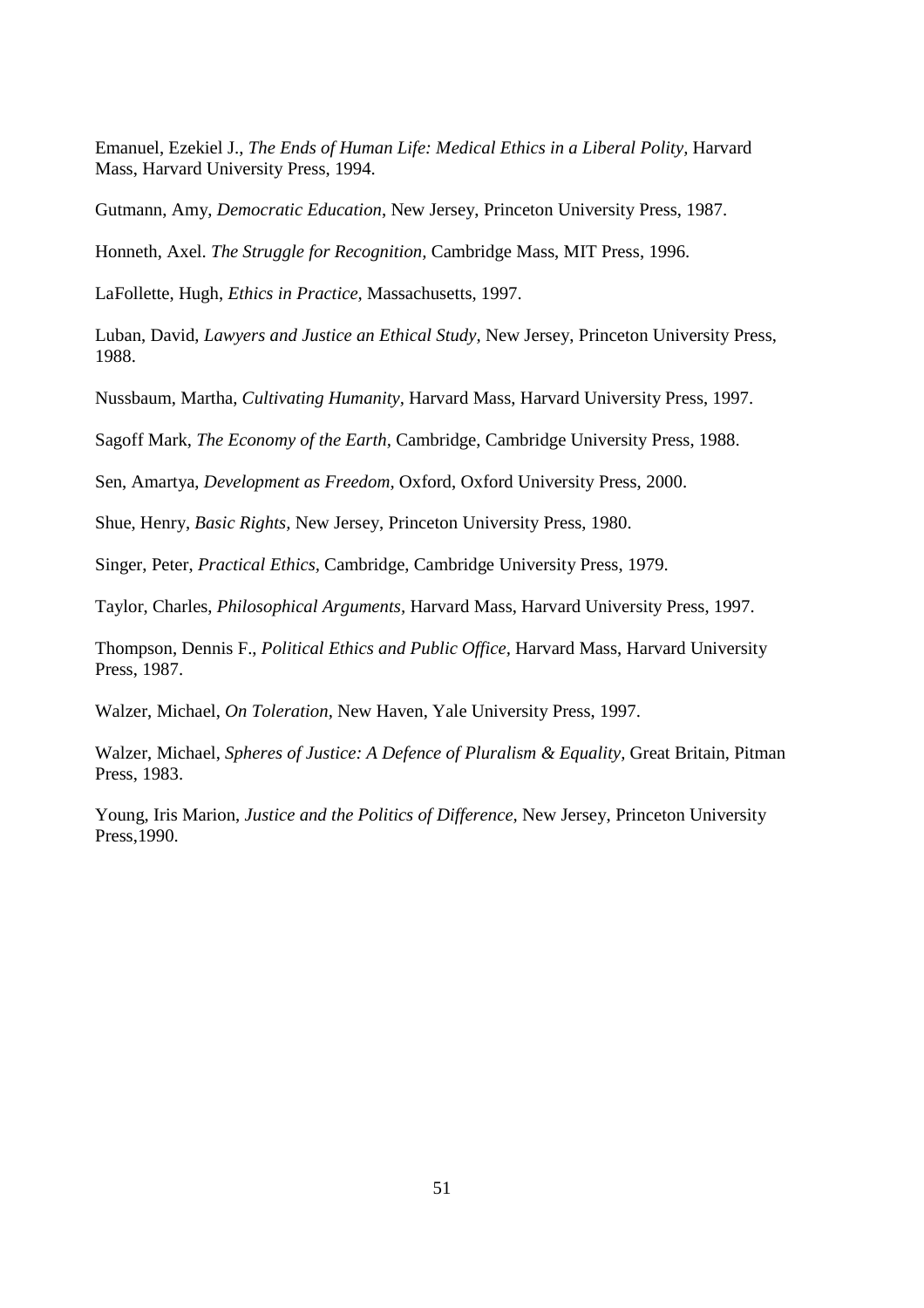### **Course 13 d**

# **CRITICAL TRADITIONS IN POLITICAL THEORY**

### **1) Introduction**

- a) Interrogating tradition
- b) What is a critique?
- c) The importance of a critical tradition

### **2) Marxism**

- a) Debates on Historical Materialism
- b) Critique of Capitalism: Alienation, Exploitation
- c) Theories of Revolution and non-western Marxism
- d) Philosophical encounters- Feminism, Psychoanalysis, Environtalism, Postmodernism

## **3) Feminism**

- a) Theories of knowledge, critiques of science and rationality
- b) Theories of the Public/Private, Equality/Difference
- c) Development of the sex/gender distinction, gender and caste/class/race
- d) Gender and Sexuality

# **4) Dalit Bahujan Critique**

- a) Critique of the theory and practice of caste
- b) Theorising the encounter with modernity

### **5) Critical race theory**

- a) The problematization of "race"
- b) Critiques of the theory and practice of race

# **6) Ecological Critique**

- a) Ecological democracy and Ecological citizenship
- b) Ecofeminism, Ecosocialism, Social Ecology

# **READING**

Dobson, Andrew, *Green Political Thought*, 2<sup>nd</sup>. Ed., London, Routledge, 1995.

Dobson, Andrew, *Justice and the Environment,* Oxford, Oxford University Press, 1998.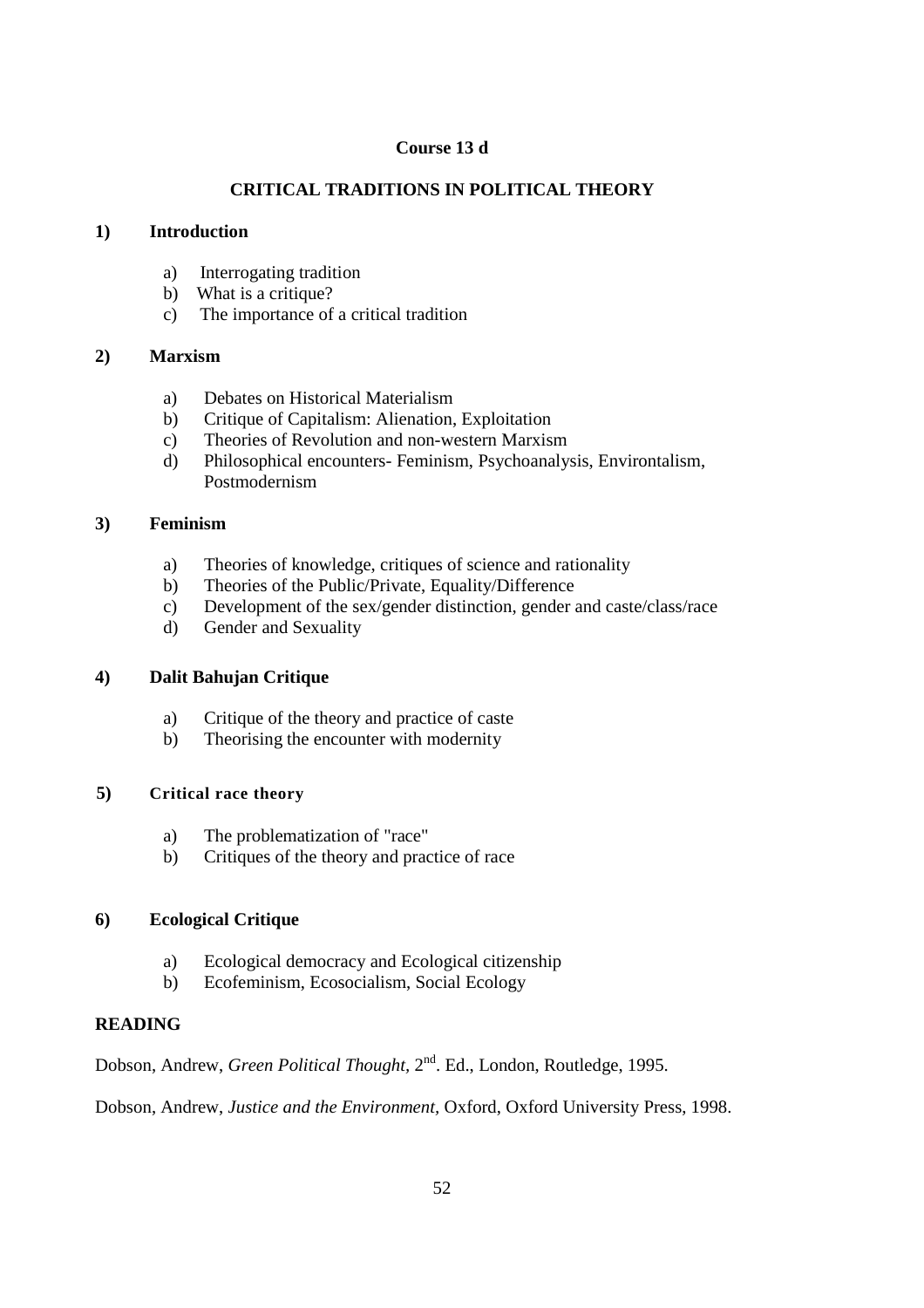Barrett, Michelle, *Women's Oppression Today: Problems in Marxist Feminist Analysis,* London, Verso, 1980.

Evelyn, Fox Keller and Helen Longino (eds.), *Feminism and Science,* Oxford, Oxford University Press, 1996.

Geetha, V and S Rajadularai, *Towards a non-Brahmin Millenium,* Calcutta, samya, 1998.

Gilroy, Robert, *Green Political Theory,* Cambridge, Polity, 1992.

Jaggar, Alison, *Feminist Politics and Human Nature,* Harvester Press, 1983.

Kolakowski, Leszek, *Main Currents in Marxism,* (Volumes 1-3), Oxford, Clarendon Press, 1978.

La, CapraDominick edited, *The Bounds of Race: Perspectives on Hegemony and resistance,* Ithaca, Cornell University Press, 1991.

Laclau, Ernesto and Chantal Mouffe. *Hegemony and Sociaist Strategy.* London, verso 1985.

Laclau, Ernesto, *New Reflections on the Revolution of our Time,* London, Verso, 1990.

Maria, Mies and Vandana Shive, *Ecofeminism,* Delhi, kali for Women, 1993.

Merchant, Carolyn edited, *Ecology: Key concepts in Critical Theory Series,* Jaipur, Rawat.

Meszaros, Istvar, *Marx,s theory of Alienation*, London, Merlin Press, 1970.

Nicoloson, , Lynda J., edited, *Feminism/Postmodernism,* London, Routledge 1990.

Rodinson, Maxine, *Marxism and The Muslim World,* Hyderabad Orient Longman, 1980.

Munck, Ronaldo, *A Difficult Dialogue: Marxism and Nationalism,* London, Zed.

Ryle, Martin, *Ecology and Socialism,* London, Radius, 1988.

Scott, Joan and Judith Butler edited. *Feminists Theorize the Political.* London, Routledge, 1992.

Hayward, Tim. *Ecological Thought: An Introduction,* Cambridge, Polity Press, 1994.

Williams. Patricia, *The Alchemy of Race and Rights,* Harvard Mass, Harvard University Press, 1991.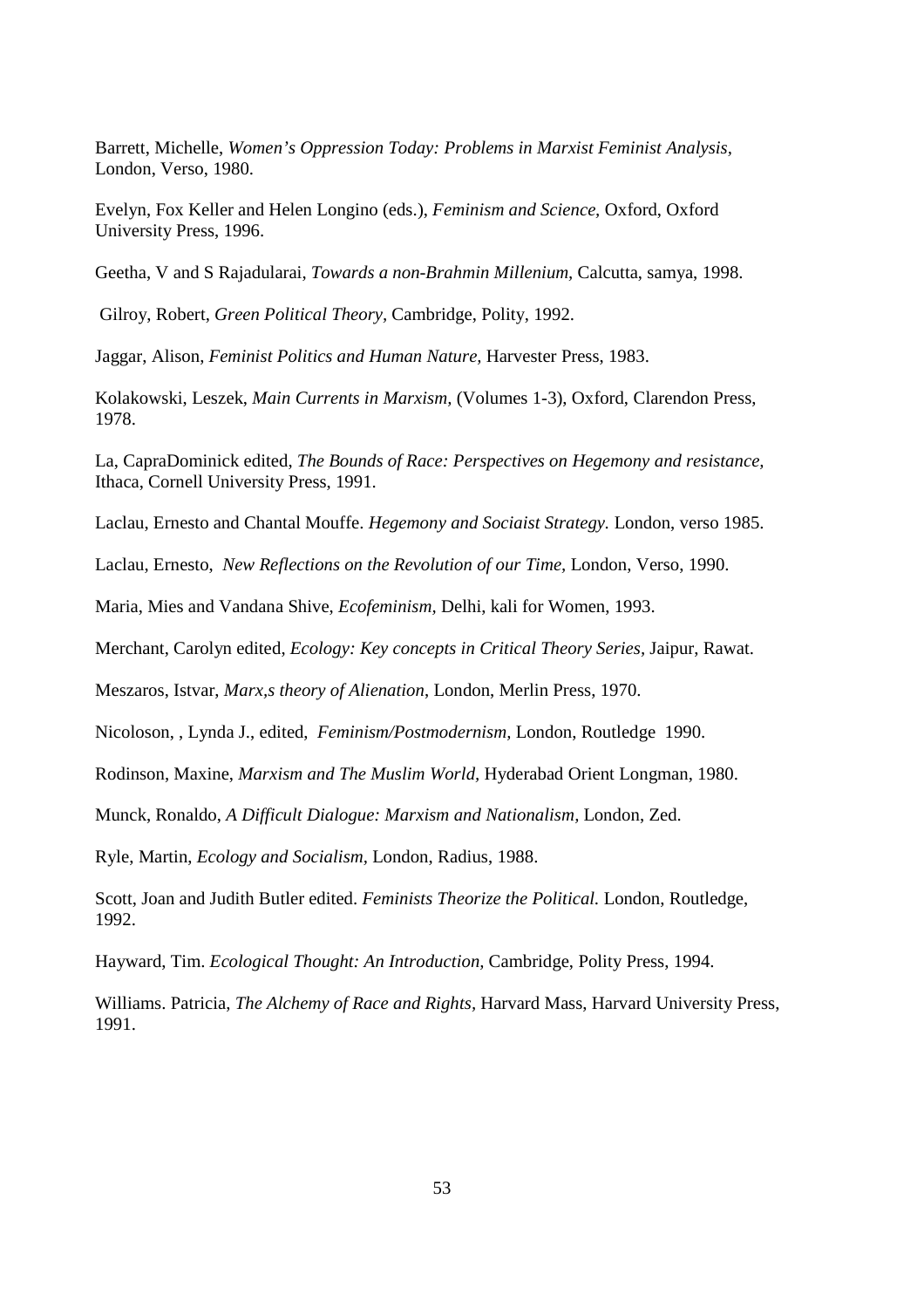## **COURSE 14 COMPARATIVE POLITICS**

### **Course 14 a**

### **State In Comparative Perspective**

#### **1) State in Different Political Traditions**

- a) Indian
- b) Chinese
- c) Arab
- d) African
- e) European
- f) The development of the modern state in a comparative perspective

### **2) State in Political Theory**

- a) State and Civil Society
- b) State and Class, Caste, gender
- c) State and Nationalities
- d) State and Citizen

#### **3) Liberal Democratic State**

- a) Classification of Institutional structures-Parliamentary, Presidential, Federal
- b) Forms of Legislative Representation
- c) Civil liberties and Democratic Rights
- d) Modes of Coercion and Legitimation
- e) The Welfare State

#### **4) State in Socialist Societies**

- a) Party and State
- b) State and Class.

#### **5) Authoritarian States**

- a) Explanations of Authoritarian regimes
- c) Patterns of Coercion
- d) Causes and Consequences of Military Rule in Asia and Africa
- e) Fascist States.
- f) Corporate States.

#### **6) State and Business in Modern Times**

- a) State in the context of Liberalisation and Globalisation
- b) The Corporate State in US and Japan

#### **7) Virtual State**

- a) State in the era of expanding Information Technology
- b) Professionalisation of the state apparatus with special reference to U.S and India

### **8) The State in the Twenty First Century**

a) Questions of state sovereignty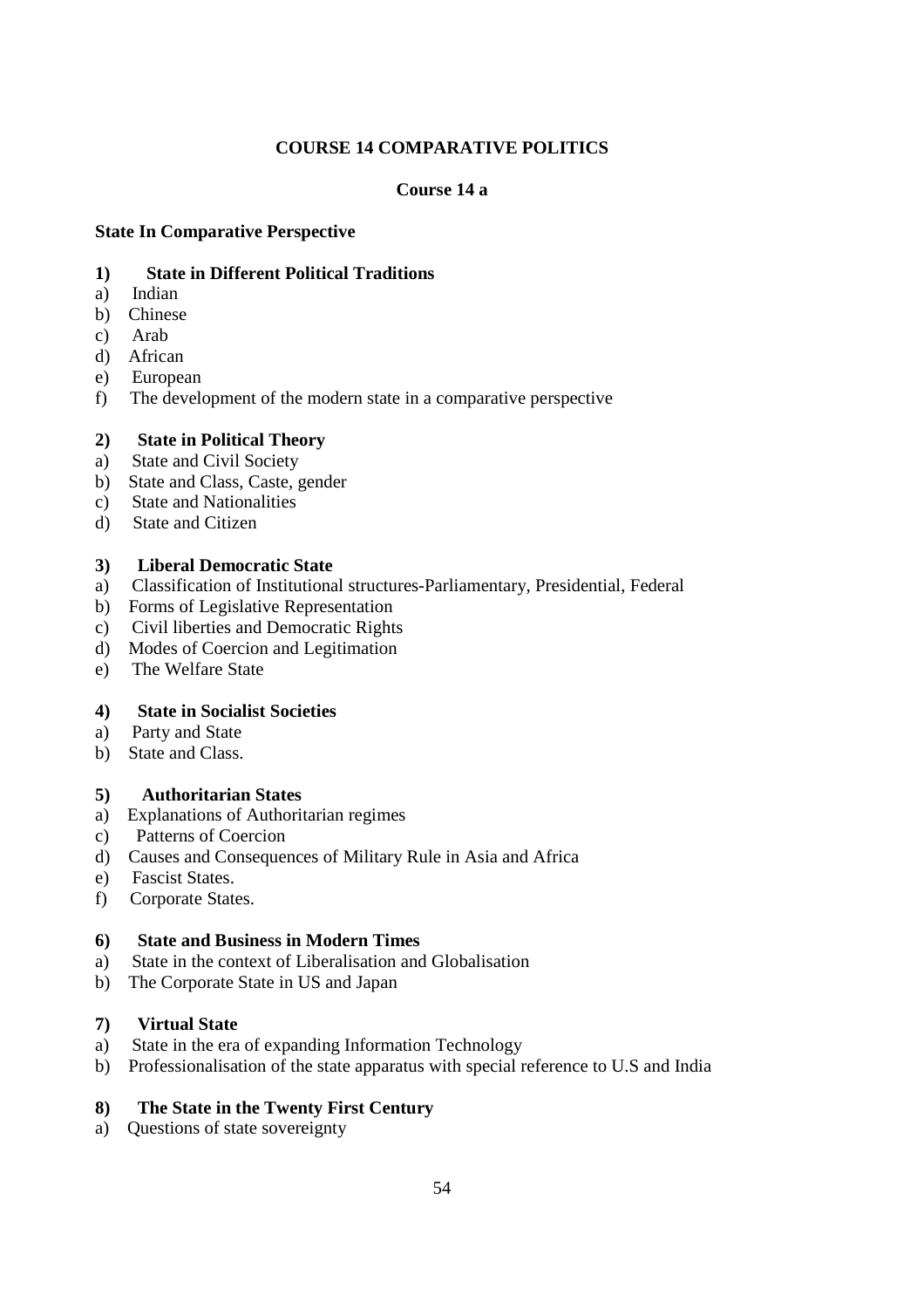b) Statism and centrality of the state in organized human life

### **READINGS**

Allbrow, Martin, *The Global Age: State and Society: Beyond Modernity,* Cambridge, Polity Press, 1996.

Basu, Amrita and Atul Kohli, (eds.), *State and Community Conflicts in India,* Delhi, Oxford University Press.

Carnoy, Martin, *The State and Political Theory,* New Jersey, Princeton University Press, 1984.

Dunleavy, Patrick and O'Leary, *Theories of the State: The Politics of Liberal Democracy,* London, Macmillan, 1987.

Dunn. John edited, *Contemporary Crisis of the Nation State,* Cambridge, Blackwell, 1995.

Held. David, *State and Political Theory,* Cambridge, Polity Press,

McGrew, A.G. et. Al edited, *Global Politics: Globalisation and the Nation State*, Cambridge, Polity Press, 1992.

Midgal, Joel S., Atul Kohli and Vivienne Shue (eds), *State, Power and Social Forces: Domination and Transformation in Third World,* Cambridge, Cambridge University Press. 1994.

Miliband, R. *The State in Capitalist Society,* London, Wiedenfield and Nicholson, 1969.

Oommen, T.K., *State and Society in India: Studies in Nation Building,* New Delhi, Sage Publication, 1990.

Poulantzas, Nico, *State Power Socialism,* London, Verso, 1980.

Scokpol, Theda, *States and Social Revolutions: A Comparative Analysis of France*, *Russia and China,* New York, Cambridge University Press, 1979.

Alavi, Hamza, 'The State in Post Colonial Societies: Pakistan and Bangladesh', *New Left Review ,* no. 74, July-August, 1982.

Cardoso, Fernando H., 'On the Characterisation of Authoritarian Regimes in Latin America' in David Collier ed., *The New Authoritarianism in Latin America,* Princeton, Princeton University Press, 1979.

Miliband, R., 'The Capitalist State: Reply to Nicos Poulantzas', *New Left Review,* no. 59. 1970.

Miliband, R., 'Poulantzas and the Capitalist State', *New Left Review,* no. 82, 1973.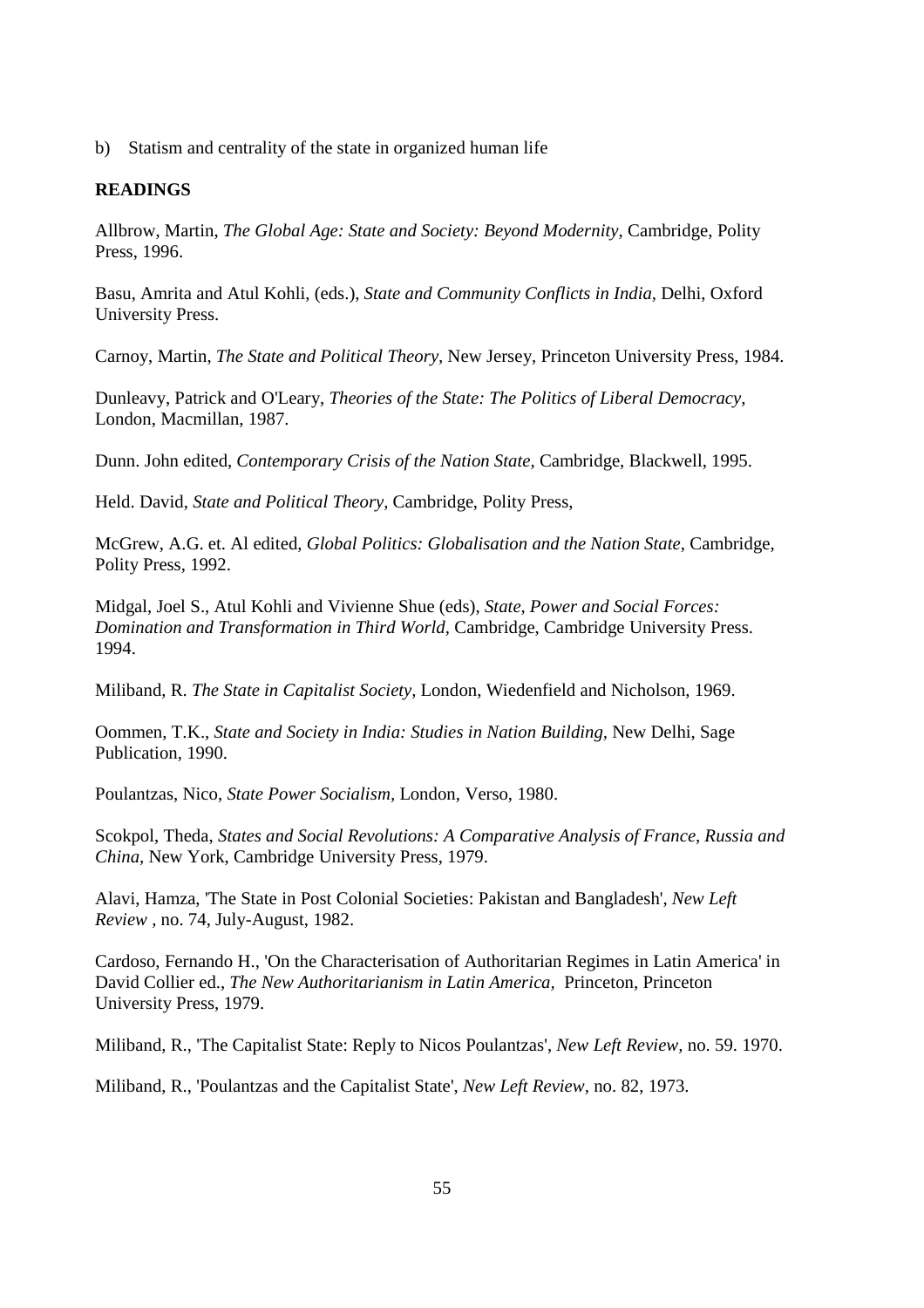Serra, Jose, 'Three Mistaken Theses Regarding the Connection Between Industrialisation and Authoritarian Regimes' in David Collier edited, *The New Authoritarianism in Latin America,* New Jersey, Princeton University Press, 1979.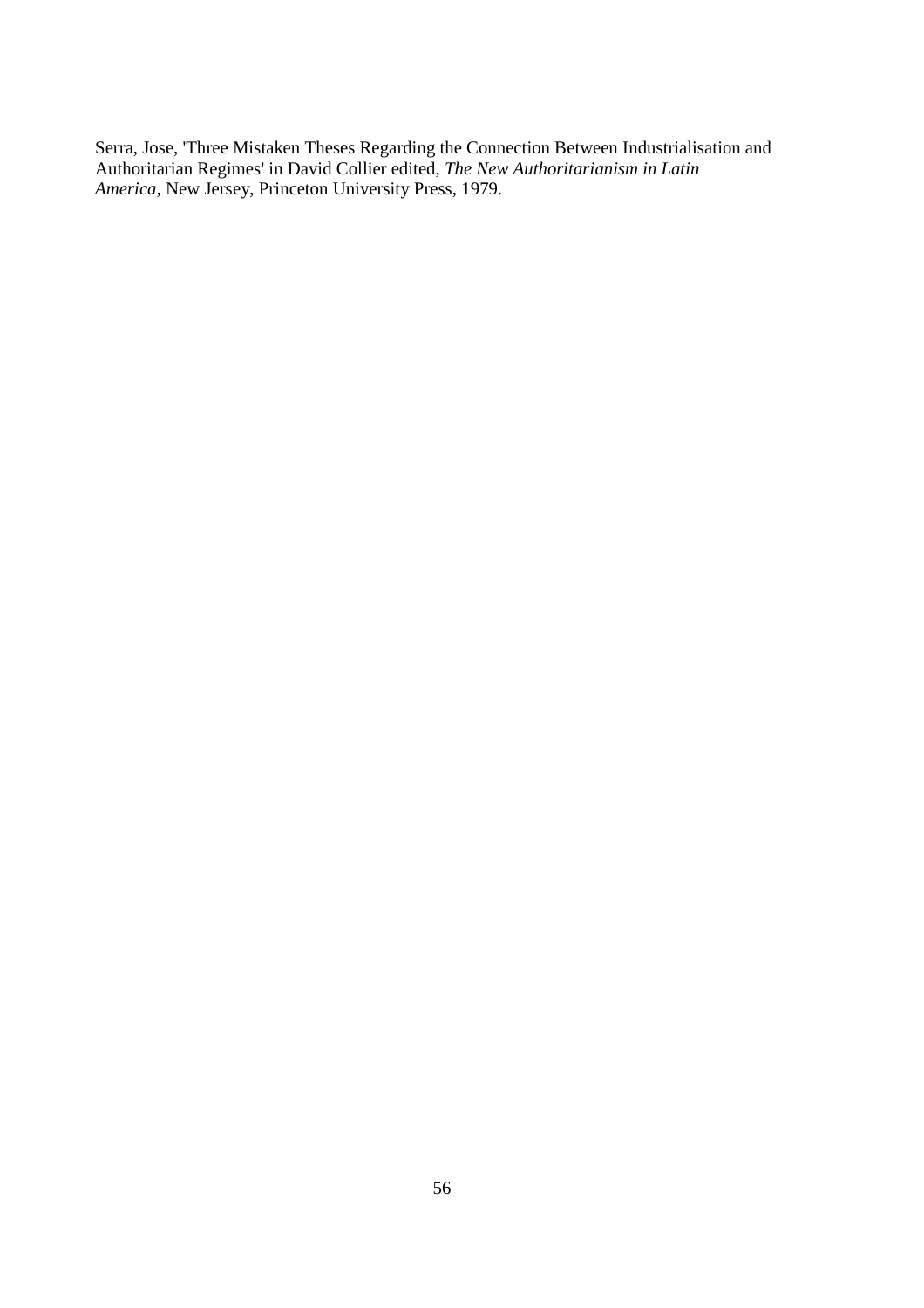#### **Course 14 b**

### **SOCIAL MOVEMENTS AND REVOLUTION**

#### **1) Theories of Revolution - Recent trends**

### **2) Theories of Social Movements-Emerging issues**

#### **3) Comparative study and recent interpretations of Ideology, Strategy and Social base of major Revolutions**

- a) French Revolution
- b) Bolshevik Revolution
- c) Chinese Revolution

#### **4) Liberation struggles in Asia and Africa**

- a) Patterns: Implication for revolutionary theory
- b) The issue of violence and non-violence Ideology and Politics of Social Movements
- a) Peasant Movements in Latin America and Europe
- b) Women's Movement in India and Pakistan
- c) Human Rights Movement in India and Europe
- d) Environment Movement in India, China and Canada
- e) Movements against caste and race in India, South Africa and US
- f) Ethnic Identity Movements in Sri Lanka and Yugoslavia
- g) Nationality Movements in India and Pakistan

### **5) Emerging Issues**

- a) Religion, Revolution and Social Movements-Liberation Theology, The Iranian Revolution
- b) The NGO phenomenon: patterns in Bangladesh and India, the experience of Grameen Bank and SEWA
- c) Impact of Information Technology on Social Mobilisation.

### **READINGS**

Barker, Jonathan et. al., *Street Level Democracy: Political Settings at the Margins of the Global Power,* Toronto, Between the Lines,1999.

Basu, Amrita edited, *The Challenge of Local Feminism: Womens' Movements in Global Perspective,* New Delhi, Kali for Women, 1999.

Castells, M., *The City and the Grassroots,* London: Edward Arnold,1983.

Chaliand, Gerard, *Revolutions in the Third World: Myths and Prospects,* Sussex, The Harvester Press, 1976.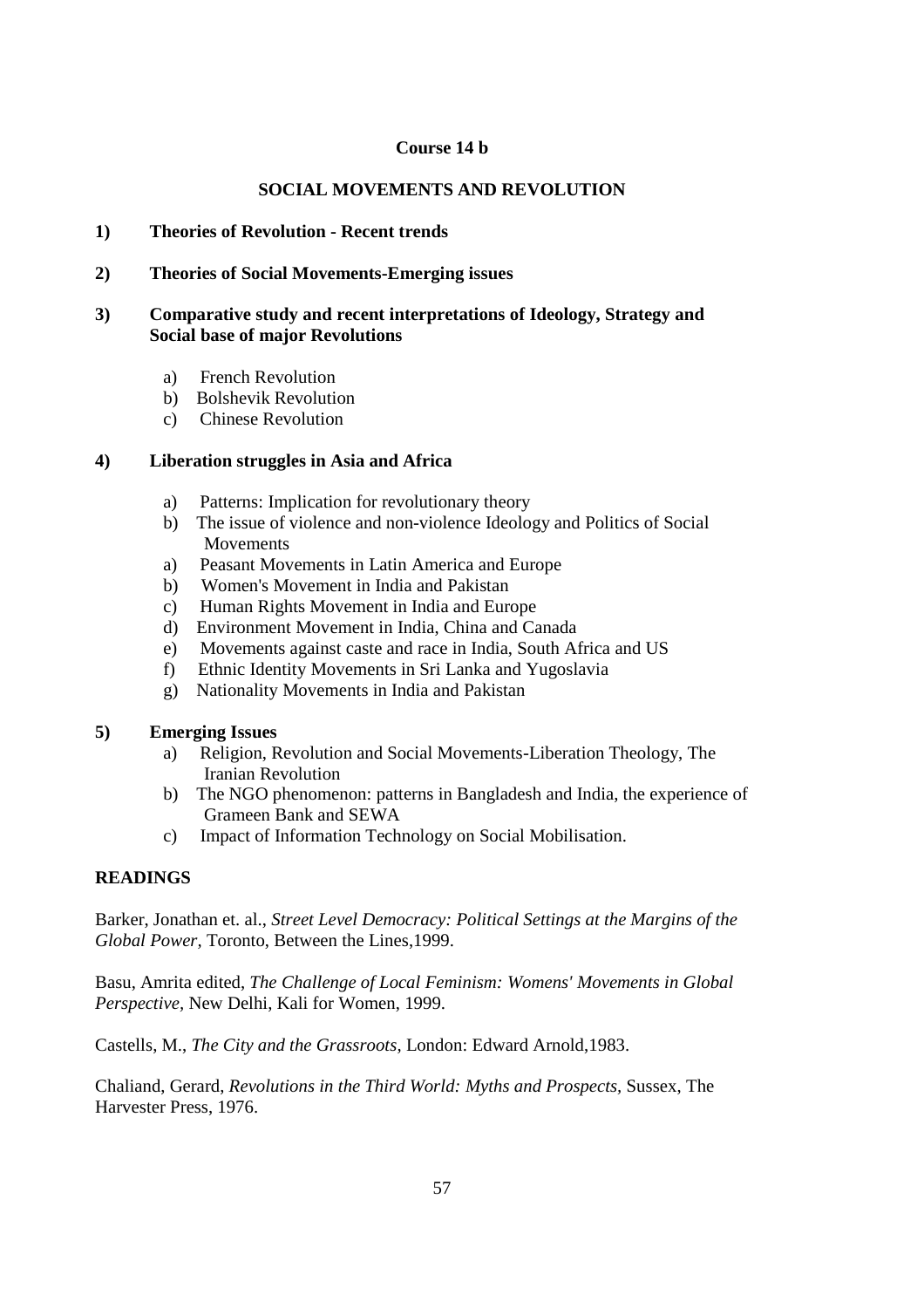Ci, Jiwei, *Dialectic of Chinese Revolution: From Utopianism to Hedonism,* Stanford, California, Stanford University Press,1994.

Foran, John edited. *Theorizing Revolutions.* London and New York, Routledge, 1997.

Goldstone, J. A. et. al. (eds.), *Revolutions of the Late Twentieth Century.* Boulder, Oxford, Westview Press, 1991.

Guha, Ramachandra, *The Unquiet Woods: Ecological Change and the Peasant Resistance in the Himalay,* New Delhi, Oxford University Press, 1989.

Guha, Ramachandra and Juan Martinez-Alier, *Varieties of Environmentalism: Essays on North and South.* New Delhi, OUP, 1998.

Krejci, Jaroslav, *Great Revolutions Compared: The Search for a Theory,* Sussex, Wheatsheaf Books, 1983.

Lutz, William and Harry Brent (eds.), *On Revolution*. Cambridge, Winthrop Publishers, 1971.

Malik, I. H., *State and Civil Society in Pakistan: Politics of Authority Ideology and Ethnicity,* London, Macmillan Press Ltd, Oxford, 1997.

Omvedt, Gail, *Reinventing Revolutions: New Social Movements and the Socialist Tradition in India,* New York, M. E. Sharp, 1993.

Shah, Ghanshyam edited, *Social Movements in India: A Review of the Literature,* New Delhi, Sage Publications, 1990.

Shah, Ghanshyam, *Social Movements and the State,* New Delhi: Sage Publication, 2002.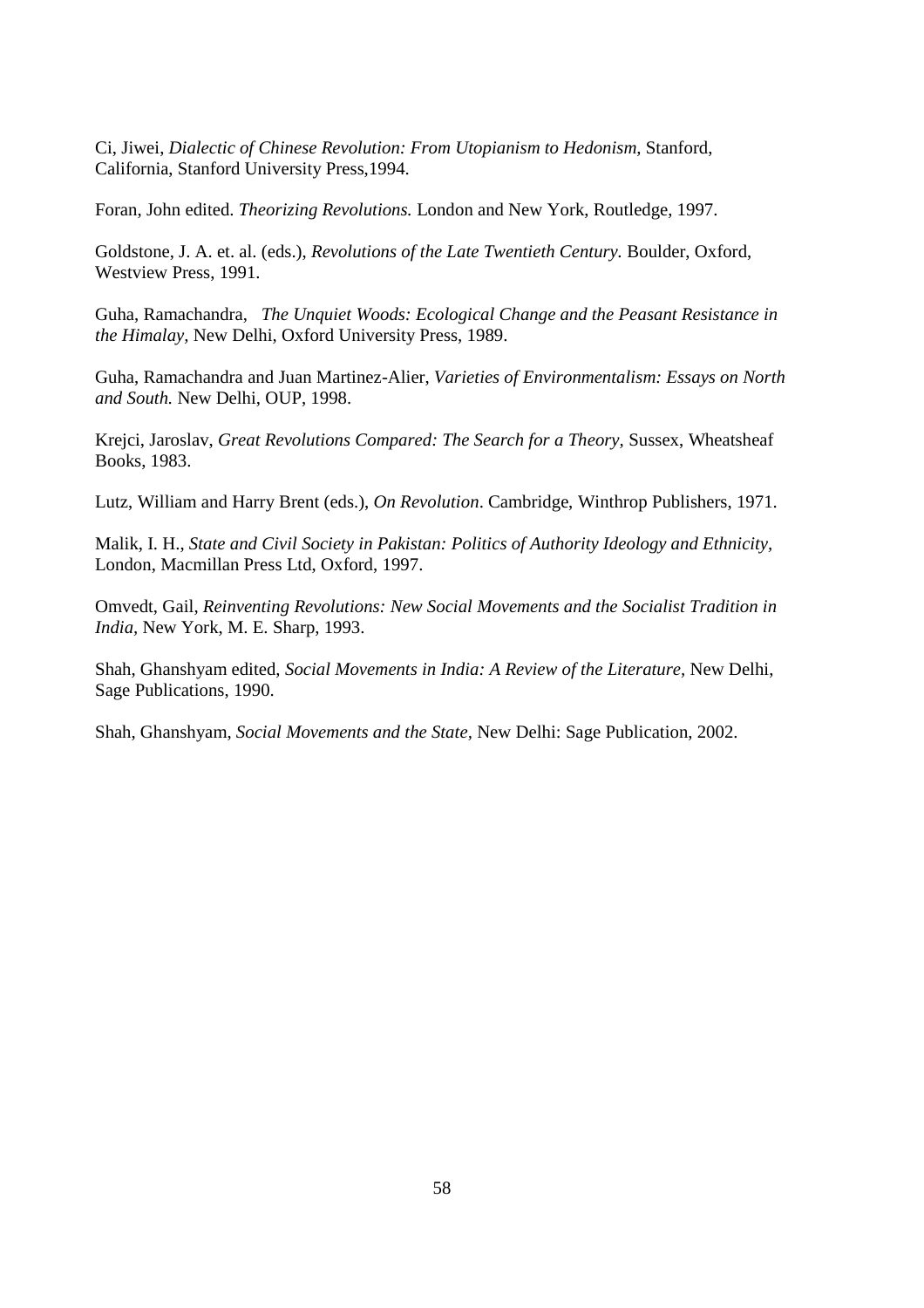# **Course 14 C**

# **COMPARATIVE POLITICAL ECONOMY**

### **1) Historical Development of the Field**

### **2) Approaches to the study of Political Economy:**

### **i) Classical Political Economy**

- a) The separation of politics and economics
- b) Theories of historical transition, value, and the market.

## **ii) Marxian political economy**

- a) Critique of political economy
- b) Theory of Value, Labour process, Money, Exploitation, and Alienation.

## **iii) Neoclassical Political Economy and the Ideologies of the Market.**

- a) Rational Choice Model.
- b) Public Choice.

## **3) The State and Political Economy**

- a) Keynesian Political Economy
- b) Justice and Welfare
- c) The Socialist Stale
- d) The state in postcolonial societies

# **4) Post-Fordism and the Restructuring of the Economy**

- a) The Informational Revolution
- b) Post Fordism and Postmodernism.

# **5) The Transition and the Articulation of Modes of Production Debate**

### **6) The Political Economy of the Postcolonial World**

- a) The nature of colonialism
- b) The World System and unequal division of labour.

# **7) The Political Economy of Globalisation: Recent trends.**

# **READINGS**

Amin, *Ash, Post- Fordism: A Reader,* Oxford, Blackwell, 1994. Amin, Samir, Capitalism in the Age of Globalization, New Delhi, Madhyam, 1997.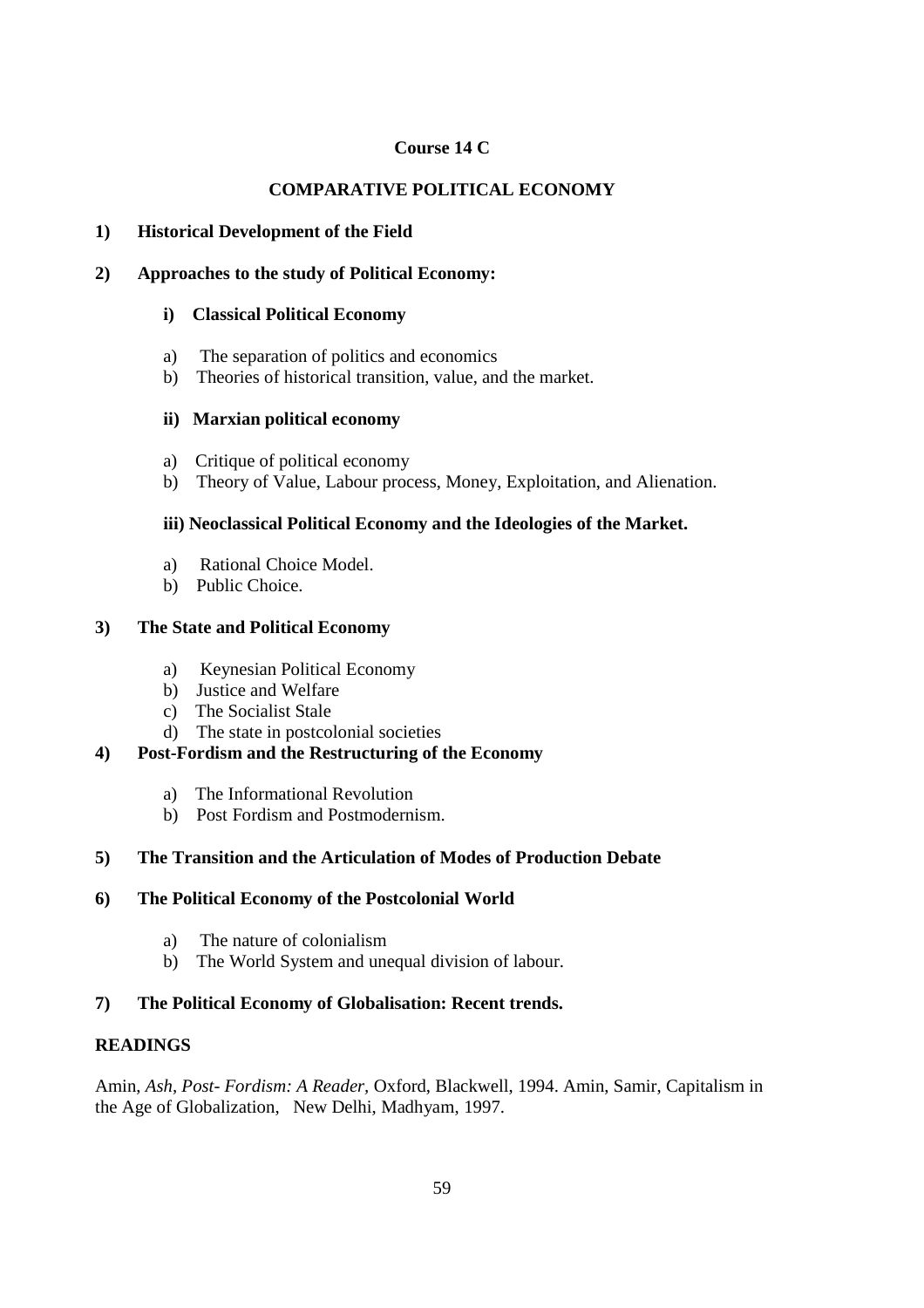Banerjee, Diptendra edited, *Marxian Theory and the Third World,* New Delhi, Sage Publications, 1985.

Barry, Jones, R. J., *Worlds of Political Economy: Alternative Approaches to the Study of Comparative Political Economy,* London, Pinter, 1988.

Cleaver, Tony, *Understanding the World Economy: Global Issues Shaping the Future,* London, Routledge, 1997.

Fine, Ben, *Marx's Capital.* London, Macmillan, 1989.

Gupta, Satyadev edited, *Political Economy of Globalization,* Boston, Academic, 1997.

Harvey, David, *Limits to Capital,* Oxford, Basil Blackwell, 1982.

Harvey, David, *Conditions of Post-Modernity: An Inquiry into Origins of Cultural Change,* Oxford, Basil Blackwell, 1989.

Hoogwelt, Ankie M. M., *Third World in Global Development,* London, Macmillan, 1982.

Lane, David, *Socialist Industrial State: Towards a Political Sociology of State Socialism,*  London, Allen and Unwin, 1976.

Surrey, M.F. C, edited, *Macroeconomic Themes,* Oxford, Oxford University Press, 1977.

Magdoff, Harry, *Imperialism: From Colonial Age to the Present,* New York, Monthly Review Press, 1978.

Mathur, Gautam, *Eco Justice in a Free Society,* New Delhi, Wiley Eastern Ltd, 1994.

Mulehison, T.W., *The Politics and Philosophy of Economics: Marxians, Keynesians and Austrians,* Oxford, Basil Blackwell, 1981.

Patnaik, Utsa and Alice, Thorner. *Agrarian Relation and Accumulation: Mode of Production Debate in India.* New Delhi, Oxford University Press, 1990.

Sen, Amartya, Choice, *Welfare and Measurement.* Oxford, Basil Blackwell, 1982.

Waters, Malcom, *Globalization.* London, Routledge, 1995.

Weeks, John, *Capital and Exploitation.* London, Arnold, 1981.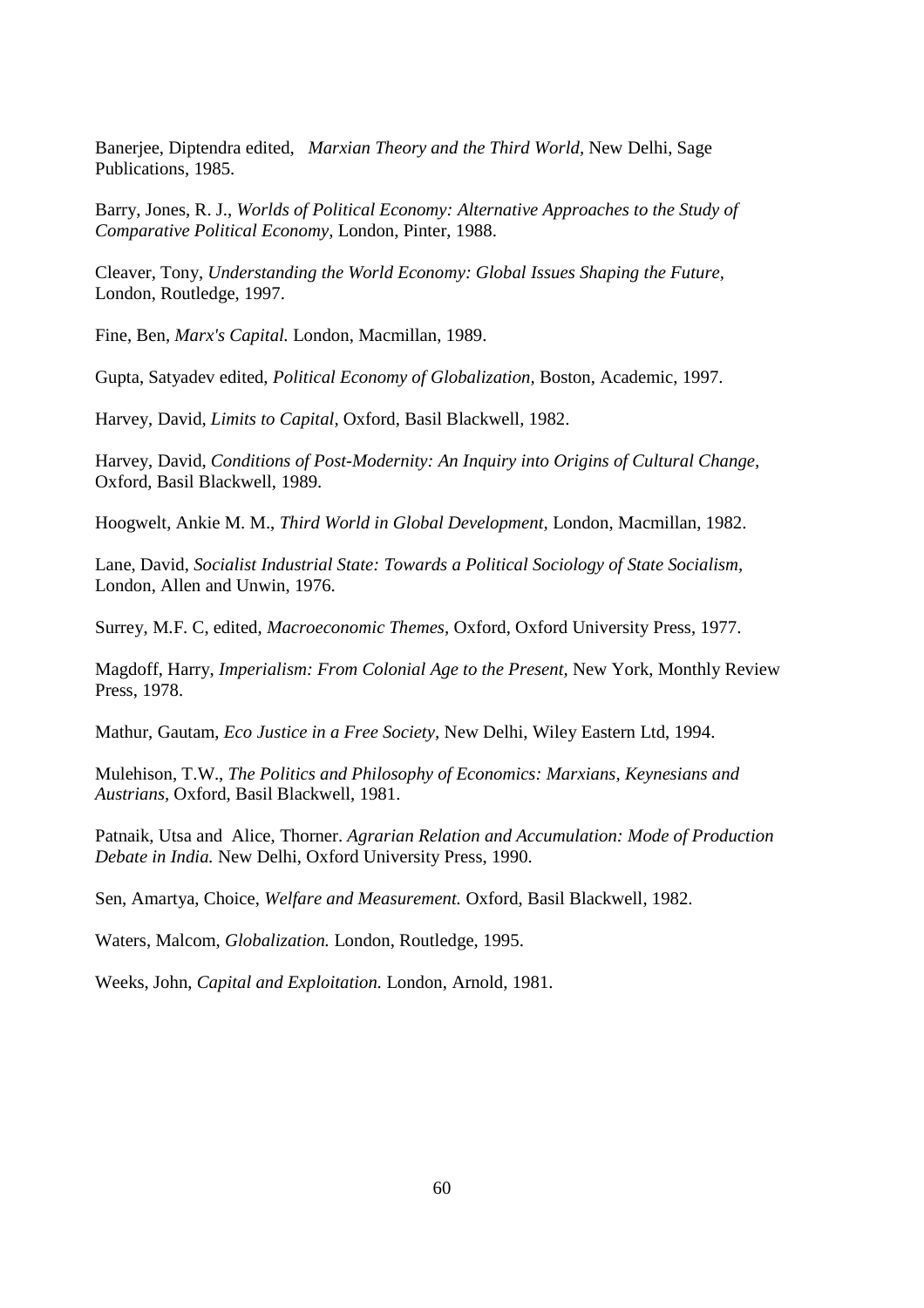### **Course 14 d**

# **COMPARATIVE STUDY OF NATIONALISM, CULTURE AND IDENTITY**

## **1) Nation, Nationality Nationalism:**

- a) Contemporary debates on the nation
- b) Nationalist and liberation movements in a comparative perspective
- c) The 'passing' of the 'nation-state'

# **2) Cultural practices: Theories of everyday lif**

- a) Interpretation of Culture: High and popular culture
- b) Theories of everyday life and social practice

## **3) Identity and Politics**

- a) Multiple identities
- b) identity struggles in the post colonial World
- c) Culture and Identity

## **4) State in Multicultural societies**

- a) Minority Rights
- b) Multiculturalism
- c) Politics of Symbolism

# **5) Globalization and culture in the Information age**

- a) The Information Age
- b) Globalization
- c) Impact of Identity and Culture

# **6) Popular Culture: Forms and Trends**

- a) Cinema, Television, Music and Sports
- b) Folk Arts and Print Media
- c) Implications for Issues of Class, Race, caste
- d) Cultural Nationalism

# **7) Gender and Identity Politics**

- a) Gender as Identity
- b) Gender and Political Movements

### **8) Religion and Society**

a) Religion and Politics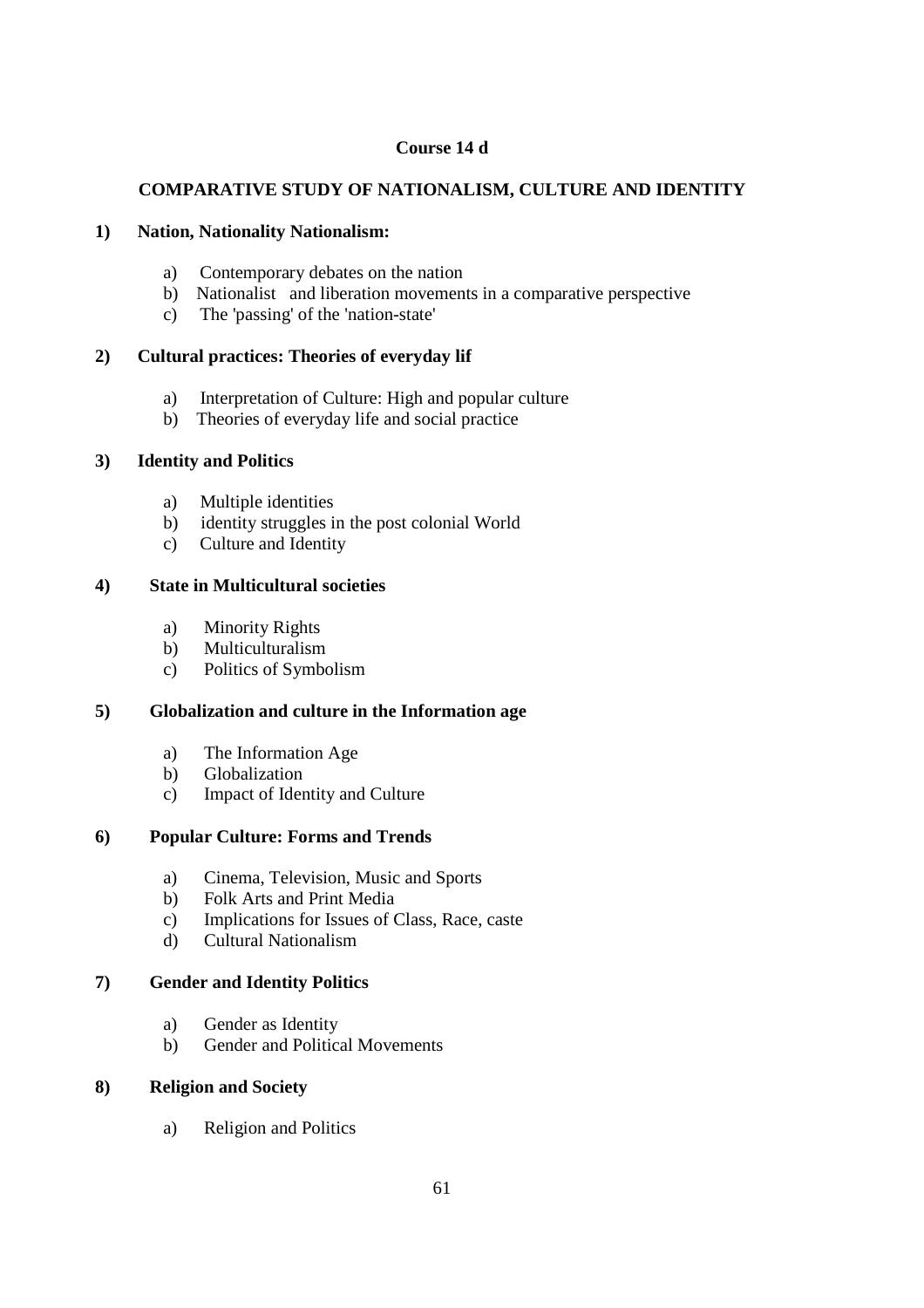- b) Nature of Religious Movements in the Contemporary World
- c) Religious Fundamentalism.

#### **READING**

Anderson, Benedict, *Imagined Communities,* London, Verso, 1983.

Butler, Judith, *Gender Trouble: Feminism and Subversion of Identity,* New York, Routledge, 1995.

Calhoun, C. *Social Theory and the Politics of Identity.* Oxford, Blackwell. 1994.

Chakraborty, Dipesh, *Provinciallising Europe,* Delhi, Oxfrod University Press, 2001.

Chatterjeee, Partha, *Nationalist Thought and the Colonial World: A Derivative Discourse?* Delhi, Oxford University Press, 1986.

Gellner, Ernest, *Nations and Nationalism,* Oxford, Blackwell, 1964. Guha,

Ranajit and Spivak, G.C. edited *Selected Subaltern Studies,* Oxford, Oxford University Press, 1988.

Hasan Zoya, edited, *Forging Identities: Gender, Communities and the State,* Delhi, Kali for Women, 1994.

Jayal Niraja Gopal, *'Ethnic Diversity and the Nation State',* Journal of Applied Philosophy, Vol. 10, No. 2, pp. 147-53

Jayawardena, Kumari, *Feminism and Nationalism in the Third World*. Zed, 1986.

Kumar Ravinder. *The Making of a Nation: Essays in Indian History and Politics,* Delhi, Manohar Publishers, 1999.

Kymlicka Will. *Liberalism, Community and Culture.* Oxford, Oxford University Press, 1991.

Marty M.E. and R.S. Appleby. *Fundamentalism and the State: Remaking Polities, Economies and Militancy.* Chicago, University of Chicago Press, 1993.

Parekh Bhikhu, *Rethinking Multiculturalism: Cultural Diversity and Political Theory.* London, Cambridge, M.A, Macmillan, 2000.

Smith Anthony. *National Identity,* Harmondsworth, Middlesex, Penguin Books, 1991.

Street John. *Politics and Popular Culture.* Cambridge, Polity Press, 1997.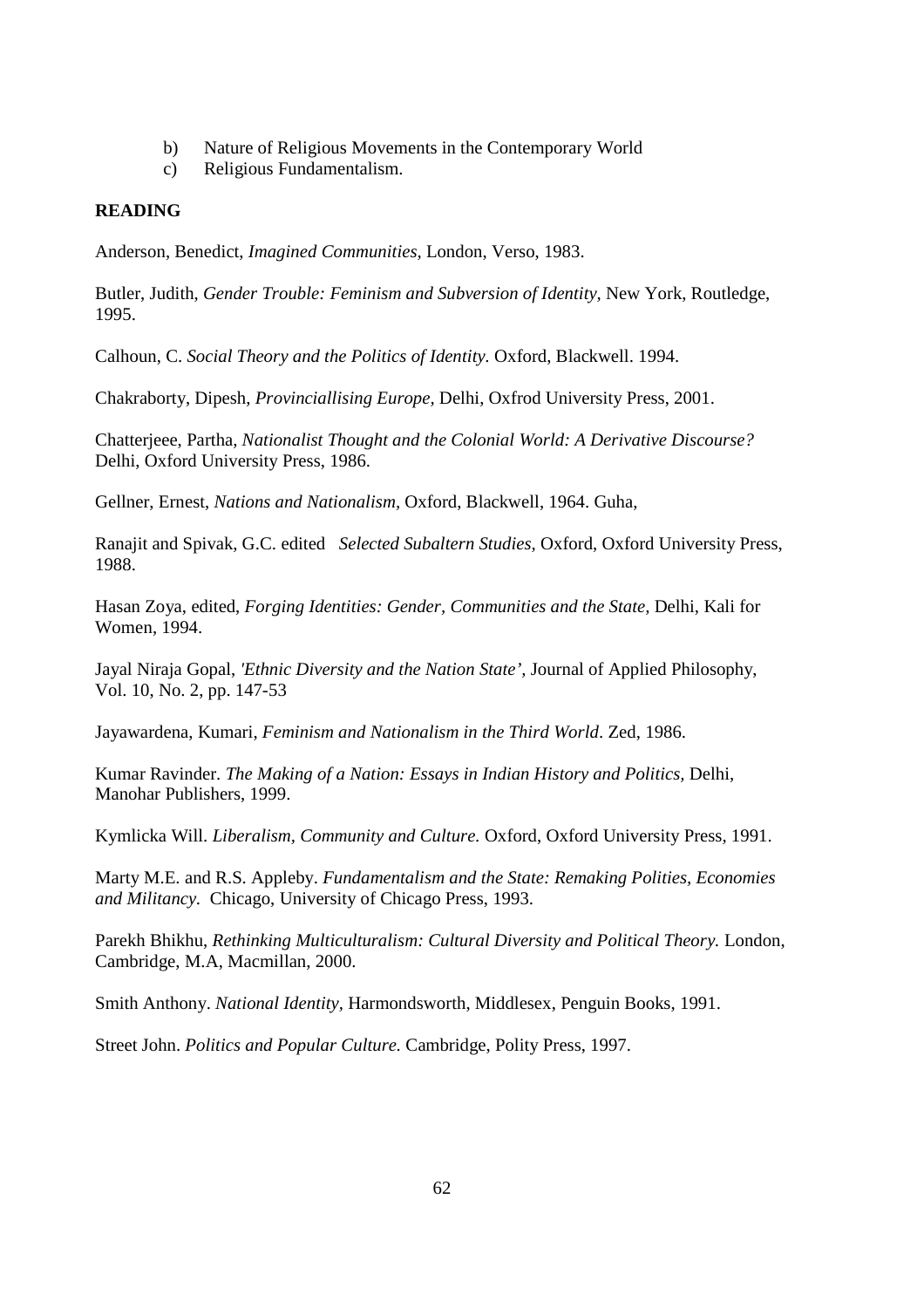## **COURSE 15 INDIAN POLITICS**

### **Course 15 a**

### **Theory And Practice Of The Indian Constitution**

### **1) The Constitution**

- a) Constitutionalism and Democracy
- b) Making of the Indian Constitution
- c) Constituent Assembly Debates

### **2) Philosophy of the Indian Constitution**

- a) Republicanism
- b) Preamble
- c) Fundamental Rights and Duties
- d) Directive Principles of State Policy

### **3) The Union Executive**

- a) President
- b) Prime Minister
- c) The Cabinet
- d) Coalition Governments

## **4) The Legislative Process**

- a) Role of Committees
- b) Role of Opposition
- c) Changing Role of the Parliament
- d) Politics of Defection

### **5) The Judicial Process**

- a) Judicial Review
- b) Judicial Activism
- c) Public Interest Litigation
- d) Lok Adalats

### **6) Federalism**

- a) Centralisation
- b) Autonomy and Devolution of Powers
- c) Political Economy of Federalism
- d) Federalism and Regional Parties

### **7) Governor**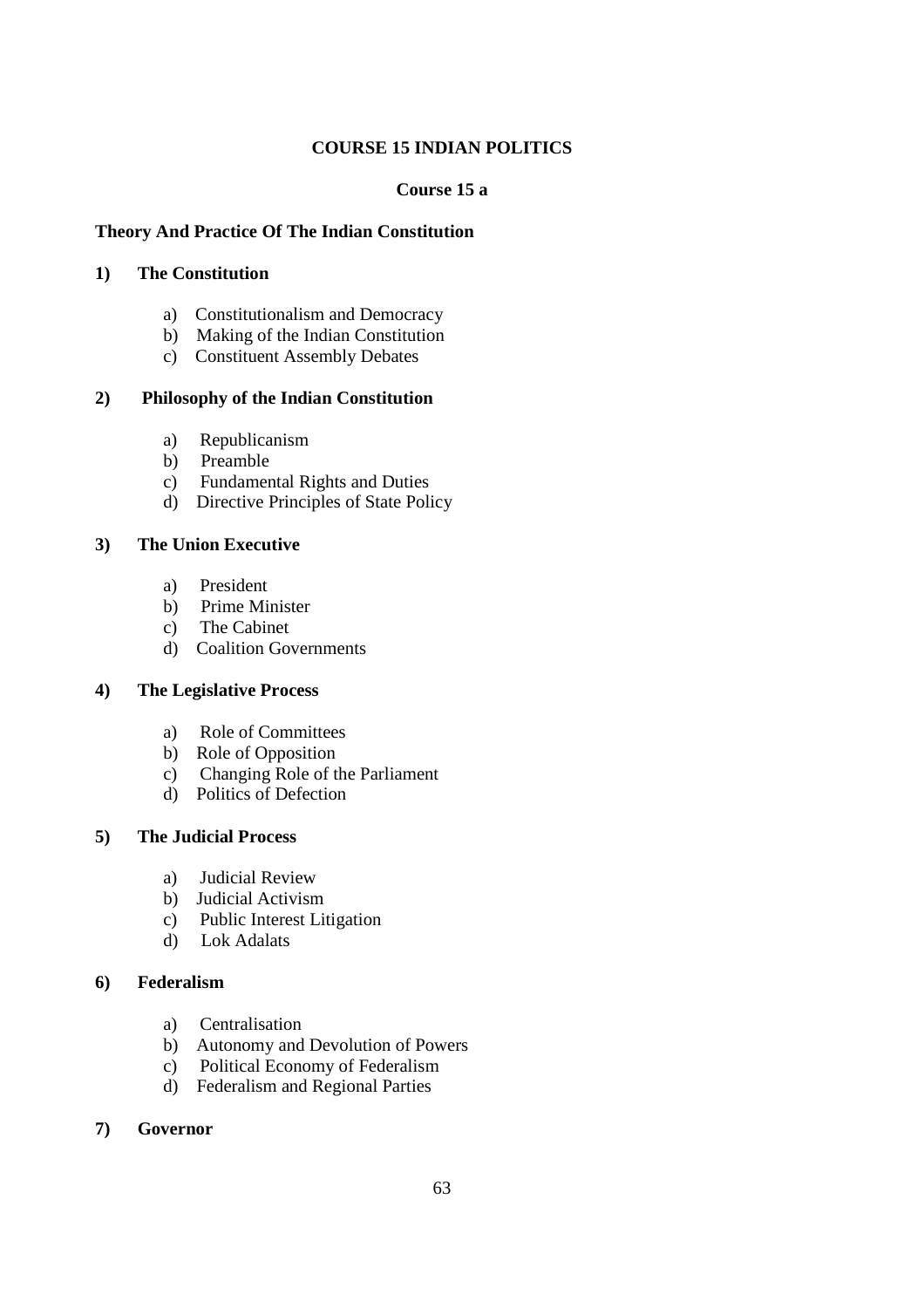- a) Powers
- b) Role and Position
- c) President's Rule

### **8) Local Government: 73rd and 74th Amendments**

#### **9) Constitutional Protection for Minorities and Deprived Groups**

- a) Role of Commissions
- b) Special Officer on Linguistic Minorities
- c) National Commission for Scheduled Castes and Scheduled Tribes
- d) National Human Rights Commission
- e) Minorities Commission
- f) National Commission for Women

#### **10) Constitution and Democratic Rights**

- a) Civil Liberties
- b) Challenges to Democracy

#### **READINGS**

Arora, Balveer and Douglas Verney, V. (eds), *Multiple Identities in a Single Stale: Indian Federalism in Comparative Perspective,* Delhi, Konark, 1995.

Austin, Granville, *Working of a Democratic Constitution,* Delhi, Oxford, 2000.

Austin, Granville., *The Indian Constitution: Cornerstone of a Nation,* Oxford, OUP, 1999.

Basu, D. D, *An Introduction to the Indian Constitution,* Nagpur, Wadhwa. 2001.

Baxi. Upendra, *The Crisis of the Indian Legal System,* New Delhi, Vikas, 1982.

*India at the Turn of the Century,* Department of Political Science, Delhi University, Kanishka, 1999.

*Indian Constitution: A Review,* Department of Political Science, University of Delhi, 1998.

Kothari, Rajni, *State Against Democracy: In Search of Humane Governance,* Delhi. Ajanta, 1990.

Manor, James edited, *Nehru to the Nineties: The Changing Office of the Prime Minister in India,* Delhi, Viking, 1994

Noorani, A.G., *Constitutional Questions in India: The President, Parliament and the States,* New Delhi, Oxford, 2000.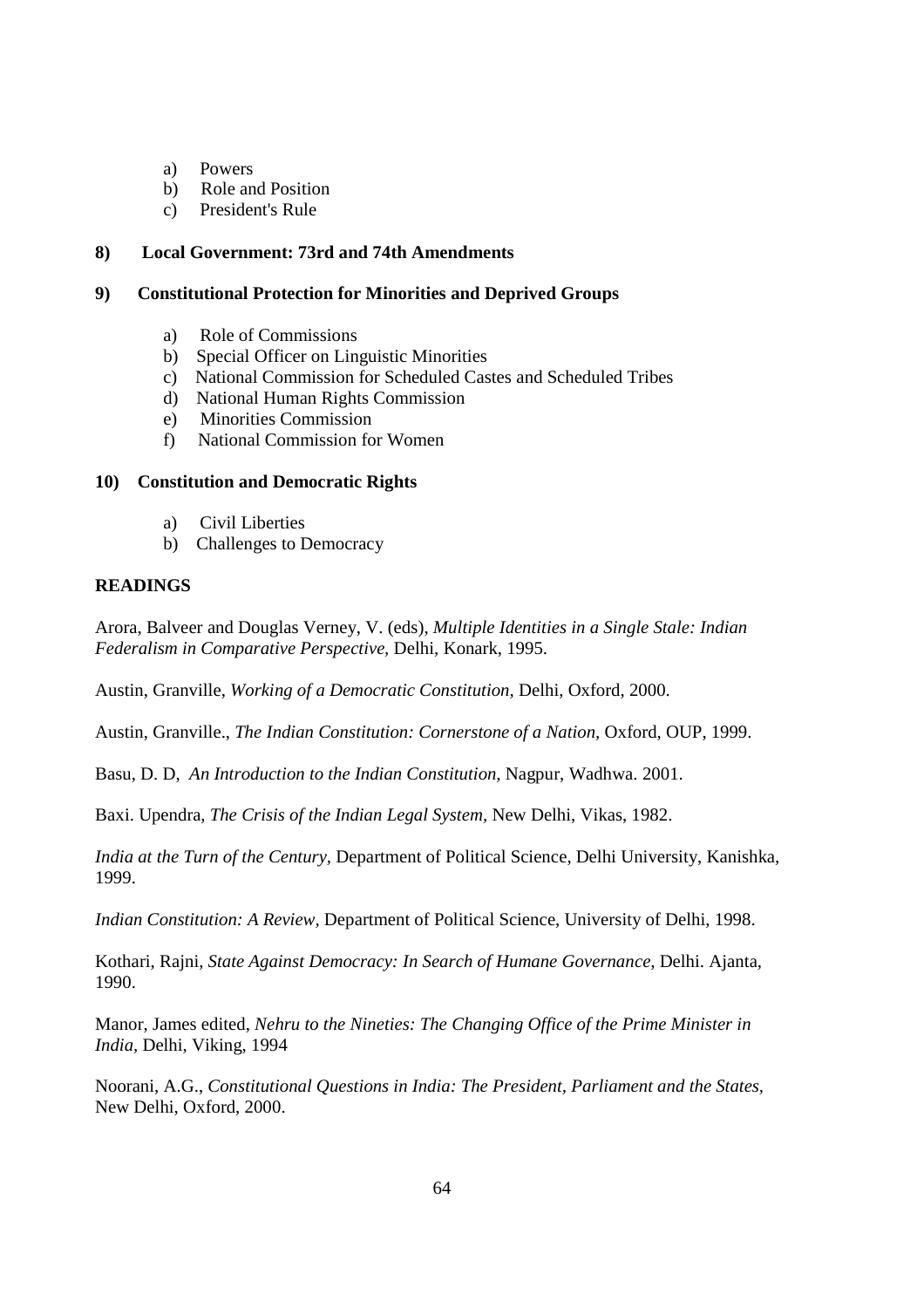Oldenburg, Philip edited, *India Briefing 1995,* Boulder, Colorado, Westview, 1995.

Pylee, M.V., *An Introduction to the Constitution of India,* New Delhi, Vikas, 1995.

Verma, S.K. and Kusum (eds.), *Fifty years of the Supreme Court of India,* New Delhi, Oxford, 2000.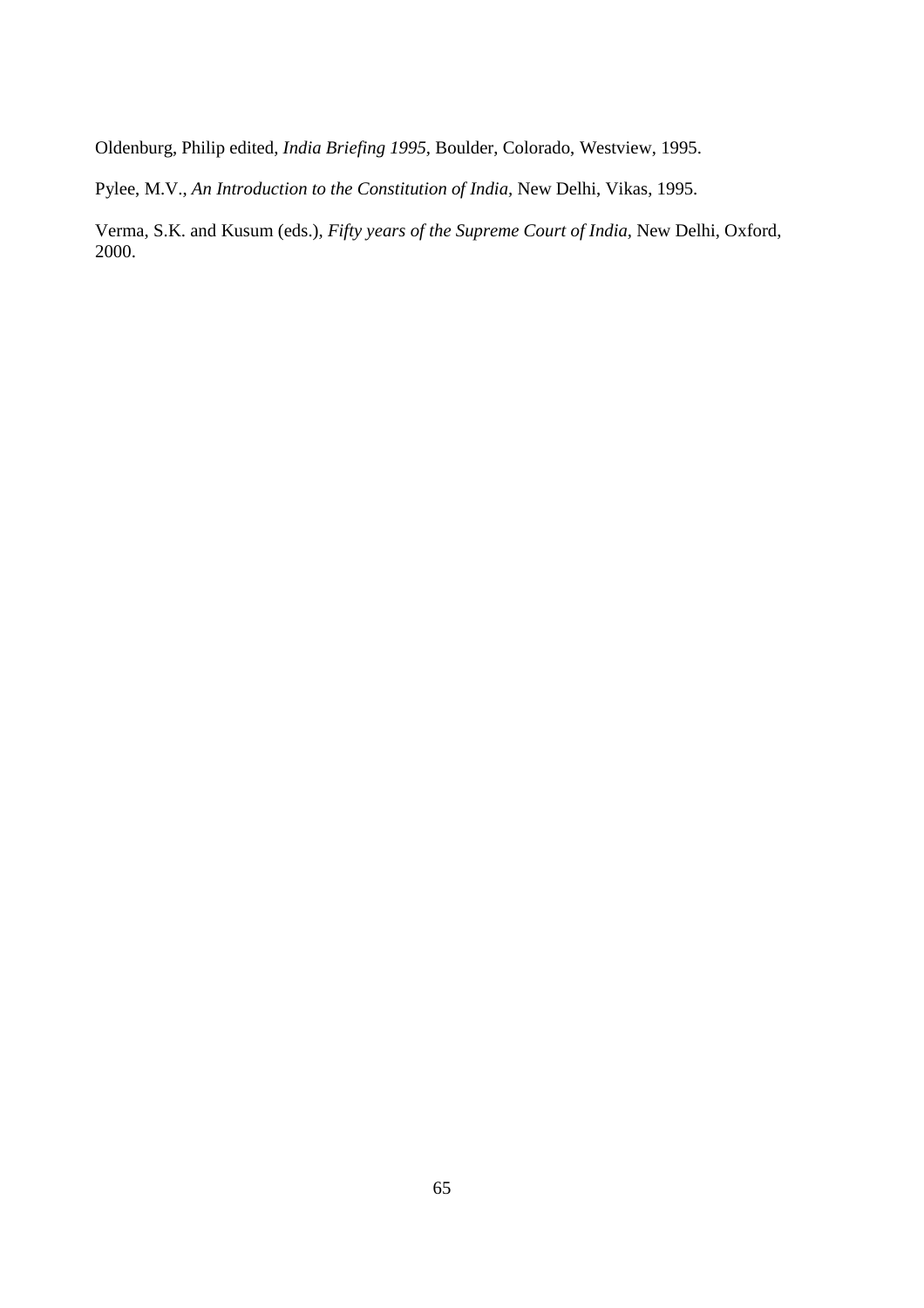### **Course 15 b**

# **PARTIES, ELECTIONS AND THE POLITICAL PROCESS IN INDIA**

# **1. Typology of Political Parties in India**

- a) Historical
- b) Sociological
- c) Political
- d) Economic

# **2. Party System in India**

- (a) Single Party to Dominant and Multi Party System
- (b) Regional and State Parties
- (c) Coalition Politics; Party Alliances and Government Formation
- (d) Federalism, Regionalism and Political Parties

# **3. The Changing Profile of National Political Parties**

- a) Ideology
- b) Leadership
- c) Social Base
- d) Support Structure
- e) Electoral Performance

# **4. Regional and State Parties**

- a) Origin and Development
- b) Social Base and Leadership Patterns
- c) Regionalism
- d) Electoral Performance

# **5. Elections in India**

(a) Determinants of Voting Behaviour: Caste, Community, Class, Gender and Region

- (b) Money Power, Violence and the Electoral Process
- (c) Electoral Reforms, Funding of Elections

# **6. Non Party Movements, NGOs and their Impact on Political Parties**

- (a) Trade Union and Peasant Movements
- (b) Dalits, Tribals and Unorganised Labour
- (c) Religious and Linguistic Minorities
- (d) Women and Environment Movements
- (e) Role of Pressure Groups and Lobbies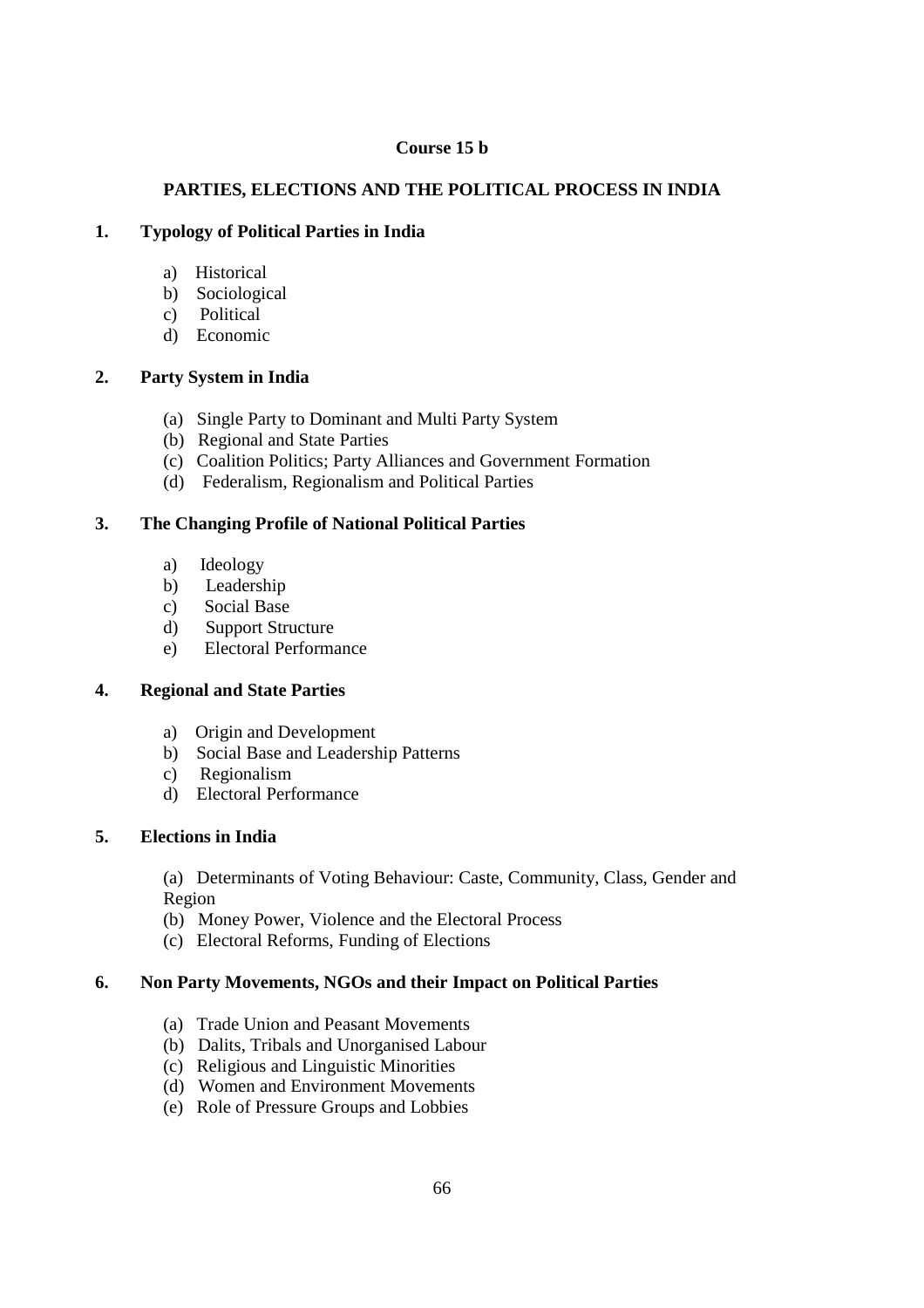### **7. Political Parties and Representation of People's Interests: An Evaluation**

### **READINGS**

Hasan, Zoya edited. *Parties and Party Politics in India,* New Delhi, Oxford, 2001

Kohli, Atul, *Centralization and Powerlessness: India's Democracy in a Comprehensive Perspective,* in Joe Midgal, Atul Kohli & Vivenne Shue, (eds.), State Power and Social Forces, Cambridge University Press, 1994.

Kothari. Rajni, *'The Congress System Revisited: A Decennial Review',* Asian Survey Vol. XIV: 12, Dec, 1974

Morris-Jones, W.H., *Politics Mainly Indian,* New Delhi, Orient Longman, 1979

Pai, Sudha, State Politics, *New Dimension: Party System Liberalization and Politics of Identity,* New Delhi, Shipra, 2000.

Roy, Ramashray and Paul Wallace, (eds.), *Indian Politics and the 1998 Election: Regionalism,* Hindutva and Stale Politics, New Delhi, Sage, 1999.

Sartori, G., *Parties and Party Systems: A framework for Analysis,* Cambridge, Cambridge University Press, 1976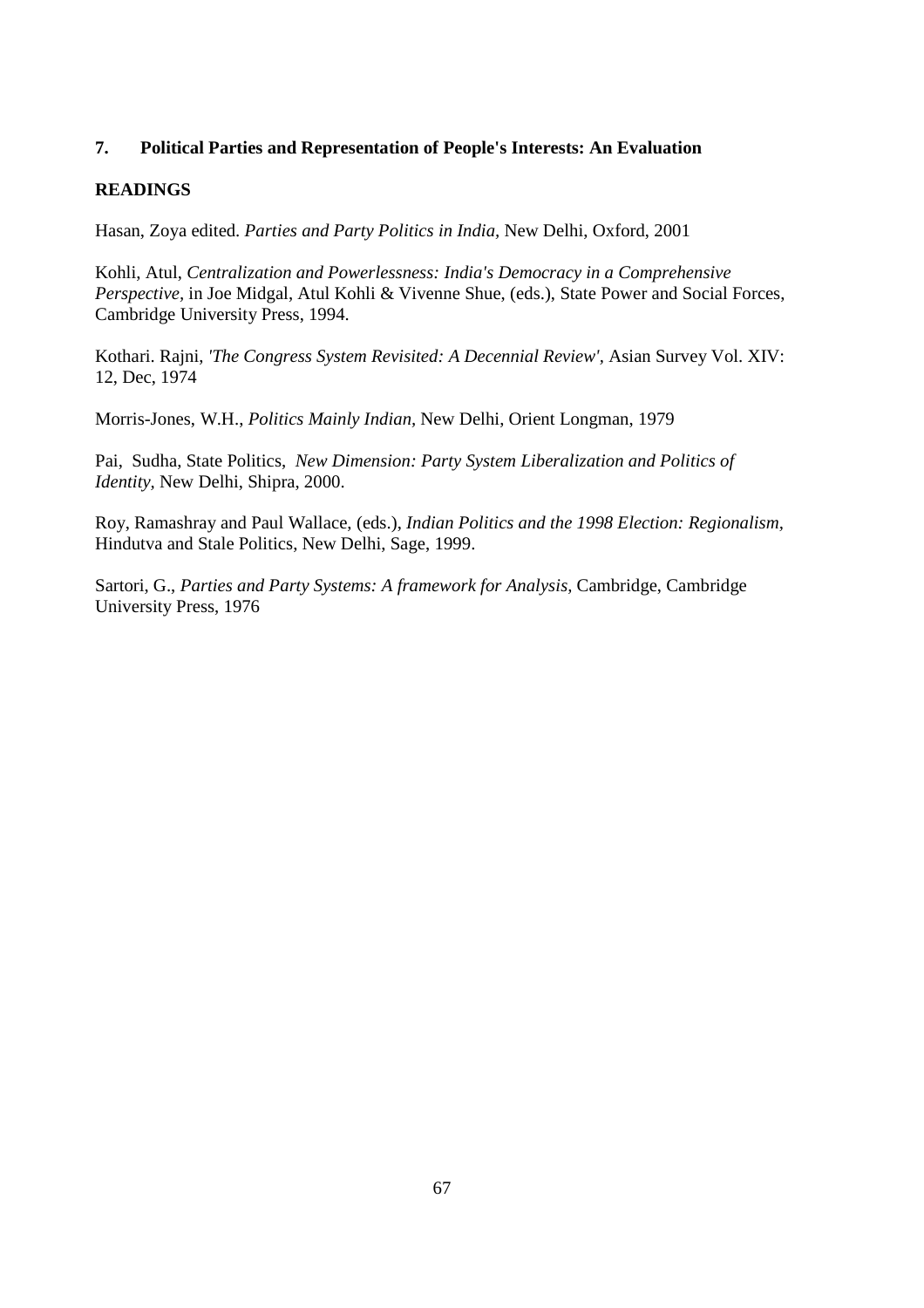# **Course 15 C**

# **Development Process and Politics In India**

# **1. Relationship between Development and Politics; Theory of the Developmentalist State**

# **2. Concept of Development**

- a) Concept of Human Development
- b) Gender Development Debates

# **3. Socio-Economic Problems and Issues of Development in India**

- a) Poverty
- b) Social Backwardness and Disparities
- c) Role of Historical, Sociological and Economic Forces

# **4. Development Strategy and State Policies in India**

- a) Priorities
- b) Target Groups
- c) Approaches and Methods

# **5. Shift in Developmental Policies and Strategies**

- a) Liberalisation
- b) Privatisation and Globalisation
- c) Implications for Weaker Sections

# **6. Critiques of Development and Alternative Models**

# **7. Democracy, Decision Making and Development**

- a) Participatory Development
- b) Decentralised Planning

# **8. Non-Governmental Initiatives and People's Empowerment**

# **9. Assessment**

- a) Impact of Development on the Political Process
- b) India as a Developmentalist State

# **READINGS**

Bardhan, Pranab, *The Political Economy of Development in India*, London, Blackwell, 1984.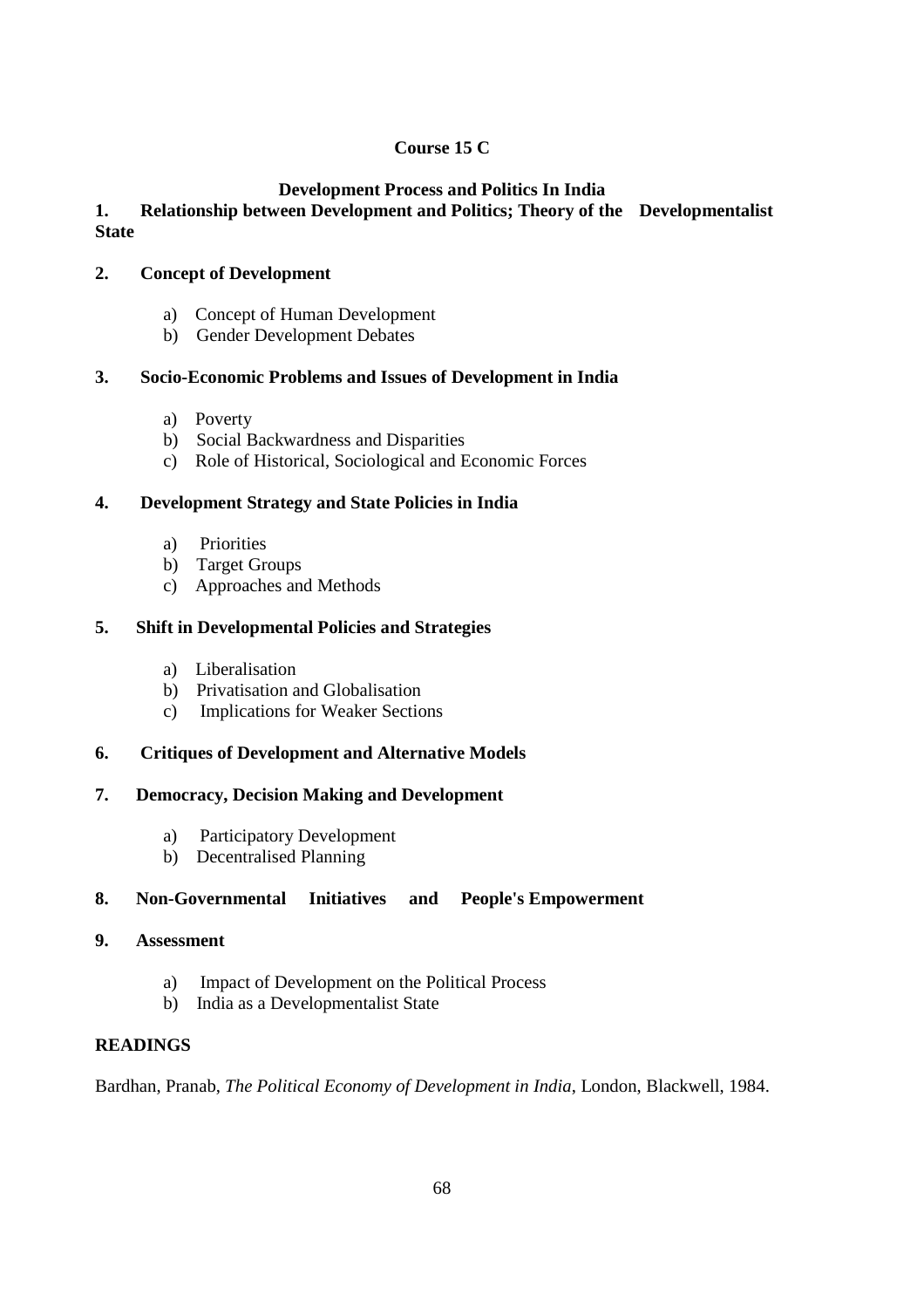Bhaduri, Amit and Nayyar, Deepak, *The Intelligent Person's Guide to Liberalization,* New Delhi, Penguin 1995.

Jalan, Bimal(ed), *The Indian Economy: Problems and Prospects,* New Delhi, Viking, 1992

Brass, Paul, *The Politics of India since Independence,* Delhi, Foundation Book, 1992.

Casseu, Robert and Vijay Joshi (eds.) *India: the Future of Economic Reform,* New Delhi, Oxford University Press. 1995.

Frankel, Francine et. al. (eds.), *Transforming India: Social and Political Dynamics of Democracy,* Delhi, Oxford University Press, 2000.

Jayal, Niraja Gopal edited, *Democracy in India,* New Delhi. Oxford University Press, 2001.

Kaviraj, Sudipta, 'Dilemnas of Democratic Development in India' in Adrian Leftwich edited *Democracy and Development: Theory and Practice,* Cambridge, Polity Press, 1996.

Kohli, Atul. *The State and Poverty in India: The Politics of Reform,* Cambridge, Cambridge University Press, 1987.

Lewis, John P. *Governance and Reform: Essays in Indian Political Economy.* New Delhi, Oxford University Press, 1995.

NCAER. *Economic Policy and Reforms in India.* New Delhi, 2001.

Rudolph L.I. and Rudolph, Susanne H. *In Pursuit of Lakshmi: The Political Economy of the Indian State.* New Delhi, Orient Longman, 1987.

Sathyarmurthy T.V. *Social Change and Political Discourse in India: Structures of Power, Movements of Resistance,* Delhi, Oxford University Press, 1999, 4 volumes.

Sen Amartya, *Development as Freedom,* Delhi, Oxford University Press, 2000.

UNDP. *Human Development Report*. 2001.

Vanaik Achin. *The Painful Transition: Bourgeois Democracy in India.* London, Verso, 1990.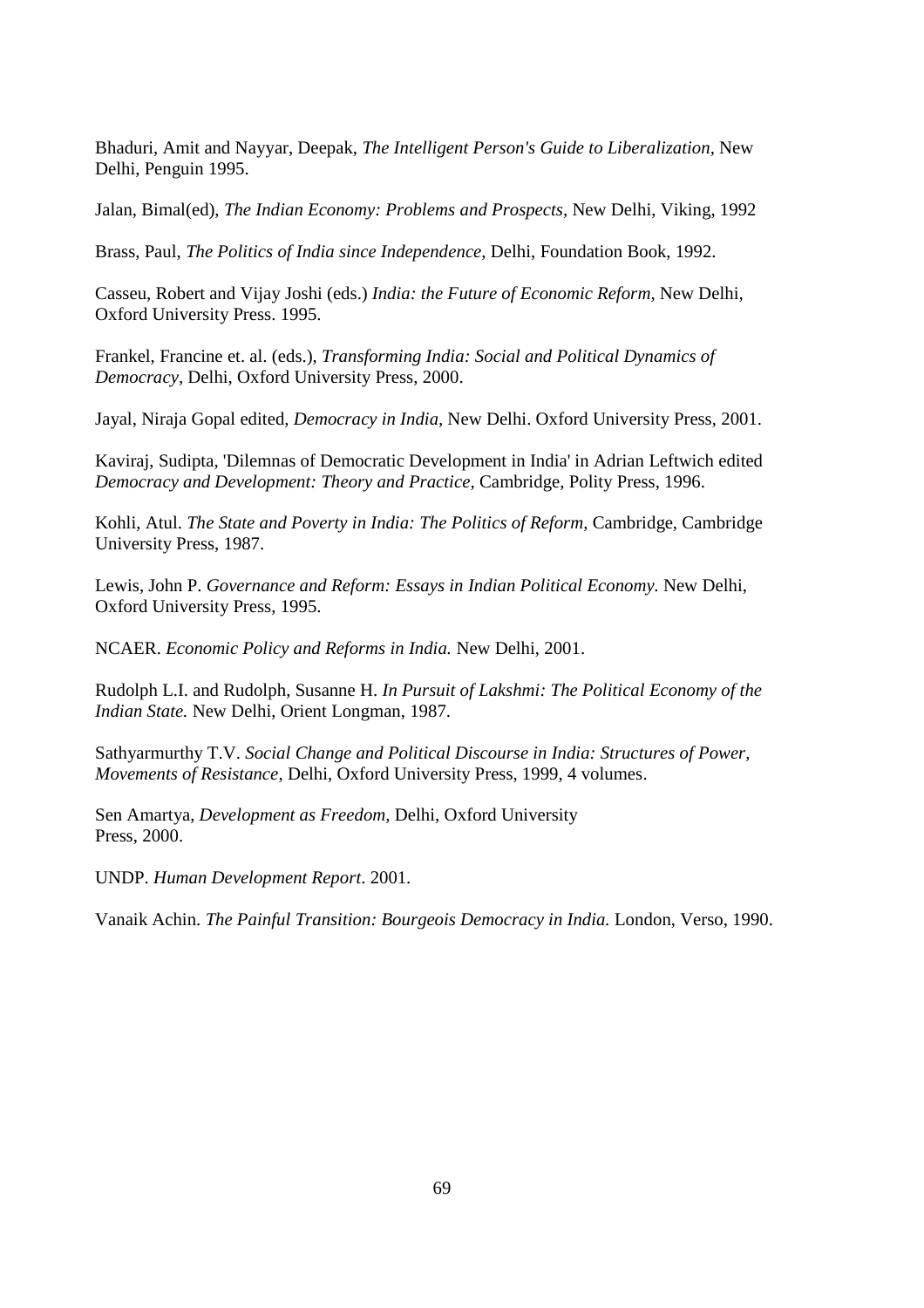## **Course 15 d**

## **Democracy And Human Rights in India**

## **1) The Concept of Human Rights**

- a) Western
- b) In the Third World Context

# **2) Human Rights: National and International Dimensions**

# **3) Human Rights and Constitutional - Legal Framework in India**

- (a) Fundamental Rights
- (b) Directive Principles of State Policy
- (c) Protection of Human Rights Act, 1993

## **4) Human Rights: Issues and Challenges**

- (a) Refugees and Displaced Persons
- (b) Caste
- (c) Minorities
- (d) Women
- (e) Children
- (f) Tribals, Landless, Bonded Labour, Unorganised Labour and Peasants
- (g) Undertrails, Prisoners and P.O.W's (h) People with Disability

### **5) Impact on Deprived Groups**

- (a) Gender Based Violence (Domestic and Public)
- (b) Caste Based Violence and Discrimination
- (c) Fundamentalism
- (d) Organised Crime
- (e) Custodial Torture and Death

### **6) State Response to Human Rights**

- (a) Role of Police, Administration, Army and Paramilitary Forces
- (b) Administration of Justice, Judicial Intervention and Activism, Judicial
- Commissions on Human Rights
- (c) Affirmative Action for Weaker Sections
- (d) Development Strategies

### **7) Civil Society and Human Rights**

- (a) Media, Public Opinion and Human Rights
- (b) New Social Movements and NGO's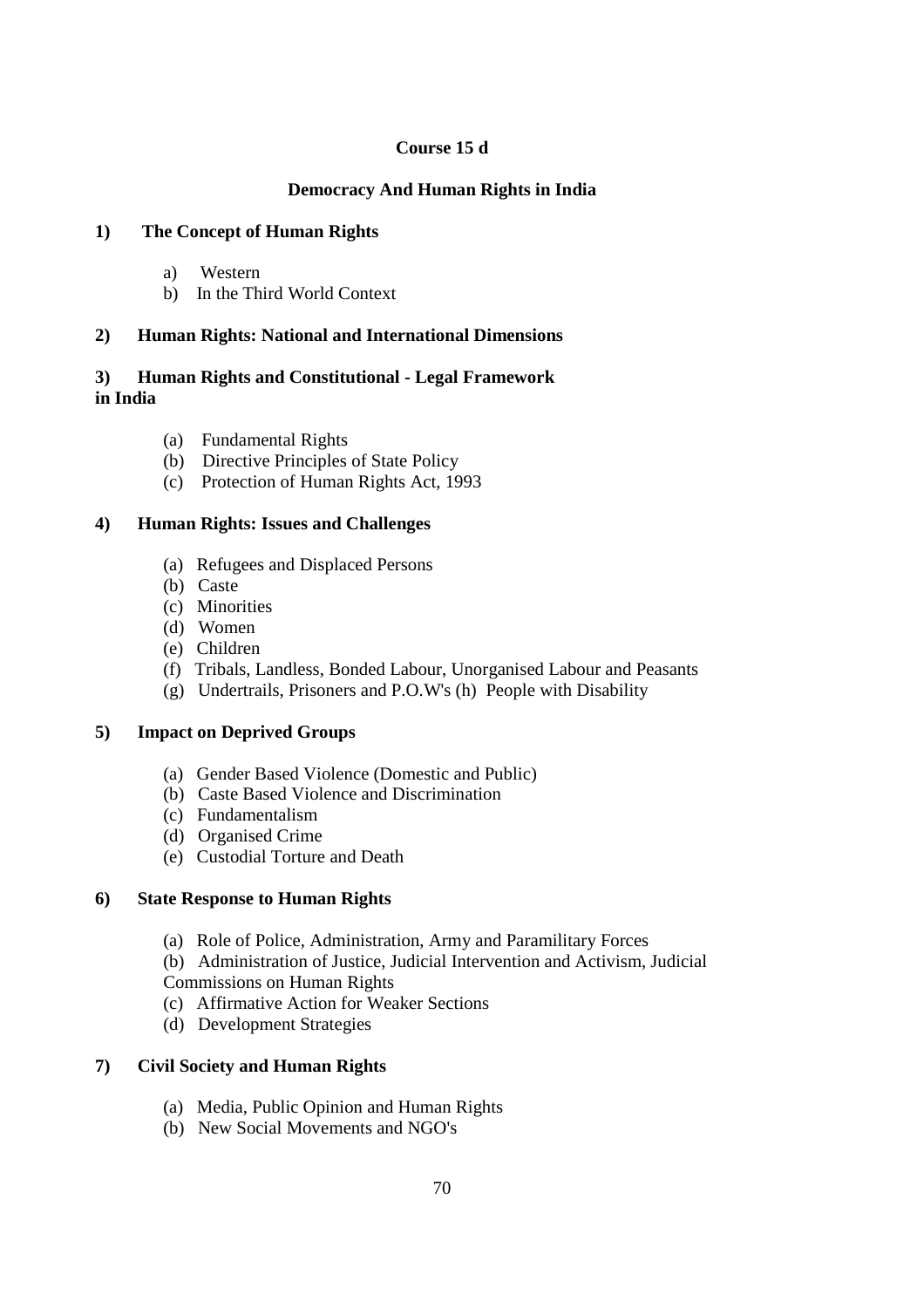### **8) NHRC and Other Commission Reports**

#### **9) Democracy, Development and Human Rights in India**

#### **READINGS**

Alston Philip, *The United Nations and Human Rights-A Critical Appraisal,* Oxford, Clarendon, 1995.

Baxi, Upendra edited, *The Right to be Human,* Delhi, Lancer, 1987

Beetham, David edited, *Politics and Human Rights,* Oxford, Blackwell, 1995

Desai, A R. (ed), *Violations of Democratic Rights in India,* Bombay, Popular Prakashan, 1986.

Evans, Tony, *The Politics of Human Rights: A Global Perspective,* London, Pluto Press, 2001.

Haragopal, G, *Good Governance: Human Rights, Perspective,* Indian Journal of Public Administration, vol 44 (3), July-September,1998.

Hargopal. G. *Political Economy of Human Rights,* Hyderabad, Himalaya, 1999.

Human Rights in India- *The Updated Amnesty International Reports,* Delhi, Vistaar

Iyer, V.R. Krishna, *The Dialectics and Dynamics of Human Rights in India,* Delhi, Eastern Law House, 1999.

Kothari, Smitu and Sethi, Harsh (eds.), *Rethinking Human Rights,* Delhi, Lokayan, 1991.

Saksena, K.P. edited, *Human Rights: Fifty Years of India's Independence,* Delhi, Gyan, 1999.

Subramanian, S., *Human Rights: International Challenges,* Delhi, Manas, 1997.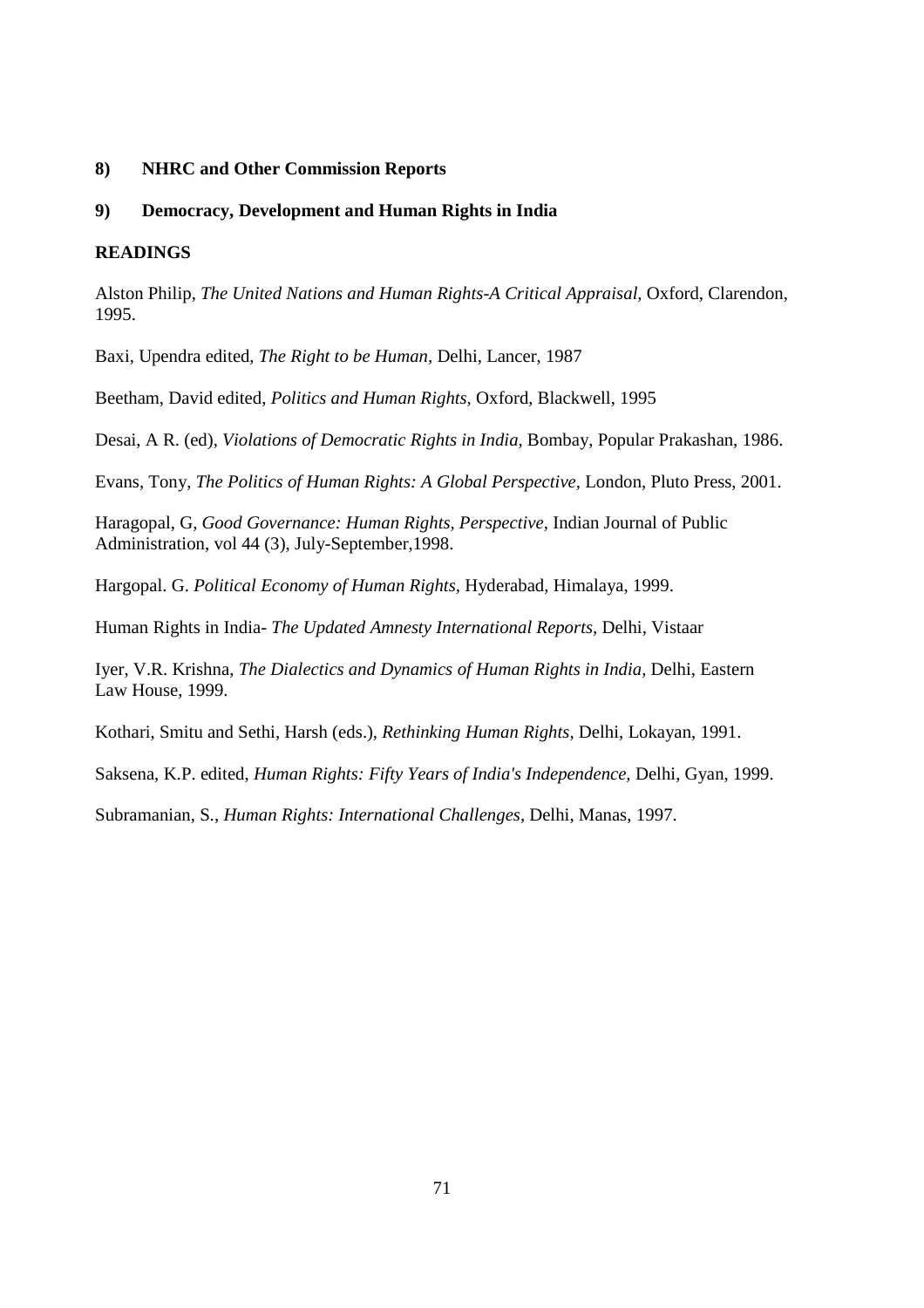## **COURSE 16 PUBLIC ADMINISTRATION**

# **Course 16 A**

## **PUBLIC POLICY**

## **A. What is Public Policy?**

### **1) Public Policy: Concept and Dimensions**

- a) Characteristics and Norms
- b) Politics- Administration Relationship
- c) Political Science and Public Administration as Mela-Policy Science

## **2) Approaches to Public Policy Studies**

- a) Political Economy: Western, Marxist and non-Western traditions
- b) Development Policy and Administration
- c) Public Policy Approach: Post-Behavioural Approach
- d) Public Choice Theory
- e) Public Management Theory

## **3) Public Policy Process**

a) Policy Context: Political, constitutional, legal, administrative, sociocultural, economic, environmental, and scientific.

b) Interfaces of the Policy process: institutions, actors and role of public policy planning and analysis, resource mobilization, policy formulation, policy implementation, policy monitoring and evaluation.

c) Role of the government, bureaucracy, parliament, courts, political parties, corporate sector, interest groups, citizens, and NGOs in the policy processes.

# **4. Public Policy analysis: Quantitative and Qualitative Models**

# **5. Public Policy Research and Development B. Practical Issues**

### **6) Public Policy in India: Models and Trends**

a) Nehruvian Model: public sector undertakings and development

b) Economic Liberalization Model: privatization,) marketization, disinvestment, corporate Governance

c) Civil Society: cooperatives, NGO's, social action groups and citizen bodies

d) Decentralization Model: Panchayati Raj institutions; Municipal Corporations and Rural-Urban Development.

## **7) Globalization, MNC'S, W.T.O and Development in India**

## **8) Impact of Public Policies on Socio-Economic Development and Nation-building in India.**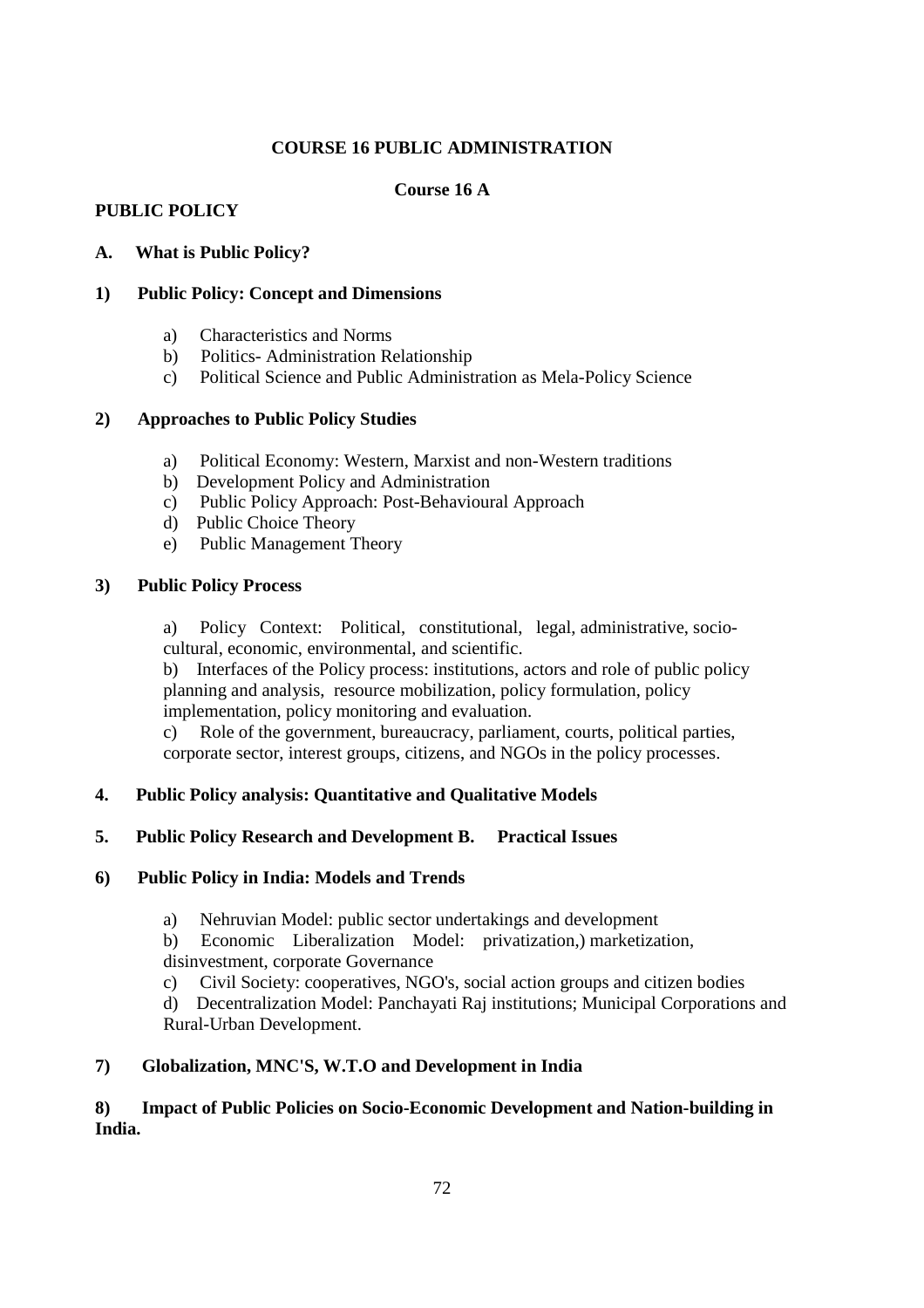### **READINGS**

Birkland, Thomas A., *An Introduction to the Policy Process,* London, M. E. Sharpe, 2001.

Dror, Yehezket, *Public Policy Making Reexamined,* Oxford, Transaction Publication, 1989.

Dye, Thomas R., *Understanding Public Policy*, New Jersey, Prentice Hall. 1975. Frohock, Fred M., Public Policy: Scope and Logic, New Jersy, Prentice-Hall. 1979.

Ham, Christopher and Hill, Michael, *The Policy Process in the Modern Capitalist State*, Sussex, Harvester, 1984.

House, Peter W., *The Art of Public Policy Analysis,* Delhi, Sage, 1982.

Gunn L. and B. Hogwood, *Modes of Public Polices,* University of Strathclyde, Glasson, 1982.

Pandya Hiren J. and Venkatranam, A. 'Policy Approach to Public Administration'*. Indian Journal of Administrative Science,* Jan-Jun., 1990.

Peters. B. Guy. 'Public Policy and Public Bureaucracy1, in Douglas E. Ashford edited, *History and Context in Comparative Public Policy,* Pittsburgh. University of Pittsburgh Press, 1992.

Self, Peter, 'Market Ideology and Public Policy', in Peter Self, *Government by the Market?* The Political of Public Choice, Boulder. Westview, 1993.

Wamsley Gary, et.al. 'Public Administration and the Governance Process: Shifting the Political Dialogue', In Trary Wamsley, et. al. *Refounding Public Administration*, New Delhi, Sage, 1990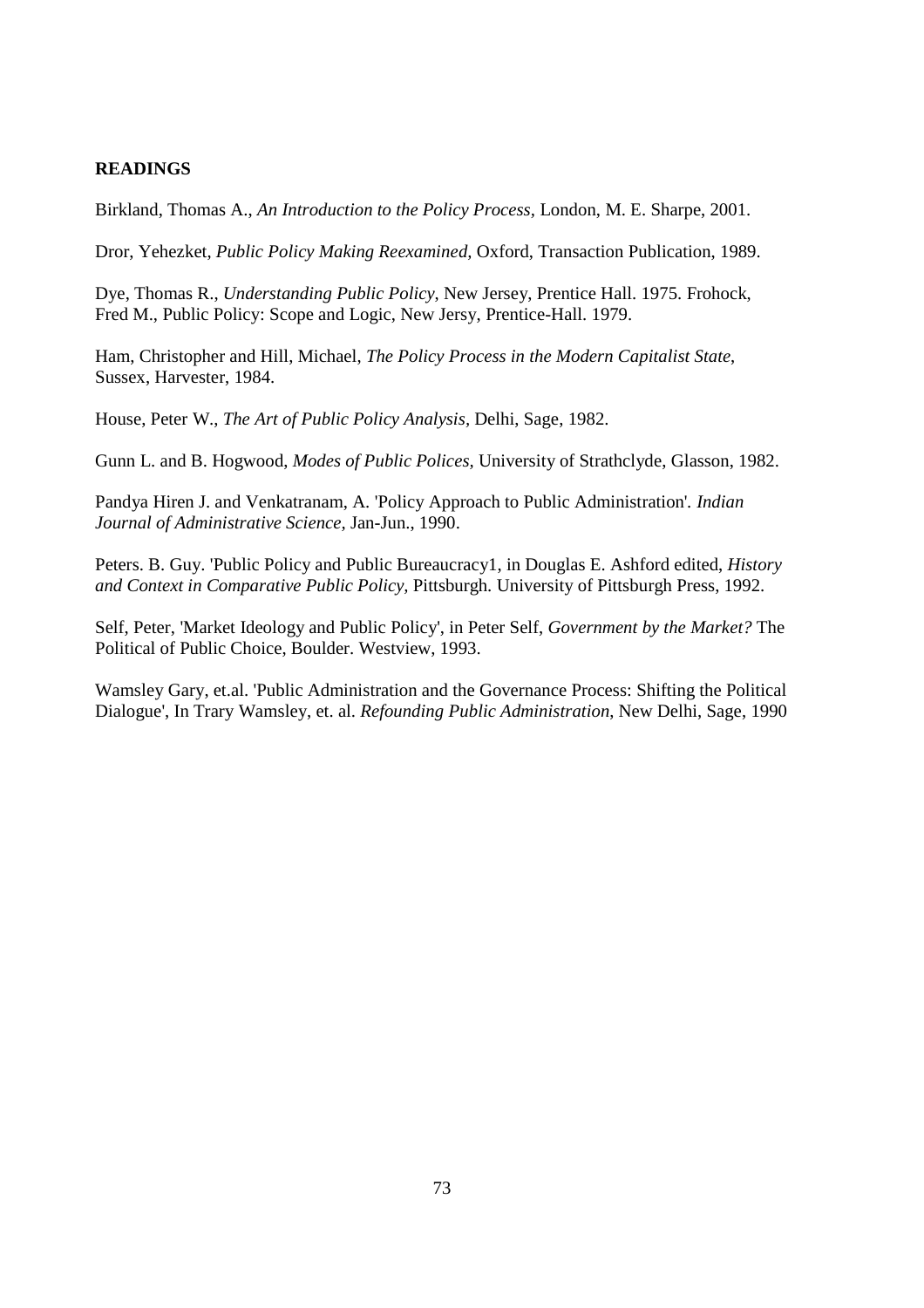### **Course 16 B**

# **PUBLIC INSTITUTIONS AND GOVERNANCE**

### **A. Theoretical Issues**:

### **1) State and Development: Historical & Comparative Experiences**

#### **2) From Structural Adjustment to Good Governance**

- a) State versus Markets
- b) Structural Adjustment Programs to Comprehensive Development Framework

#### **3) Public Finance & Management**

- a) Budget, deficit & subsidies
- b) Financial Management & Accountability
- c) Privatization, Public-Private Partnership, Service Delivery & Regulation

### **4) Administrative and Civil Service Reform**

- a) Rule of Law & Contract Enforcement
- b) Improving Public Administration Incentives & Accountability
- c) Improving Public Services, Strategies for Civil Engagement

### **B. Practical Issues in India**

#### **5) State Governments: Comparative Development Performance**

### **6) Public Enterprises in India**

- a) Promise. Performance and Reforms
- b) Disinvestment

### **7) Social Development: Issues, Policies & Challenge:**

- a) Health & Population
- b) Education and Social Development

## **8) Infrastructure Development: Issues, Policies & Challenges**

- a) Power
- b) Transport
- c) Telecommunication
- d) Water
- e) Sanitation & Wastewater
- f) Ports

#### **READINGS**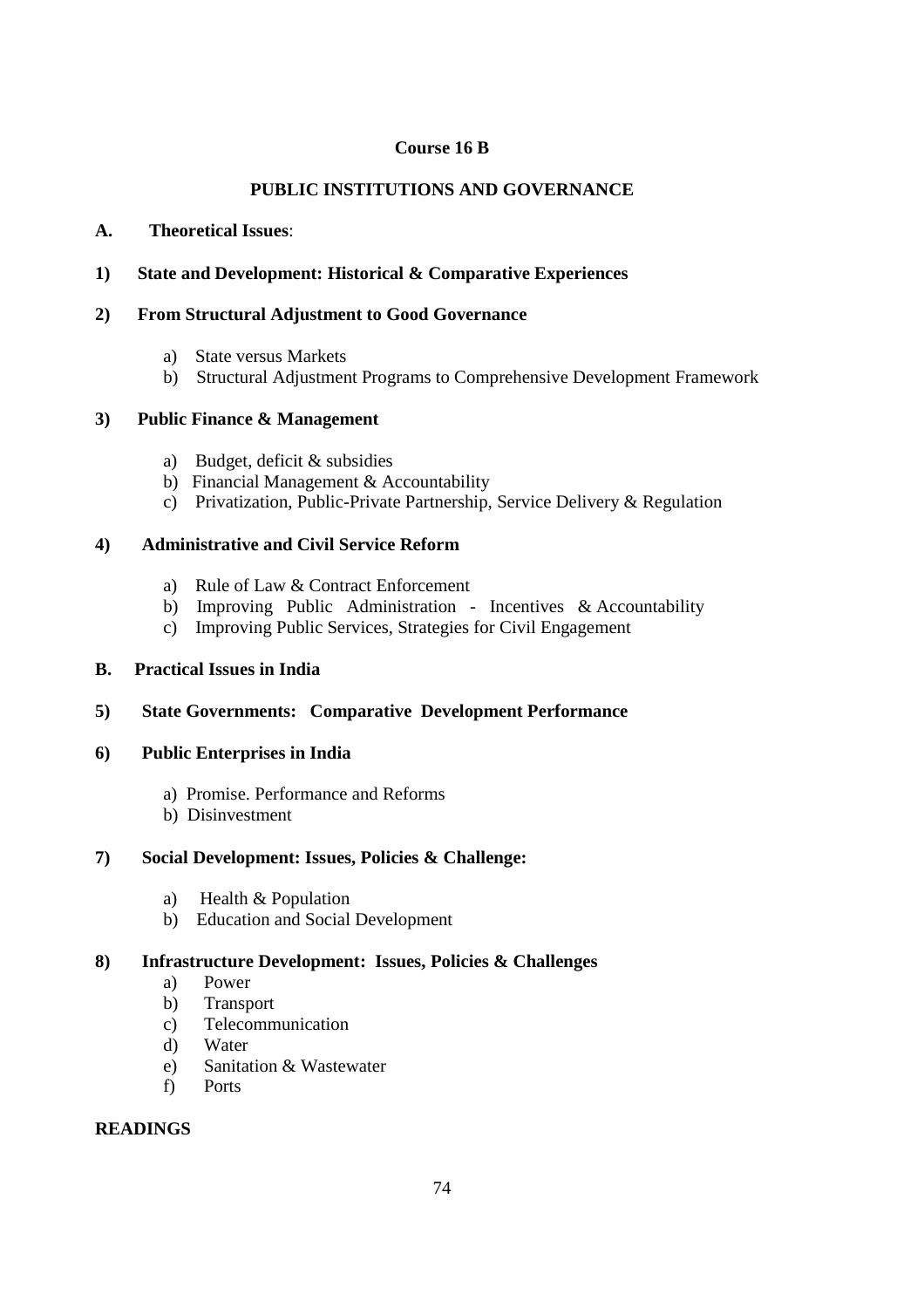Clague Christopher (ed). *Institutions & Economic Development Growth & Governance in Less-Developed & Post-Socialist Countries,* Baltimore, The John Hopkins University Press, 1997.

Dreze Jean & Amartya Sen, *India: Economic Development & Social Opportunity.* Delhi, Oxford University Press, 1995

Hanson, A. H. *Managerial Problems of Public Enterprises India* 1971.

Kessides Christine, *The Contribution of Infrastructure to Economic Development: A Review of Experience and Policy Implications.* The World Bank, Washington D.C., 1993

Ostrom Elinor. *Governing the Commons: The Evolution of Institutions for Collective Action.* Cambridge, Cambridge University Press, 1990.

Robinson Mark & Gordon White (eds) *The Democratic Developmental State: Politics and Institutional Design.* Oxford, Oxford University Press, 1999.

Saunders Robert J. *Telecommunication and Economic Development,* The World Bank, 1994.

World Bank. *World Development Report: Infrastructure for Development.* Washington D.C.1994.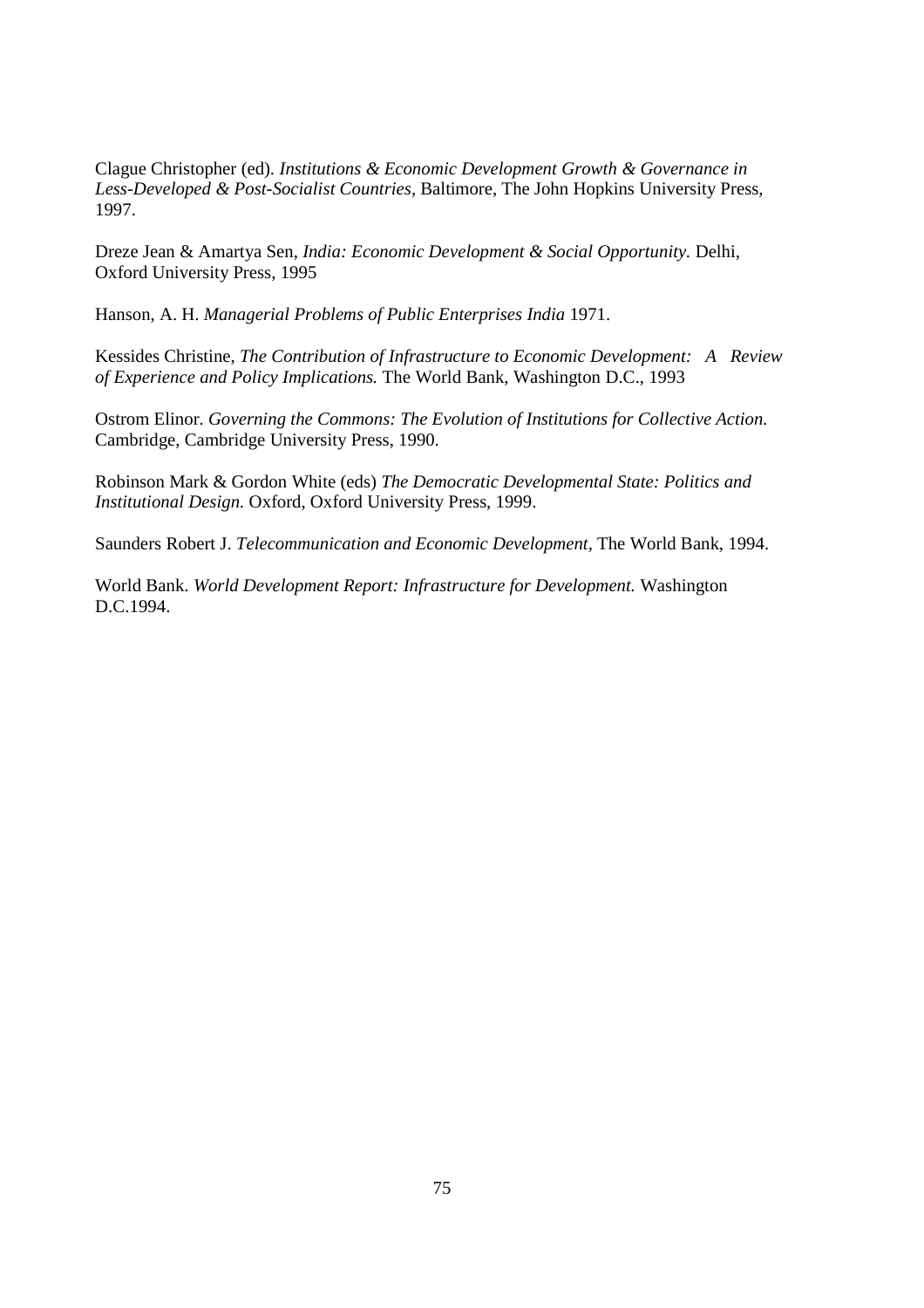## **COURSE 16 C**

# **RURAL-URBAN DEVELOPMENT & LOCAL GOVERNMENTS IN INDIA**

### **1) Understanding the 'rural1 and the 'urban' in India.**

### **2) What is Development?**

- a) Historical Legacies: continuities and discontinuities
- b) The Origins of Development Studies
- c) Overview of Economic Development and Development thinking

## **3) Institutional framework for Rural & Urban Development:**

- a) Political Executive
- b) Planning Agencies
- d) Agencies and Processes of Implementation at Central, State & Local Levels

## **4) Planning Rural Development: Approaches, Policies and Programmes:**

- a) Community development
- b) Democratic decentralization
- c) Cooperatives
- d) Decentralized Planning

e) Specially targeted programs - agriculture, area development, employment, poverty alleviation, special groups, integrated rural development programmes.

### **5) Planning Urban Development: Approaches, Policies and Programs**

- a) Anti-urbanization thrust: deconcentration, regional development, IDSMT
- b) Services- slum improvement, urban management and investment. Programs
- c) Land & Housing, Employment & Poverty Alleviation
- d) Water, Sanitation & Waste
- e) Transport
- f) Environment

### **6) Decentralization and Local Governments**

- a) Decentralization and Development: Emerging Global Trends
- b) 73rd & 74tb Constitutional Amendments
- c) State Finance Commissions
- d) The emerging role of Panchayati Raj Institutions and Municipal Bodies

### **7) Devolution and functioning of Panchayati Raj Institutions**

- a) Capacity building of local governments
- b) Transfer of funds
- c.) Functions & functionaries to PRI's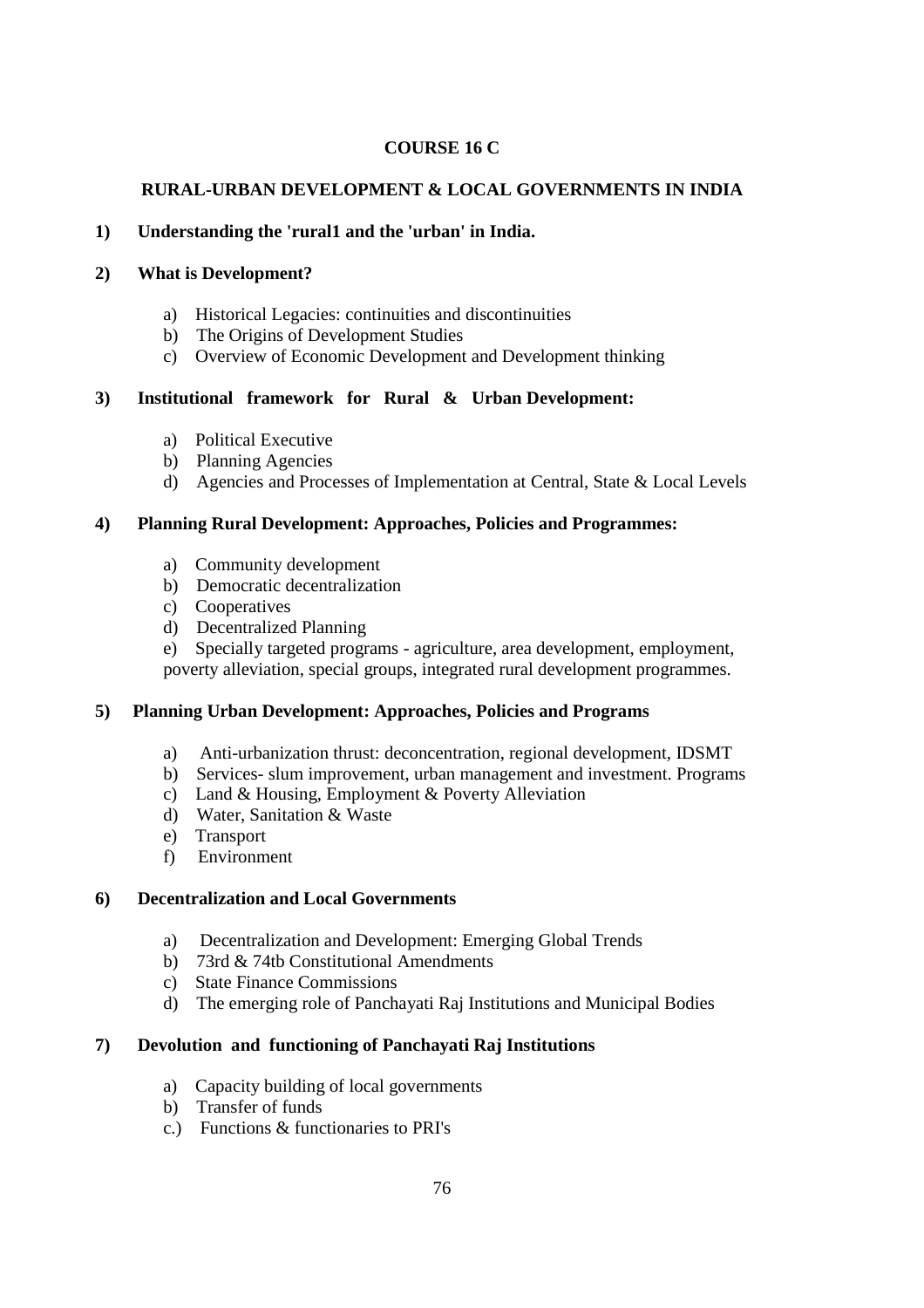d) Politics of decentralization - case studies of Kerala. Karnataka & Madhya Pradesh

#### **8) Devolution and functioning of Urban Local Bodies**

- a) Fiscal Decentralization
- b) Financial Health of ULBs
- c) State Municipal Fiscal Relations
- d) Devolution of Funds to ULBs
- e) Central Funds to ULBs

## **9) People's Participation in Rural-Urban Development: Role of NGO's and Citizen Groups**

## **READINGS**

Abdul, Aziz, *Decentralised Planning,* New Delhi, Sage, 1993

Bose, Ashish, *National Commission on Urbanization,* Ministry of Urban Development, New Delhi, 1988.

Issac Thomas & Richard W. Franke. *Local Government and Development: People's Campaign for Decentralized Planning in Kerala.* Delhi. Leftword, 2000.

Jain L.C., B.V. Krishnamurthy & P.M. Tripathi. *Grass Without Roots: Rural Development Under Government Auspices.* New Delhi, Sage, 1987.

Maddick Henry, *Panchayati Raj: A Study of Rural Local Government in India.* London, Longmans, 1970.

Mathur Om (ed). *India: The Challenge of Urban Governance.* New Delhi, National Institute of Public Finance & Policy, 1999.

Mishra B.B. *District Administration and Rural Development in India.* Delhi, Oxford University Press, 1983.

Mukherjee Amitava, *Decentralization: Panchayats in the Nineties,* New Delhi, Vikas, 1994.

Prasad Kamta, *Planning and Poverty Alleviation.* New Delhi, Agricole, 1985.

Ravillion, M. & G. Datt, *Growth and Poverty in Rural India,* Washington D.C. World Bank, 1995.

Sen, Amartya, *Development as Freedom,* Delhi, Oxford University Press, 2000.

Streeten Paul. 'Development Dichotomies" in G. M. Meier & Dudley Seers edited *Pioneers in Development*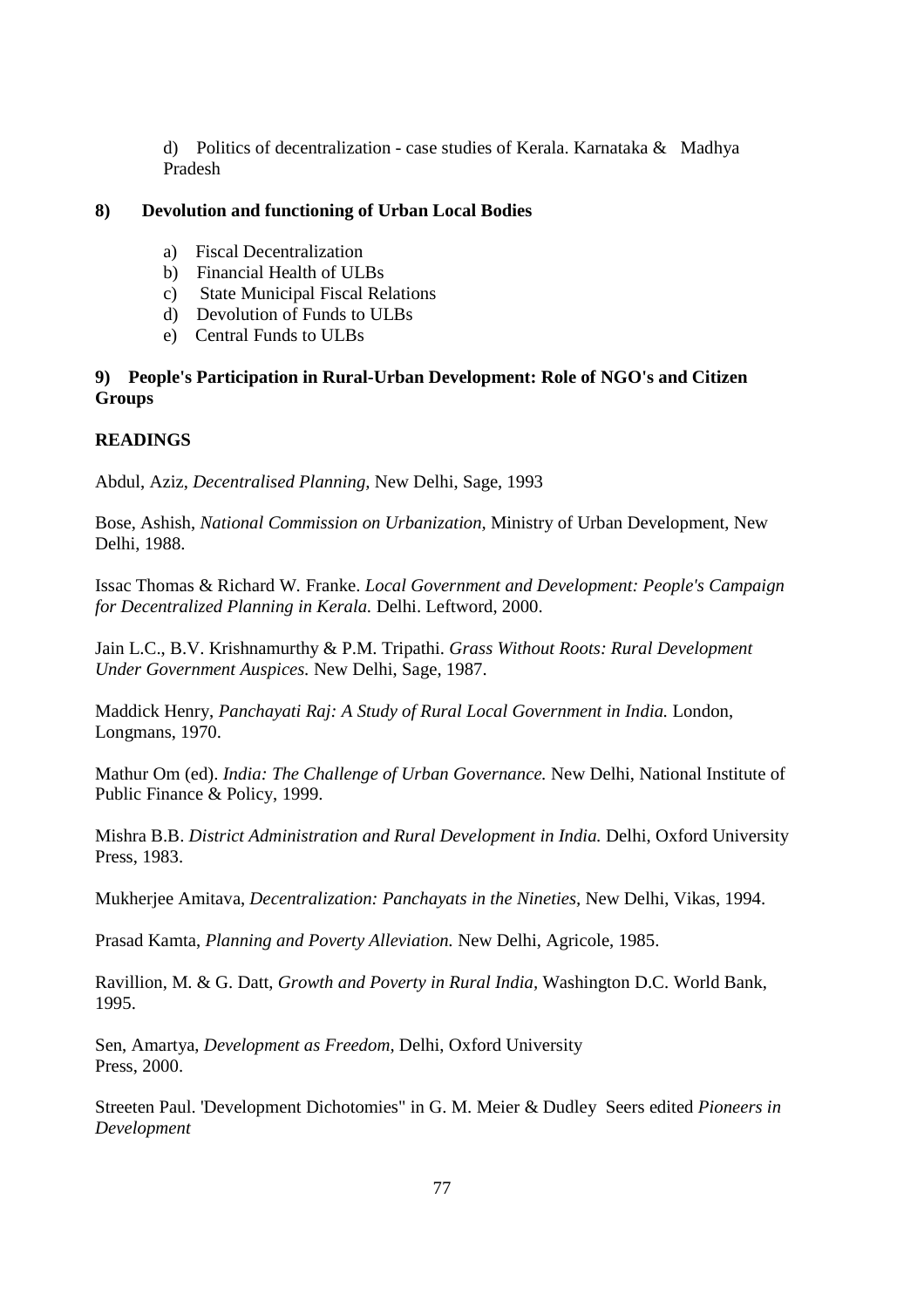Toye John. *Dilemmas of Development.* Oxford, Blackwell, 1987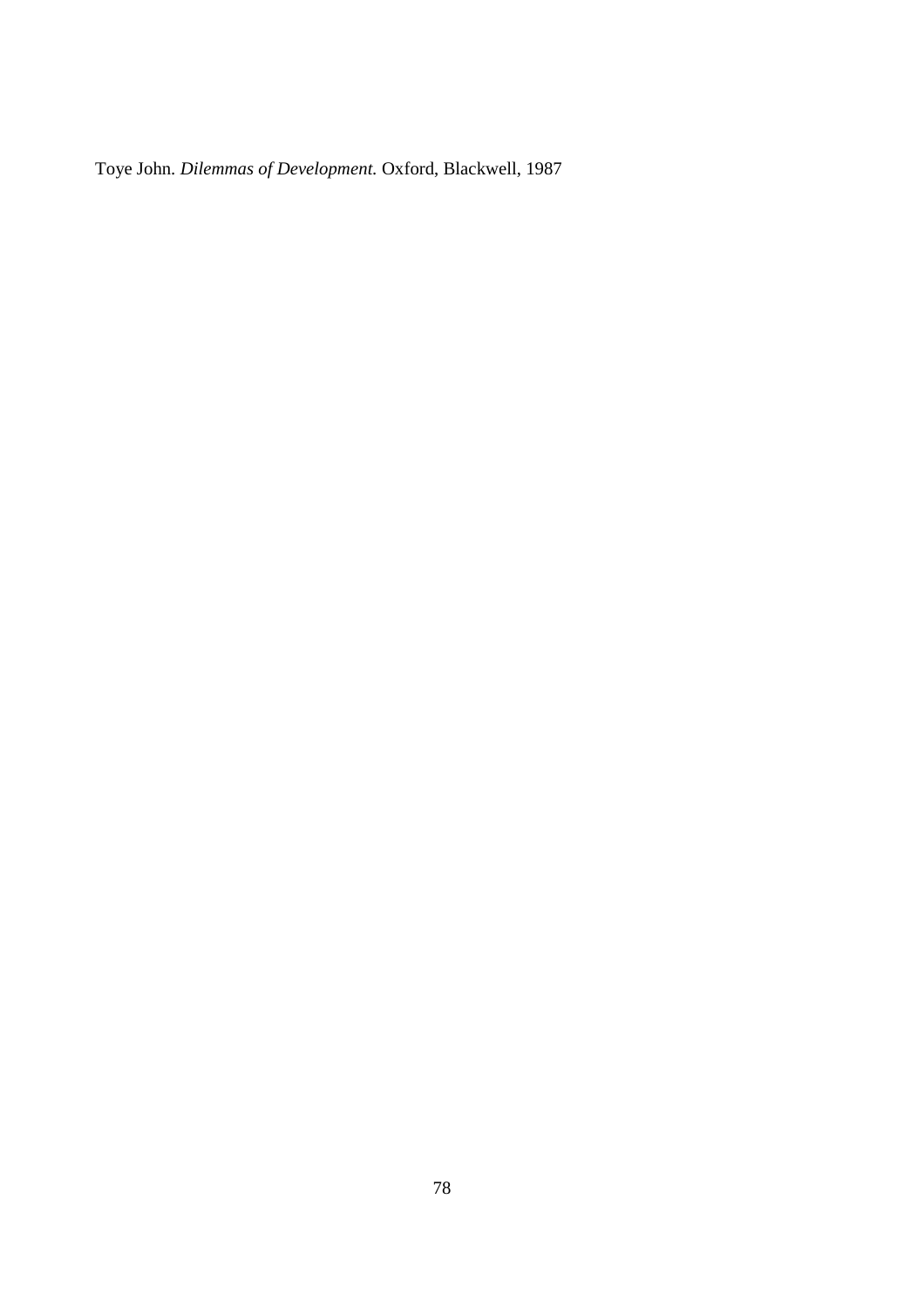## **COURSE 16 D**

## **ENVIRONMENT AND DEVELOPMENT: POLICIES AND POLITICS**

### **1) Environment and Development: An Introduction**

- a) Environmental Philosophies, Politics and Ethics
- b) Historical Legacies: Continuities and Discontinuities i India
- c) Understanding the Environment in India.

## **2) State, Market, Community & Local Governments**

- a) State: Hardin and the Tragedy of the Commons
- b) Market: Pricing for Sustainability
- c) Community & Local Government Management: A Developing Country Perspective

### **3) Policy, Politics, Institutions and Resources**

- a) Forests: State, Trade & Community
- b) Biodiversity, protected areas & people
- c) Irrigation- Dams & Canals: State, Science & Inequities
- d) Groundwater Management & Rainwater Harvesting
- e) Agriculture, Soil Management & Cash Crops: implications for environment and women's lives
- f) Displacement and Resettlement: power, culture and resistance
- g) Industrialization, Urbanization & Pollution: institutional challenges
- h) Pastoralists & Nomads: taming of mobile livelihoods

### **4) Poverty-Environment Inter-linkages**

- a) Enhancing Livelihoods
- b) Reducing Environmental Health Risks
- c) Reducing Vulnerability to Environmental Hazards

### **5) Caste, Gender and Environment**

- **6) Global Commons and Initiatives**
- **7) Environmental and Social Movements**

### **READINGS**

Arnold, David & Ramachandra Guha (ed), *Nature, Culture & Imperialism: Essays on the Environmental History of South Asia,* Delhi, Oxford University Press, 1996.

Baviskar, Amita, *In the Belly of the River,* Delhi, Oxford UniversitPress, 1996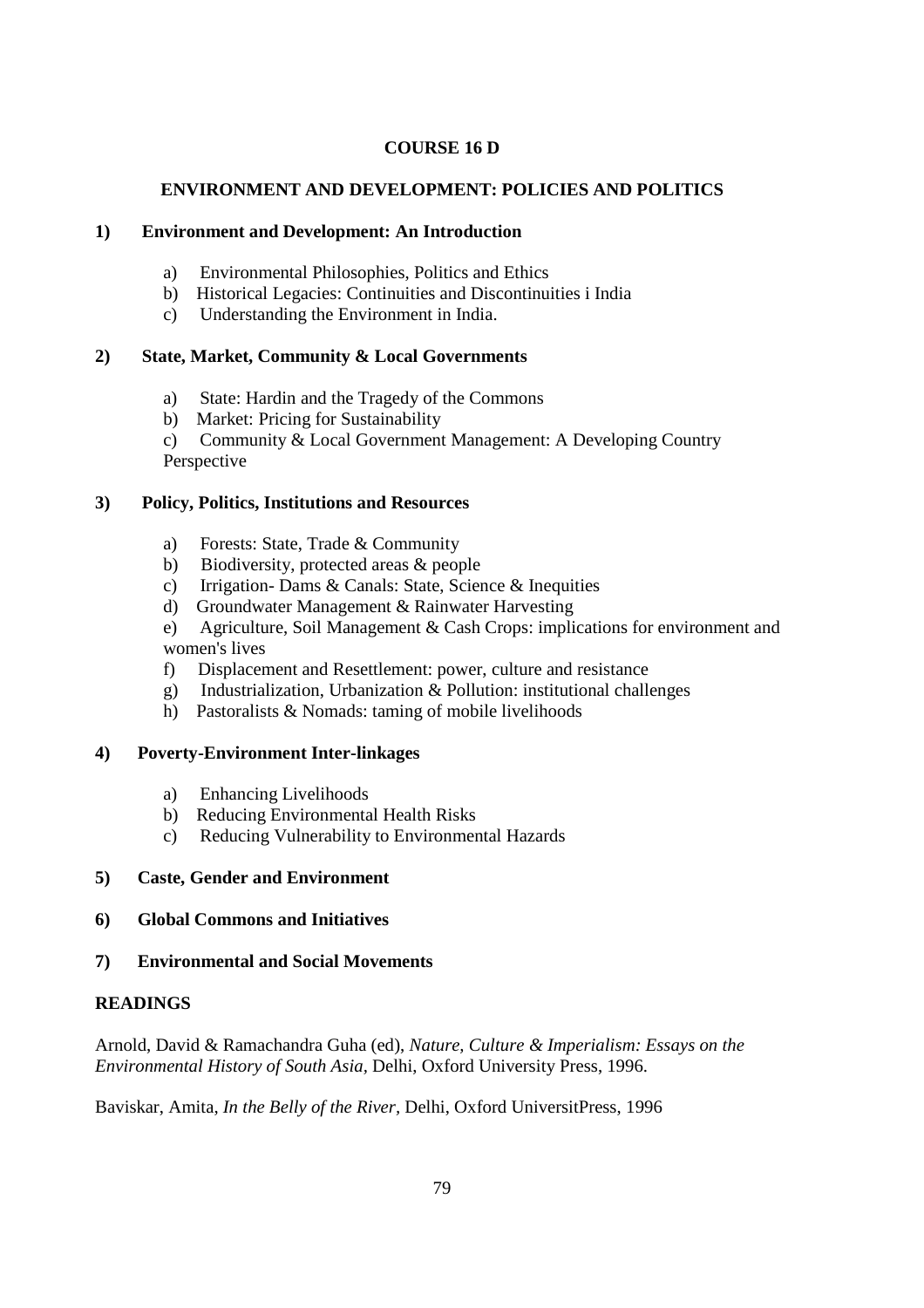Dryzek, John S., *The Politics of the Earth: Environmental Discourses,* Oxford, Oxford University Press, 1997.

Guha, Ramachandra & Alier, Juan Martinez. *Varieties of Environmentalism: Essays North & South,* London, Earthscan, 1997.

Guha Ramachandra, *Environmentalism,* Delhi, Oxford University Press, 2000.

Guha Ramacnandra, *The Unquiet Woods,* Delhi, Oxford University Press, 1992.

Johnston R. J. Nature, *State and Economy: A Political Economy of the Environment.* Chichester, John Wiley & Sons, 1996.

McCully Patrick, *Silenced Rivers: The Ecology and Politics of Large Darns,* New Jersey, Zed Books, 1996

Ostrom Elinor, *Governing the Commons: The Evolution of Institutions for Collective Action.* Cambridge, Cambridge University Press, 1990.

Redclift, Michael. *Political Economy of Environment: Red & Green Alternatives.* London. Methun, 1987

Shiva Vandana, *Staying Alive: Women, Ecology & Survival in India.* New Delhi, Kali for Women, 1989.

Taylor Charles, *'Two Theories of Modernity',* in Public Culture 11(1):153-74, 1999.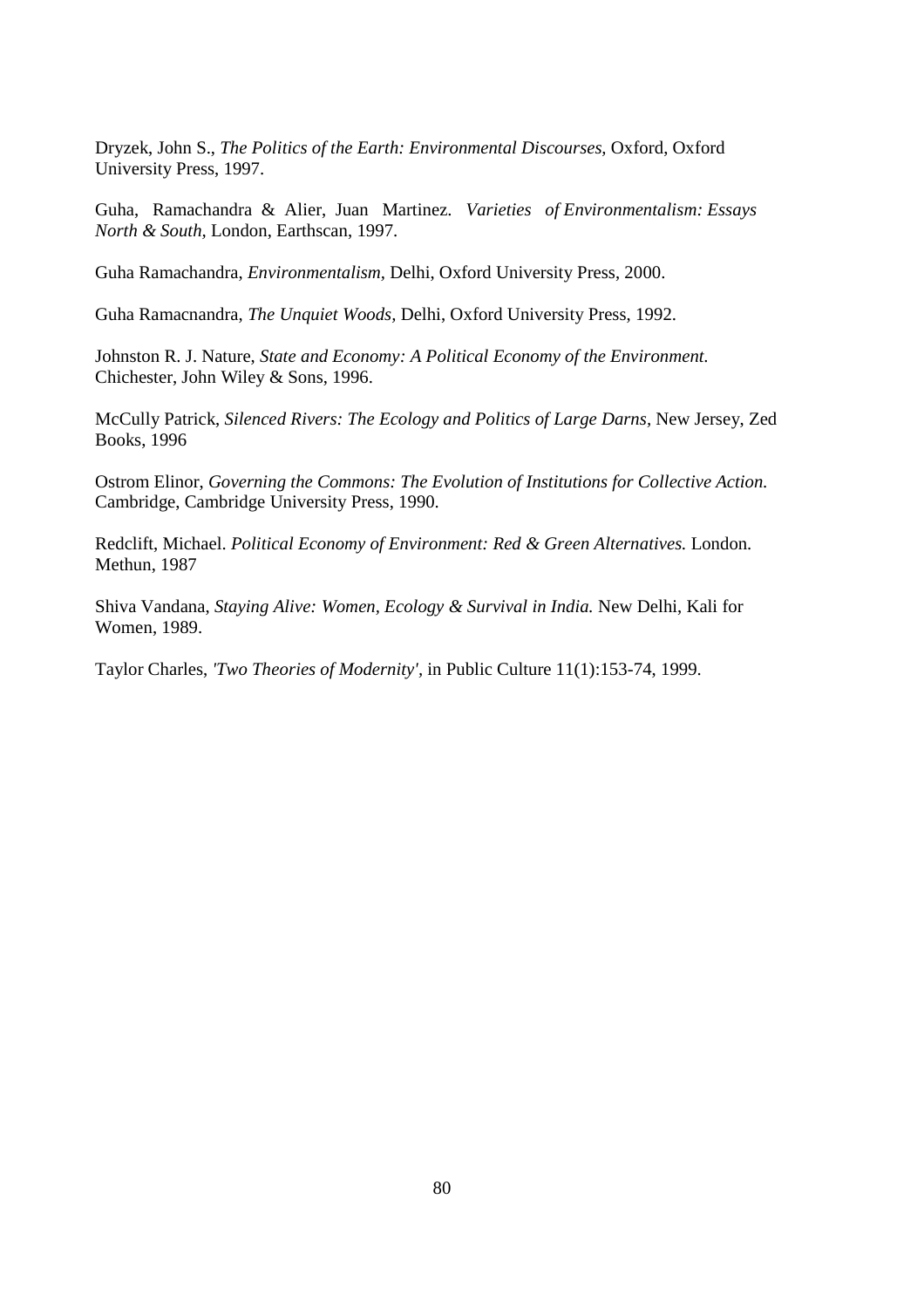## **INTERNATIONAL POLITICS Course 17**

### **Course 17 A**

### **CONTEMPORARY INTERNATIONAL POLITICS**

#### **1) Bipolarity, Cold War and Detente**

- a) Nature and Evolution of the Cold War
- b) Theories of the Origin of the Cold War
- c) Emergence of Detente and its phases
- d) End of Cold War
- e) Second Cold War
- f) Changing trends in Super Power relations

#### **2) Intra-bloc dissension during the cold war**

- a) Polycentrism
- b) Sino-Soviet rift
- c) U.S.- West Europe relations

#### **3) Major Powers and Regional conflicts**

- a) Major Powers and West Asia
- b) Major Powers and South East Asia
- c) Major Powers and South Asia
- d) Politics of the Indian Ocean

#### **4) The Developing Countries and the World**

- a) Third World Movement
- b) Non-aligned movement
- c) Oil Politics
- d) North-South conflict and NIEO

#### **5) Neo colonialism**

- a) Concept
- b) Nature
- c) Instruments

#### **6) Regionalism and Regional Blocs**

- a) Significance and role
- b) E.U
- c) ASEAN
- d) SAARC
- e) APEC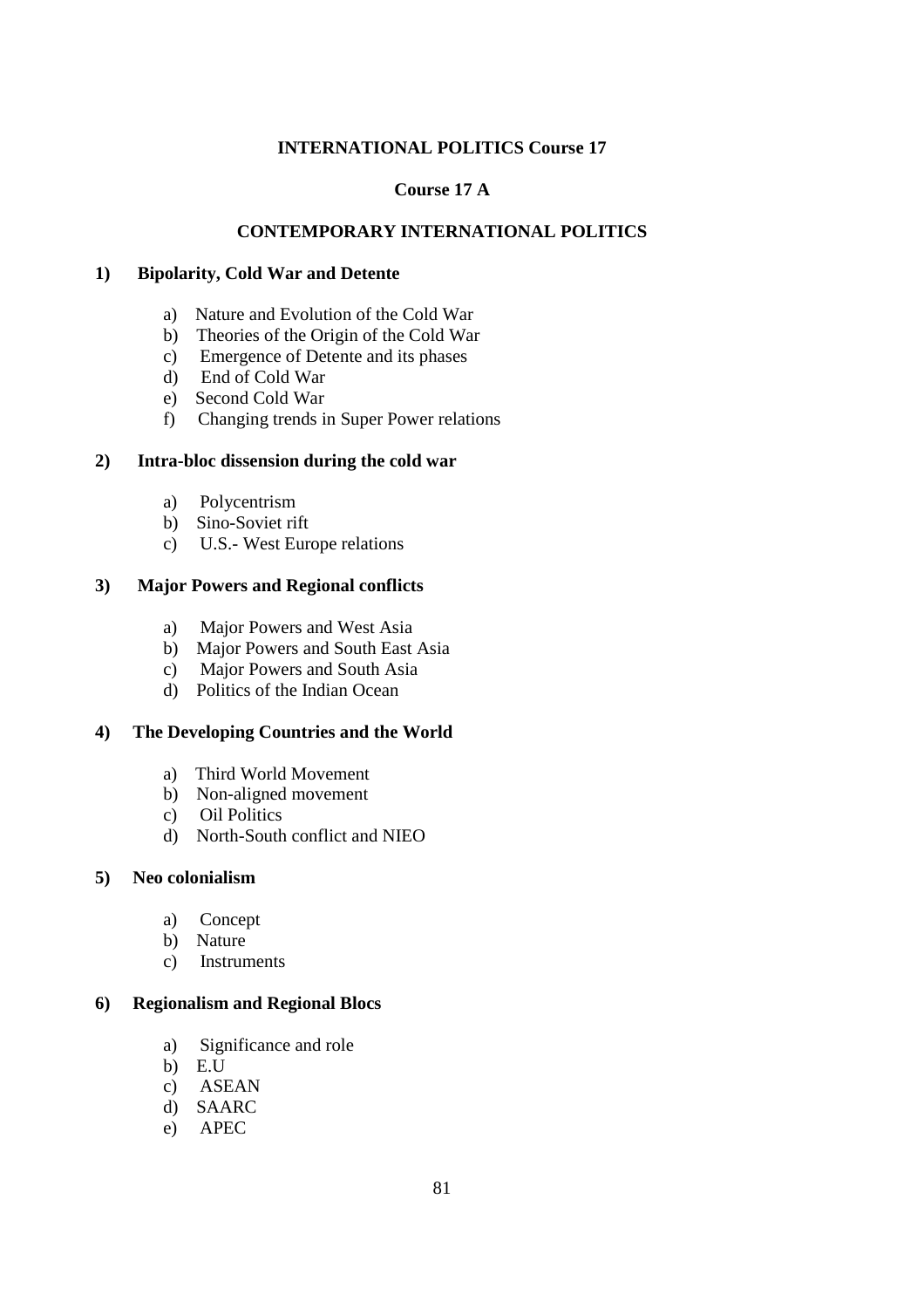#### **7) Globalization**

- a) Concepts, Mechanisms, Impact
- b) Transnational corporations and Multilateral agencies

#### **8) Changing role of the United Nations in International Politics**

- a) New Challenges to peacekeeping
- b) U.N and Human Development
- c) Structural Reform of the UN

#### **9) Contemporary trends and processes**

- a) End of Bipolarity
- b) Emerging new centres of power
- c) Role of non-state actors
- d) Politics of nuclearizatton.
- e) Terrorism and International peace
- f) Ecological and Development issues

### **READINGS**

Berridg, Geoff, *Return to the UN: UN diplomacy in Regional Conflicts.* Sussex, Wheatsheaf, 1991.

Calvocoressi, Peter., *World Politics Since 1945,* revised edition, London, Longman, 2001.

Doyle, Michael W and Kenberry, G. John., (eds.), *New Thinking in International Relations Theory* Boulder, West View, 1997.

Halle L.J. *The Cold War as History.* New York, Harper and Row, 1967.

Harris Nigel. *The End of the Third World.* London, Penguin, 1985.

Keohane, Robert and Helen Milner eds. *Internalization and Domestic Politics.* Oxford, Oxford University Press, 1996.

Miller J.D.B., *Politics of the Third World,* London, Oxford University Press, 1966.

Cox Michael and Ken Booth, *The Eighty Years Crisis: International Relations 1919-1999,* Cambridge University Press, 1998.

Maria L., and Jan Stefan Fritz. *Value Pluralism, Normative Theory and International Relations.* Houndsmill, Macmillan, 2000.

Mayall James. *World Politics: Progress and Its Limits.* Cambridge Polity Press, 2000.

Nicholas H. *The UN as a Political Institution.* Oxford. Oxford University Press, 1975.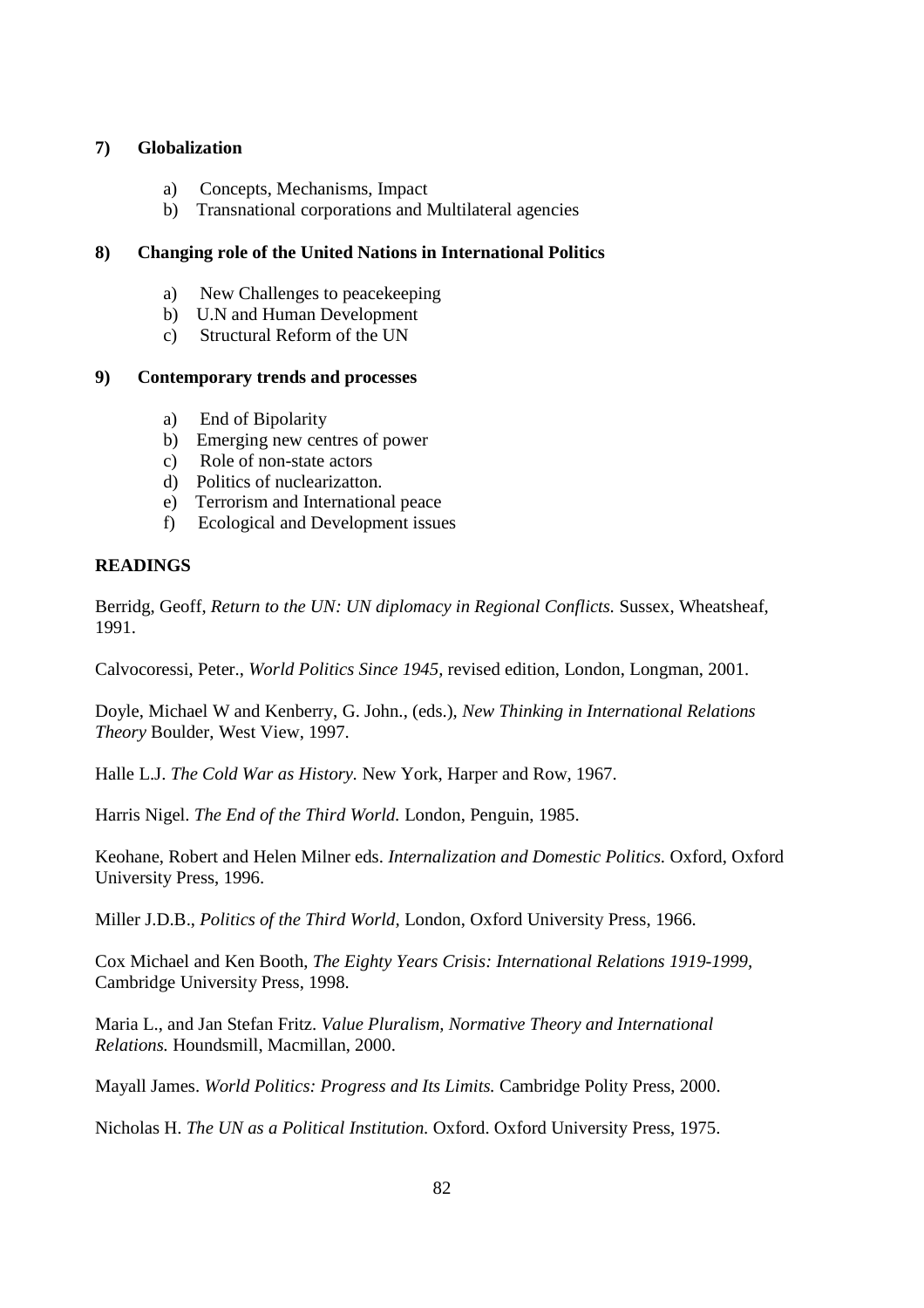Schuman F.L. *The Cold War: Retrospect and Prospect,* Los Angeles, Baton Rouge, 1967.

Waltz K., *Theory of International Politics,* New York, Random House, 1979.

Walker R.B.J. *One World, Many Worlds: Struggles for a Just World Peace.* Colorado, Lynne Rienner, 1998.

Wolpert S. *Roots of Confrontation in South Asia.* Oxford, Oxford University Press, 1982.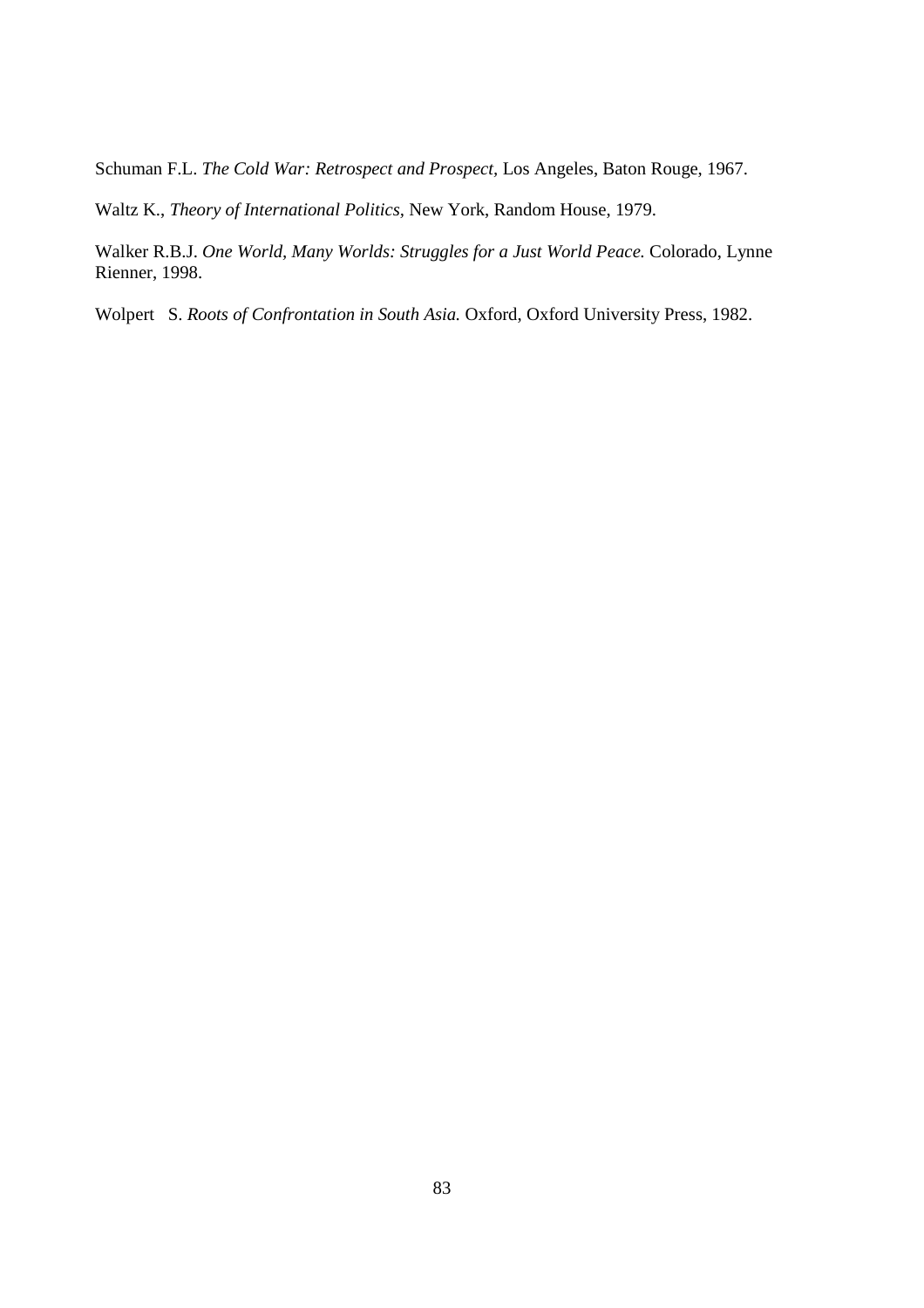# **Course 17 b**

# **INDIA AND THE WORLD**

# **1) The Nature of India's Foreign Policy: Domestic Determinants**

- a) History and Geopolitical context
- b) Political and Ideological factors
- c) Economic compulsions
- d) Social dimensions
- e) Emergence of Non-Alignment

# **2) Evolution of India's Foreign Policy**

- a) Cold War and non-alignment
- b) End of Cold War and Bipolarity
- c) Regionalism
- d) Nuclearization

# **3) India and the International Economy**

- a) Traditional Foreign Economic Policy
- b) Liberalization and Globalization: Imperatives and Critical Evaluation
- c) India and the W.T.O with special reference to TRIPS, TRIMS and Social Clauses
- d) Relations with IMF; World Bank

# **4) I India's Security: Policy, Perspectives, Problems.**

- a) Changing Security Perspectives: form Traditional to non Traditional
- b) Internal and External linkages
- c) Defence Policy- Parameters, Evolution, Problems
- d) India and the Disarmament Regimes- N.P.T, C.T.B.T, Missile Technology Regime,
- Chemical and Biological Weapons Regimes.
- e) Nuclear Policy; the debate on nuclearization.

# **II India's security: Transnational Dimensions.**

- a) Ethno-cultural
- b) Demographic
- c) Terrorism
- d) Narcotics
- e) Ecological.

# **5) India and Her Neighbours: Contemporary Issues**

- a) Characteristics of the region
- b) India and Pakistan
- c) India and China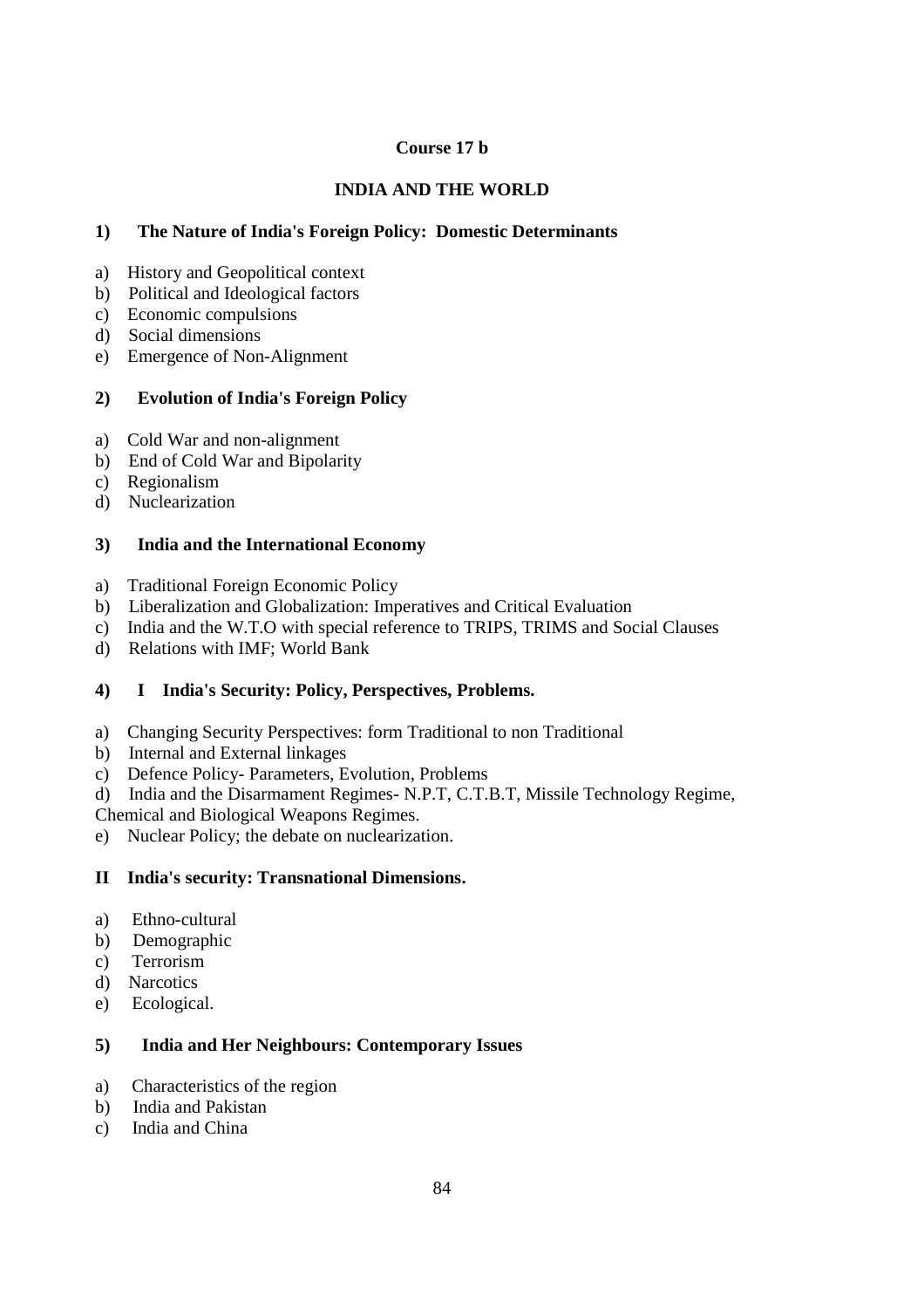- d) India and Sri Lanka, Bangladesh, Nepal, Bhutan.
- e) India and Central Asia and Afghanistan.

### **6) India's Post-Cold War Relations with:**

- a) U.S.A
- b) Russia

### **7) India and Regional Cooperation**

- a) Significance of Regionalism
- b) India and SAARC
- c) India and I.0.R.
- d) India and the Arab World

## **8) India and Other Regional Blocs**

- a) E.U
- b) ASEAN
- c) APEC
- d) AU

## **9) India and The United Nations**

- a) NIEO
- b) U.N Reforms
- c) Participation and Development.

# **READINGS**

Ahmed Imtiaz., *State and Foreign Policy: India's Role in South Asia,* Delhi, Vikas Publishing House Ltd, 1993.

Bandyopadhyaya Jayanta, *The Making of India's Foreign Policy.* New Delhi, Allied, 1970.

Bradnock Robert. *India's Foreign Policy Since 1971.* London., Royal Institute for International Affairs, 1990.

Brands H.W. *India and the United States: The Cold Peace.* Boston, Twayne Publishers, 1990.

Choudhury G.W. India, *Pakistan, Bangladesh and the Major Powers.* New York., The Free Press, 1975.

Cohen, Stephen P., and Richard L. Park. *India: Emergent Power?* New York: Crane, Russak and Company, 1978.

Damodaran, AX and U.S. Rajpai. eds *Indian Foreign Policy: The Indira Gandhi years*. New Delhi, Radiant, 1990.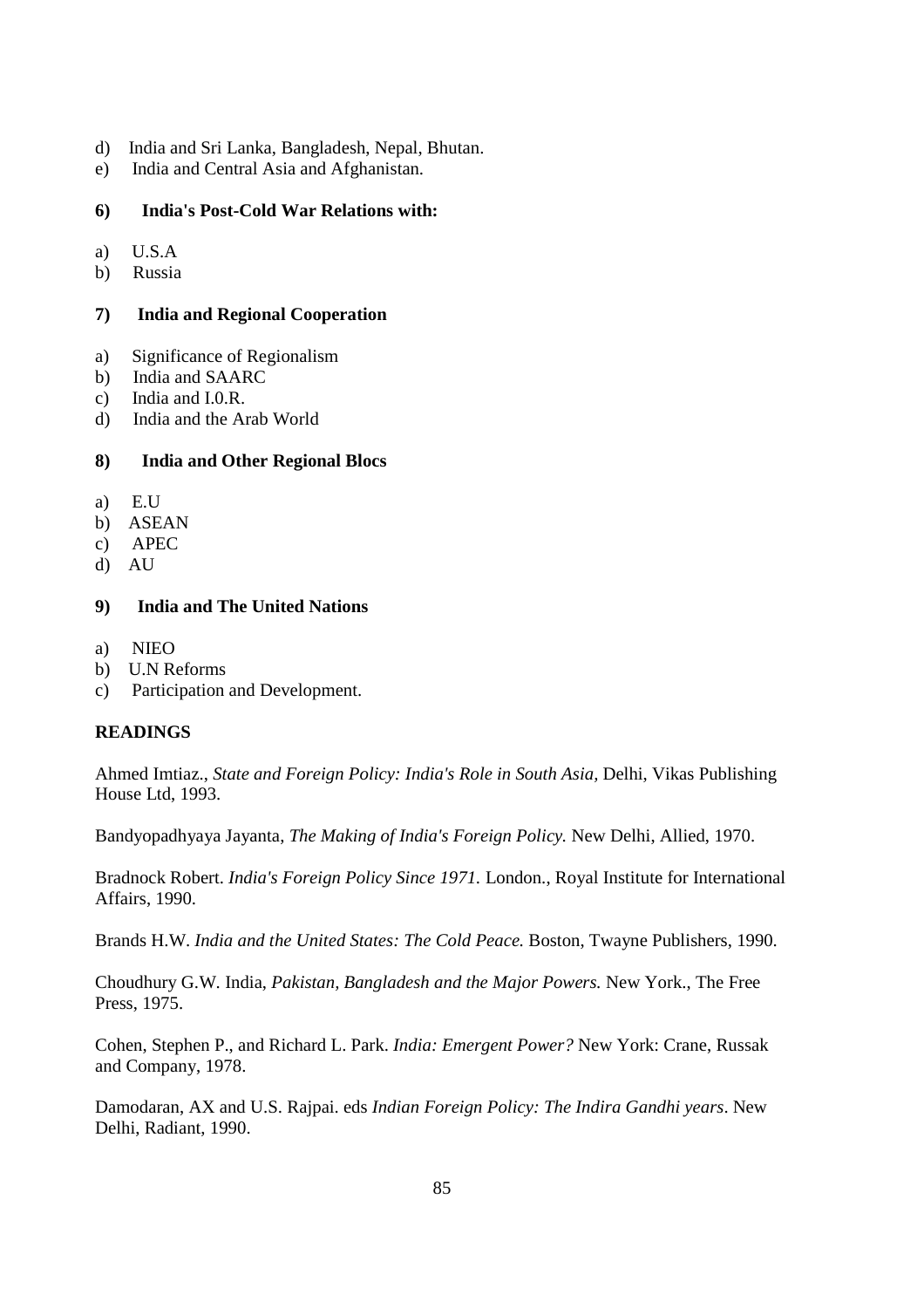Ganguly Sivaji. *U. S. Policy Toward South Asia.* Boulder, Westview,1990.

Ganguly Sumit. *The Origins of War in South Asia,* Boulder, Westview, 1986.

Gordon Sandy and Srephert Henningham. (eds.) *India Looks East An Emerging Power and Its Asia-Pacific Neighbours.* The Australian National University. Strategic and Defence Studies Centre, 1995.

Gould Harold A. and Sumit Ganguly, eds. *The Hope and the Reality: U.S - Indian Relations from Roosevelt to Bush.* Boulder. Westview, 1992.

Harrison Selig S. and K. Subrahmanyam. eds. *Superpower Rivalry in the Indian Ocean: Indian and American Perspectives*. New York, Oxford University Press, 1989.

Heimsath, Charles H., and Surjit Mansing. *A Diplomatic History of Modern India.* New Delhi, Allied, 1971.

Hoffmann Steven A. *India and the China Crisis.* Berkeley, University of California Press, 1990.

Kapur Asliok. *Pokhran and Beyond: India's Nuclear Behavior.* New Delhi, Oxford University Press, 2001.

Kapur Ashok. *Pakistan in Crisis.* London, Routledge, 1991.

Kapur Ashok and A. J.Wilsen. *Foreign Policy of India and her Neighbors.* Houndmills, Macmillan Press, 1996.

Kheli Shirim and R. Tahir. *India, Pakistan and the United States: Breaking with the Past. New York,* Council on Foreign : Relations Press, 1997.

Limaye Satu P. *U.S-Indian Relations: The Pursuit of Accommodation.* Boulder, Westview, 1993.

Mathur, D. and P.M. Kamath. *Conduct of India Foreign Policy.* Delhi, South Asian Publishers. 1996.

Merrill Dennis and et al. *The United Stales and India's Economic Development, 1947-1961.* Chapel Hill, University of North Carolina Press, 1990.

Mody Nawaz B and B.N. Mehrish eds., India's Role in the United Nations, Allied Publishers Ltd. 1995.

Muni S.D. *Understanding South Asia: Essays in the Memory of Late Prof. Urmiia Phadnis.* New Delhi, South Asian Publishers, 1994.

Nanda B.R. edited *India's Foreign Policy in the Nehru Years.* New Delhi, Vikas, 1976.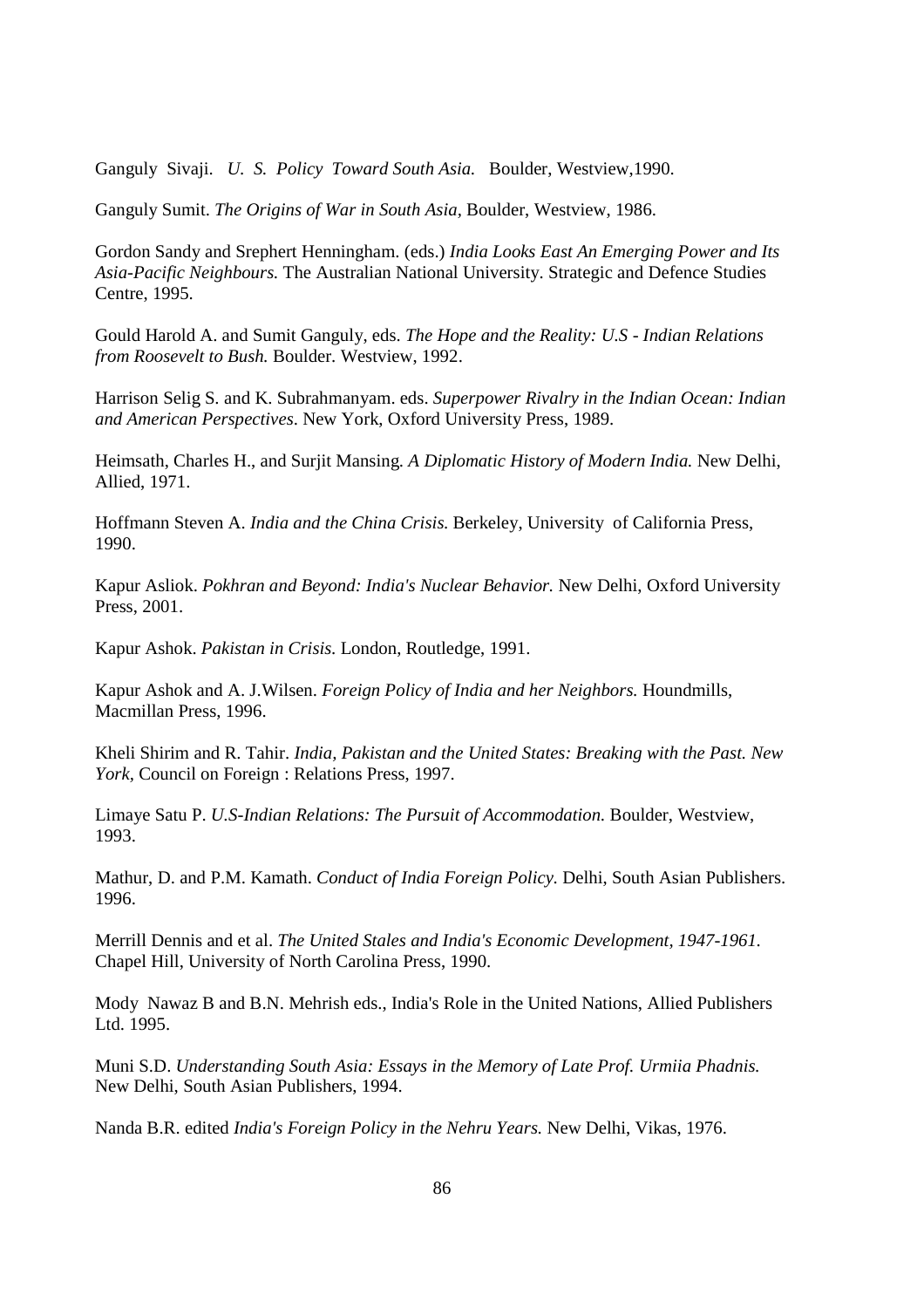Phadnis Urmiia and Rajat Ganguly. *Ethnicity and National Building in South Asia.* New Delhi, Sage. 1989.

Punjabi Riyaz and A.K. Pasha eds. *India and the Islamic World.* Delhi Radiant Publishers, 1998.

Rose Leo E. and Richard Sisson. *War and Secession: Pakistan, India and the Creation of Bangladesh.* Berkeley, University of California Press, 1990.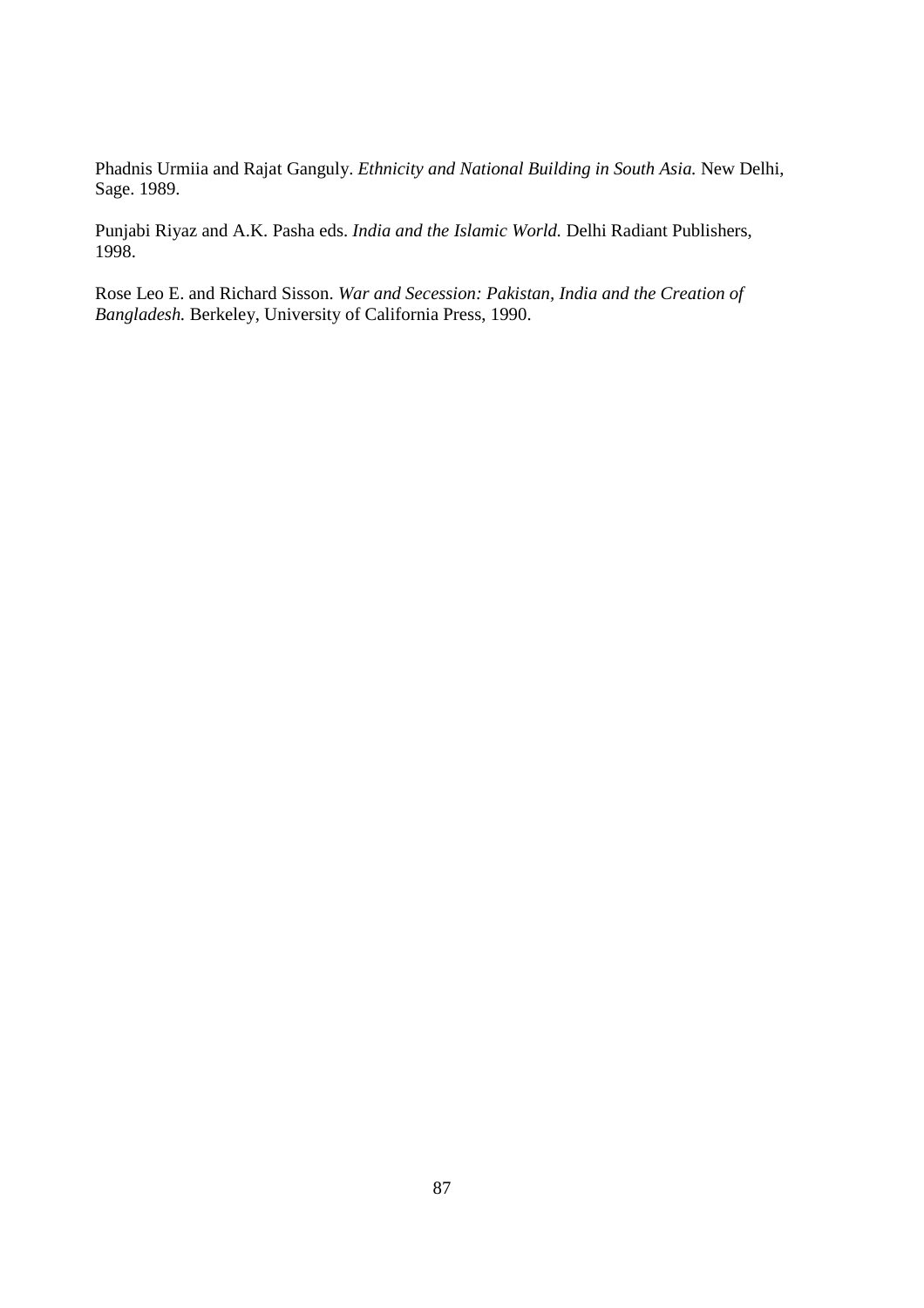# **Course 17 C**

# **PEACE AND SECURITY**

# **1) Peace-Evolution, Concept and Approaches**

- a) History of Peace Ideas
- b) War Studies
- c) Conflict Research

## **2) Non-Vioience**

- a) Gandhian and post-Gandhian perspectives
- b) War Resistance
- c) Anti Nuclear Movements and Peace Movements

## **3) World Order and Global Society**

- a) World Order: Theories, Methodology and Values.
- b) Global Society.

## **4) Concept of Security:**

- a) Traditional- Military Perception and Threat
- b) Conventional arms, Nuclear arms, Chemical and Biological weapons, Missile and Satellite Technologies
- c) Concept of Strategy
- d) Non-Traditional forms of Security.

# **5) Internal and Transnational Threats to Security**

- a) Ethnicity and Culture
- b) Economic and Ecological factors
- c) Terrorism
- d) Demographic factors
- e) Narcotics
- f) Misgovernance
- g) Role of the Mass Media

### **6) The United Nations and International Peace and Security**

- a) Objectives and Mechanisms
- b) Colleclive Security
- c) Peace keeping
- d) Disarmament
- e) Development and Human Security Issues

# **7) Alternative Perspectives on Peace, Security and Conflict**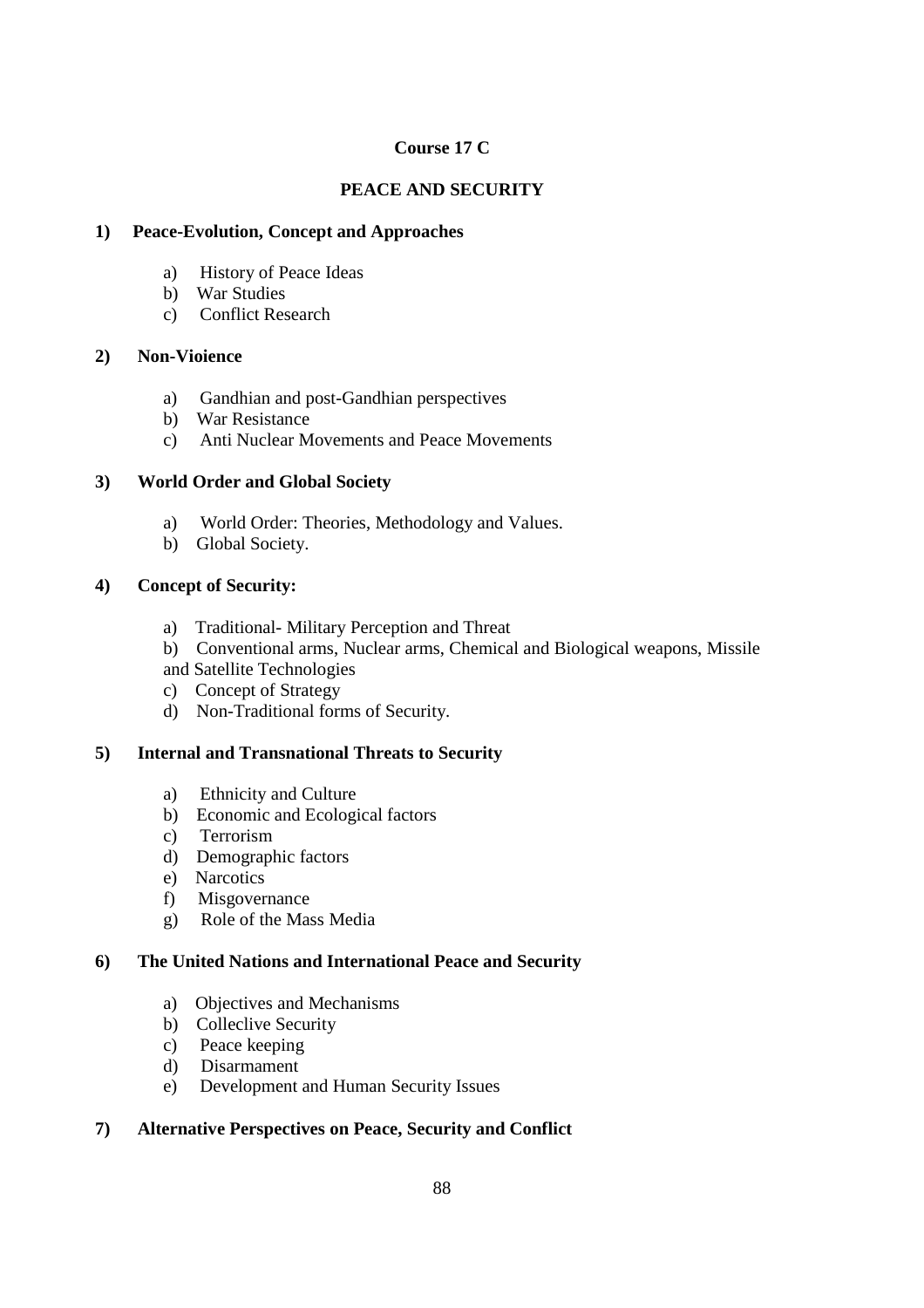- a) Feminist Critiques of Traditional Security.
- b) Conflict Resolution
- c) Human Security
- d) Cooperative Security
- e) Comprehensive Security

# **READINGS**

Bull H., *The Anarchial Society: A Study of Order in World Politics*, New York, Columbia University Press.

Falk Richard, Samuel S. Kim and Saul Mendlovitz. edited, *Towards a Just World Order,* Colorado, Westview, 1982.

Frederick Hartman H., *Relationship of Nations*, 6<sup>th</sup> Ed. London, Houndsmill, Macmillan, 1983. Galtung Johan, *The True Worlds: A Transnational Perspective,* New York, Free press, 1980.

Keohane R.O., *After Hegemony: Cooperation and Discord in the World Political Economy New Jersey,* Princeton University Press. 1984.

Mckinlay R.D. and R.Little, *Global Problems and World Order,* London, 1986.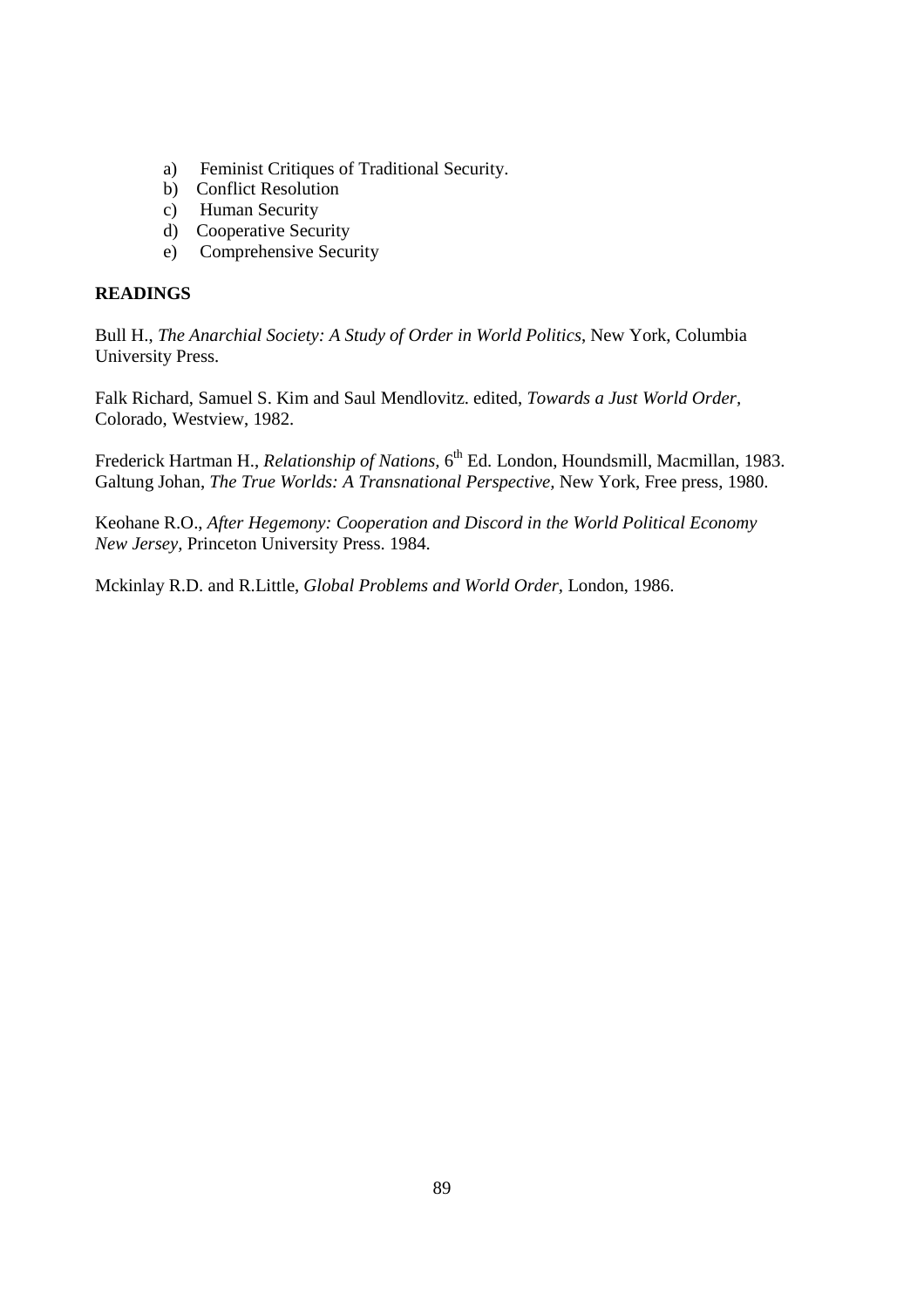## **Course 17 D**

## **FOREIGN POLICIES OF MAJOR POWERS: U.S., RUSSIA, CHINA, GERMANY AND JAPAN**

# **1) Why Study Foreign Policy of Major Powers;**

### **2) Concept and Bases of Power.**

- a) Framework of Analysis
- b) Determinants of the Foreign Policies of U.S., Russia, China, Germany and Japan

### **3) U.S. Foreign Policy**

- a) Main Features
- b) Policy of continuity and change
- c) U.S. threat perceptions and security interests
- d) Foreign Economic Policy

### **4) Foreign Policy of Russia**

- a) Main Features
- b) Continuity and change; Russia's threat perceptions and security interests
- c) Foreign Economic Policy

### **5) Foreign Policy of Germany**

- a) Main Features
- b) Relations with Regional and Major Powers
- c) Foreign Economic Policy of Germany

## **6) Foreign Policy of China**

- a) Main Features
- b) Relations with Regional and Major Powers
- c) Foreign Economic Policy.

# **7) Foreign Policy of Japan**

- a) Main Features
- b) Relations with Regional and Major Powers
- c) Foreign Economic Policy

### **READINGS**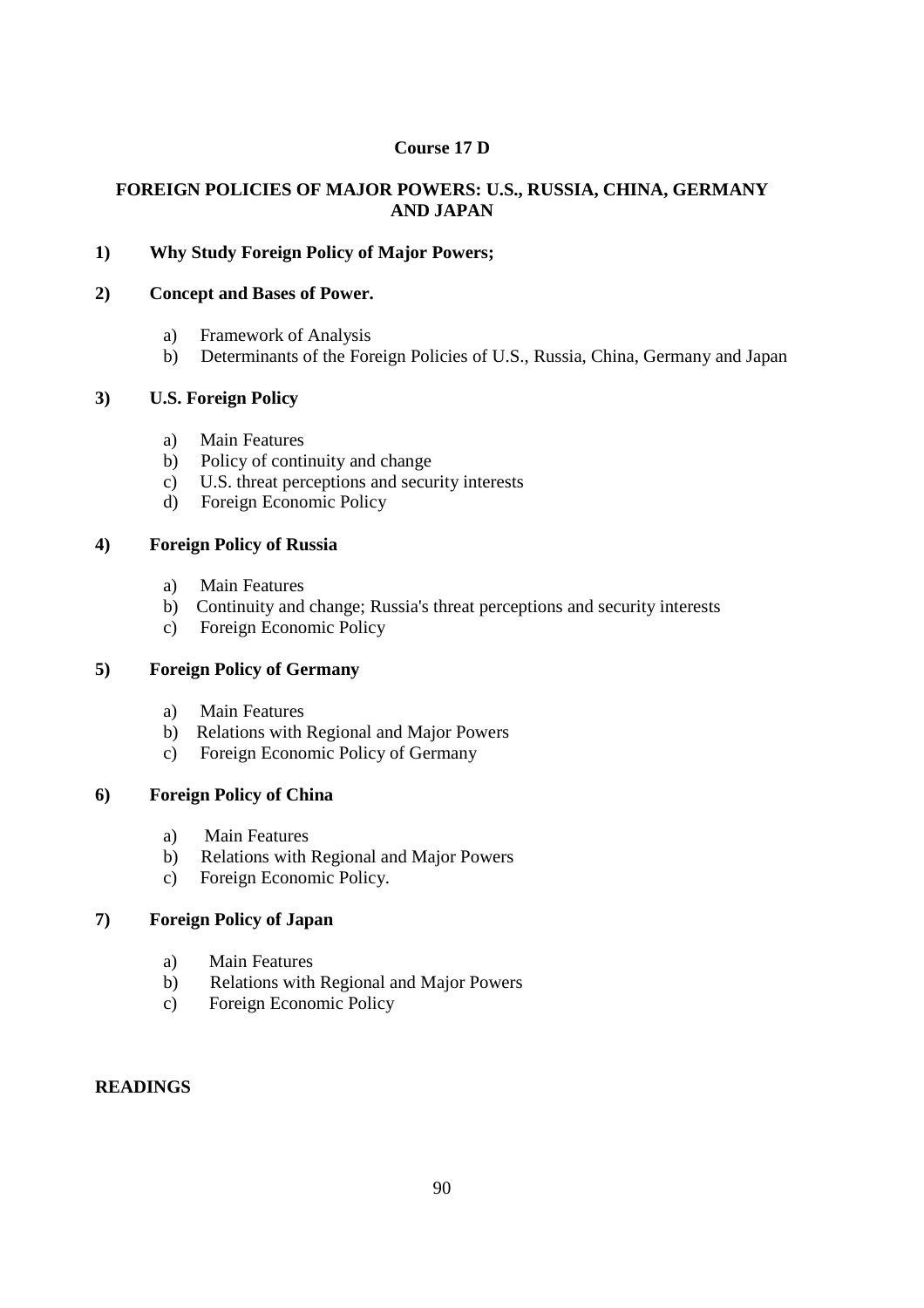Chan Gerald, *Chinese Perspective on International Relations,* New Zealand, Houndsmill,Macmillan University Press, 1999.

Cronin Patrick M. *From Globalism to Regionalism: Sew Perspectives on US Foreign and Defence Policies,* Washington, National Defence University Press, 1993.

Ellison Herbert J. *Japan and The Pacific Quadrille: The Major Powers in East Asia,* Boulder, Westview Press, 1987.

Epstein William, *The Last Chance: Nuclear Proliferation and Arms Control,* New York, Free Press, 1976.

Gaddis Johan Lewis, *Strategies of Containment: A Critical Appraisal of Post War American National Security Policy,* Oxford, Oxford University Press, 1990.

Gutjahr Lothar. *German Foreign and Defence Policy after Unification,* Pinter Publishers, 1994.

Haas Richard N, *Intervention: The Use of American Military Forces in the Post Cold War World,* New York, Carnegie Endowment of International Peace, 1998.

John Dumbrell, *American Foreign Policy: Carter to Clinton,* Houndsmill, Macmillan, 1997.

Kanet Roger E and Alexander V. Kozhemiakin. *The Foreign Policy of Russian Federation,* Houndsmill. Macmillan, 1997.

Larrabee Stephen. *The Two German States and European Security,* Houndsmill, Macmillan, 1999.

Masahide Shibusawa. edited, *Japan and the Asian Pacific Region,* London, Croom Helm, 1984.

McNamara Robert. *Out of the Cold,* Bloomsbury, 1990.

Mendelson Sarah E., *Changing Course,* New Jersey, Princeton University Press, 1998.

Sutter Robert G., Shaping *China's Future in World Affairs: The Role of U.S.* Boulder, Westview, 1996.

Whetten Lawrence L., *Germany East and West: Conflicts, Collaboration and Confrontations,* New Jersey, Princeton University. Press, 1980.

Zwick Peter. *Soviet Foreign Relations: Process and Policy.* New Jersey, Prentice Hall, 1990.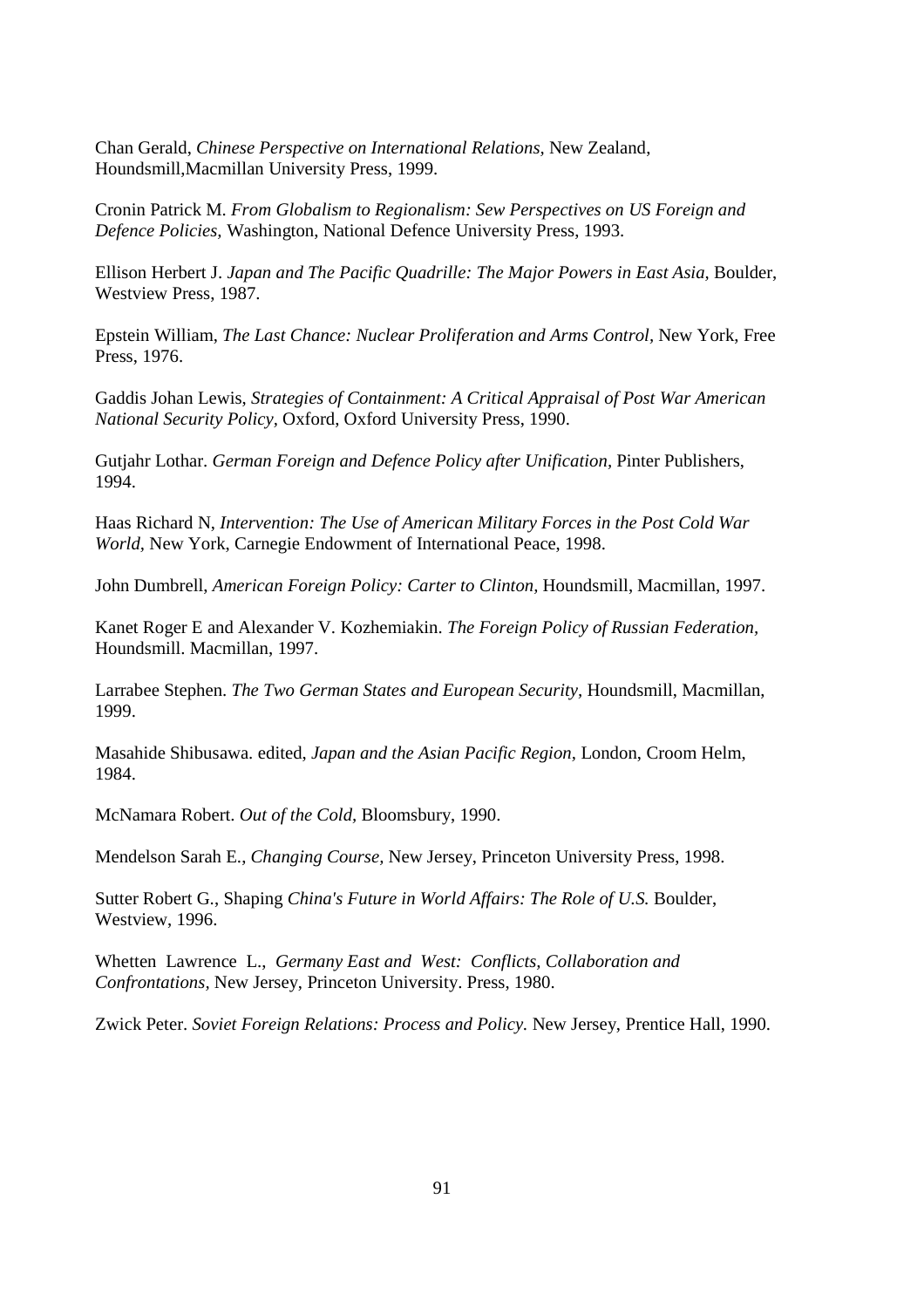### **COURSES 18-23, AREA STUDIES**

### **Course 18 a**

## **STATE AND SOCIETY IN SOUTH ASIA**

- **1) The Significance of South Asia**
- **2) The South Asia Region: Political Geography and Social History**

#### **3) Colonialism and Nationalism**

- a) Nature, Phases and Impact of the Colonial Experience
- b) Growth of Nationalism: Evolution and Character, Recent Trends

#### **4) South Asian Political Economy**

a) Strategies and Policies of Development; Performance and Problems, the Emerging Trends

- b) Poverty and Human Development in South Asia
- c) Globalization and Liberalization in South Asia
- d) Debt, famine, and hunger in the region.

#### **5) Patterns of Politics and Types of Governments**

- a) Democracy
- b) Monarchy
- c) Authoritarianism
- d) Military

#### **6) Political Institutions and Citizen Groups**

- a) Party Systems
- b) Pressure Group.
- c) 'Trade Unions
- d) Mass Movements
- e) NGOs

#### **7) Politics of Identities**

- a) Tribal
- b) Religious
- c) Caste
- d) Linguistic
- e) Regional
- f) Majoritarianism in South Asia

#### **8) Environmental Issues in South Asia:**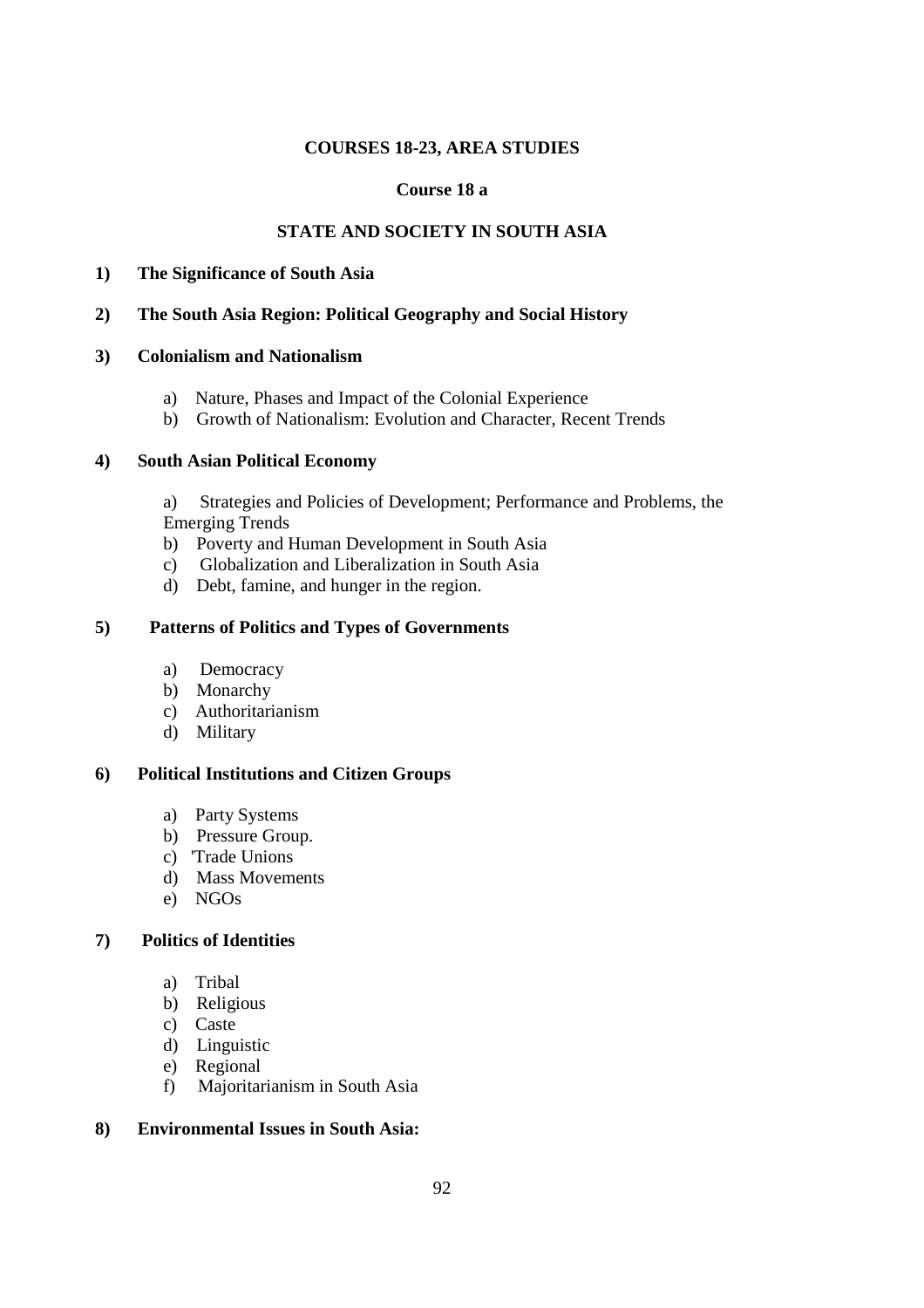- a) Policies
- b) Movements
- c) Trends

#### **9) Issues and Problems of Democratic Transformation in South Asia**

- a) Democratization and People's Participation
- b) People's Rights: perspective and problems
- c) Democracy and Development in South Asia: Assessment
- d) Challenges to Nation-building in South Asia: As
- e) Non-Traditional forms of Security

### **READINGS**

Alavi Hamza and John Harriss. eds *The Sociology of Developing Slates: South Asia.* Houndsmill, Macmillan, 1987.

Baxter C. et. al edited, *Government and Politics in South Asia.* Boulder, ,Westview, 1987. Bestsch Gary K. et al. eds., *Engaging India: US Strategic Relations with the World s Largest Democracy*. New York, Routledge, 1999.

Chilty Naren. *Framing South Asian Transformations.* New Delhi, South Asian Publishers, 1994.

GaimsrB.H. *An Introduction to South Asia.* London, Routledge, 1993.

Ghosh Partha S. *Cooperation and Conflict in South Asia.* New Delhi, Manohar, 1995.

Iftekharuzzaman edited, *Ethnicity and Constitutional Reform in South Asia.* New Delhi, Manohar, 1998.

Kodikara Shelton U. edited *External Compulsion of South Asian Politics,* New Delhi, Sage, 1993

Nizamani, Haider, K., *The Roots of Rhetoric: Politics of Nuclear Weapon in India and Pakistan,* New Delhi, India Research Press, 2001.

Shelton, Kodikara, U.. edited *South Asian Strategic Issues,* New Delhi, Sage, 1990.

Stern Robert W. *Democracy and Dictatorship in South Asia.* New Delhi, India Research Press, 2001.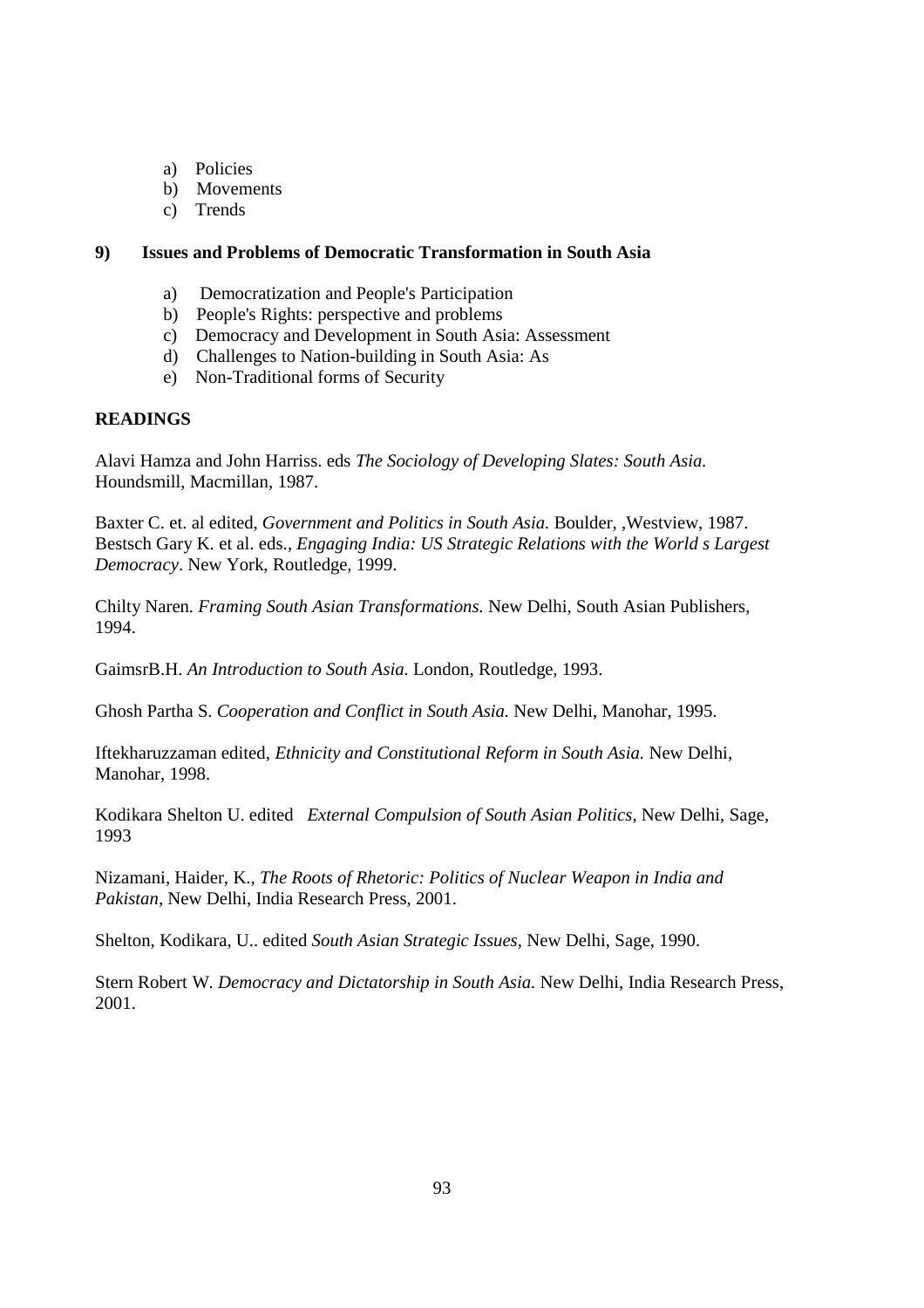## **Course 18 b**

## **South Asia and the World**

# **1) INTERNATIONAL POLITICS, PEACE AND SECURITY IN SOUTH ASIA.**

### **2) South Asia: Conceptual Framework**

- a) South Asia as a region.
- b) South Asia as a subsystem
- c) Territory and the Nation State

#### **3) South Asian Strategic Environment**

- a) Global and Regional Environment
- b) Linkages between Domestic Political Processes and Foreign Policies of South Asian States

### **4) Contextualising the Foreign Policies of South Asian States**

- a) Global Politics
- b) Globalization and South Asia
- c) Role of external powers with special reference to U.S.A. Russia, China, Europe, Japan,

West Asian States and Contextual ising

## **5) Security Issues in South Asia 1 Transnational Dimensions of Security**

- a) Ethnicity, Language and Religion
- b) Demographic factors: Refugees, Immigrants, Diaspora 1
- c) Economic, Ecological and Gender Security
- d) Terrorism
- e) Narcotics

### **6) Nuclear Issues in South Asia**

- a) Nuclear Weapon's Programme in South Asia and its-Implications.
- b) Response of Non-nuclearized South Asian States
- c) Militarization and Prospects' for Regional Arms Control J

## **7) Inter-State Conflicts in South Asia**

- a) Kashmir issue
- b) Tamil question
- c) Water disputes
- d) Other issues in bilateral relations

### **8) Regional cooperation in South Asia: SAARC**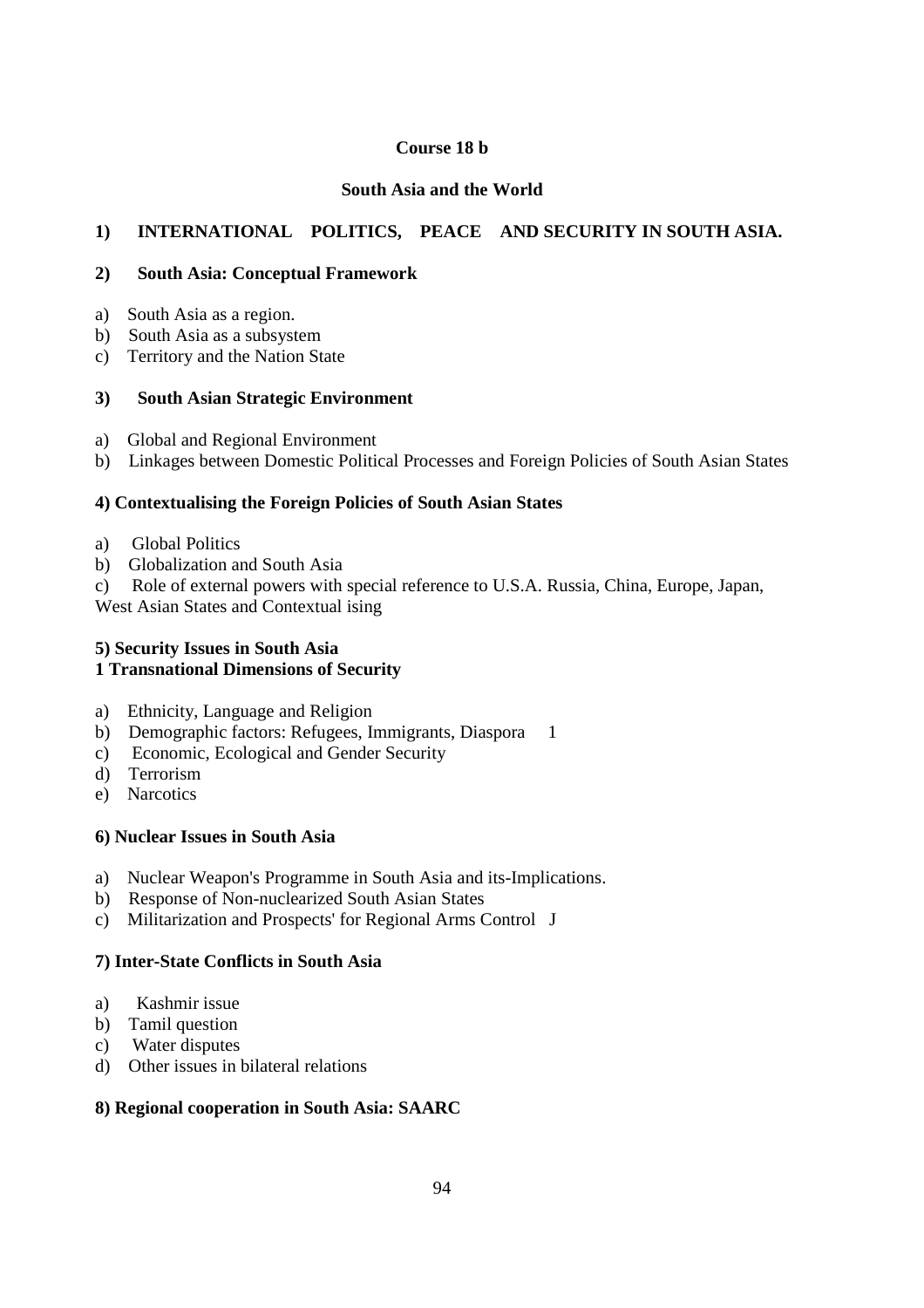### **9) Confidence Building Measures**

- a) Social and cultural interaction, People to people exchanges
- b) Political and Diplomatic
- c) Non-Governmental
- d) Economic Cooperation
- e) Military and CBM's

#### **10) South Asia's role in international politics and the UN**

#### **READINGS**

Basrur, Rajesh, M., edited, *Security in the New Millennium: Views from South Asia,* New Delhi, India Research Press, 2001.

Bhola, P.L., and Ramakant, edited. *Post Cold War Developments in South Asia,* Jaipur, RBSA Publisher, 1995.

Bidwai, P and A., Vanaik, *South Asia on a Short Fuse: Nuclear Politics and the Future of Global Disarmament,* Oxford, Oxford University Press, 2001.

Cohen, Stephen, P., *India: Emerging Power,* Washington D.C, Brookings Institution Press, 2001.

Hewitt, Vernon, *The New International Politics of South Asia,* Manchester, Manchester University Press, 1997.

Kothari, Smitu and Zia, Mian, edited, *Out of the Nuclear Shadow,* Delhi, Lokayan, 2001.

Kux, D., *Estranged Democracies: India and The US 1941-1991,* New Delhi, Sage, 1993.

Latter, R., *Strengthening Security in South Asia,* London, Wilton Park, Paper 108, HMS, 1995.

Mitra, S., edited, *Sub-nationalism in South Asia,* Boulder, West View, 1996.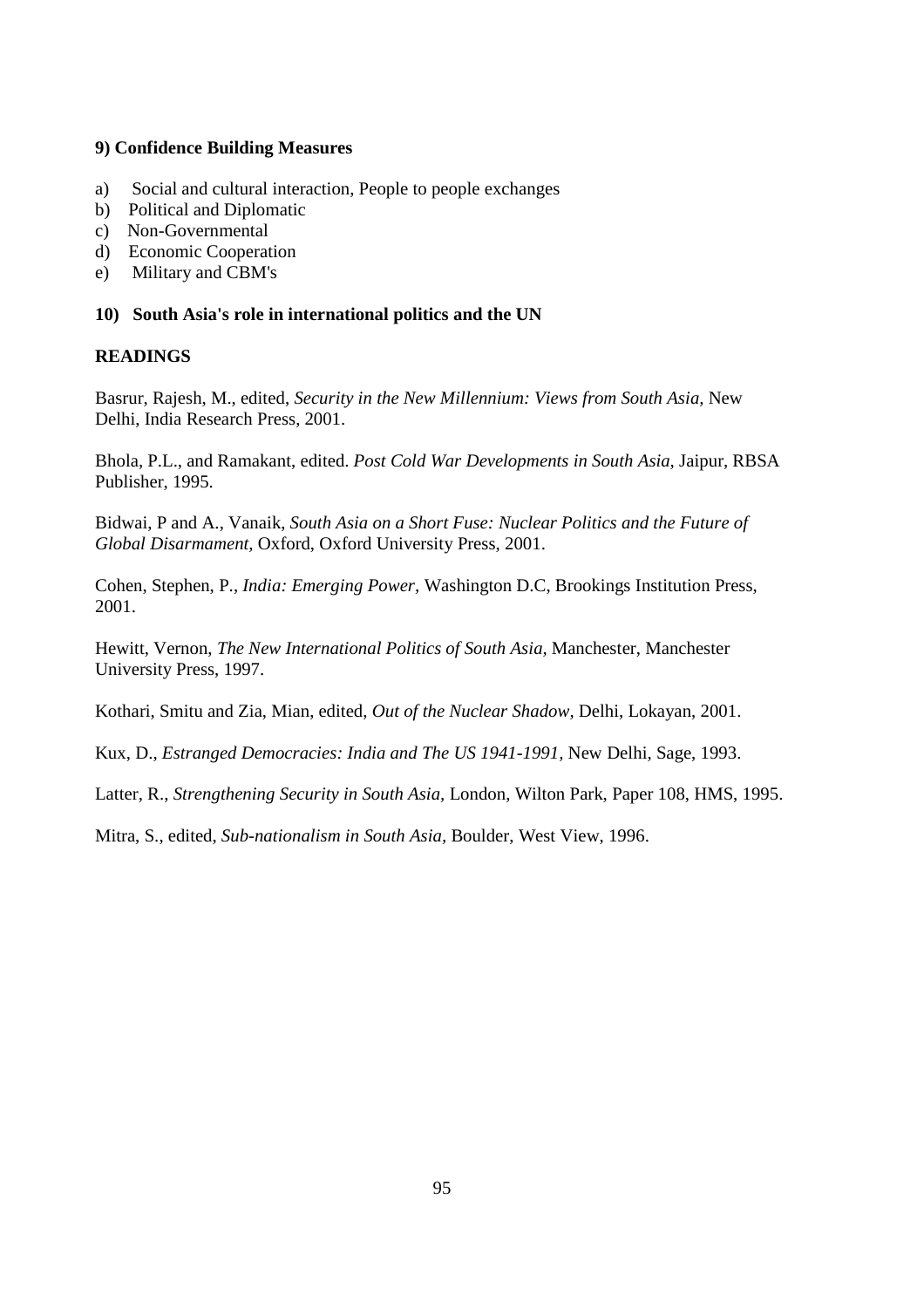### **Course 19 a**

# **STATE AND SOCIETY IN PAKISTAN**

### **1) The Importance of Studying Pakistan**

#### **2) Emergence of Pakistan**

- a) Two- Nation Theory: Ideological and Economic basis
- b) Political and Geographical dimensions

### **3) Political Issues in Pakistan**

- a) Socio-economic context
- b) The religious Factor
- c) The issue of representation of Regions and Linguistic Groups
- d) Distribution of power among the centre and provinces Social Structure and Political

### **4) Power in Pakistan**

- a) The Role of Landed Interest and Business Groups
- b) The Islamic Elite and the Middle Class

## **5) The Army in the Power Structure of Pakistan**

- a) Rise of Military and Bureaucratic Authoritarianism
- b) Social Base of Military Regimes
- c) Nature of Military Regimes
- d) Relations between Military and the Civil Bureaucracy
- e) Nominal Civilianization and Legitimization of the Military ' Regimes.

### **6) Political Economy of Pakistan**

- a) Development Strategy and Policies
- b) Role of Foreign Capital in Pakistan's Economic Growth

c) Problems of Regional Imbalances, Concentration of Wealth, Debt Trap and Recent Trends

d) Problem of Corruption and Drug Trafficking; Army Narcotic Nexus

### **7) Pakistani National Identity and Regional Aspirations**

- a) Construction of Pakistani Nationalism
- b) Problems of Regional and Linguistic Aspirations in Pakistani Poiitics
- c) East-West conflict and Emergence of Bangladesh; Demands for Pakhtunistan
- d) Development of the Baluch Nationalist Movement
- e) Sindhi Identity and the Mohajir Movement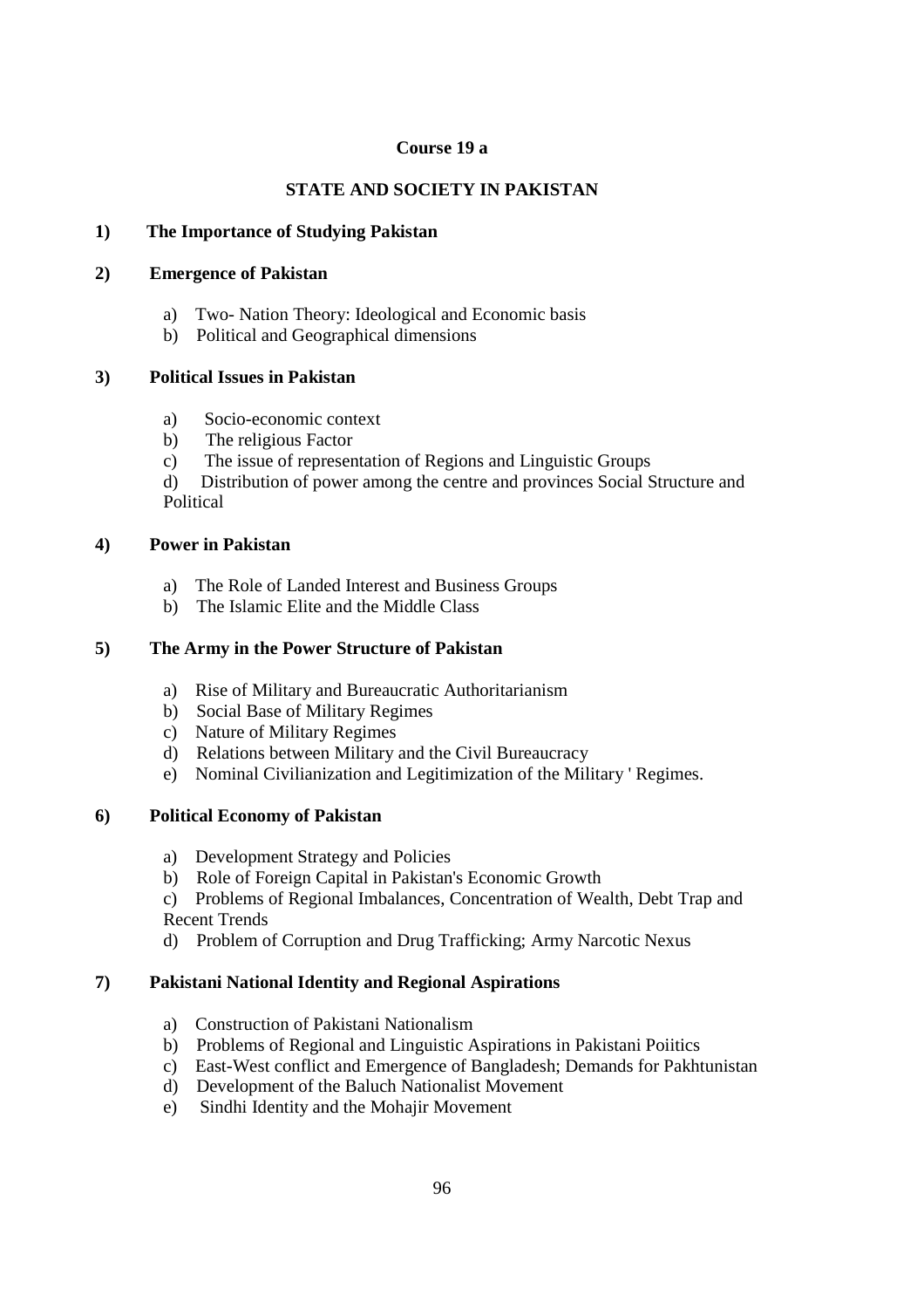### **8) State Society and Religion in Pakistan**

- a) Perspectives on Islam in Pakistan
- b) Sectarian conflict and Violence
- c) Religious Minorities
- d) Islamic Fundamentalism

#### **9) The Party System and Election**

- a) Muslim League
- b) Pakistan People's Party
- c) Regional and Political Formations
- d) Ideology
- e) Programme, Social base and Electoral trends

#### **10) Issues of People's Rights**

- a) Environmental Movements
- b) Status of Women and Women's Movement
- c) Civil liberties in Pakistan

#### **11) Struggle for Democracy in Pakistan**

- a) Phases and Characteristics
- b) Student Movements
- c) Movement for the Restoration of Democracy

### **12) Pakistan's Post-Colonial Political Experience and Quest for Democracy**

### **READINGS**

Afzal, Rafique., *Political Parties in Pakistan, 1947-58,* Islamabad, National Commission on Historical and Cultural Research, 1976.

Asghar Khan, Mohammad, edited, *Islam, politics and the State: The Pakistan Experience,* London: Zed Press, 1985

Bahadur, Kalim, *Democracy in Pakistan: Crises & Conflicts,* New Delhi, Har-Anand, 1998.

Burke, S.M. and Lawrence Ziring, *Pakistan's Foreign Policy: A Historical Analysis, Karachi,* Oxford University Press, 1990

Chaudhri, Mohammed Ahsen, *Pakistan and World Society.* Karachi, Royal Book Company, 1987

Jalal, Ayesha. *The Sole Spokesman: Jinnah, The Muslim League and Demand for Pakistan.* Cambridge, Cambridge University Press, 1985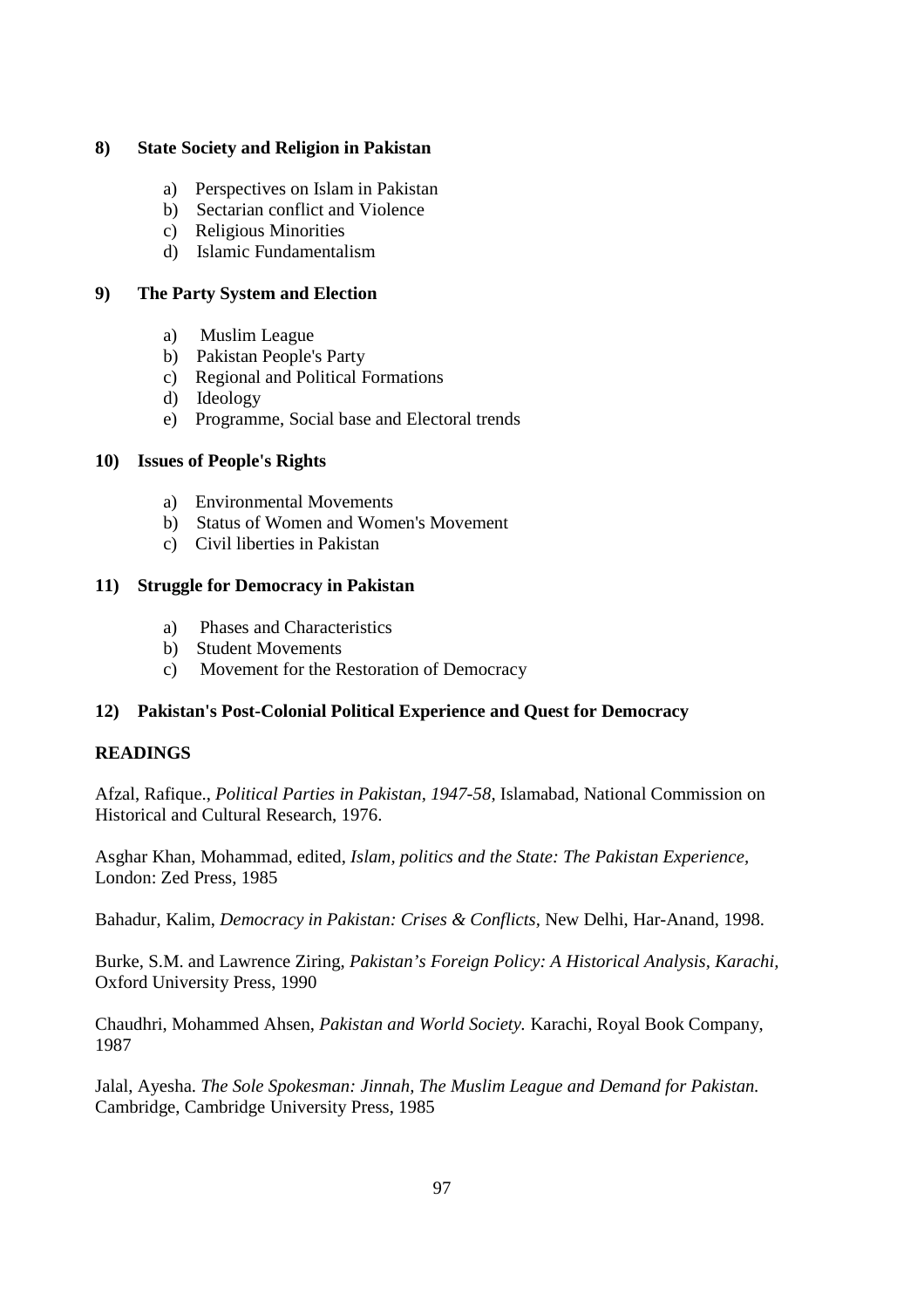Javed Shahid Burki. *Pakistan: Fifty Years of Nationhood.* Lahore, Vanguard, 1999.

Kapur Ashok. *Pakistan Under Zia-ul-Haq.* Cambridge, Cambridge University Press 1991.

Malik H. Iftikhar. *Islam, Nationalism and the West: Issues of Identity in Pakistan.* Houndsmill, Macmillan, 1999.

Rais Rasul Bakhsh edited, *State Society and Democratic Change in Pakistan.* Karachi, oxford University Press 1997.

Rizvi Hasan Askari. *Military, State and Society in Pakistan.* Houndsmills. Macmillan, 2000.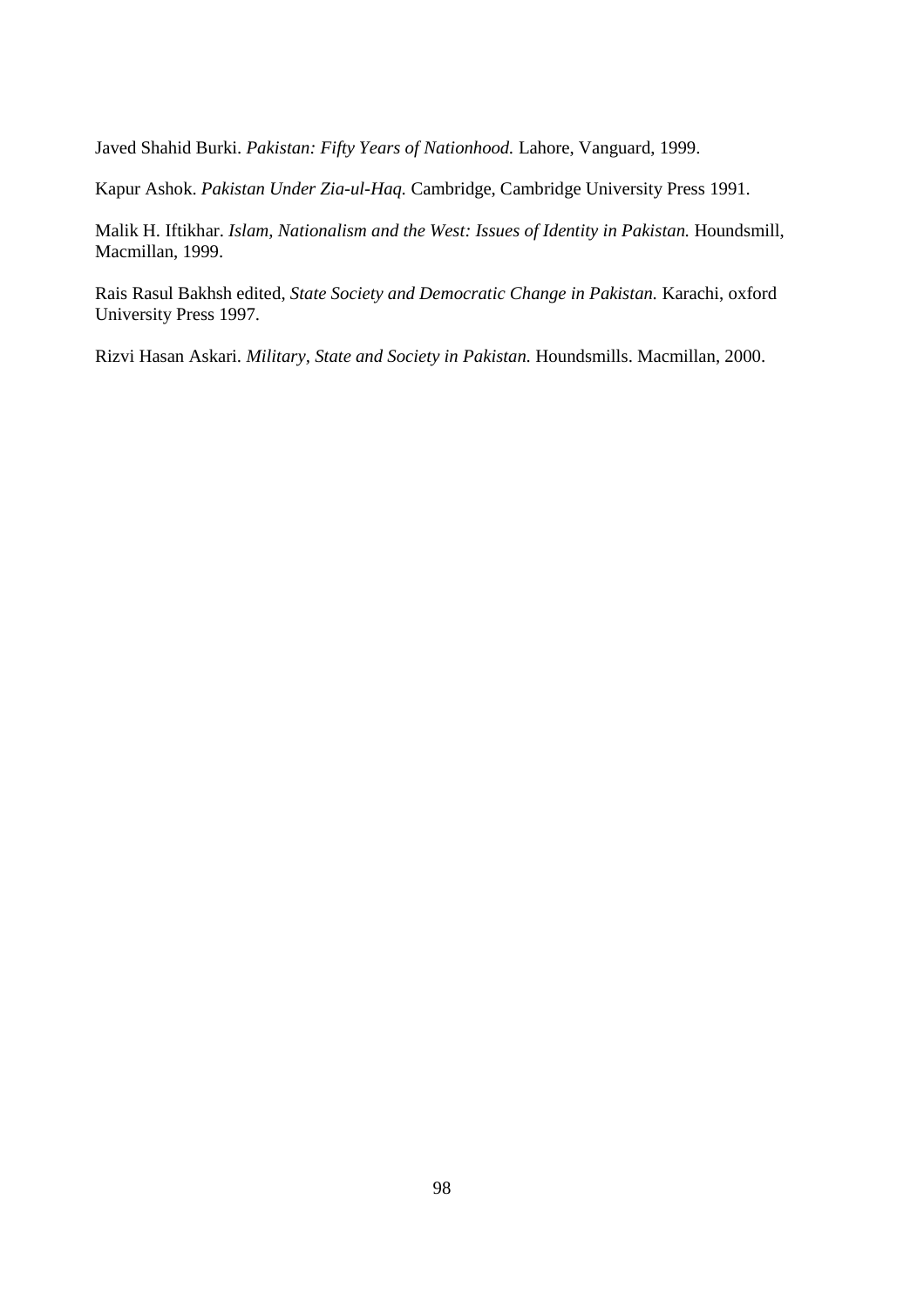### **Course 19 b**

# **PAKISTAN AND THE WORLD**

## **I Foreign Policy Analysis: A framework**

- **a) Determinants of Pakistan's foreign policy**
- 1) Geopolitical setting
- 2) Historical Legacies
- 3) Ideological and Religious Factors
- 4) Domestic context
- 5) External pressure

## **II Pakistan's foreign Policy and the External Environment**

- 1) Global factors
- 2) Regional factors
- 3) Bilateral factors

## **2) Evolution of Pakistan's Foreign Policy**

- a) Objectives
- b) Basic elements
- c) Different phases

# **3) Pakistan's relations with the U.S**

- a) U.S. Pakistan relationship during the Cold War
- b) Pakistan's Relevance for U.S security network in the Post Cold War Period.

### **4) Pakistan's Relations with India**

- a) Goals, Perceptions and strategies of foreign policies
- b) The Roots of antagonism: Regional Security, Environment, Domestic Considerations and Issues of Conflict
- c) Kashmir Problem; Genesis, Wars and Normalization of relations after Simla Agreement; Low Intensity Conflict in Kashmir
- d) emerging trends
- e) Nuclear issue and Indo-Pakistan Relations
- f) Efforts for Conflict Resolution and confidence Building Measures

# **5) Pakistan and China**

- a) Factors governing Pakistan-China relations.
- b) Issue of Chinese Nuclear and Missile Technology Transfer to Pakistan
- c) Implications for India.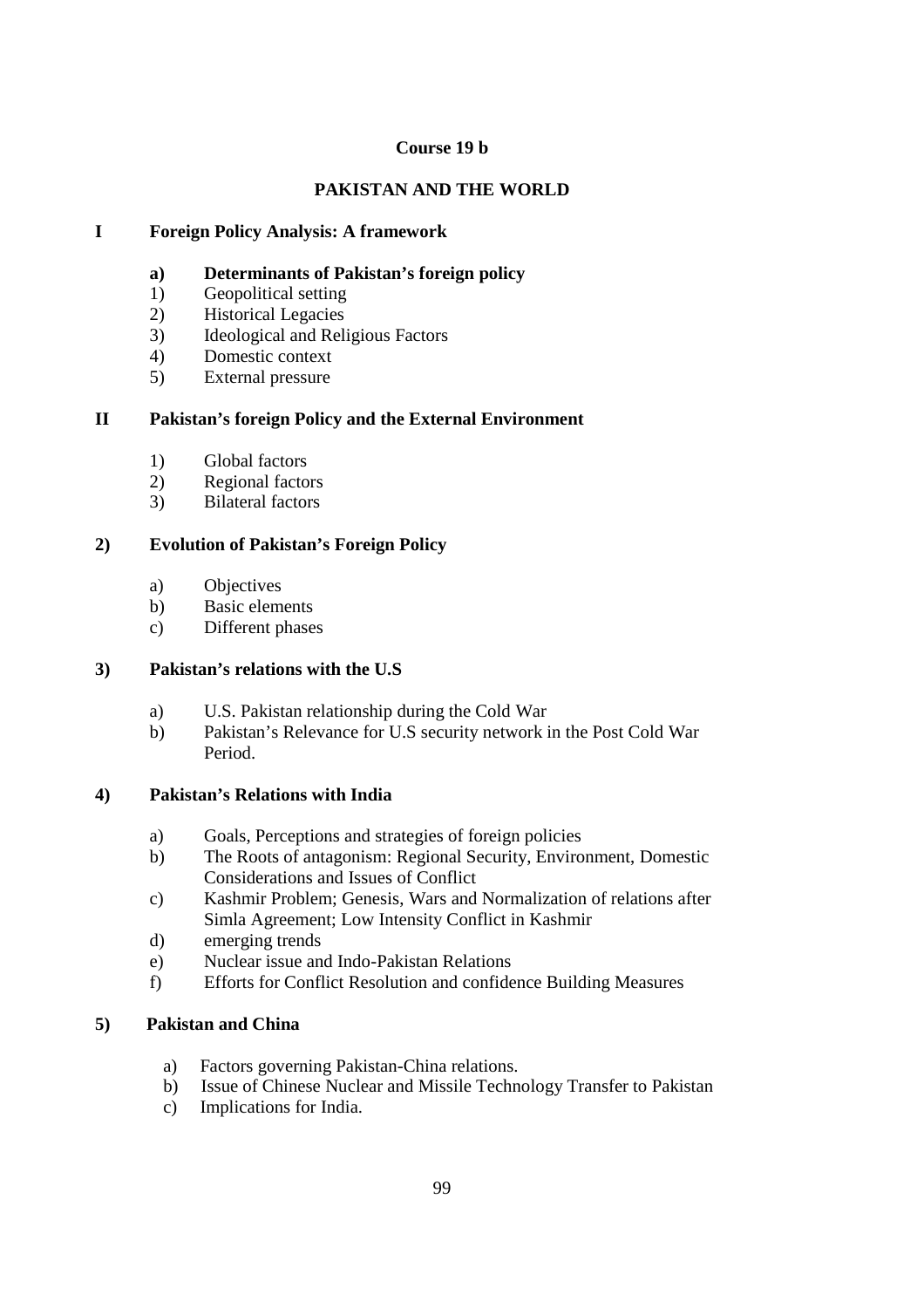#### **6) Pakistan and Russia**

- a) Patterns of Relations During the Cold War
- b) Pakistan-Russian Relation after the Co!d War

## **7) Pakistan and the Afghanistan Crisis:**

- a) Soviet Military Intervention in Afghanistan and Pakistan's Response
- b) Pakistan's Goals and Strategies and Afghanistan, the Taliban Factor, Regional and Global Repercussions
- c) Afghanistan in the Post-Taliban Phase

## **8) Islam and Foreign Policy**

- a) Pan Islamism and Pakistan's role in OIC
- b) Pakistan, West Asia and Central Asia
- c) Islam and Foreign Policy: Diplomatic, Economic and Security dimensions
- d) Militant Islam and 'Terrorism'

### **9) Pakistan's Nuclear Quest**

- a) Concerns, Calculation and Compulsions
- b) Polices, debates, strategic doctrines and emerging trends

## **10) Pakistan and SAARC**

# **READINGS**

Burke S.M. *Pakistan's Foreign Policy: A Historical Analysis.* London, Oxford University Press, 1973.

Dixit, J.N, *Anatomy of a Flawed Inheritance,* New Delhi, Konark, 1994.

Gupta, Das C, *War and Diplomacy in Kashmir 1947-48,* New Delhi, Sage 2002.

Kapur Ashok, *Pakistan 's Nuclear Development.* London, Croom Helem, 1987.

Rizvi, Hasan Askari, *Pakistan and the Geo-strategic Environment: A Study of Foreign Policy,* New York, St. Martin's Press, 1993.

Singh Jasjit edited *Kargil 1999: Pakistan's Fourth War for Kashmir.* New Delhi, Knowledge Work 1999.

Singh, Talveen, *Kashmir: A Tragedy of Errors,* Delhi, Veiling 1995.

Jha, Prem Shankar, *Kashmir 1947, Rival Versions of History,* New Delhi, Oxford University Press, 1999.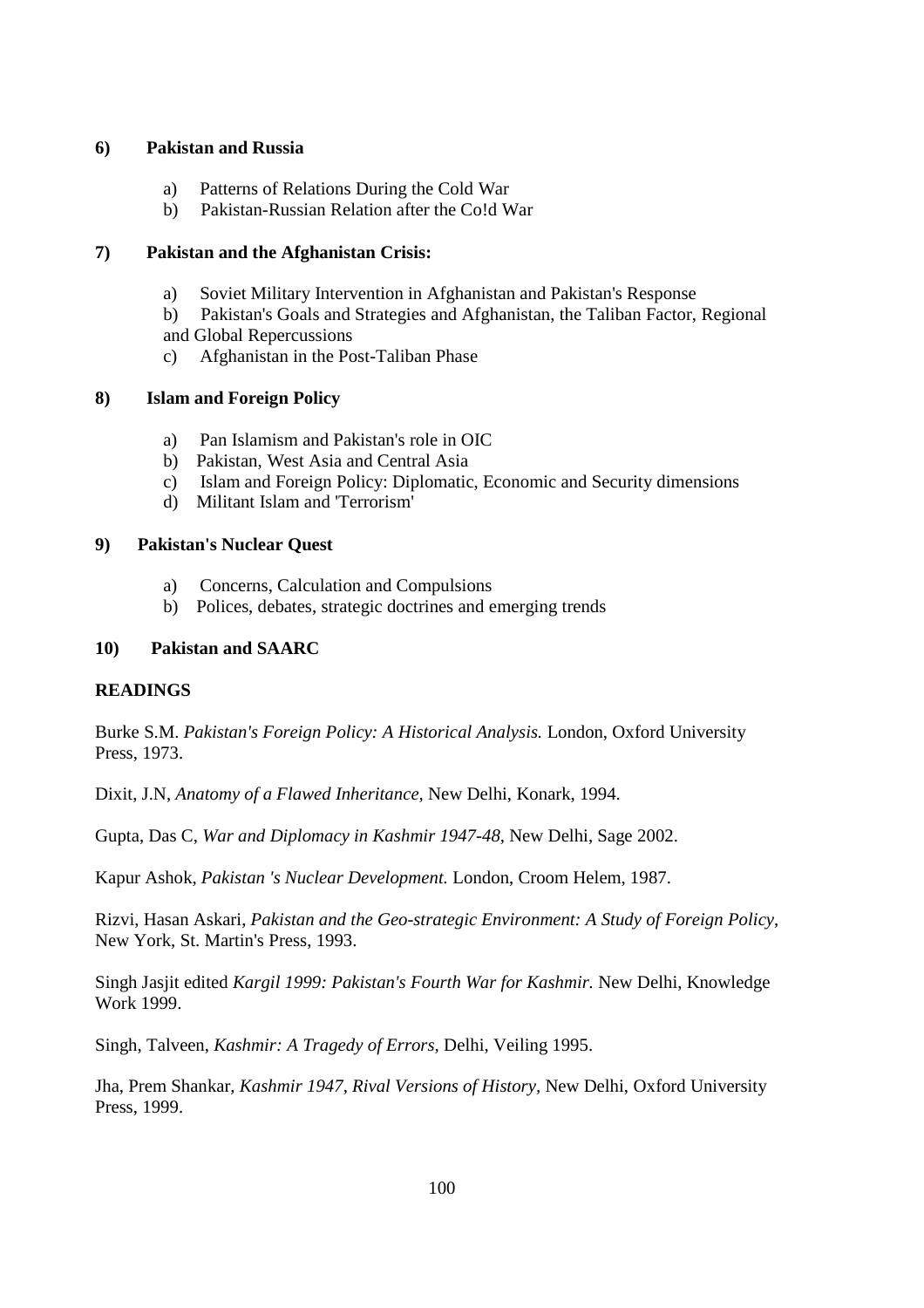Thomas. Raju G.C edited, *Perspectives on Kashmir: The Roots of Conflict in South Asia,* Boulder, Westview, 1992.

Wirsing, Robert G., *Pakistan's Security Under Zia, 1977-88: The Policy Imperatives of a Peripheral Asian State.* Houndsmill, Macmillan, 1991.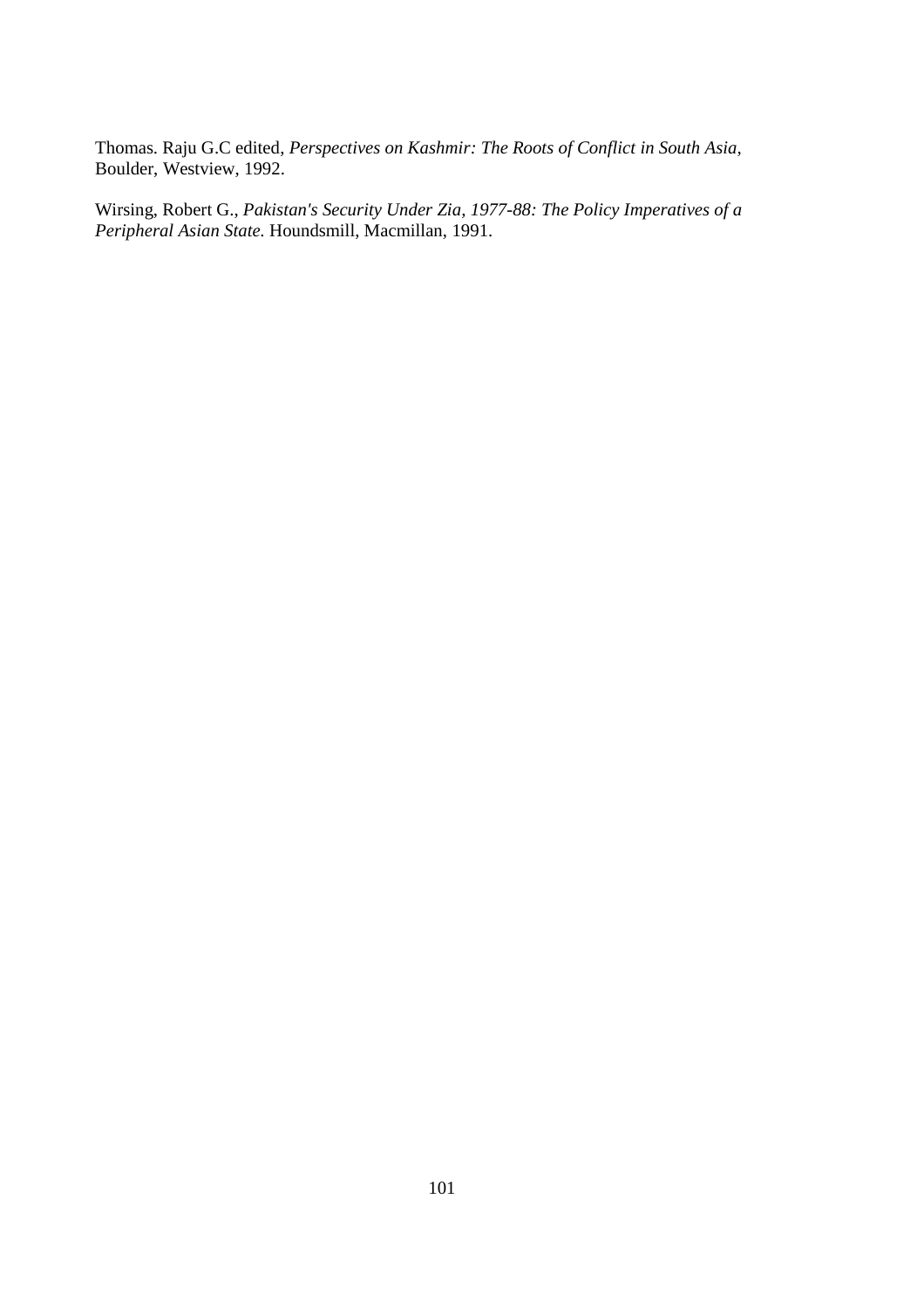### **Course 20 a**

## **STATE AND SOCIETY IN AFRICA**

### **1) Approaches to the Study of African Politics**

### **2) African History and Culturc-An Overview**

- a) Traditional Social and Political systems
- b) Africa between 15th-19th Century; Slave Trade.

## **3) Colonialism: Patterns of Colonialism**

a) Distinct Experiences

b) Impact and Balance Sheet of Colonialism and Imperialism; Theoretical Perspectives

## **4) Nationalism**

- a) Factors leading to Nationalism
- b) European and African Perceptions of Nationalism

## **5) National Liberation Movements**

- a) Mass Movements and Armed Struggle.
- b) Role of Workers, Peasants and Women.

## **6) Post Colonial States in Africa**

- a) Characteristics
- b) Political Processes and Institution Building
- c) Political Parties
- d) Role of Military

### **7) Democracy**

- a) Experience of democracy
- b) Democratic Action and Democratization
- c) The Second Liberation of Africa in 1990s

### **8) Civil Society**

- a) Problems and Issues
- b) Contemporary protest movements
- c) Role of NGOs

### **9) Human Rights**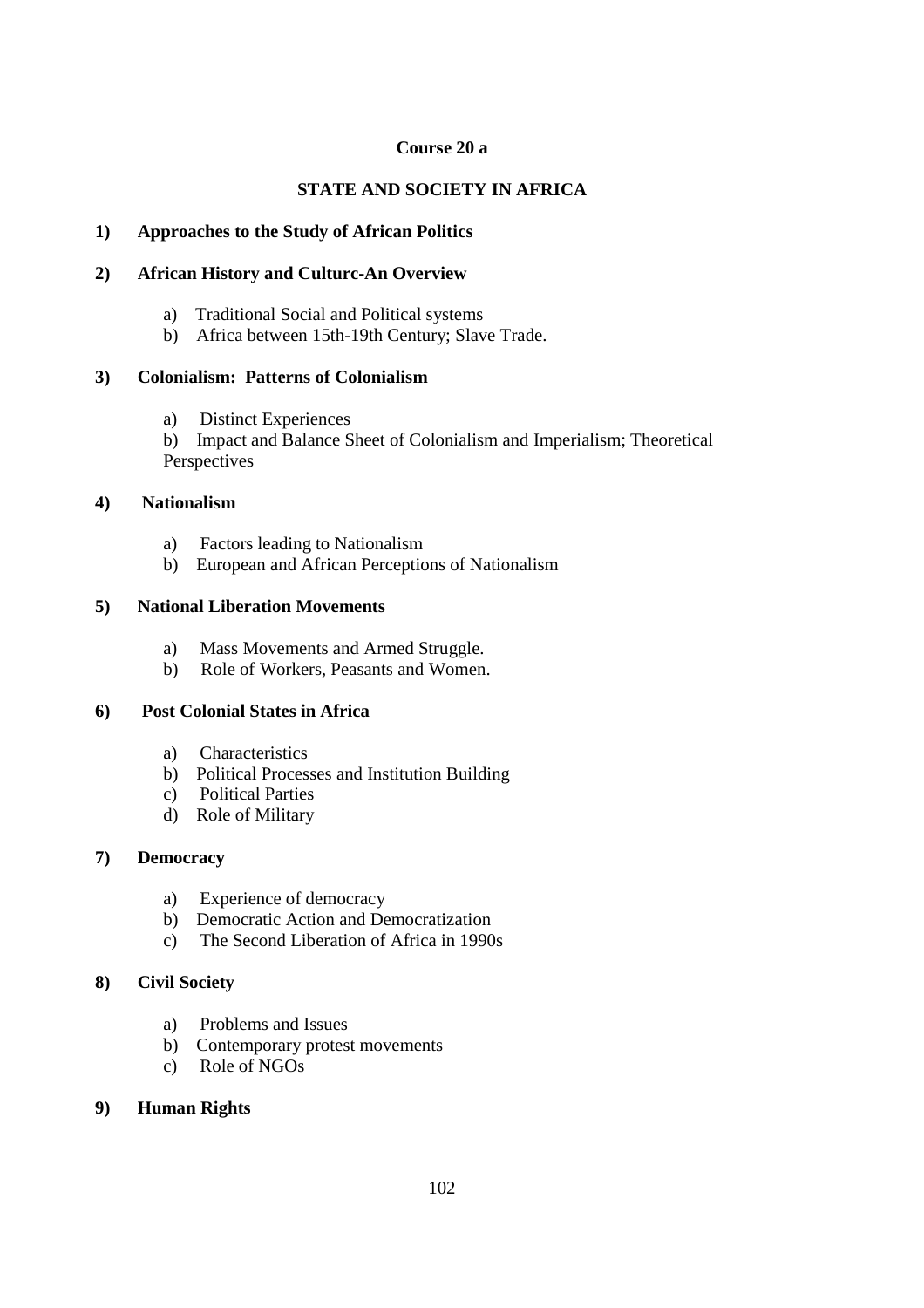- a) African Charter on Human Rights
- b) Achievements and Constraints
- c) Civil Wars and Refugees
- d) Military and Authoritarian Regimes and Human Rights

#### **10) Political Economy of African Development**

- a) Economic Structures
- b) Production Patterns
- c) Strategies of Development
- d) Structural Adjustment Programmes.

#### **11) Famines and Food Crisis**

- a) Environmental decay
- b) Cropping patterns
- c) Consequences of famine.

### **12. Role of Women in Social and Political Process**

#### **READINGS**

Ake, Claude, *A Political Economy of Africa,* Houndsmill, Macmillan, 1987

Alerl, T, *An Introduction to African Politics,* NY, Routledge, 2000.

Bakut, T and S. Dutt edited, *Africa at the Millenium: An Agenda for Mature Development,* New York, Palgrave 2000.

Bridges, Roy. edited *Imperialism, Decolonization and Africa,* New York, St. Martins Press, 2000.

Bush, Barbara, *Imperialism, Race, and Resistance: Africa and Britain.* 1919-1994 New York, Routledge, 1999.

Chabal P. edited, *Political Domination in Africa,* Cambridge, Cambridge University Press, 1986.

Chazan Naomi and D. Rothchiid edited, *The Precarious Balance: State and Society in Africa.* Boulder, Westview 1988 .

Chazan, Naomi et al. edited *Politics and Society in Contemporary Africa,* Boulder, Westview, 1997.

Duignan P. and L,H. Gann, edited, *The History and Politics of Colonialism in Africa,* Cambridge, Cambridge University Press, 1970, Vols. I &II.

General *History of Africa* Vol. I, II. (UNESCO, 1981).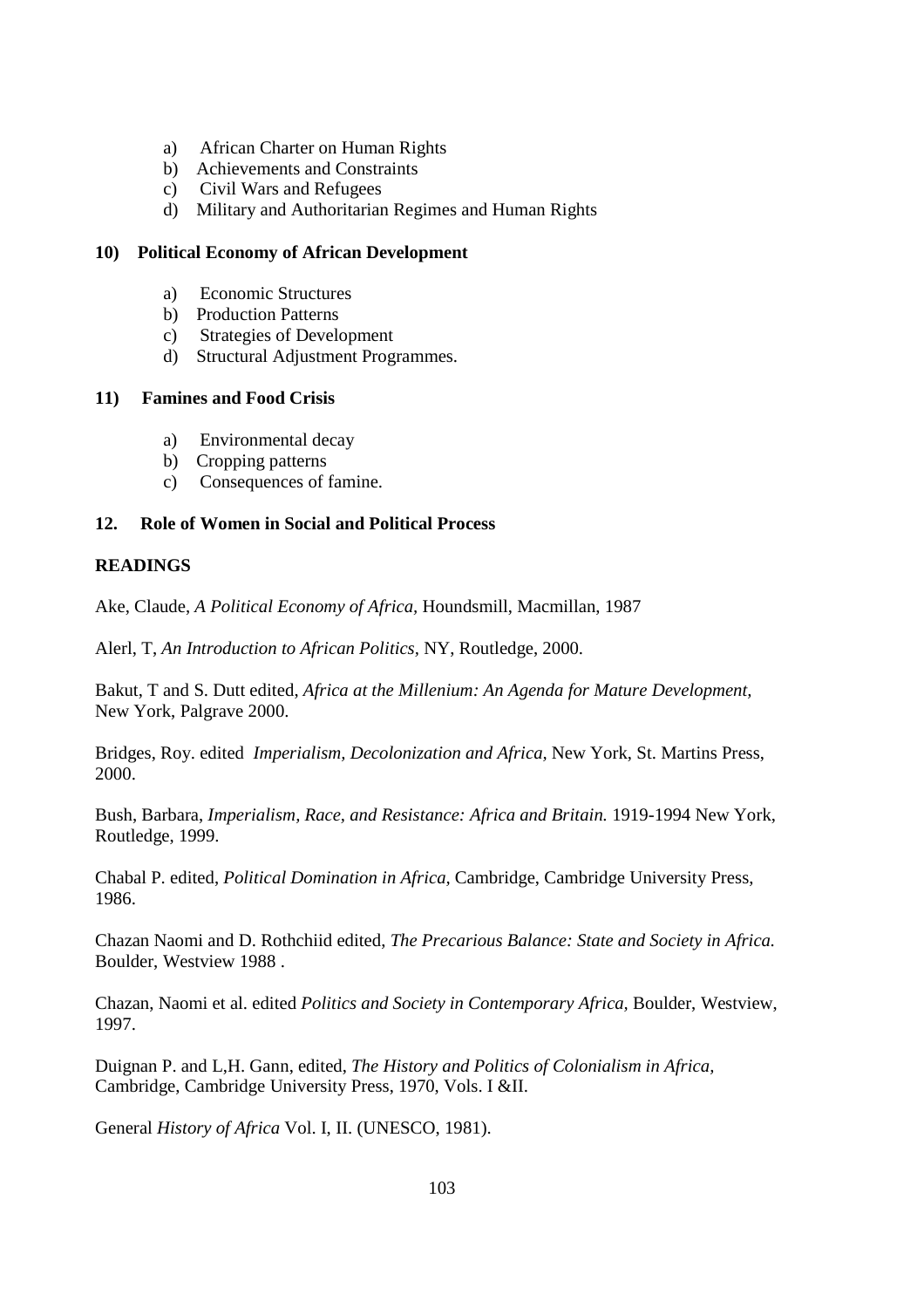Heinz. Klug, *Constituting Democracy, Law, Globalism and South Africa's Political Reconstructions,* Oxford, Oxford University Press, 2000.

Lewis, Peter, edited *Africa: Dilemmas of Development and Change.* Boulder, Westview, 1998. 93

Markovitz, I.L. edited *Studies in Power and Class in Africa.* Oxford, Oxford University Press. 1987.

Neuberger, Benyamin. *National Self-Determination in Post-colonial Africa.* Colorado. Lynne Rienner, 1986.

Ntalaja Nzongola. *Revolution and Counter Revolution in Africa; Essays in Contemporary Politics.* London, Zed, 1987.

Nyongo Peter edited *Popular Struggles for Democracy in Africa London,* Zed, 1987 .

Tordoff, William, *Government and Politics in Africa.* Houndsmill, Macmillan, 1997.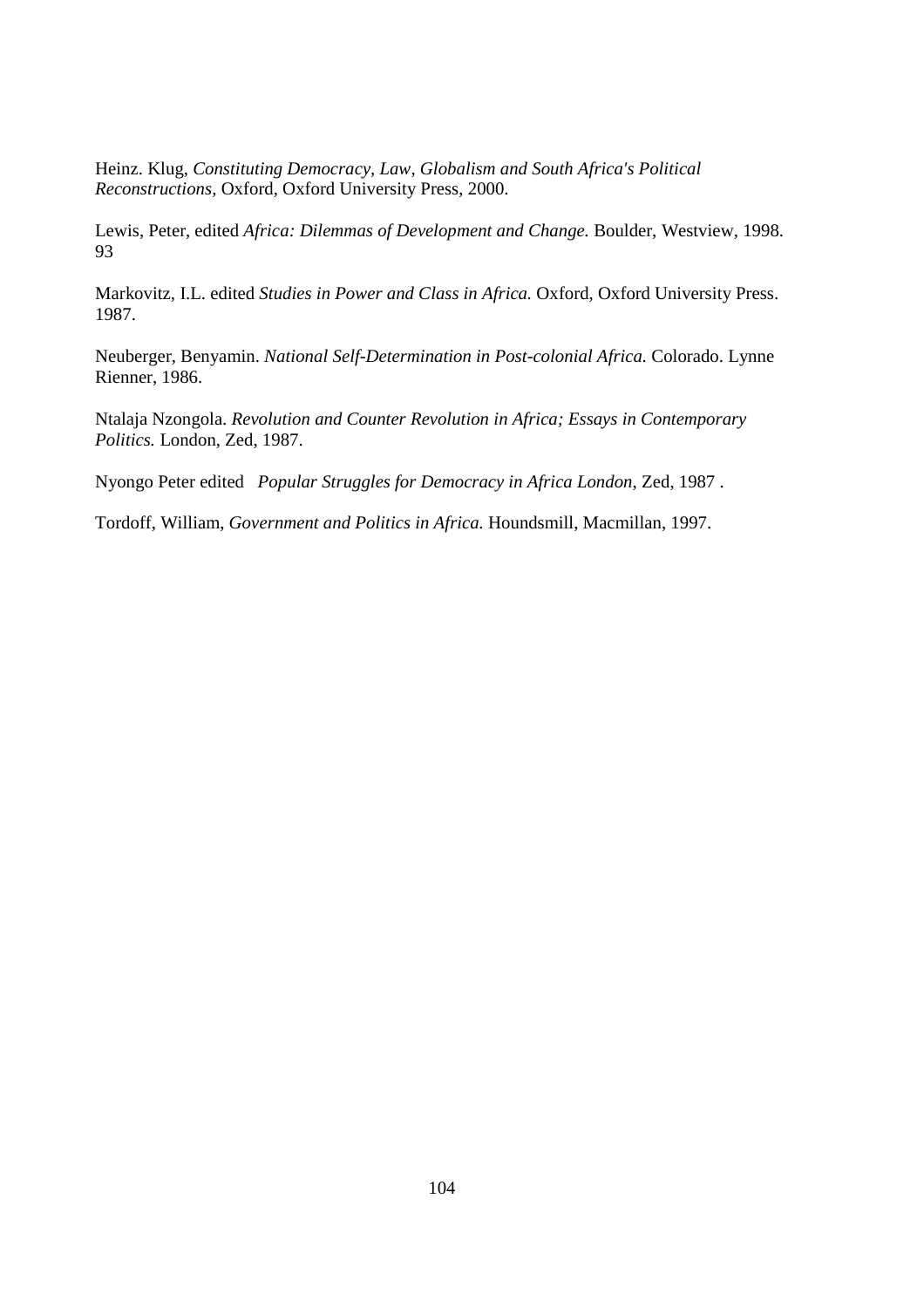## **Course 20 b**

# **AFRICA IN WORLD POLITICS**

# **1) Historical Significance of the Emergence of Africa in World Politics**

### **2) Africa in The International System: Theoretical models**

#### **3) Africa and the Cold War:**

- a) Geo-Politics
- b) Strategic dimensions
- c) Security issues
- d) Role of Super Powers

## **4) Africa in Post Cold War Period:**

- a) Strategic issues
- b) Security issues

## **5) Africa in the New International Economic Order**:

- a) Globalization
- b) Trade
- c) Aid
- d) Investments.
- e) Africa and the U.N.

### **6) Non-alignment: African Perceptions**

### **7) Organization of African Unity:**

- a) OAU
- b) AU
- c) AEC

# **8) Political Economy of Regional Cooperation in African**

# **9) Regional Conflicts and Civil Wars in Africa**

- **10) Foreign Policy**:
	- a) Decision-Making and Conduct
	- b) Case studies of South Africa and Nigeria

## **11) Africa and the Third World**

a) India-Africa .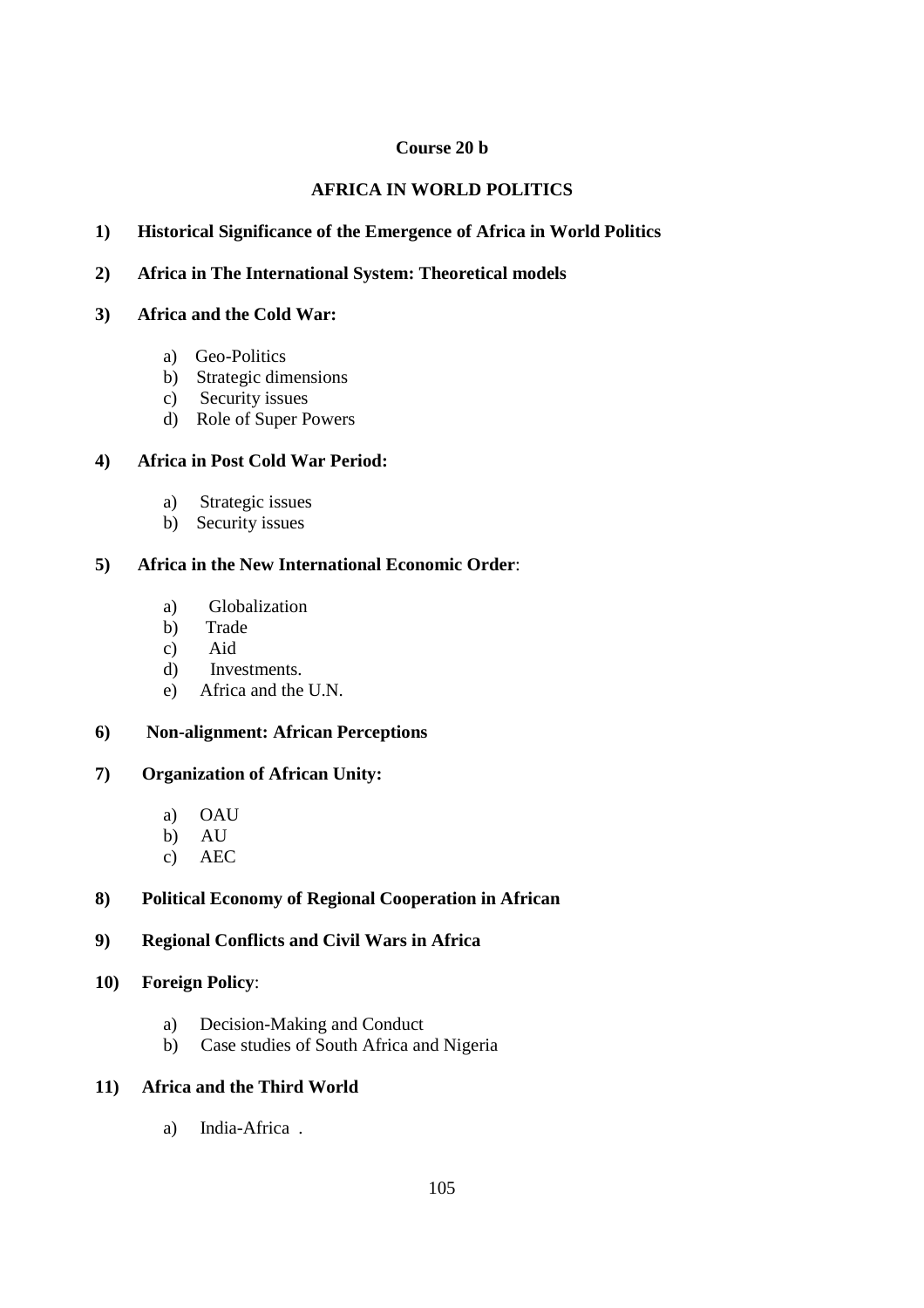b) South-South Cooperation.

### **READINGS**

Arnold, Guy, *The New South Africa*. Houndsmill, Macmillan, 2000.

Callaghy Thomas and I. Ravenhill, (eds.), *Hemmed in: Responses to Africa's Economic Decline.* New York, 1995.

Chaliand G., *The Struggle for Africa.* Houndsmill, Macmillan, 1982.

Clapham Christopher, *Africa and The International System,* Cambridge, Cambridge University Press, 1996.

Delancy Mark et. al. edited *Africa's International Relations,* Boulder. Westview, 1994.

Foltz William J. and Henry S. Bienen. *Arms and the African, Military Influences on Africa's International Relations.* New Haven, Yale University Press, 1981.

Harbeson J. and D. Rothchild edited, *Africa in World Politics.* Boulder, Westview, 1991.

Nyango W. W.Africa in *The UN System* Houndsmill, Macmillan, 1985.

Olajide Aiuko et. al edited *Africa's international Economic Relations,* Houndsmill, Macmillan, 1983.

Toase F.H, and E. J. Yorke edited, *The New South Africa: Prospects for Domestic and International Security.* Houndsmill, Macmillan, 1998.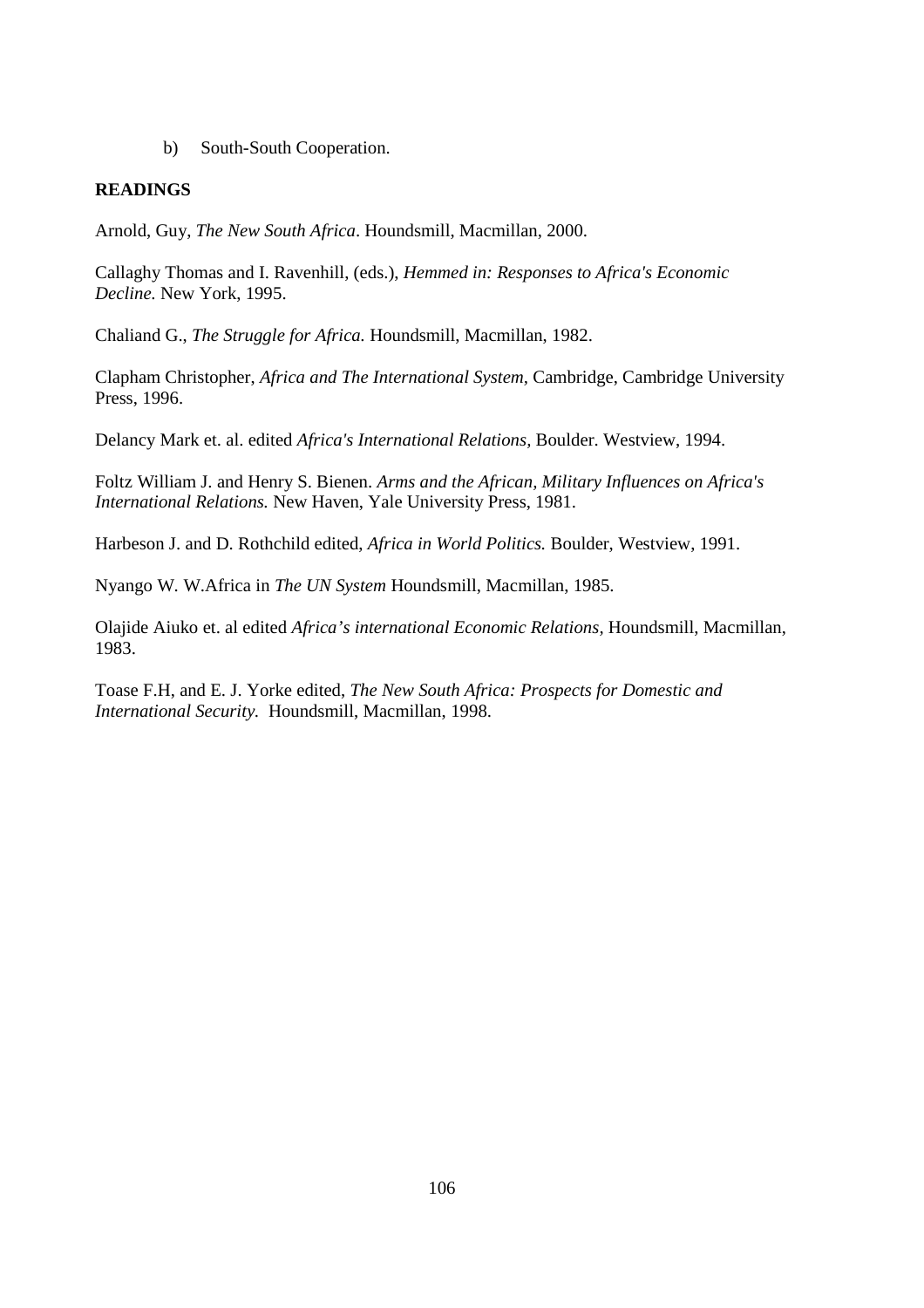# **Course 21 a**

# **STATE AND SOCIETY IN CHINA**

# **1) Approaches to the Study of Chinese Politics**

### **2) Stages in the Development of the Chinese Polity**

### **3) Theoretical Perspectives**:

- a) New Democracy
- b) Continuous Revolution
- c) Socialist Market Economy

### **4) The Political System**

- a) Nature of the Chinese State
- b) Constitutional Framework and the Political Process
- c) Governmental Structure: Role of the NPC, State Council, Provincial Government, Urban and Rural Local Government; Emerging trends
- d) Communist Party of China: Evolution, Organisation, Ideology and Programme, Inner-Party Struggle,'! Relationship with other Political Parties; Development *j*
- e) The PLA: Structure, Strategy and Political Role.

### **5) Development Strategies**

- a) The First Five Year Plan, The Great Leap Forward and Cultural Revolution
- b) Reform and Open Door Policy: Rural reforms, the policy on township and Village Industries; Reform Of State Enterprises, Role of Foreign Investment: Socio-Economic Implications of the Reform Policies.

# **6) Class and Gender in China**

- a) The Entrepreneur class
- b) The Working Class and ACFTU
- c) The Women and Reforms
- d) The Role of ACWF

### **7) National Minorities and Religious Groups in China**

### **8) The Environmental Issues: Policy and Trends**

### **READINGS**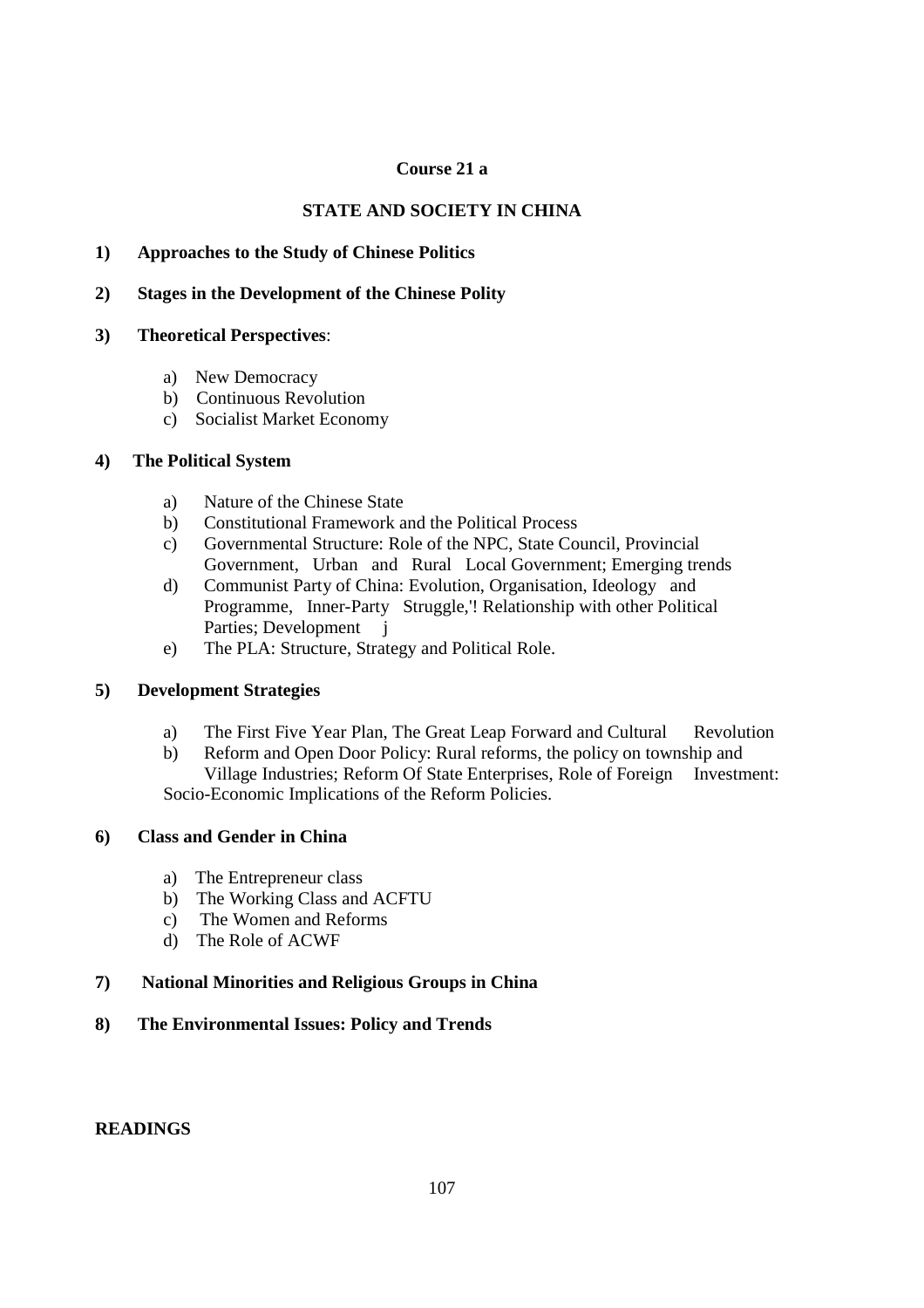Christiansen Fleming and Shirin Rai., *Chinese Politics and Society: An Introduction*. Prentice Hall, 1996

Cook, Iang and Geoffrey Muray. *China's Third Revolution.* Surrey, Curzon, 2001

Croll Elisabeth. *Feminism and Socialism in China.* London, Routledge, 1978.

Kelliher Daniel. *Peasant Power in China: The Era of Rural Reform, 1979-89*. New Haven, Yale University Press, l992.

Teather David, C. B. and Herbert S. Yee edited *China in Transition: Issues and Policies*. St. Martin Press, 1999.

Deshpande G.P. and Alka Acharya edited, *Crossing the Bridge of Dreams: 50 Years of India and China*, New Delhi, Tulika, 2001.

Dittmer Lowell and Samuel S. Kim. *China's Quest for National Identity,* Ithaca, Cornell University Press, 1993.

Friedman Edward, *National Identity and Democratic Prospects in Socialist China*, Armonk, N.Y, M.E. Sharpe, 1995.

Gao Shangquan, Liu Guoguang and Ma Junree edited, *The Market Economy and China.* Beijing, Foreign Languages Press, 1999.

Glaeser Bernhard edited. *Learning from China? Development and Environment in Third World Countries.* London, Allen and Unwin, 1987.

Goldman Merle and Roderick MacFarquher edited *The Paradox of China's Post-Mao Reforms,* Harvard University Press, 1999.

White Gordon. *Riding the Tiger: The Politics of Economic Reform in Post-Mao China.* London, Macmillan, 1993.

Khan Azizur Rahman and Carl Riskin. *Inequality and Poverty in China in the Age of Globalization.* Oxford, Oxford University Press, 2001

Knight John and Lina Song. *The Rural Urban Divide: Economic Disparities and Interactions in China.* New York, Oxford University Press, 1999.

Li, Jingulen edited, *The Chinese Economy into the 21st Century: forecasts and Policies.* Beijing, Foreign Languages Press, 2000

Macfarquhar, Robert. *The Origins of the Cultural Revolution, Vol. 3: The Coming of the Cataclysm 1961-66*. Oxford, Oxford University Press, 1997.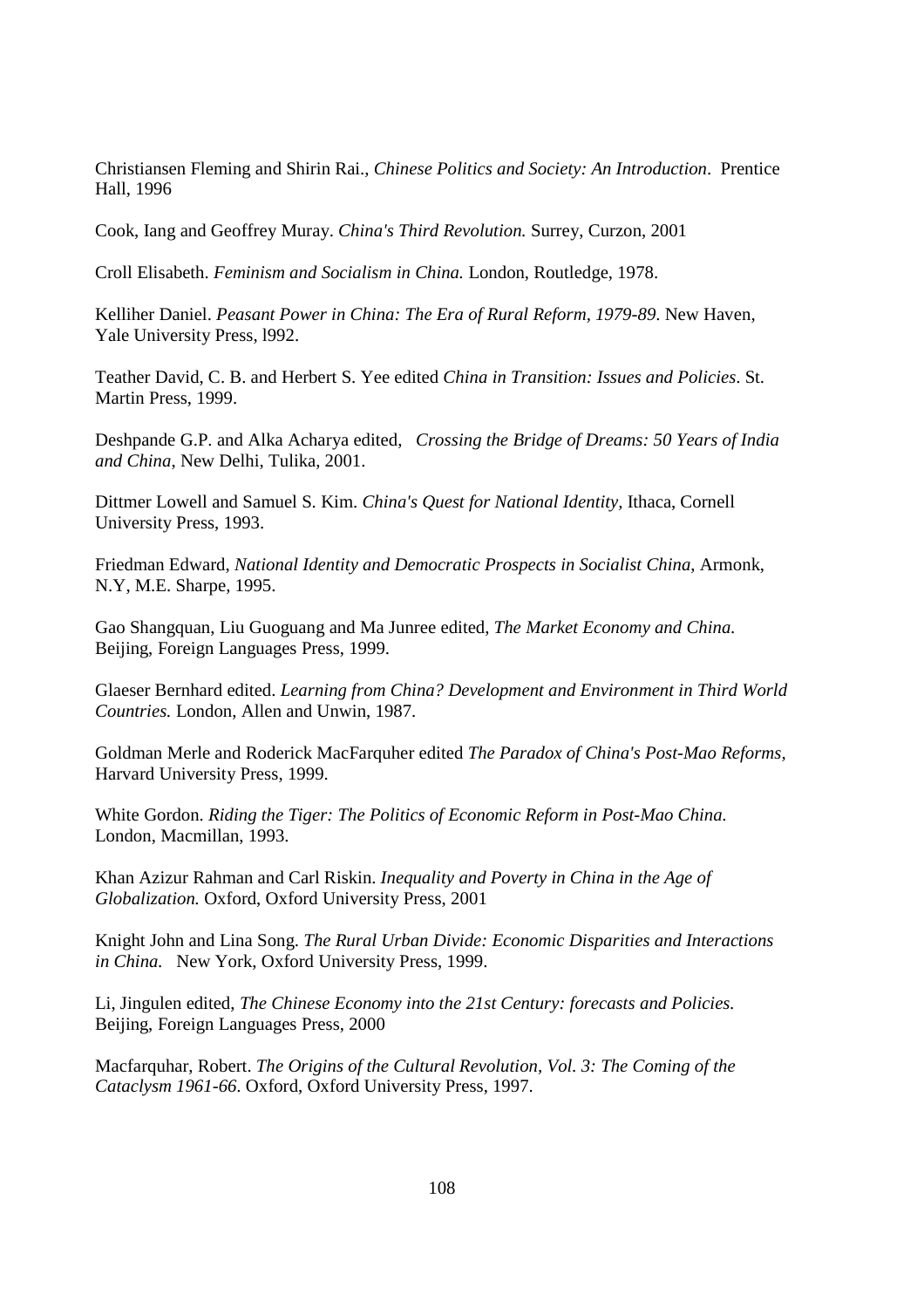Perry Elizabeth J. and Mark Selden edited, *Chinese Society: Change, Conflict and Resistance.* London, Routledge, 2000.

Shirk Susan L. *The Political Logic of Economic Reform in China*. Berkeley, University of California Press, 1993.

Salinger Dorothy J. *China's Transition from Socialism: Stalest Legacies and Market Reforms 1980-90*. Armonk, New York: M. E. Sharpe, 1993.

Unger Jonathan, *Chinese Nationalism*, Armonk, New York, M.E. Sharpe, 1996.

Wakeman, Frederic and Wang Xi. *China's Quest for Modernization: A Historical Perspective.* Berkeley, Institute of East – Asian Studies, 1997.

Wang Mengkui edited, *China's Economic Transformation Over 20 years.* Beijing, Foreign Languages Press, 2000

West Jackie, Zhao Minghua, Chang Xiangqun and Cheng Yuan. *Women of China: Economic and Social Transformation.* New York, St. Martin's Press, 1999.

Whiting Susan H. *Power and Wealth in Rural China: The Political Economy of Institutional Change.* Cambridge, Cambridge University Press, 2001.

Zhang, Wei - Wei, *Transforming China: Economic Reforms and Its Political Implications.* New York, St. Martin's Press, 2000.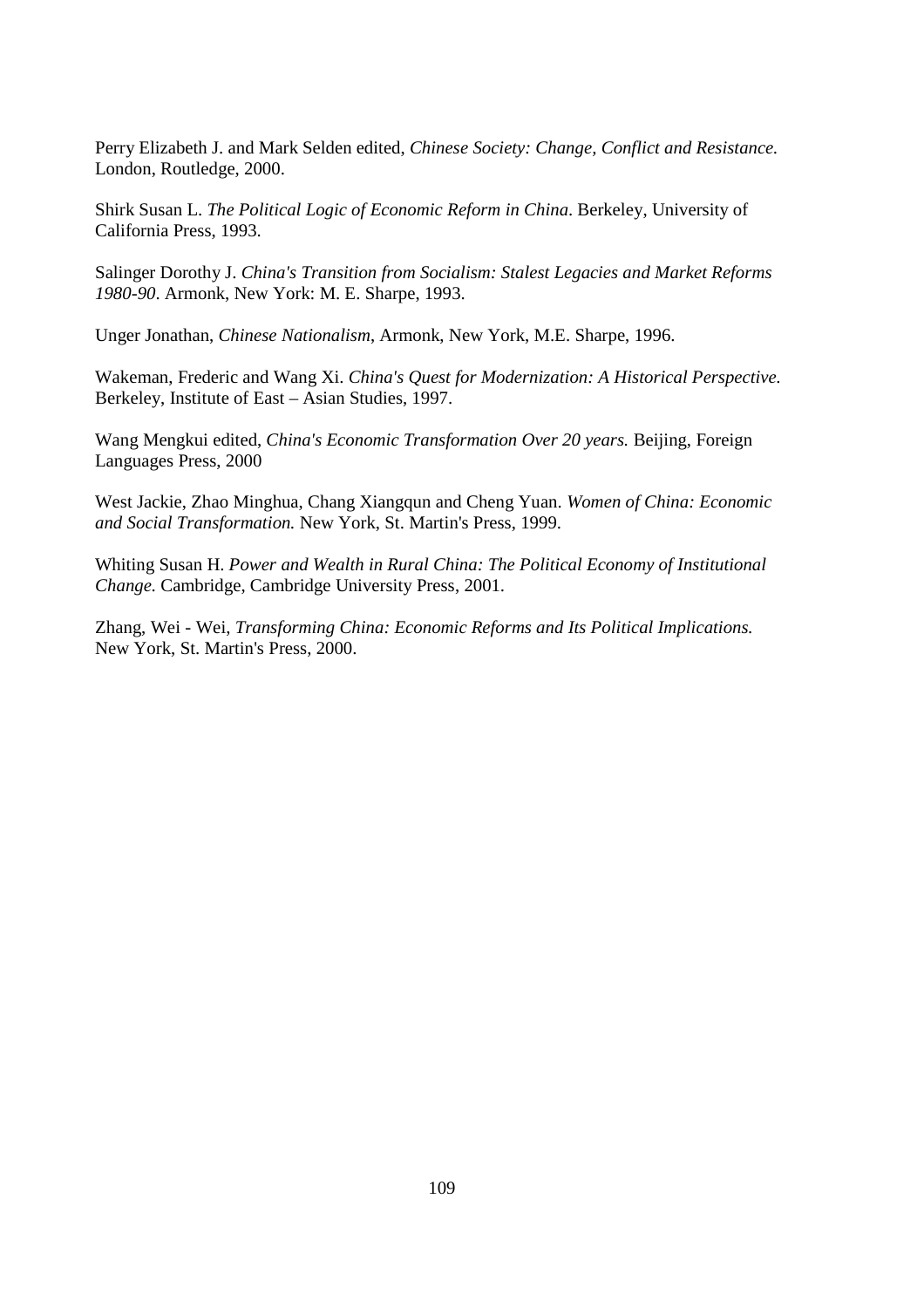# **Course 21 b**

# **CHINA AND THE WORLD**

# **1) Approaches to the study of Foreign Policy of the People's Republic of China**

- a) Determinants of Chinese Foreign Policy
- b) Domestic roots and External Dimensions
- c) Evolution of Chinese Foreign Policy

### **2) Chinese view of the world**

- a) Pre-liberation China and the World
- b) Evolution of PRC's world view
- c) China's piace in the International System during the Cold War and After

### **3) China's relations with the U.S.**

- a) Nature of the Confrontation during the Cold War
- b) The Process of Normalization
- c) Outstanding issues
- d) The Question of Taiwan
- e) The Issues of Human Rights
- f) Pattern of Sino-US trade

### **4) China and the USSR/Russia**

- a) The period of Alliance
- b) The Sino-Soviet Dispute
- c) China's Assessment of the cause of collapse of the USSR
- d) Basis of Sino-Russian relations
- e) Emerging Trends

### **5) China and the European Union**

- a) Pattern of Normalisation
- b) Trends in Trade Relations

# **6) China and Asia**

- a) China-Japan relations
- b) China and ASEAN
- c) China and Central Asia
- d) China and South Asia.

### **7) China- India Relations**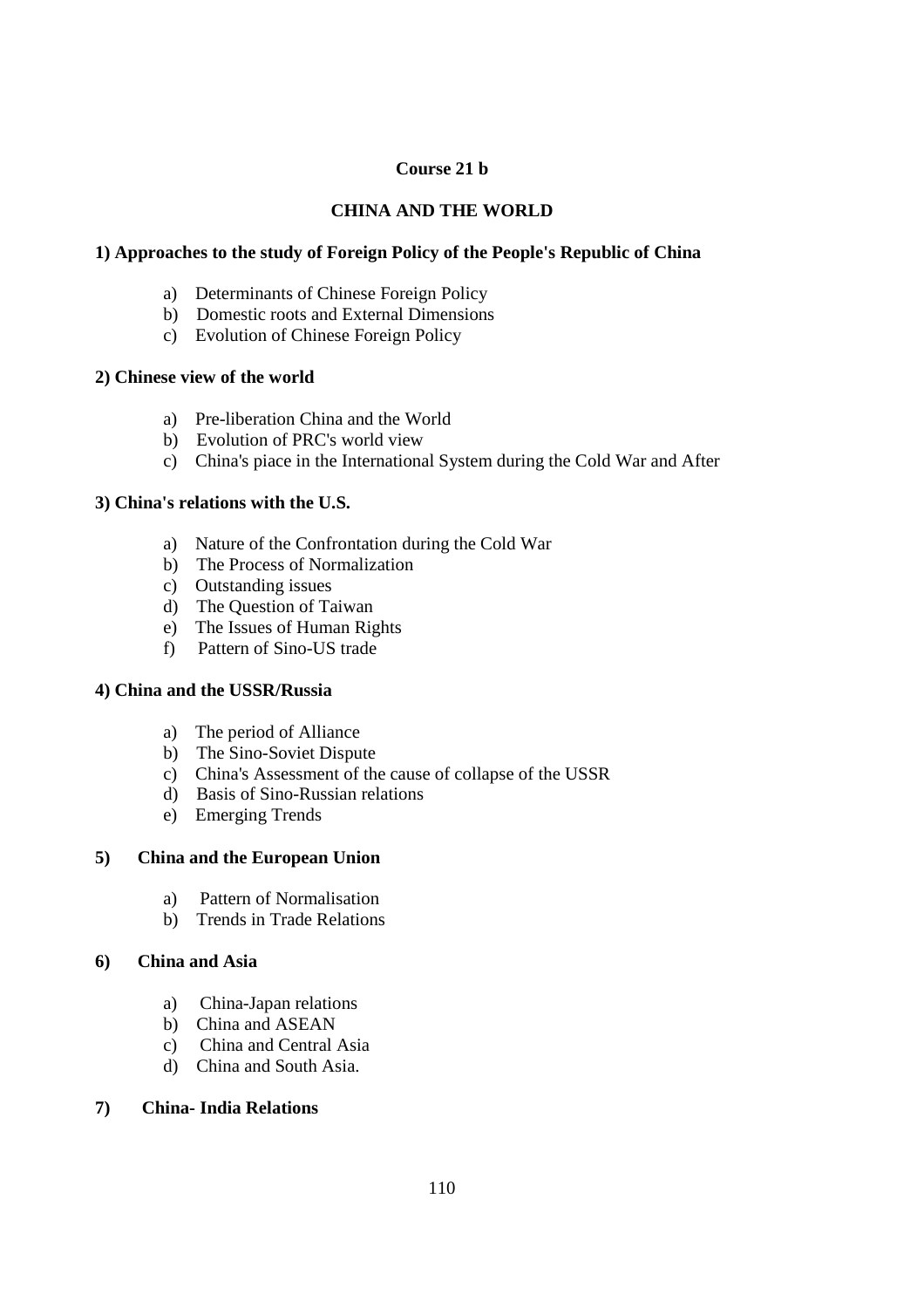- a) The Panchsheel Framework
- b) Border Dispute and the 1962 war
- c) The Issue of Tibet
- d) The Process of Normalisation
- e) Patterns of Sino-Indian trade

#### **8) China, Africa and Latin America**

- a) China and Liberation Movements
- b) Policy in the Post-Cold War period

#### **9) China and the Emerging Global Economy**

- a) China and WTO
- b) APEC and other International Economic Organizations

#### **10) China and Disarmament:**

- a) China's Nuclear Policy- NPT
- b) CTBT and FMCT
- c) China's role in UN Disarmament process

### **READINGS**

Bhattacharjea Mira Sinha., *China, World and India.* New Delhi, Sanskriti, 2001.

Garver, John W., *Protracted Contest: Sino-Indian Rivalry in the Twentieth Century,* Seattle, University of Washington Press, 2001.

Jaitly, Nancy*, India-China Relations: 1947-79,* New Delhi, Radiant, 1979

Kapur, Harish, *Distant Neighbours, China and Europe*, London, Pinter, 1990.

Kent, Anu, *China, the United Nations, and Human Rights, Philadelphia,* University of Pennsylvania Press, 1999.

Lampion. M., David *edited The Making of Chinese foreign and Security Policy in the Era of Reform 1978-2000.* Stanford, Stanford University Press, 2001.

Ranganathan C. V. and Vinod Khanna, *India and China The Way Ahead in Mao's India War.* New Delhi, Har Anand, 2000.

Robinson, Thomas, and David Shambaugh edited, *Chinese Foreign Policy: Theory and Practice*. New York: Oxford University Press, 1994.

Shambaugh, David, *Beautiful Imperialist: China Perceives America, 1972-1990.* Princeton, Princeton University Press, 1991.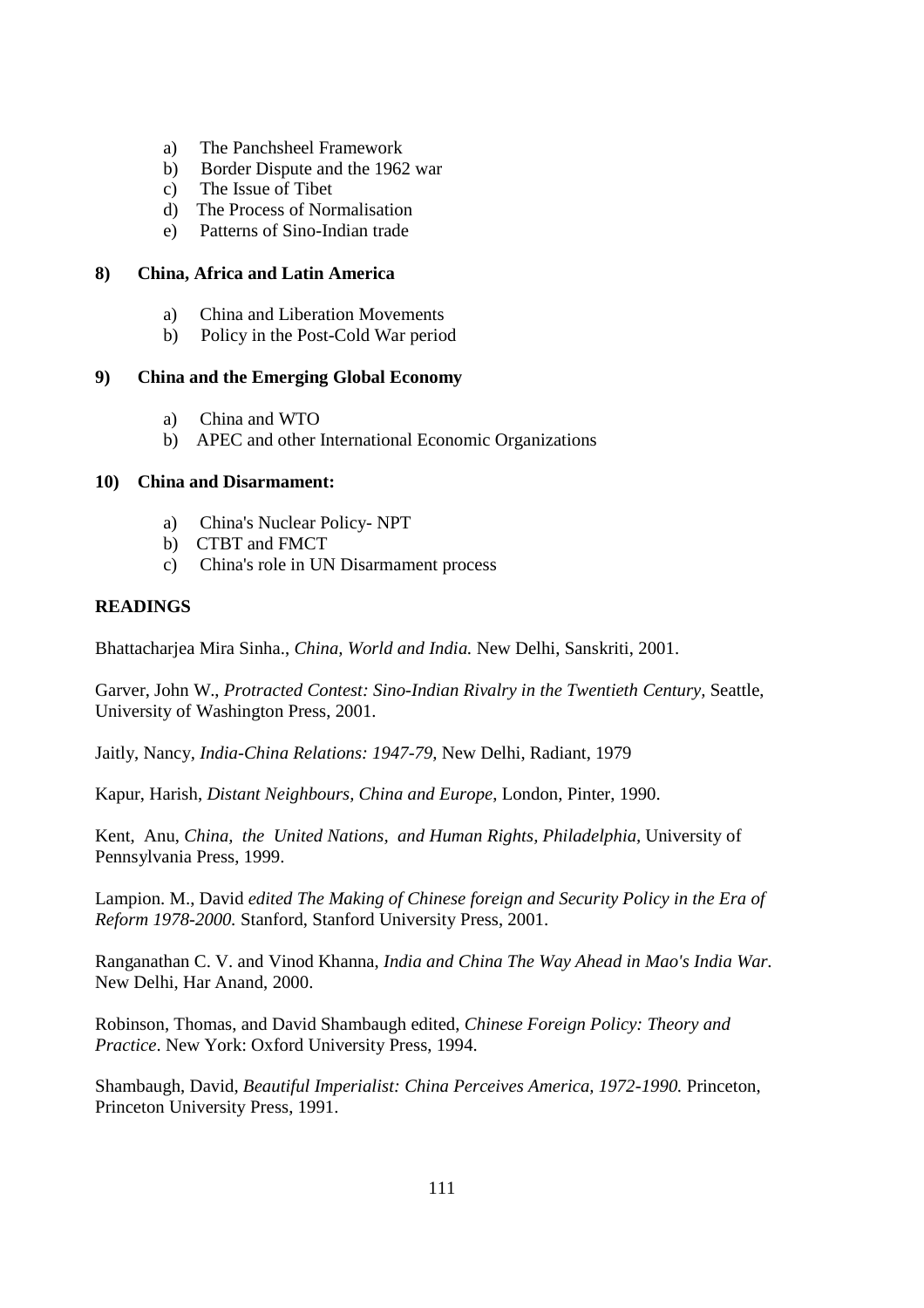Swaine Michael D. and Ashley J Tellis, *Interpreting China's Grand Strategy: Past, Present and Future* Santa Monica, CA: RAND, 2000.

Yahuda, Michael. *China's Role in World Affairs*. New York, St. Martin's Press, 1978.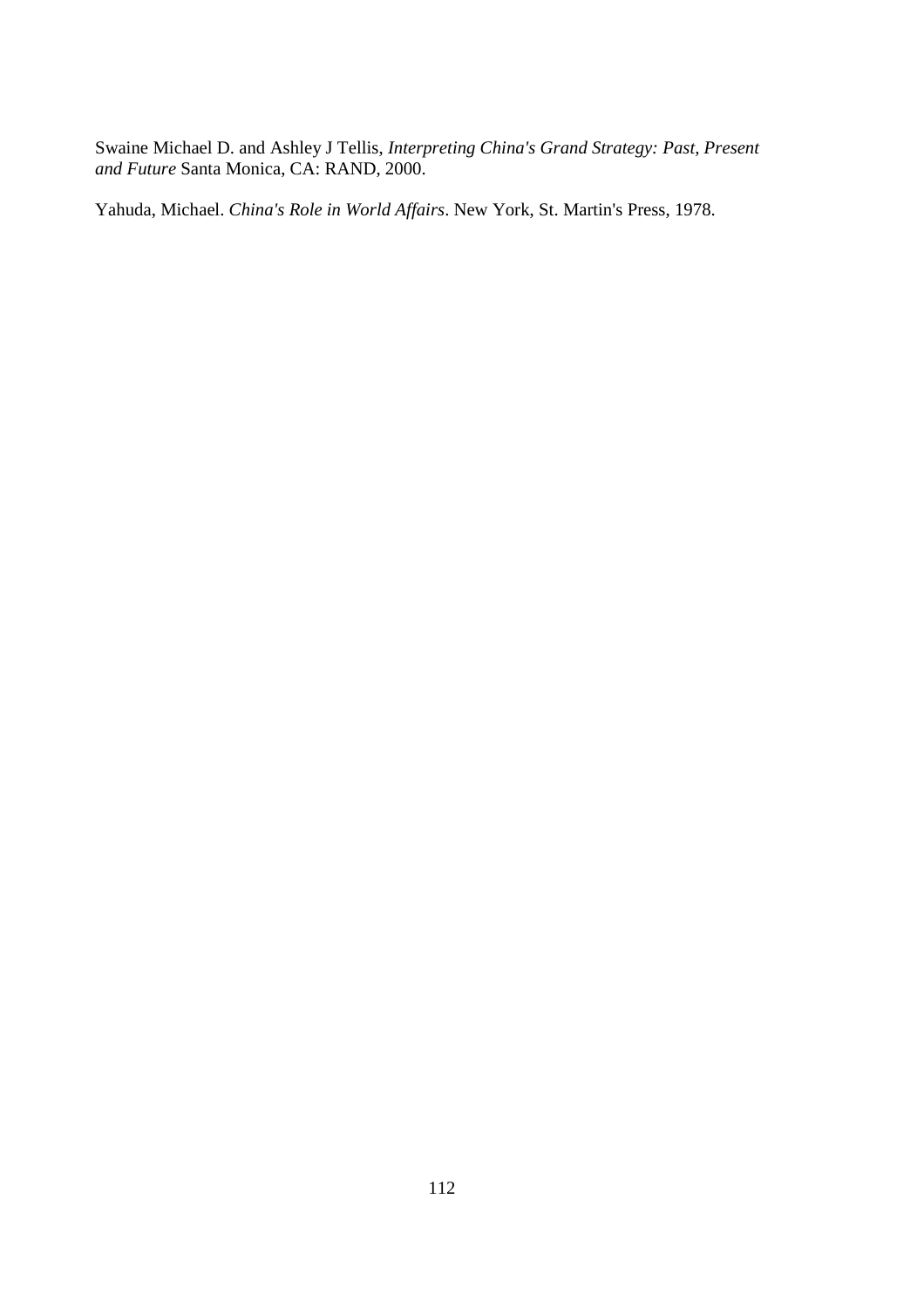# **Course 22 A**

# **STATE AND SOCIETY IN MODERN JAPAN**

### **1) Origins of the Modern State in Japan**

- a) Historical and Cultural influences
- b) Creation of Modern State Institutions: Constitution, Bureaucracy, Military
- c) Crafting of Japanese citizens

# **2) The U.S Occupation Period (1945-54)**

- a) Social and Political policies to end Militarization
- b) New Constitution and Political Parties
- c) Revival of Social and Labour movements

# **3) State and Civil Institutions**

- a) National and Local government
- b) Bureaucracy, Judiciary, Police
- c) The Media industry

# **4) Social Structure**

- a) Homogeneity, Integration and Division
- b) Question of class and social status
- c) Minorities: Ainu, Korean and Foreign workers, Okinawa issue
- d) Rural societies: Problems of marginalisation and Political influence

### **5) Political Parties and Elections**

- a) Major Political Formations and their Policies
- b) Party organizations, Support groups and their functioning.
- c) Electoral system
- d) Pressure groups and their role in Policy Formation

### **6) Political and Social Movements**

- a) Movements on Military and Foreign policies
- b) Citizens protests and action related to Environment and Health
- c) New Religions; their impact on society and politics
- d) Labour
- e) Peace movement

# **7) Evolution of the Japanese Development Model**

a) Relationship between State and Capital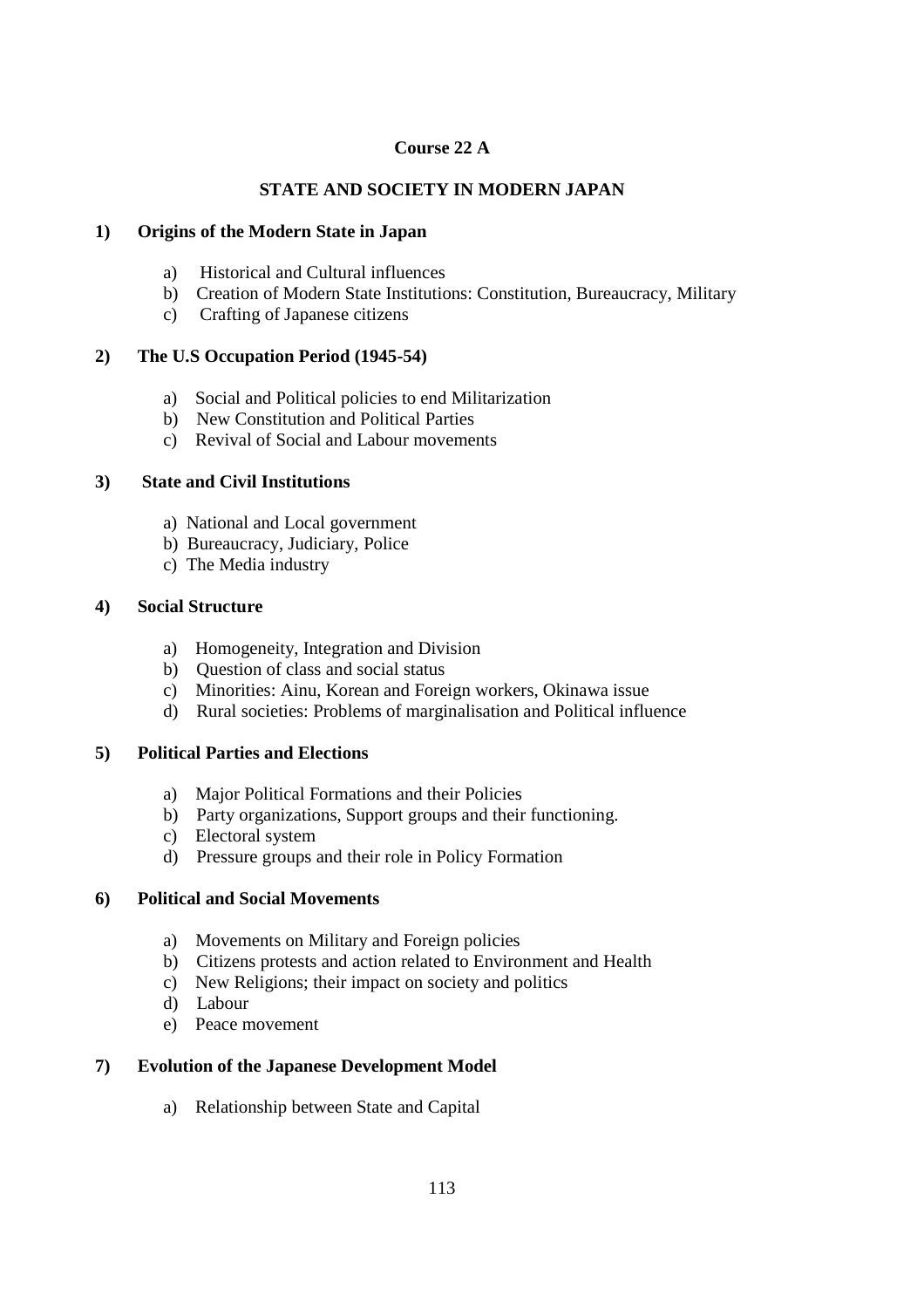### **8) Public Policy**

- a) Political system in action; Patterns of Industrial management
- b) Social Welfare Policies, Environmental Policies
- c) Administrative guidance .

#### **9) Post - industrial Japan**

- a) Social Policies to meet problems of an Aging society
- b) Local autonomy and Decentralization of Power
- c) Liberalization

### **READINGS**

Akita, Hheorge, *Foundation of Constitutional Government in Modern Japan; 1868-1900,* Harvard, Harvard University Press, 1967.

Craig Freedman, Edited, why did Japan Stumble?, Causes and Cures, / U.K., Edward Elgar,

Hall Maximilian J.B., Financial Reform in Japan: Causes and Consequences, UK, Edward Elgar, 1998.

Ingnchi & Okimoto (eds.), *Political Economy of Japan: International Context,* Stanford, Stanford University Press, 1992.

Kesavan., K.V and Lalima Varma, *Japan South Asia: Security and Economic Perspectives,* Lancers Books, 2000.

Lone Stewart, Army, Empire and Politics in Meiji Japan: The Three Careers of Genera! KatsusaTaro, UKr Macmillan Press, 2000.

Nagesh Narayana, *Japan s Economic Diplomacy in Southeast Asia,* Lancers Books, 1996.

Reader Ian, Religious Violence in Contemporary Japan; The Case of Aum Shinrikyo, U.K., Curzon Press, 2000.

Tokue, Shibata, edtided, Japan Public Sector; *How the Government is Financed,* University of Takyo Press, 1993.

Varma, Lalima, *Making of Japan's China Policy,* Delhi, Kalinga Publications, 1991.

Yamamuva & Yasnba (eds.), *Political Economy of Japan: Domestic Transformation,* Stanford, Stanford University Press, 1992.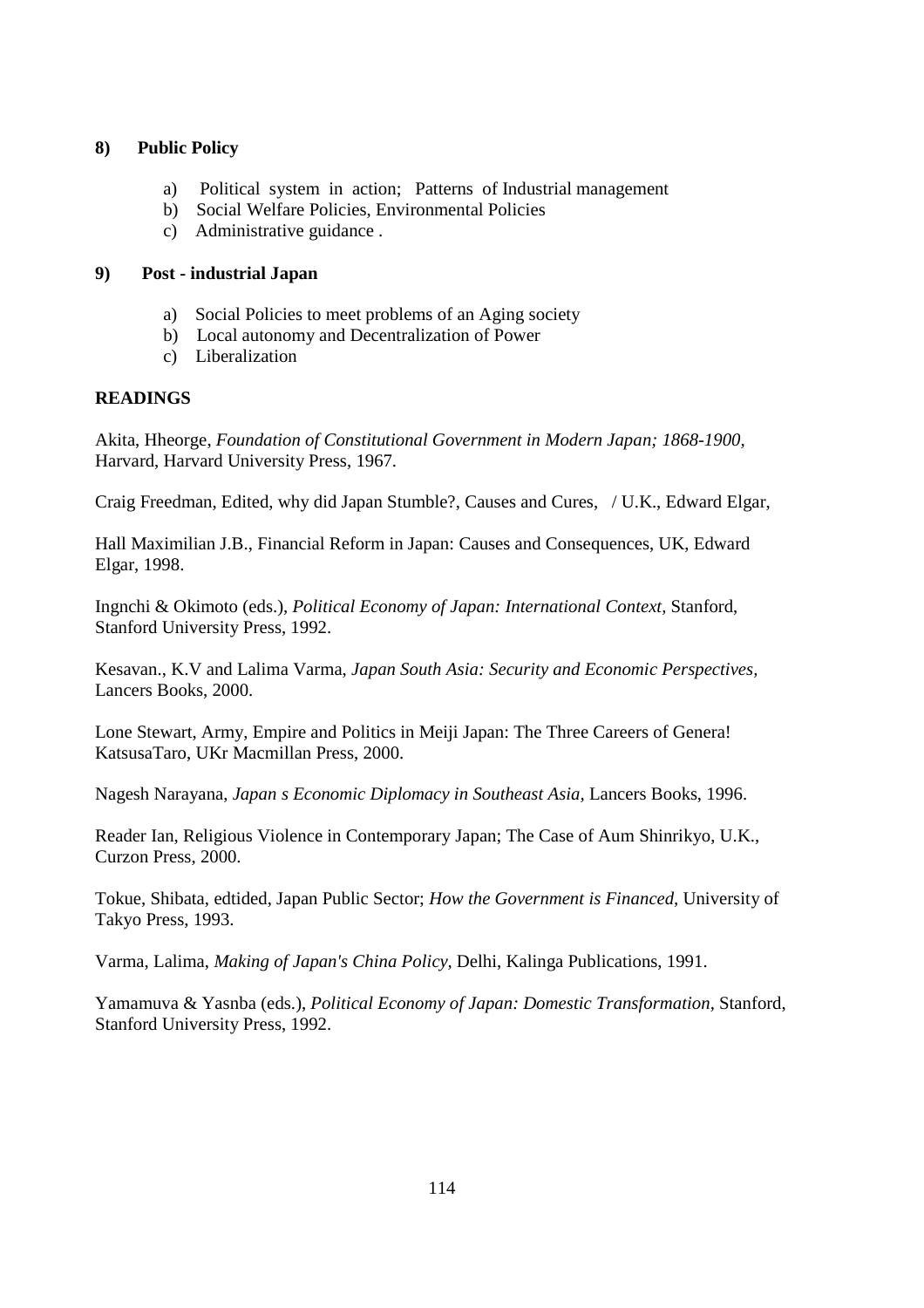# **Course 22 b**

# **JAPAN AND THE WORLD**

### **1) The Historical Legacy**

- a) Pre-Modern structure of International relations in East Asia
- b) The Drive to Equality with the West
- c) Imperial expansion. War and Defeat

### **2) The Post-War System**

- a) The U.S. military alliance and the San Francisco Treaty
- b) The issue of Reparations and the Rebuilding of Japan
- c) The Yoshida doctrine
- d) Article 9 and the Rejection of War
- e) The Three non-nuclear principles

### **3) International Policy and Domestic Institutions**

- a) Institutions involved in formulating Policy
- b) Pressure groups and think tanks
- c) Economic policies and External Relations

### **4) Japan and International Organisations**

a) Japan's role in the United Nations

b) Participation in Developed Country Forums, Trilateral Com mission, G-8 Role in International Economic Organizations and Policy Formulation (IMF, ADB, APEC)

### **5) Japan and the United States**

- a) Military and Security Politics
- b) Social and cultural relationship

### **6) Japan and Asia**

- a) Political and Economic relations with China, the question
- of Taiwan
	- (a) The Korean Pethlasta, Trade, Investment and Politics

# **READINGS**

Aobutaka, Ike (ed), *Japan's Decision for War-Records of the 1941 Policy Conferences,* Stanford, Stanford University Press, 1967.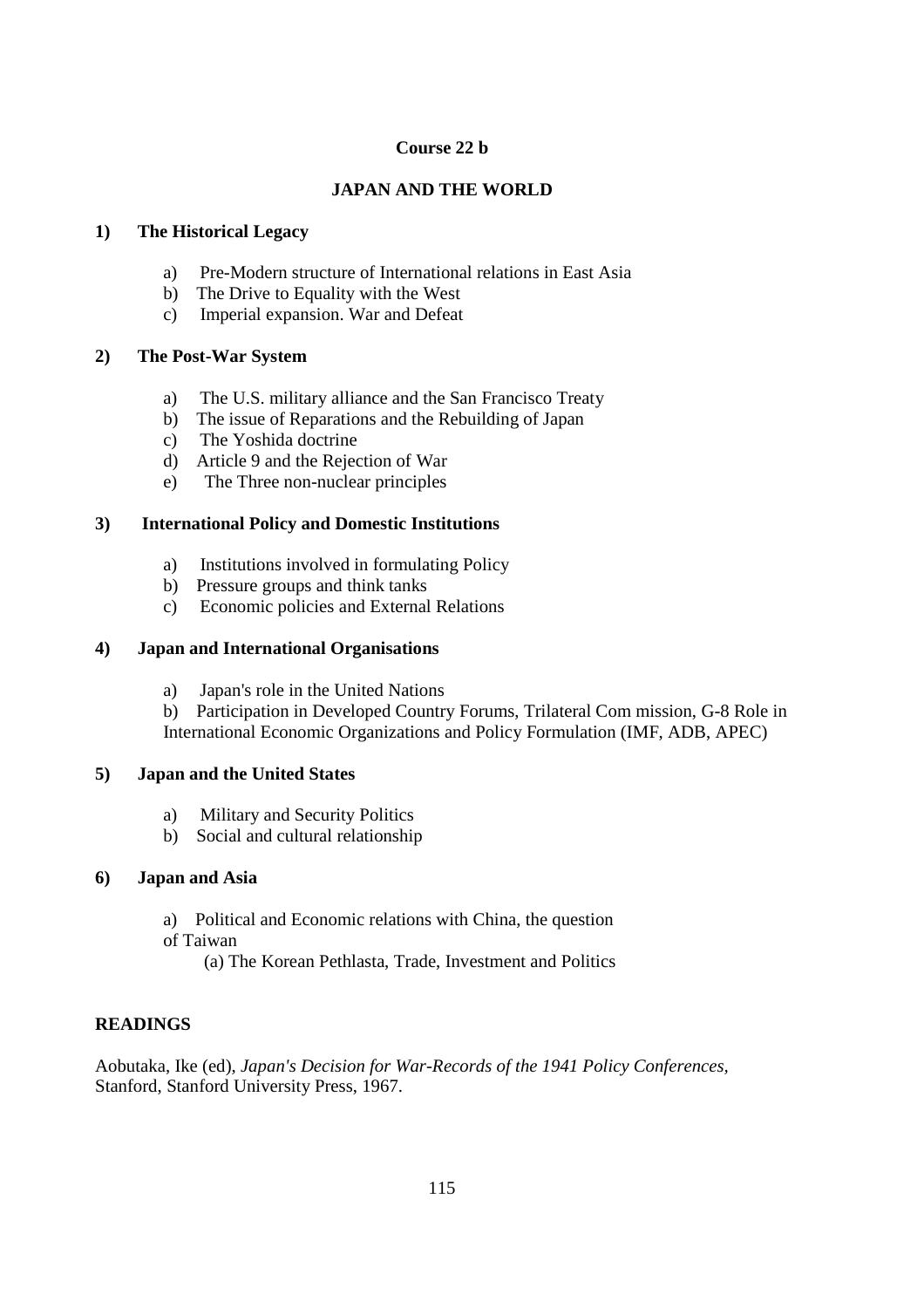Austin, Greg and Harris Stuart, *Japan and Greater China: Political Economy and Military Power in the Asian Century*, London, Hurst and Company, 2001.

Borg and Okamota (eds), *Pearl Harbor as History: Japan, American Reparations 1931-41,* Columbia, Columbia University Press, 1973.

Cobbing Andrew, The Sotsuma Student, in Britain: Japan's Early Search for the *"Essence of the West,* Japan Library, 2000.

Dittmes Lowell and Others, Informal Politics in East Asia, U.K., Cambridge University Press, 2000.

Dryburgh Marjorie, North China and Japanese Expansion 1933-1937: Regional Power and the National Interest, UK, Curzon Press, 2000.

Feis, Herbert, *The Road to Pearl Harbor: The Coming of the War Between the US and Japan,* Princeton University Press, 1950.

Gavan Me Cormack and Yoshio Sugimoto edited. *Democracy in Contemporary Japan,* M.E.Sharpe Inc., London, 1986.

Hook & Weiner (eds.), *The Internationalization of Japan*, Routledge, 1992.

Inosuch, Takashii, *Japan's International Relations,* London, Pinter Publishers, 1991.

Kurio, Joshi S., *Japanese Expansion on the Asiatic Continent*. Vol. I & II, New York Kennikat Press, 1967.

Robert A. Scalapino and Junnosuke Mansumi, *Parties andPotities in Contemporary Japan,* University of California Press, Barkeley, 1962.

Viswanathan, Savitri. *Normalization of Japanese-Soviet Relations 1945-70,* Diplomatic Press, 1973.

Soderberg Marie, Edited, Chinese Japanese Relations in the Twenty-first Century: complementarily and conflict, Routledge, U.K., 2002.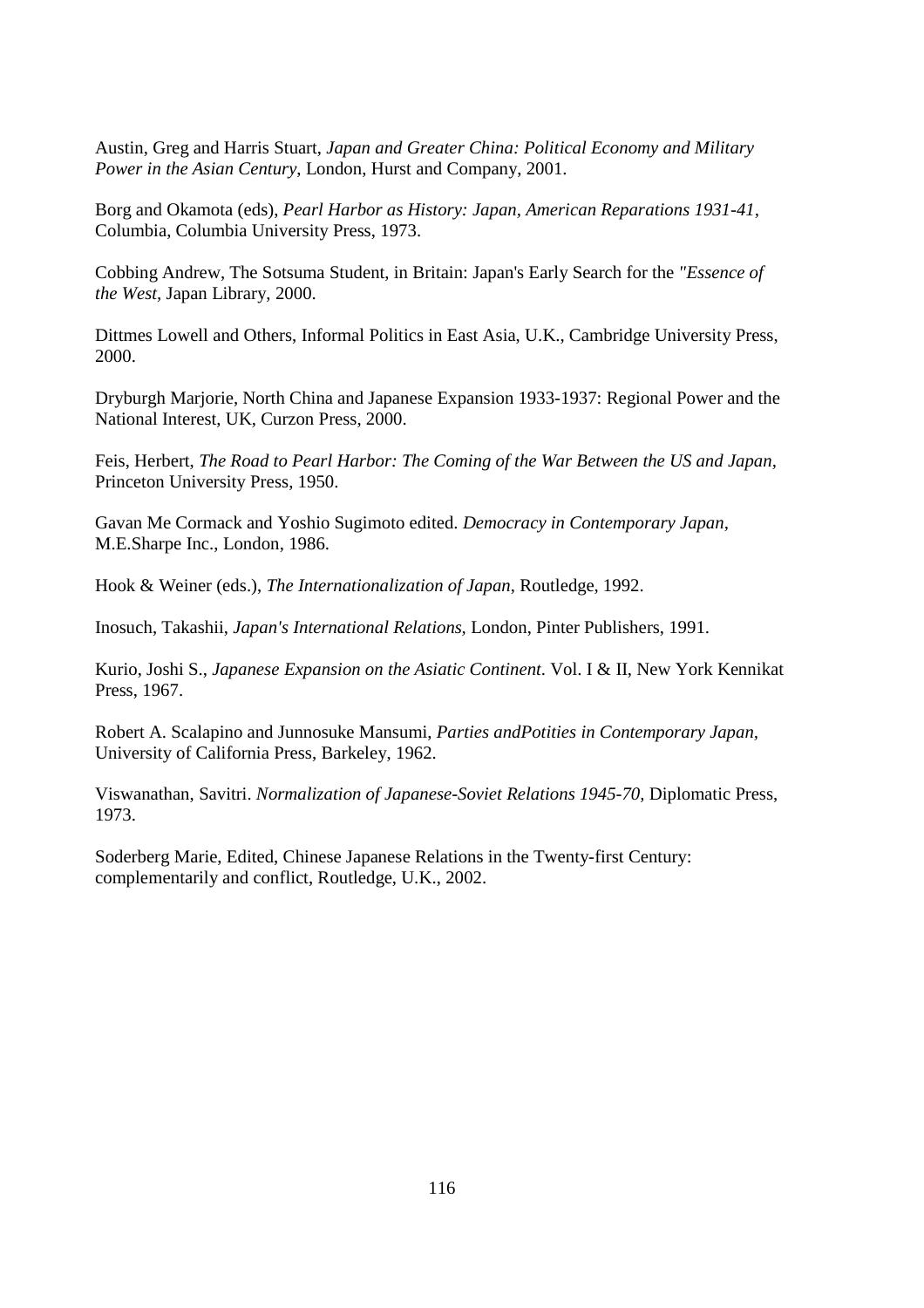# **Course 23a**

# **STATE AND SOCIETY IN CANADA**

# **1) Geography, History and Political Economy: Canadian Nationalism between Imperialism and Continentalism**

### **2) Political Culture**

- a) Canada between Bi-culturalism and Multi-culturalism
- b) Regionalism and Separatism with special Reference to Quebec

# **3) The Canadian Constitution**

- a) Evolution and Politics of constitutional change
- b) Charter of Rights and Freedoms
- c) The Amending Formula

# **4) The Parliament**

- a) House of Commons
- b) Senate Reforms
- c) Committee System

# **5) Federal-Provincial Relations: Centralization and Politics of Province-Building**

### **6) The Judiciary**

- a) Structure
- b) Judicial Review
- c) Charter of Rights and Freedoms
- d) inter-Governmental Relations cases

### **7) The Bureaucracy**

- a) Federal
- b) Provincial

### **8) Electoral Politics**

- a) Political Parties and Pressure Groups
- b) Women and Politics
- c) Social Movements

### **9) Patterns of Provincial Politics: Local Politics and Aboriginal Self-government**

# **10) Canada's Foreign Policy: Canada and the United States, Canada and NAFTA, Canada and APEC, Canada and India**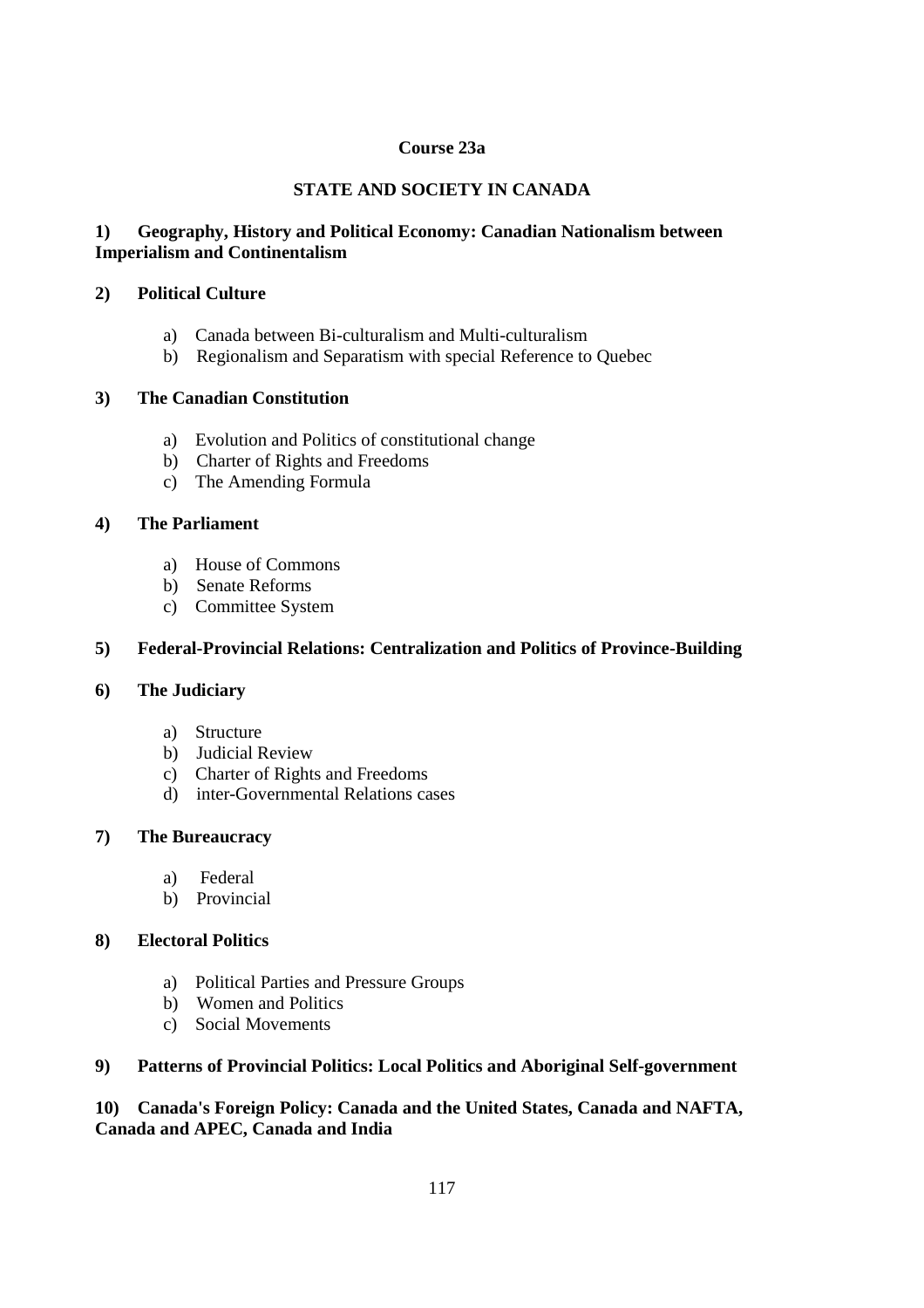### **READINGS**

Cairns, Alan. C, 'The Judicial Committee and its Critics', Canadian Journal of Political Science, Vol. IV, No. 3, 1971

Grewal, J.S. and Hugh Johnston (eds.), India-Canada Relationship: Exploring the Political Economic and Cultural Dimensions, New Delhi, Sage, 1994.

Jackson, Robert J. and Doreen Jackson., Politics in Canada: Culture, Institutions, Behaviour and Public Policy, Scarborough, Ontario: Prentice Hal! Allyn and Bacon Canada. 1999.

Mallory. J.R. The Structure of Canadian Government, Toronto, Macmillan, 1971.

Me Naught, Kenneth., The Penguin History of Canada, London, Penguin Books, 1988.

Meekison, J. Peta edited, Canadian Federalism: Myth or Reality? Toronto, Methuen, 1977.

Russell, Peter, 'The End of Mega-Constitutional Politics in Canada? Political Science and Politics, Vol. XXVI, No. 4, 1993

Russell, Peter, 'The Political Purposes of the Canadian Charter of Rights and Freedoms', The Canadian Bar Revised, Vol. L XI, No. 1, March 1983

Russell, Peter. Canada's Judicial Odyssey, Toronto, University of Toronto Press, 1998.

Russell Peter. Leading Constitutional Decision: Cases on the BNA Act. Toronto, Me Clelland and Stewart, 1973.

Watts R,. L. 'Canada; Three Decades of Periodic Crises'. International Political Science Review, Vol. XVII, No. 4, 1996

Watts R.L., 'Federalism, Federal Political System and Federations', Annual Review of Political Science, No. I, 1998.

Whittington, Michael and Glen Williams edited Canadian Politics in the Twenty - First Century, 5th Ed. Scarborough, Nelson Shompson Learning, 2000.

Young, Robert edited. Stretching the Federation: The Art of the State in Canada. Kingston, Institute of Inter-governmental Relations, 1999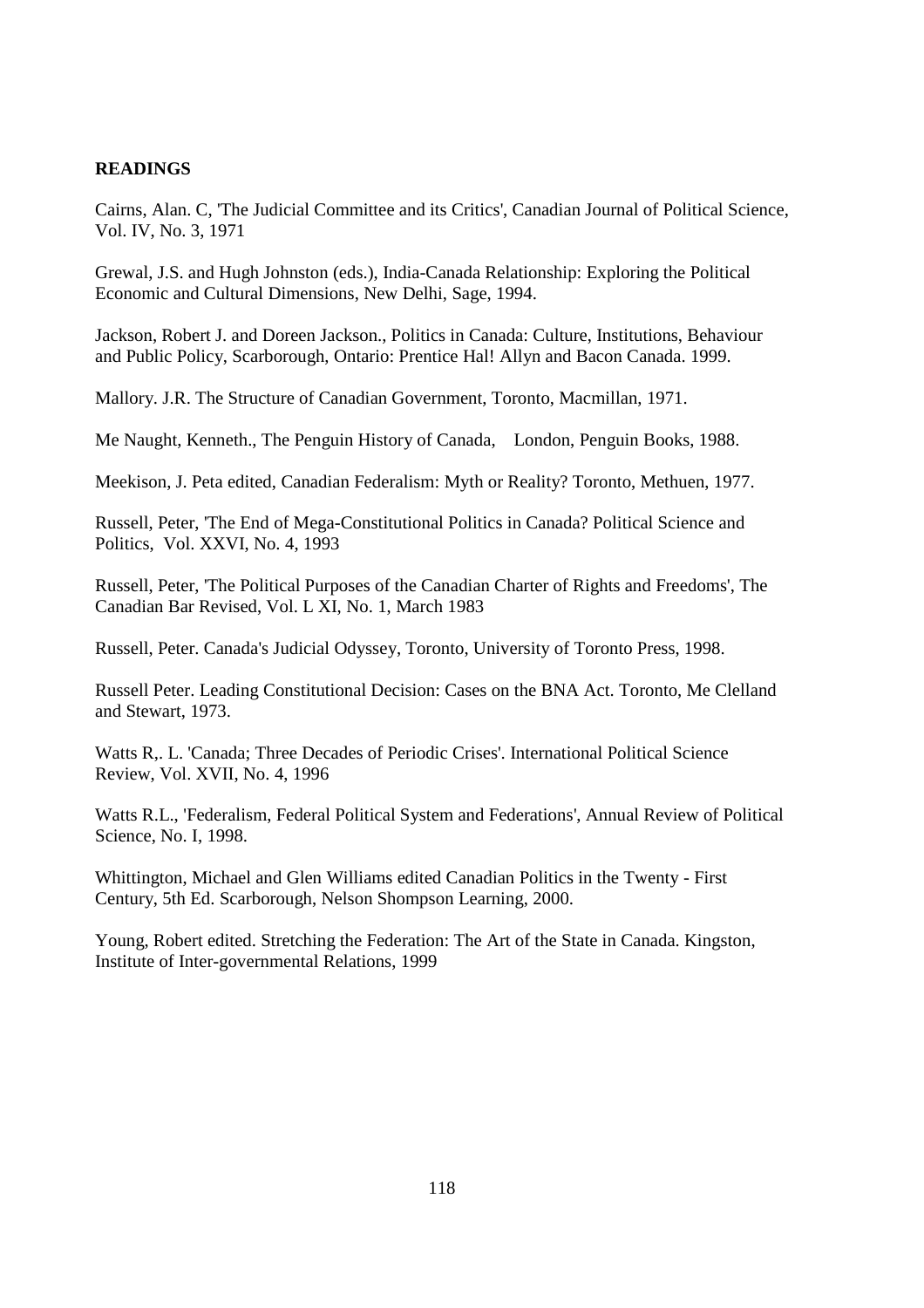### **Course 23 b**

# **STATE AND SOCIETY IN THE US**

# **11) American Political tradition**

- a) Nature
- b) Stages of Evolution.

# **12) Ideological and socio-economic Foundations of the US policy**

- a) Ideas
- b) Socio-economic determinants.

### **13) Institutional framework**

- a) Structure and Dynamics
- b) Trends in Institutional Functioning

# **14) Nature of the federal polity**

- a) Issues
- b) Debates

### **15) Character of the party system**

- a) Ideological and Regional dimensions
- b) Relationship with Interest Groups
- c) Role in Presidential and Congressional elections

### **16) Ideology in the US: Debates and trends**

### **17) Government and Business**

- a) Debates on the Role of Government
- b) Trends in the functioning of the Capitalist state

# **18) Power Elite in the US**

- a) Political elite
- b) Economic elite
- c) Military elite

# **19) The problem of equality and integration in the US**

- a) The Civil Rights movement
- b) State
- c) Language policy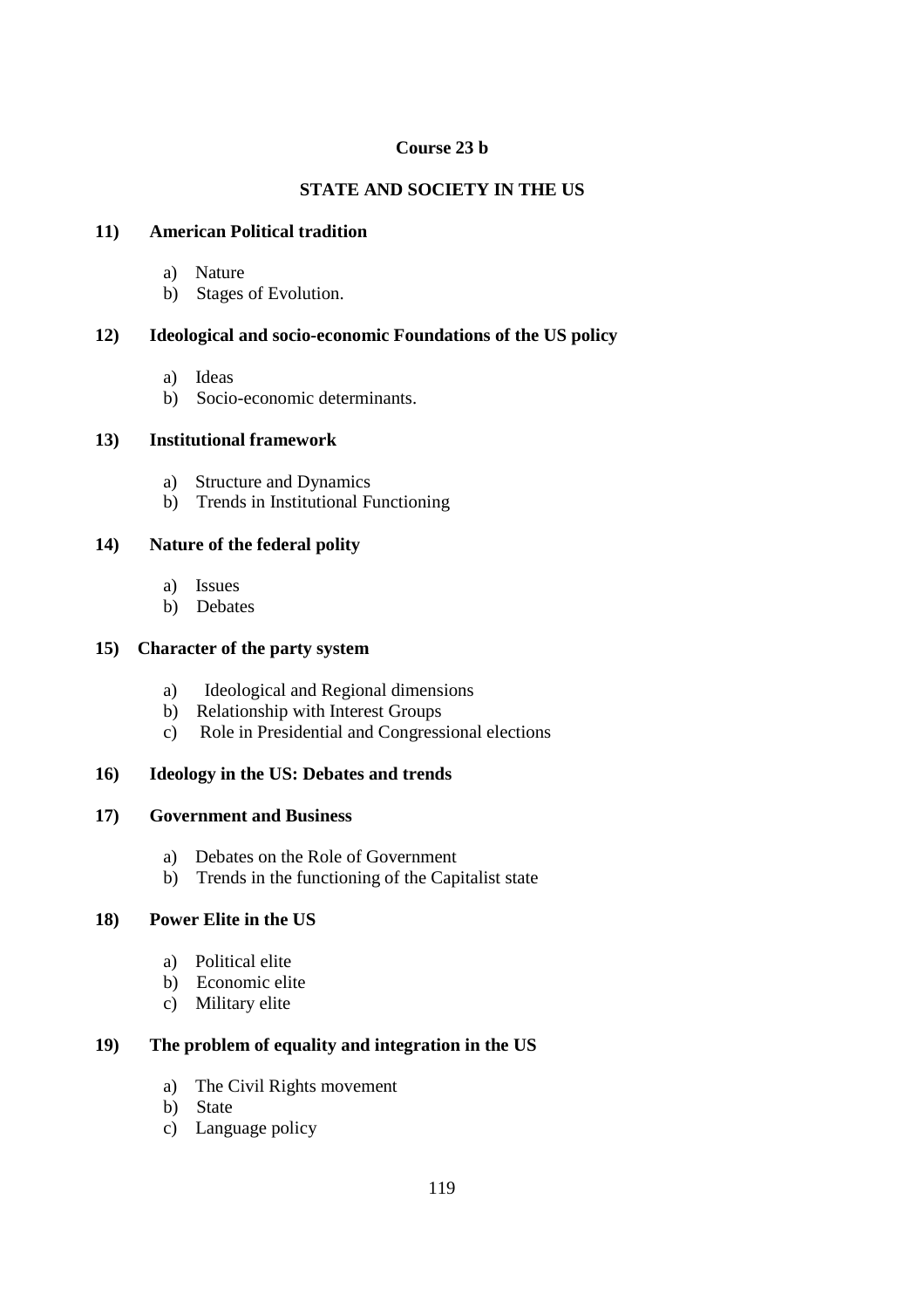d) Rolling back of Affirmative Action

### **20) Role of the Mass Media in the Political Process**

#### **21) Politics of Development in a post-industrial society**

- a) Patterns of High Technology Development
- b) Problems of Affluence and Poverty
- c) Ecological and Social Tensions
- d) Alienation
- e) Social Movements

### **22) Domestic politics and international role of the US**

# **READINGS**

Babu. Ramesh (ed), *Contemporary American Politics and Society,* New Delhi, Sterling, 1972

Barker, Lucius & Twiloy, Barker, *Civil Liberties and the Constitution: Cases and Commentaries,* Prentice-Hall, 1978.

Dennis Welland, edited, *The United States: A Companion to American Studies,* Mathuen and Co Ltd, London, 1974

Di palma, Giuseppe (ed), *Mass Politics in Industrial Societies,* Chicago, Markham, 1972. Ernest , S.Griffith, The American System of Government, Mathuen and Co Litd, 1983

Gillian Peele, *Revival and Reaction: The Right in Contemporary America,* Oxford University Press, New York, 1985

Horowitz, IX & James, Katz E., *Social Science and Public Policy in the United States,* Praeger, 1975.

Horowitz, I.L., *Ideology and Utopia in the United States,* NY, Oxford University Press, 1977.

James, Macgregor, Burns, *The Workshop of Democracy; The American Experiment,* Volume 11, New Delhi, Asian Books,1987

Laski, Harold J., American Democracy: A Commentary and an Interpretation, Kelley, ]948.

Melvin Gurtov and Ray Maghroori, *Roots of Failure: United States Policy in the Third World,* London, Green Wood press, 1984

Nicholas., H.G., *The Nature of American Politics,* New York. Oxford University Press, 1986

Oli R. Horsti and James N. Rosenau, *American Leadership in World Affairs: Vietnam and the Breakdown of Consensus,* George Allen and Unwin Publishers Ltd., London, 1984

Vile, M.J.C., *Politics in the United States*, Penguin, 1977.